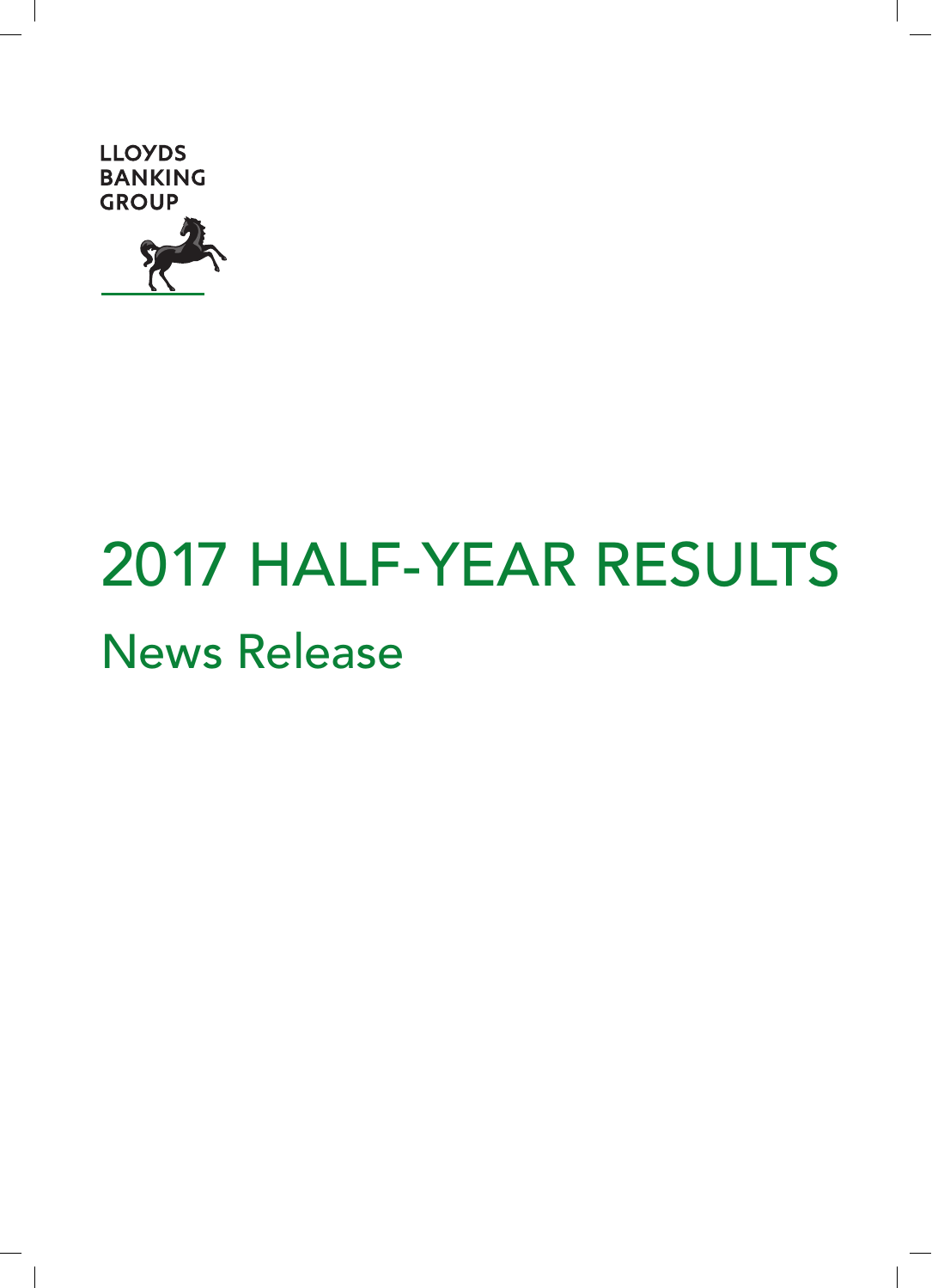#### **BASIS OF PRESENTATION**

This release covers the results of Lloyds Banking Group plc together with its subsidiaries (the Group) for the half-year ended 30 June 2017.

**Statutory basis:** Statutory information is set out on pages 50 to 85. However, a number of factors have had a significant effect on the comparability of the Group's financial position and results. Accordingly, the results are also presented on an underlying basis.

**Underlying basis:** The statutory results are adjusted for certain items which are listed below, to allow a comparison of the Group's underlying performance.

- losses on redemption of the Enhanced Capital Notes and the volatility in the value of the embedded equity conversion feature;
- market volatility and asset sales, which includes the effects of certain asset sales, the volatility relating to the Group's own debt and hedging arrangements and that arising in the insurance businesses and insurance gross up;
- the unwind of acquisition-related fair value adjustments and the amortisation of purchased intangible assets;
- restructuring costs, comprising severance related costs relating to the Simplification programme, the costs of implementing regulatory reform and ring-fencing, the rationalisation of the non-branch property portfolio and the integration of MBNA; and
- payment protection insurance and other conduct provisions.

Unless otherwise stated, income statement commentaries throughout this document compare the half-year ended 30 June 2017 to the half-year ended 30 June 2016, and the balance sheet analysis compares the Group balance sheet as at 30 June 2017 to the Group balance sheet as at 31 December 2016.

**MBNA:** MBNA's results and balance sheet have been consolidated with effect from 1 June 2017.

**Alternative performance measures:** The Group uses a number of alternative performance measures, including underlying profit, in the discussion of its business performance and financial position. Further information on these measures is set out on page 89.

#### **FORWARD LOOKING STATEMENTS**

This document contains certain forward looking statements with respect to the business, strategy and plans of Lloyds Banking Group and its current goals and expectations relating to its future financial condition and performance. Statements that are not historical facts, including statements about Lloyds Banking Group's or its directors' and/or management's beliefs and expectations, are forward looking statements. By their nature, forward looking statements involve risk and uncertainty because they relate to events and depend upon circumstances that will or may occur in the future. Factors that could cause actual business, strategy, plans and/or results (including but not limited to the payment of dividends) to differ materially from the plans, objectives, expectations, estimates and intentions expressed in such forward looking statements made by the Group or on its behalf include, but are not limited to: general economic and business conditions in the UK and internationally; market related trends and developments; fluctuations in interest rates (including low or negative rates), exchange rates, stock markets and currencies; the ability to access sufficient sources of capital, liquidity and funding when required; changes to the Group's credit ratings; the ability to derive cost savings and other benefits including, but without limitation as a result of any acquisitions, disposals and other strategic transactions; changing customer behaviour including consumer spending, saving and borrowing habits; changes to borrower or counterparty credit quality; instability in the global financial markets, including Eurozone instability, instability as a result of the exit by the UK from the European Union (EU) and the potential for other countries to exit the EU or the Eurozone and the impact of any sovereign credit rating downgrade or other sovereign financial issues; technological changes and risks to the security of IT and operational infrastructure, systems, data and information resulting from increased threat of cyber and other attacks; natural, pandemic and other disasters, adverse weather and similar contingencies outside the Group's control; inadequate or failed internal or external processes or systems; acts of war, other acts of hostility, terrorist acts and responses to those acts, geopolitical, pandemic or other such events; changes in laws, regulations, accounting standards or taxation, including as a result of the exit by the UK from the EU, or a further possible referendum on Scottish independence; changes to regulatory capital or liquidity requirements and similar contingencies outside the Group's control; the policies, decisions and actions of governmental or regulatory authorities or courts in the UK, the EU, the US or elsewhere including the implementation and interpretation of key legislation and regulation; the ability to attract and retain senior management and other employees; actions or omissions by the Group's directors, management or employees including industrial action; changes to the Group's post-retirement defined benefit scheme obligations; the extent of any future impairment charges or write-downs caused by, but not limited to, depressed asset valuations, market disruptions and illiquid markets; the value and effectiveness of any credit protection purchased by the Group; the inability to hedge certain risks economically; the adequacy of loss reserves; the actions of competitors, including non-bank financial services, lending companies and digital innovators and disruptive technologies; and exposure to regulatory or competition scrutiny, legal, regulatory or competition proceedings, investigations or complaints. Please refer to the latest Annual Report on Form 20-F filed with the US Securities and Exchange Commission for a discussion of certain factors together with examples of forward looking statements. Except as required by any applicable law or regulation, the forward looking statements contained in this document are made as of today's date, and Lloyds Banking Group expressly disclaims any obligation or undertaking to release publicly any updates or revisions to any forward looking statements. The information, statements and opinions contained in this document do not constitute a public offer under any applicable law or an offer to sell any securities or financial instruments or any advice or recommendation with respect to such securities or financial instruments.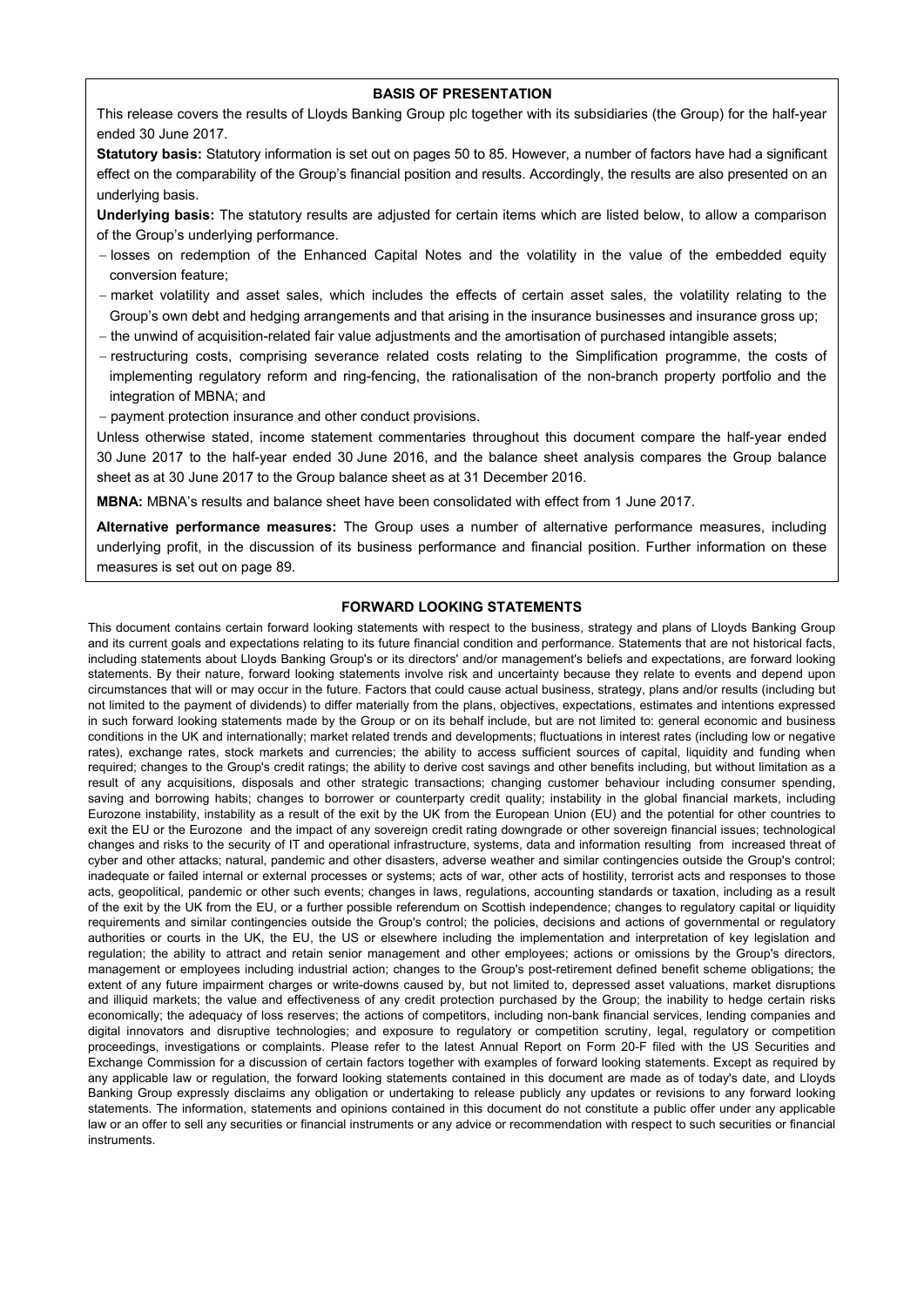# **CONTENTS**

|                                                               | Page           |
|---------------------------------------------------------------|----------------|
| Key highlights                                                | 1              |
| Consolidated income statement                                 | 2              |
| Balance sheet and key ratios                                  | $\overline{2}$ |
| Summary consolidated balance sheet                            | 3              |
| Group Chief Executive's statement                             | 4              |
| Summary of Group results                                      | 6              |
| Underlying basis segmental analysis                           | 11             |
| Underlying basis quarterly information                        | 12             |
| Divisional highlights                                         |                |
| Retail                                                        | 13             |
| <b>Commercial Banking</b>                                     | 15             |
| <b>Consumer Finance</b>                                       | 17             |
| Insurance                                                     | 19             |
| Run-off and Central items                                     | 21             |
| Additional information                                        |                |
| Reconciliation between statutory and underlying basis results | 22             |
| Banking net interest margin                                   | 23             |
| Volatility arising in the insurance businesses                | 24             |
| Number of employees (full-time equivalent)                    | 24             |
| Tangible net assets per share                                 | 25             |
| Return on tangible equity                                     | 25             |
| <b>Risk management</b>                                        |                |
| Principal risks and uncertainties                             | 26             |
| Credit risk portfolio                                         | 27             |
| Funding and liquidity management                              | 37             |
| Capital management                                            | 42             |
| <b>Statutory information</b>                                  |                |
| Primary statements                                            | 50             |
| Consolidated income statement                                 | 51             |
| Consolidated statement of comprehensive income                | 52             |
| Consolidated balance sheet                                    | 53             |
| Consolidated statement of changes in equity                   | 55             |
| Consolidated cash flow statement                              | 58             |
| Notes to the consolidated financial statements                | 59             |
| Summary of alternative performance measures                   | 89             |
| Contacts                                                      | 90             |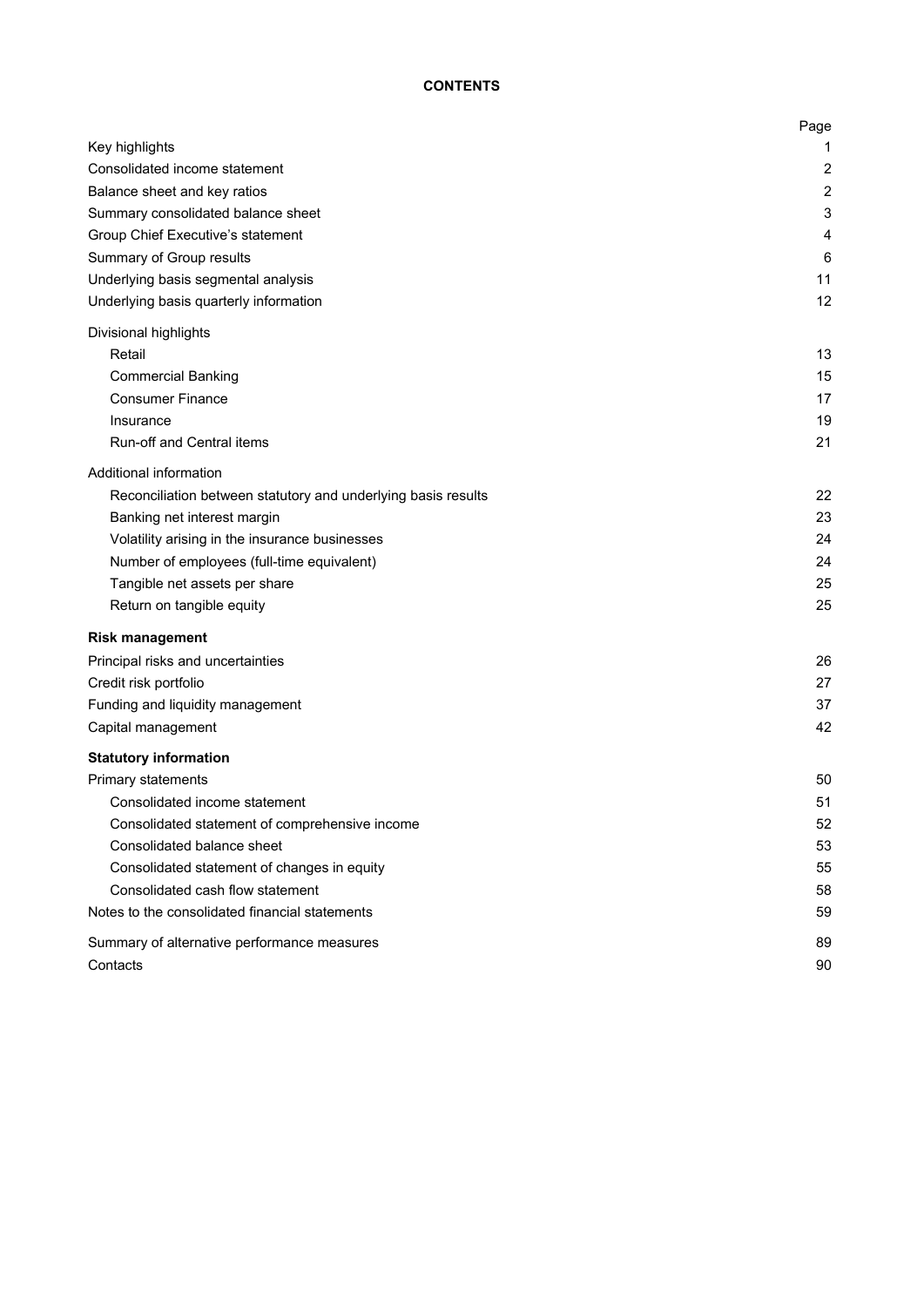## **RESULTS FOR THE HALF-YEAR**

'Following the successful transformation of the Group to become a simple, low risk, UK focused retail and commercial bank, we have delivered another strong set of results with increased underlying and statutory profit and strong capital generation, whilst completing the acquisition of MBNA and returning to full private ownership.

The UK economy remains resilient following strong employment and GDP growth in recent years together with private sector deleveraging and rising house prices. Inflation is however now rising above disposable income given the recent depreciation in sterling and, while this may affect consumption going forward, the economy should benefit from rising exports and earnings from foreign assets.

We have announced that our next strategy update for the period 2018-2020 will accompany the Group's full year results in February 2018, and in preparation for this we have made a number of organisational and senior management changes. The changes are aimed at aligning and strengthening the Group's structure to ensure we meet evolving customer needs and deliver the continuous transformation required of the organisation in the most effective way.

Our differentiated UK focused business model continues to deliver, with our cost leadership and lower risk positioning providing competitive advantage. Our strong financial performance and strategic progress continue to position us well for delivering our purpose of Helping Britain Prosper.'

> António Horta-Osório *Group Chief Executive*

#### **Strong financial performance with improvements in underlying and statutory profit**

- Underlying profit of £4.5 billion, up 8 per cent; underlying return on tangible equity of 16.6 per cent
- Total income 4 per cent higher at £9.3 billion
	- Net interest income of £5.9 billion, up 2 per cent with improved margin of 2.82 per cent
	- Other income 8 per cent higher at £3.3 billion
- Operating costs 1 per cent lower at £4.0 billion. Market-leading cost:income ratio improved to 45.8 per cent
- Asset quality remains strong with impairment charge of £268 million, asset quality ratio stable at 12 basis points
- Loans and advances increased to £453 billion, including the benefit of the acquisition of MBNA
- Statutory profit before tax 4 per cent higher at £2.5 billion, despite an additional £1 billion of conduct charges in the second quarter, primarily in respect of PPI
- Strong capital generation of c.100 basis points reflecting strong underlying performance with common equity tier 1 (CET1) ratio of 14.0 per cent (13.5 per cent post dividend); leverage ratio of 4.9 per cent
- Tangible net assets per share of 52.4 pence (31 Dec 2016: 54.8 pence) after payment of 2016 final dividend of 2.2 pence per share and a 1.4 pence per share reduction from the acquisition of MBNA

#### **2017 guidance for NIM and AQR updated, with all other guidance reaffirmed**

- Net interest margin for the full year now expected to be close to 2.85 per cent, including MBNA
- Asset quality ratio for the full year now expected to be less than 20 basis points, including MBNA
- Continue to expect 2017 capital generation at the top end of the 170-200 basis points ongoing guidance range
- All other longer term guidance remains unchanged

#### **Increased interim dividend**

 Interim ordinary dividend of 1.0 pence per share, up 18 per cent, in line with our progressive and sustainable approach to ordinary dividends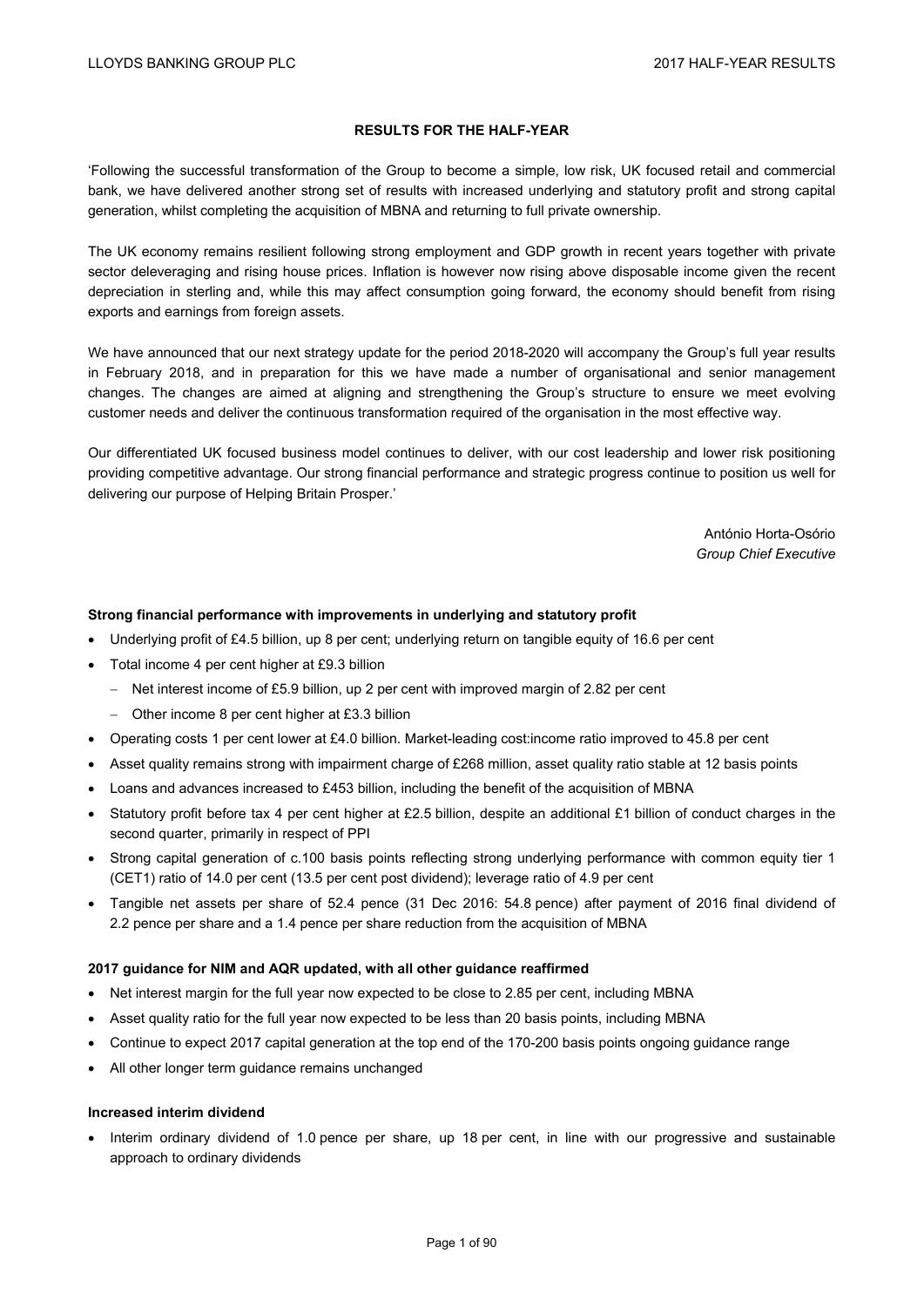#### **CONSOLIDATED INCOME STATEMENT − UNDERLYING BASIS**

|                                         | Half-year          | Half-year          |             | Half-year         |                    |
|-----------------------------------------|--------------------|--------------------|-------------|-------------------|--------------------|
|                                         | to 30 June<br>2017 | to 30 June<br>2016 |             | to 31 Dec<br>2016 |                    |
|                                         | £ million          | £ million          | Change<br>℅ | £ million         | <b>Change</b><br>℅ |
| Net interest income                     | 5,925              | 5,782              | 2           | 5,653             | 5                  |
| Other income                            | 3,348              | 3,093              | 8           | 2,972             | 13                 |
| <b>Total income</b>                     | 9,273              | 8,875              | 4           | 8,625             | 8                  |
| Operating lease depreciation            | (495)              | (428)              | (16)        | (467)             | (6)                |
| <b>Net income</b>                       | 8,778              | 8,447              | 4           | 8,158             | 8                  |
| Operating costs                         | (4,018)            | (4,041)            | 1           | (4,052)           | 1                  |
| Impairment                              | (268)              | (245)              | (9)         | (400)             | 33                 |
| <b>Underlying profit</b>                | 4,492              | 4,161              | 8           | 3,706             | 21                 |
| Volatility and other items              | (358)              | (1, 247)           |             | (297)             |                    |
| Payment protection insurance provision  | (1,050)            |                    |             | (1,000)           |                    |
| Other conduct provisions                | (540)              | (460)              |             | (625)             |                    |
| Statutory profit before tax             | 2,544              | 2,454              | 4           | 1,784             | 43                 |
| Taxation                                | (905)              | (597)              |             | (1, 127)          |                    |
| <b>Profit for the period</b>            | 1,639              | 1,857              | (12)        | 657               | 149                |
| Earnings per share                      | 2.0 <sub>p</sub>   | 2.3p               | (13)        | 0.6p              | 233                |
| Banking net interest margin             | 2.82%              | 2.74%              | 8bp         | 2.69%             | 13bp               |
| Average interest-earning banking assets | £431bn             | £437bn             | (1)         | £435bn            | (1)                |
| Cost:income ratio                       | 45.8%              | 47.8%              | $(2.0)$ pp  | 49.7%             | $(3.9)$ pp         |
| Asset quality ratio                     | 0.12%              | 0.11%              | 1bp         | 0.18%             | (6)bp              |
| Return on risk-weighted assets          | 4.20%              | 3.75%              | 45bp        | 3.35%             | 85bp               |
| Underlying return on tangible equity    | 16.6%              | 15.1%              | 1.5pp       | 13.2%             | 3.4pp              |
| Return on tangible equity               | 8.2%               | 9.7%               | (1.5)pp     | 3.6%              | 4.6pp              |

#### **BALANCE SHEET AND KEY RATIOS**

|                                                                             | At 30 June | At 31 Dec         | <b>Change</b> |
|-----------------------------------------------------------------------------|------------|-------------------|---------------|
|                                                                             | 2017       | 2016              | %             |
| Loans and advances to customers <sup>1</sup>                                | £453bn     | £450bn            | 1             |
| Customer deposits <sup>2</sup>                                              | £417bn     | £413bn            |               |
| Loan to deposit ratio                                                       | 109%       | 109%              |               |
| Total assets                                                                | £815bn     | £818bn            |               |
| Pro forma common equity tier 1 ratio pre 2017 dividend accrual <sup>3</sup> | 14.0%      | 13.8%             | $0.2$ pp      |
| Pro forma common equity tier 1 ratio <sup>3</sup>                           | 13.5%      | 13.8%             | $(0.3)$ pp    |
| Transitional total capital ratio                                            | 20.8%      | 21.4%             | $(0.6)$ pp    |
| Pro forma leverage ratio <sup>3</sup>                                       | 4.9%       | 5.0%              | $(0.1)$ pp    |
| Risk-weighted assets                                                        | £218bn     | £216bn            |               |
| Tangible net assets per share <sup>4</sup>                                  | 52.4p      | 54.8 <sub>p</sub> | (2.4)p        |

<sup>1</sup> Excludes reverse repos of £11.4 billion (31 December 2016: £8.3 billion).

<sup>2</sup> Excludes repos of £1.0 billion (31 December 2016: £2.5 billion).

 $3$  The common equity tier 1 and leverage ratios at 30 June 2017 and 31 December 2016 are reported on a pro forma basis, separately reflecting dividends paid by the Insurance business in July 2017 (in relation to 2017 interim earnings) and February 2017 (in relation to 2016 full year earnings).

<sup>4</sup> Tangible net assets per share at 30 June 2017 reflected the payment of the final dividend of 2.2 pence per share in May 2017 and a 1.4 pence per share reduction from the acquisition of MBNA.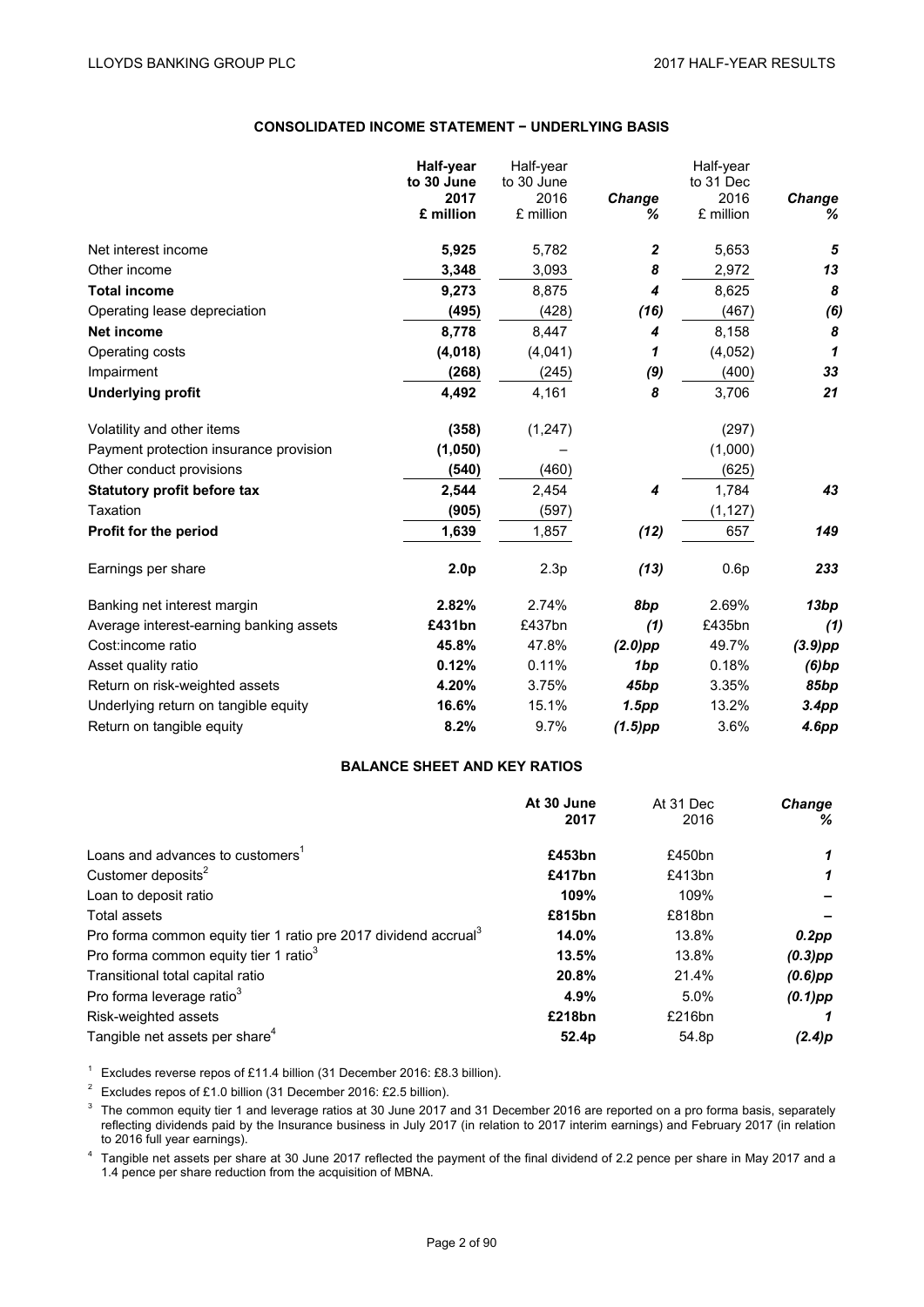# **SUMMARY CONSOLIDATED BALANCE SHEET**

|                                                                              | At 30 June<br>2017<br>£ million | At 31 Dec<br>2016<br>£ million |
|------------------------------------------------------------------------------|---------------------------------|--------------------------------|
| <b>Assets</b>                                                                |                                 |                                |
| Cash and balances at central banks                                           | 50,491                          | 47,452                         |
| Trading and other financial assets at fair value through profit or loss      | 161,970                         | 151,174                        |
| Derivative financial instruments                                             | 30,024                          | 36,138                         |
| Loans and receivables                                                        |                                 |                                |
| Loans and advances to banks                                                  | 8,865                           | 26,902                         |
| Loans and advances to customers                                              | 464,604                         | 457,958                        |
| Debt securities                                                              | 3,841                           | 3,397                          |
|                                                                              | 477,310                         | 488,257                        |
| Available-for-sale financial assets                                          | 51,803                          | 56,524                         |
| Other assets                                                                 | 43,321                          | 38,248                         |
| <b>Total assets</b>                                                          | 814,919                         | 817,793                        |
| <b>Liabilities</b>                                                           |                                 |                                |
| Deposits from banks                                                          | 24,879                          | 16,384                         |
| Customer deposits                                                            | 417,617                         | 415,460                        |
| Trading and other financial liabilities at fair value through profit or loss | 55,671                          | 54,504                         |
| Derivative financial instruments                                             | 29,190                          | 34,924                         |
| Debt securities in issue                                                     | 71,557                          | 76,314                         |
| Liabilities arising from insurance and investment contracts                  | 116,970                         | 114,502                        |
| Subordinated liabilities                                                     | 18,575                          | 19,831                         |
| Other liabilities                                                            | 32,114                          | 37,059                         |
| <b>Total liabilities</b>                                                     | 766,573                         | 768,978                        |
| Shareholders' equity                                                         | 42,513                          | 43,020                         |
| Other equity instruments                                                     | 5,355                           | 5,355                          |
| Non-controlling interests                                                    | 478                             | 440                            |
| <b>Total equity</b>                                                          | 48,346                          | 48,815                         |
| <b>Total equity and liabilities</b>                                          | 814,919                         | 817,793                        |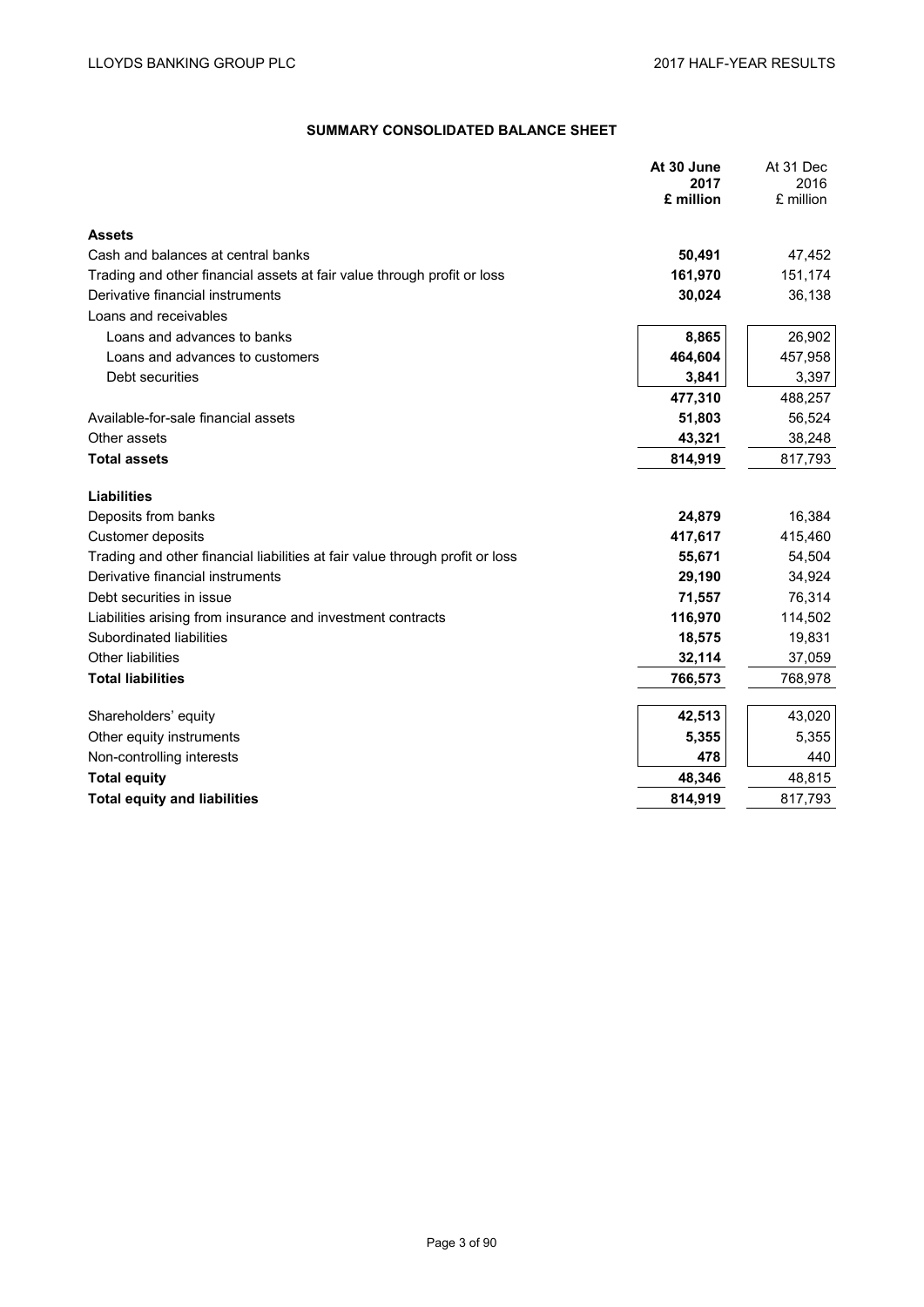#### **GROUP CHIEF EXECUTIVE'S STATEMENT**

We have delivered another strong financial performance in the first half with increased underlying and statutory profit and strong capital generation. We have returned to full private ownership, completed the acquisition of MBNA and have made good strategic progress. As a simple, low risk, UK focused bank we are well placed to continue to help Britain prosper.

#### **Operating environment**

The UK economy remains resilient following strong employment and GDP growth in recent years together with private sector deleveraging and rising house prices. Inflation is however now rising above disposable income given the recent depreciation in sterling and, while this may affect consumption going forward, the economy should benefit from rising exports and earnings from foreign assets.

The regulatory environment continues to evolve and there are a number of areas on which we await further clarity including Basel IV, but given the strength of our balance sheet and the capital generative nature of our business model, we are well placed to meet these requirements.

#### **Financial performance**

The Group has delivered another strong financial performance in the first half of the year. Underlying profit was 8 per cent higher at £4.5 billion with underlying return after tax on tangible equity 1.5 percentage points higher at 16.6 per cent. Income was 4 per cent higher reflecting higher net interest income and other income. Operating costs continue to fall as delivery of the Simplification programme drives further efficiency, and the Group's cost:income ratio fell to 45.8 per cent. Asset quality remains strong and the asset quality ratio remained stable at 12 basis points. Statutory profit before tax increased 4 per cent to £2.5 billion. This was after taking additional provisions for PPI and other conduct related issues which was disappointing. The Group is also currently undertaking a review of the HBOS Reading fraud and is in the process of paying compensation to the victims of the fraud for economic losses, ex-gratia payments and awards for distress and inconvenience. The strong underlying performance has nevertheless enabled the Group to generate approximately 100 basis points of CET1 capital in the period, at the top end of our guided range.

Our balance sheet remains strong, with a pre dividend CET1 ratio of 14.0 per cent (13.5 per cent post dividend), a total capital ratio of 20.8 per cent and a leverage ratio of 4.9 per cent. Given the strong capital generation in the first half of the year, the Board has recommended an interim ordinary dividend of 1.0 pence per share, an increase of 18 per cent.

#### **Strategic progress**

We have continued to make good progress on our strategic priorities in 2017 as we approach the final months of our plan period.

#### *Creating the best customer experience*

As a customer focused business, we are committed to meeting our customers' evolving needs and preferences through our multi-brand and multi-channel approach. We operate the UK's largest branch network and the largest digital bank with nearly 13 million active online users. We have more than 8.5 million mobile banking users and for the third consecutive year, the Lloyds Bank app has been rated the most feature rich mobile banking app of all the UK major banks.

Improvements continue to be made across the business as we transform key customer journeys. In Mortgages, customers can receive an agreement in principle in less than 15 minutes and there has been a 36 per cent increase in customers receiving their mortgage offer in less than 14 days with some offers now in two working days. In account opening and onboarding we have opened 300,000 branch savings accounts in less than 30 minutes with a new streamlined process that has halved appointment times. In Commercial Banking we have delivered a 77 per cent increase in the proportion of SME clients onboarded in less than 30 days, with approximately 50 per cent using digital agreements. In Insurance, a core part of our strategy, we have received a number of industry and consumer awards across our key business propositions.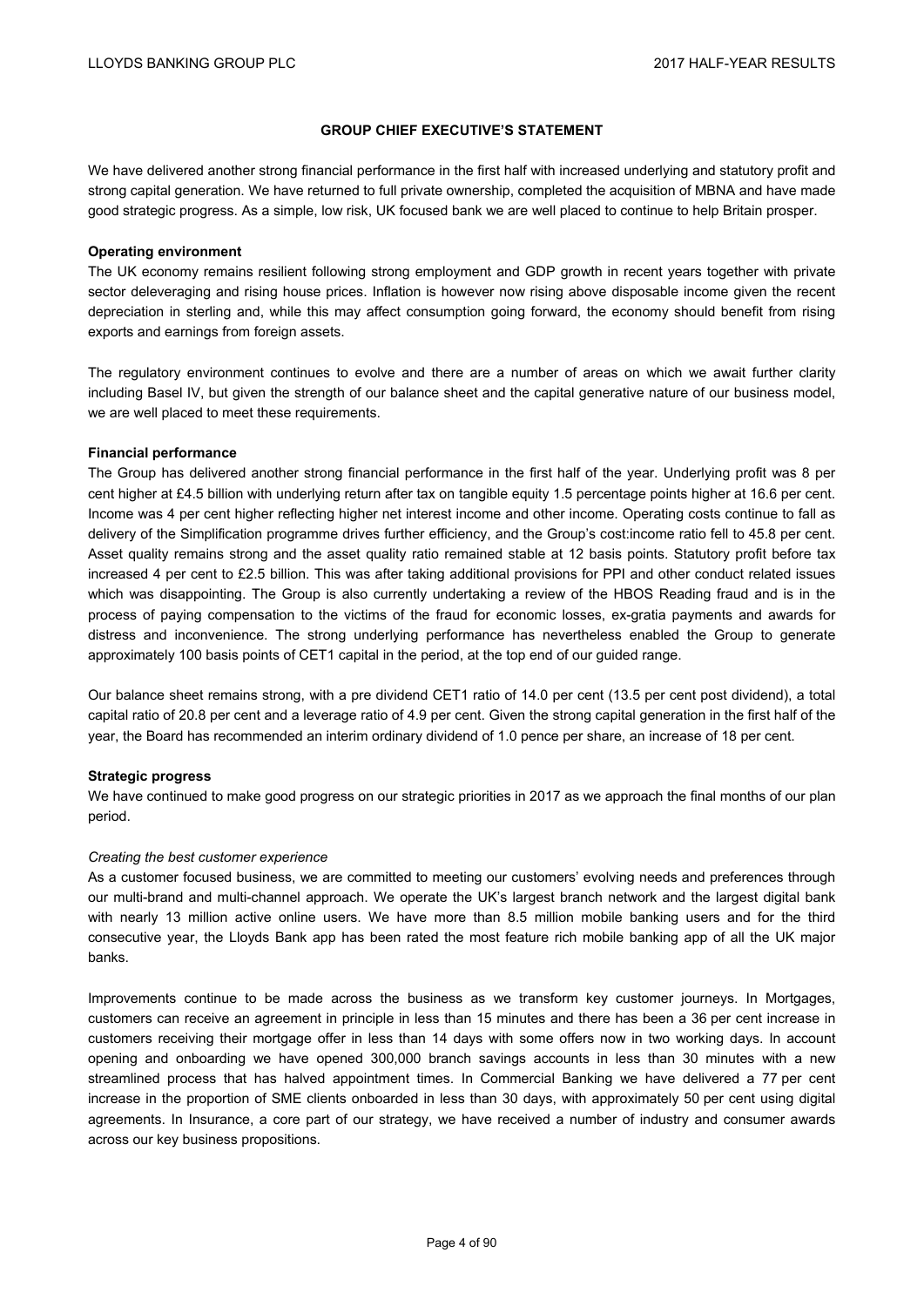#### *Becoming simpler and more efficient*

Cost management continues to be a strategic priority and we remain focused on maintaining competitive advantage through our cost leadership. The Simplification programme is on track to deliver the target of £1.4 billion of annual run-rate savings by the end of 2017, with £1.2 billion of run-rate savings delivered to date. The savings have been delivered through process redesign and automation, improvements in our sourcing arrangements and through organisational changes. These will remain areas of focus as we move into the next phase of our strategy. The Group's market-leading cost:income ratio improved to 45.8 per cent and we continue to expect to exit 2019 with a cost:income ratio of around 45 per cent.

#### *Delivering sustainable growth*

We are making good progress in growing market share in areas where we are underrepresented. In Consumer Finance we have grown our motor finance and credit card portfolios organically and the acquisition of MBNA allows us to significantly increase our participation in the UK prime credit card market within our prudent risk appetite. In addition, we have continued to grow SME lending ahead of the market and are committed to supporting first-time home buyers where we are still the largest lender. Open book mortgage balances at 30 June were broadly stable compared to the end of 2016, including the reacquisition of a portfolio of mortgages from TSB, and we expect them to grow in the second half of the year. In Insurance, we continue to invest in developing the brand and the business, including our financial planning and retirement capabilities and have also completed five bulk annuity deals in 2017.

We remain committed to supporting the people, businesses and communities in the UK through our Helping Britain Prosper Plan. As part of this plan, we have already provided more than £4 billion in funding support to the manufacturing sector, ahead of our original 2014 target. We have also supported more than 63,000 start-ups and helped around 2,500 clients to start exporting this year and we are on track to exceed our 2017 targets in both areas.

We have also announced that our next strategy update for the period 2018-2020 will accompany the Group's full year results in February 2018, and in preparation for this we have made a number of organisational and senior management changes. The changes are aimed at aligning and strengthening the Group's structure to ensure we meet evolving customer needs and deliver the continuous transformation required of the organisation in the most effective way.

The combination of the progress we have made towards our strategic priorities and our strong financial performance has enabled the Group to be returned to full private ownership with the UK taxpayer receiving approximately £900 million more than the £20.3 billion originally invested.

#### **Outlook**

Our differentiated UK focused business model continues to deliver with our cost leadership and lower risk positioning providing competitive advantage, and our updated financial targets reflect our confidence in the future prospects of the Group.

For the full year, and after including MBNA, net interest margin is now expected to be close to 2.85 per cent and the asset quality ratio is expected to be less than 20 basis points. We continue to expect capital generation for 2017 at the top end of the ongoing 170-200 basis points range and for the cost:income ratio to be lower than in 2016. All other longer term guidance remains unchanged.

António Horta-Osório *Group Chief Executive*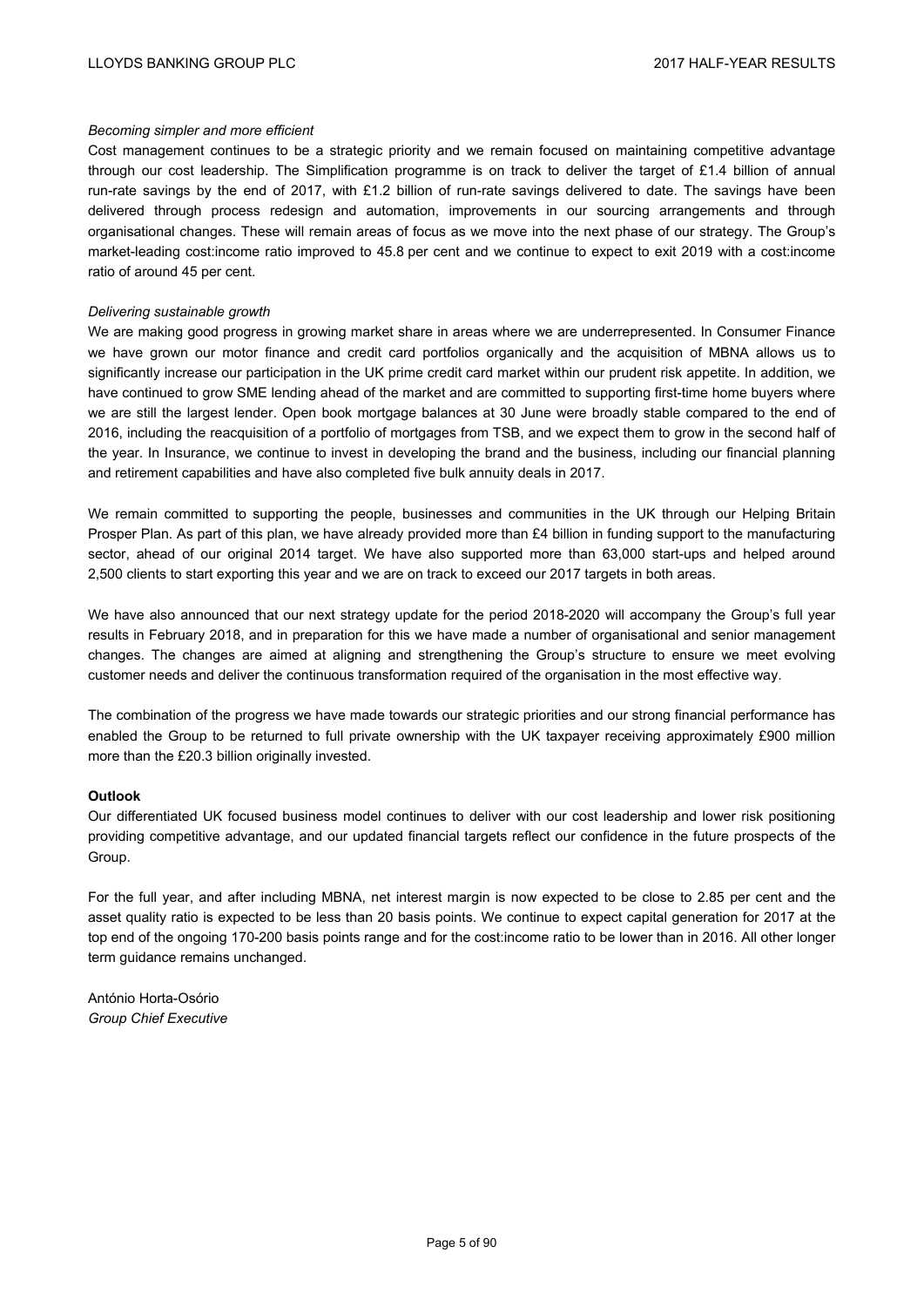# **SUMMARY OF GROUP RESULTS**

#### **Strong financial performance with improvements in underlying and statutory profit**

Underlying profit in the first half of 2017 was £4,492 million, 8 per cent higher than in the first half of 2016 with higher total income and lower operating costs offset by a small increase in the impairment charge.

Statutory profit before tax in the period was 4 per cent higher at £2,544 million and included charges for PPI and other conduct issues, of which a further £1,040 million was taken in the second quarter. Statutory profit after tax was £1,639 million and the return on tangible equity was 8.2 per cent.

The Group's CET1 ratio strengthened to 14.0 per cent on a pro forma basis (31 December 2016: 13.8 per cent pro forma) pre dividends with the Group generating c.100 basis points of CET1 capital in the first half of 2017. Tangible net assets per share at 30 June were 52.4 pence.

#### **Total income**

|                                           | Half-year<br>to 30 June | Half-year<br>to 30 June |               | Half-year<br>to 31 Dec |               |  |
|-------------------------------------------|-------------------------|-------------------------|---------------|------------------------|---------------|--|
|                                           | 2017                    | 2016                    | <b>Change</b> | 2016                   | <b>Change</b> |  |
|                                           | £ million               | £ million               | %             | £ million              | ℅             |  |
| Net interest income                       | 5,925                   | 5,782                   | 2             | 5,653                  | 5             |  |
| Other income                              | 3,348                   | 3,093                   | 8             | 2,972                  | 13            |  |
| <b>Total income</b>                       | 9,273                   | 8,875                   | 4             | 8,625                  | 8             |  |
| Operating lease depreciation <sup>1</sup> | (495)                   | (428)                   | (16)          | (467)                  | (6)           |  |
| Net income                                | 8,778                   | 8,447                   | 4             | 8,158                  | 8             |  |
| Banking net interest margin               | 2.82%                   | 2.74%                   | 8bp           | 2.69%                  | 13bp          |  |
| Average interest-earning banking assets   | £430.9bn                | £436.9bn                | (1)           | £434.9bn               | (1)           |  |

 $1$  Net of gains on disposal of leased assets.

Further detail on net interest income is included on page 23.

Total income at £9,273 million increased by 4 per cent with growth in both net interest and other income.

Net interest income increased to £5,925 million. 2 per cent higher, reflecting an 8 basis point improvement in the net interest margin to 2.82 per cent, partly offset by a 1 per cent reduction in average interest-earning banking assets. The improvement in net interest margin continues to be driven by lower deposit and wholesale funding costs, which have more than offset reduced lending rates, and includes a small uplift from the consolidation of MBNA. Average interest-earning banking assets were 1 per cent lower at £431 billion with continued growth in Consumer Finance offset by some further contraction in the mortgage book and reduced lending to the Global Corporates segment.

Given the acquisition of MBNA, the Group now expects growth in both average interest-earning assets and net interest margin in the second half of the year, and expects the full year net interest margin to be close to 2.85 per cent.

The Group manages the risk to its capital and earnings from adverse movements in interest rates centrally by hedging liabilities which are deemed to be stable or less sensitive to change in market interest rates. As at 30 June 2017, the balance hedged was c.£143 billion (31 December 2016: £111 billion) with an average duration of c.3 years and an earning rate of approximately 1.4 per cent over LIBOR (half-year to 30 June 2016: 1.3 per cent over LIBOR). In the first half of 2017, the benefit from the structural hedge totalled £0.9 billion over LIBOR (half-year to 30 June 2016: £0.8 billion).

Other income was £3,348 million, 8 per cent higher than in the first half of 2016. The improvement reflected a strong performance by Commercial Banking which included income earned from support given to Mid Market and Global Corporate clients with a number of significant refinancing and hedging transactions in the second quarter, further growth in Consumer Finance in relation to the Lex Autolease business, and the gain of £146 million on the sale of the Group's interest in VocaLink.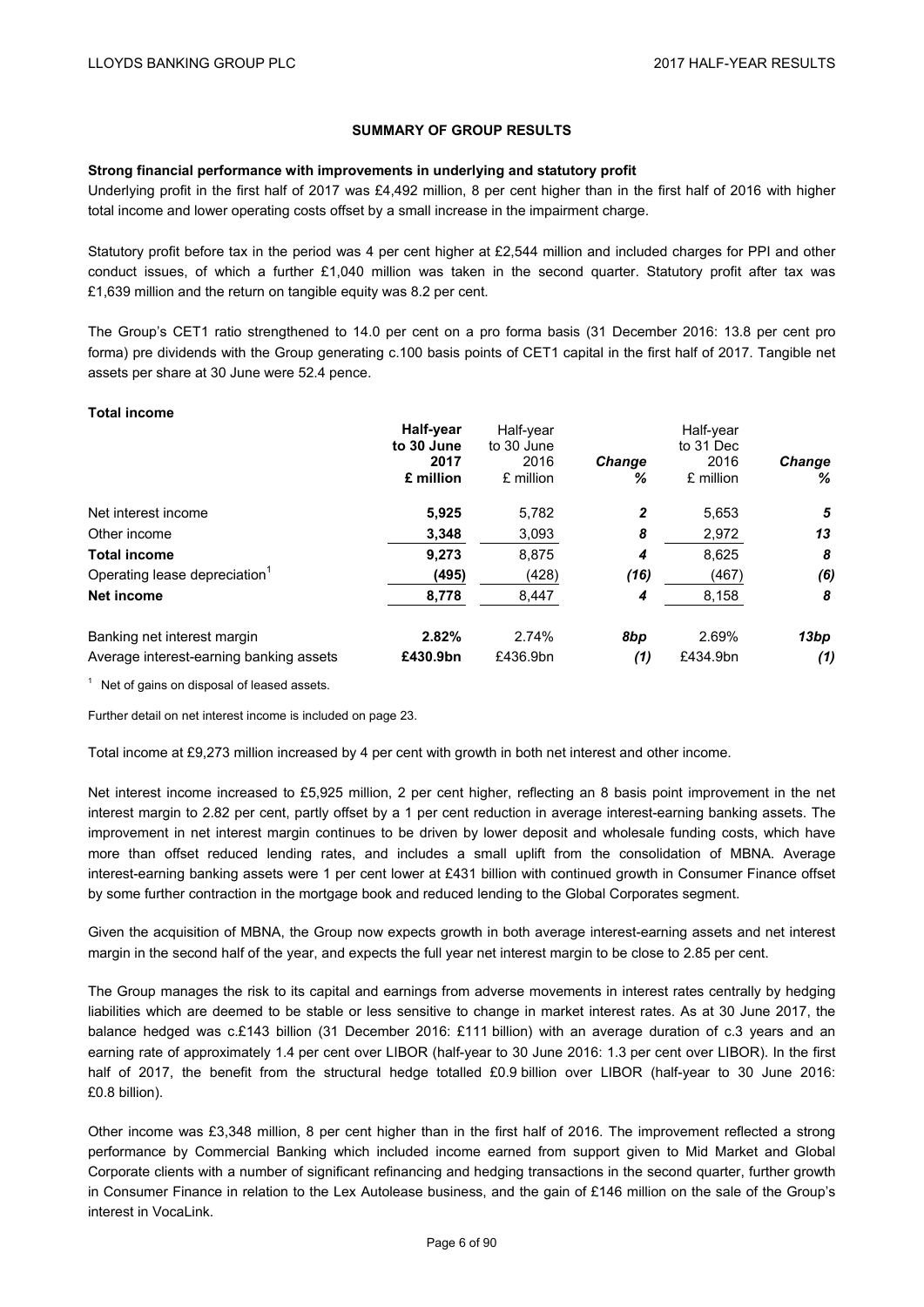#### **Operating costs**

|                                        | <b>Half-year</b><br>to 30 June | Half-year<br>to 30 June |               | Half-year<br>to 31 Dec |               |
|----------------------------------------|--------------------------------|-------------------------|---------------|------------------------|---------------|
|                                        | 2017                           | 2016                    | <b>Change</b> | 2016                   | <b>Change</b> |
|                                        | £ million                      | £ million               | %             | £ million              | %             |
| Operating costs                        | 4,018                          | 4.041                   |               | 4.052                  | 1             |
| Cost: income ratio                     | 45.8%                          | 47.8%                   | $(2.0)$ pp    | 49.7%                  | $(3.9)$ pp    |
| Operating jaws                         | 5%                             |                         |               |                        |               |
| Simplification savings annual run-rate | 1,174                          | 642                     |               | 947                    |               |

Operating costs of £4,018 million were 1 per cent lower reflecting the Group's tight cost control and the benefits of the improvements in efficiency delivered through the Simplification programme. The Group further increased its investment in developing digital capability and improving the branch network to respond to changing customer preferences.

The Group has delivered £1.2 billion of run-rate savings to date and remains on track to deliver £1.4 billion of targeted Simplification annual run-rate savings by the end of 2017.

The cost:income ratio improved to 45.8 per cent with positive operating jaws in the period of 5 per cent. The Group continues to expect the cost:income ratio for 2017 to be lower than 2016 (48.7 per cent).

#### **Impairment**

|                                           | Half-year<br>to 30 June<br>2017<br>£ million | Half-year<br>to 30 June<br>2016<br>£ million | <b>Change</b><br>% | Half-year<br>to 31 Dec<br>2016<br>£ million | <b>Change</b><br>℅ |
|-------------------------------------------|----------------------------------------------|----------------------------------------------|--------------------|---------------------------------------------|--------------------|
| Total impairment charge                   | 268                                          | 245                                          | (9)                | 400                                         | 33                 |
| Asset quality ratio                       | 0.12%                                        | 0.11%                                        | 1bp                | 0.18%                                       | (6)bp              |
| Gross asset quality ratio                 | 0.23%                                        | 0.26%                                        | $(3)$ bp           | 0.29%                                       | (6)bp              |
| Impaired loans as a % of closing advances | 1.8%                                         | 2.0%                                         | $(0.2)$ pp         | 1.8%                                        |                    |
| Provisions as a % of impaired loans       | 43.4%                                        | 43.5%                                        | $(0.1)$ pp         | 43.4%                                       |                    |

Asset quality remains strong and the loan portfolios are well positioned, reflecting the Group's continued prudent through the cycle approach to credit risk appetite.

The impairment charge increased by £23 million to £268 million in the first half. Whilst new impairment charges were lower, mainly in Commercial Banking, this was more than offset by a reduced benefit from provision releases and write-backs. The asset quality ratio was 12 basis points (half-year to 30 June 2016: 11 basis points) with the gross asset quality ratio (before releases and write-backs) falling 3 basis points compared with the same period in 2016 and remaining stable compared with the first quarter in 2017.

The Group now expects the asset quality ratio for the year to be less than 20 basis points including MBNA.

Impaired loans have fallen by £0.2 billion to £8.3 billion (31 December 2016: £8.5 billion) and represent 1.8 per cent of total lending at 30 June 2017. The reduction was mainly due to a large disposal in Commercial Banking during the first quarter and further reductions in Run-off.

Provisions as a percentage of impaired loans were unchanged at 43.4 per cent (31 December 2016: 43.4 per cent).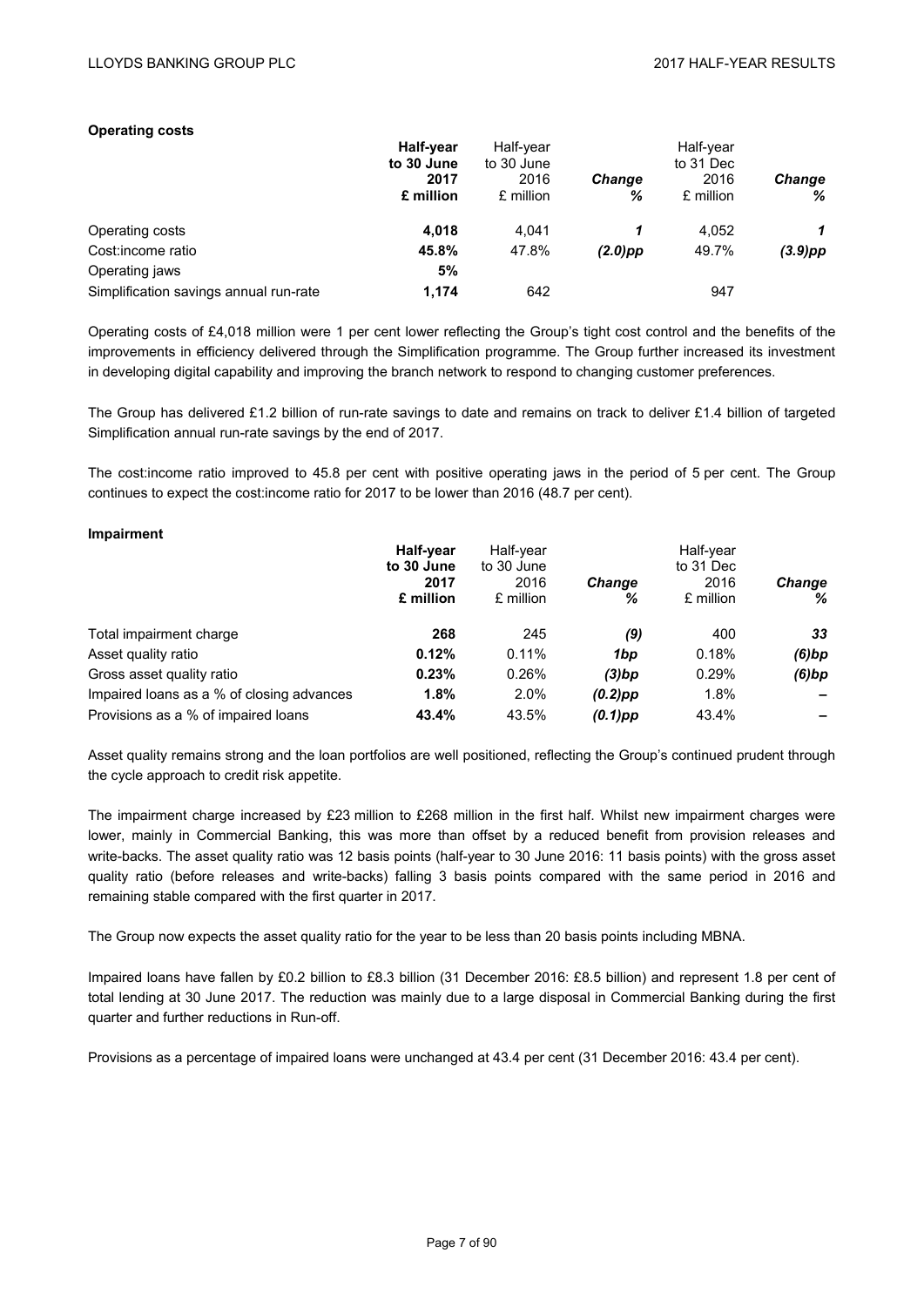#### **Statutory profit**

|                                                        | Half-year<br>to 30 June<br>2017<br>£ million | Half-year<br>to 30 June<br>2016<br>£ million | <b>Change</b><br>℅ | Half-year<br>to 31 Dec<br>2016<br>£ million | <b>Change</b><br>% |
|--------------------------------------------------------|----------------------------------------------|----------------------------------------------|--------------------|---------------------------------------------|--------------------|
| <b>Underlying profit</b><br>Volatility and other items | 4,492                                        | 4,161                                        | 8                  | 3,706                                       | 21                 |
| <b>Enhanced Capital Notes</b>                          |                                              | (790)                                        |                    |                                             |                    |
| Market volatility and asset sales                      | 136                                          | 128                                          |                    | 311                                         |                    |
| Amortisation of purchased intangibles                  | (38)                                         | (168)                                        |                    | (172)                                       |                    |
| Restructuring costs                                    | (321)                                        | (307)                                        |                    | (315)                                       |                    |
| Fair value unwind and other                            | (135)                                        | (110)                                        |                    | (121)                                       |                    |
|                                                        | (358)                                        | (1,247)                                      |                    | (297)                                       |                    |
| Payment protection insurance provision                 | (1,050)                                      |                                              |                    | (1,000)                                     |                    |
| Other conduct provisions                               | (540)                                        | (460)                                        |                    | (625)                                       |                    |
| Statutory profit before tax                            | 2,544                                        | 2,454                                        | 4                  | 1,784                                       | 43                 |
| Taxation                                               | (905)                                        | (597)                                        |                    | (1, 127)                                    |                    |
| <b>Profit for the period</b>                           | 1,639                                        | 1,857                                        | (12)               | 657                                         | 149                |
|                                                        |                                              |                                              |                    |                                             |                    |

Further information on the reconciliation of underlying to statutory results is included on page 22.

Statutory profit before tax increased 4 per cent to £2,544 million (2016: £2,454 million) driven by the increased underlying profit, partly offset by increased conduct provisions.

The charge of £790 million for Enhanced Capital Notes in the first half of 2016 represented the write-off of the embedded derivative and premium paid on the redemption of remaining notes.

Market volatility and asset sales of £136 million included positive insurance volatility of £165 million. The credit of £128 million in 2016 included the gain on sale of Visa Europe of £484 million offset by negative insurance volatility of £372 million.

Amortisation of purchased intangibles was lower at £38 million (2016: £168 million) as certain intangible assets are now fully amortised. Restructuring costs increased to £321 million and comprised severance costs relating to the Simplification programme, the rationalisation of the non-branch property portfolio, the integration of MBNA and the work on implementing the ring-fencing requirements. The Group anticipates c.£0.2 billion of further implementation costs for the ring-fenced bank between now and the end of 2018, with a total cost of c.£0.5 billion.

The £1,050 million charge for PPI includes an additional £700 million provision taken in the second quarter reflecting current claim levels, which remain above the Group's previous provision assumption. The additional provision will now cover reactive claims of around 9,000 per week through to the end of August 2019. Other conduct provisions of £540 million include an additional £340 million in the second quarter. The additional provision covers a number of items including packaged bank accounts and arrears handling. Following a review of the Group's arrears handling activities, the Group has put in place a number of actions to improve further its handling of customers in these areas and the Group is reimbursing mortgage arrears fees. The Group is also currently undertaking a review of the HBOS Reading fraud and is in the process of paying compensation to the victims of the fraud for economic losses, ex-gratia payments and awards for distress and inconvenience. A provision of £100 million was taken in the first quarter and reflects the estimated compensation costs for HBOS Reading.

## **Taxation**

The tax charge was £905 million, representing an effective tax rate of 35.6 per cent. The high effective tax rate largely reflects the restrictions on deductibility of conduct provisions and the banking surcharge.

## **Return on tangible equity**

The return on tangible equity was 8.2 per cent with improved underlying profit offset by increased PPI and other conduct provisions. The Group continues to expect to generate a return on tangible equity of between 13.5 and 15.0 per cent in 2019.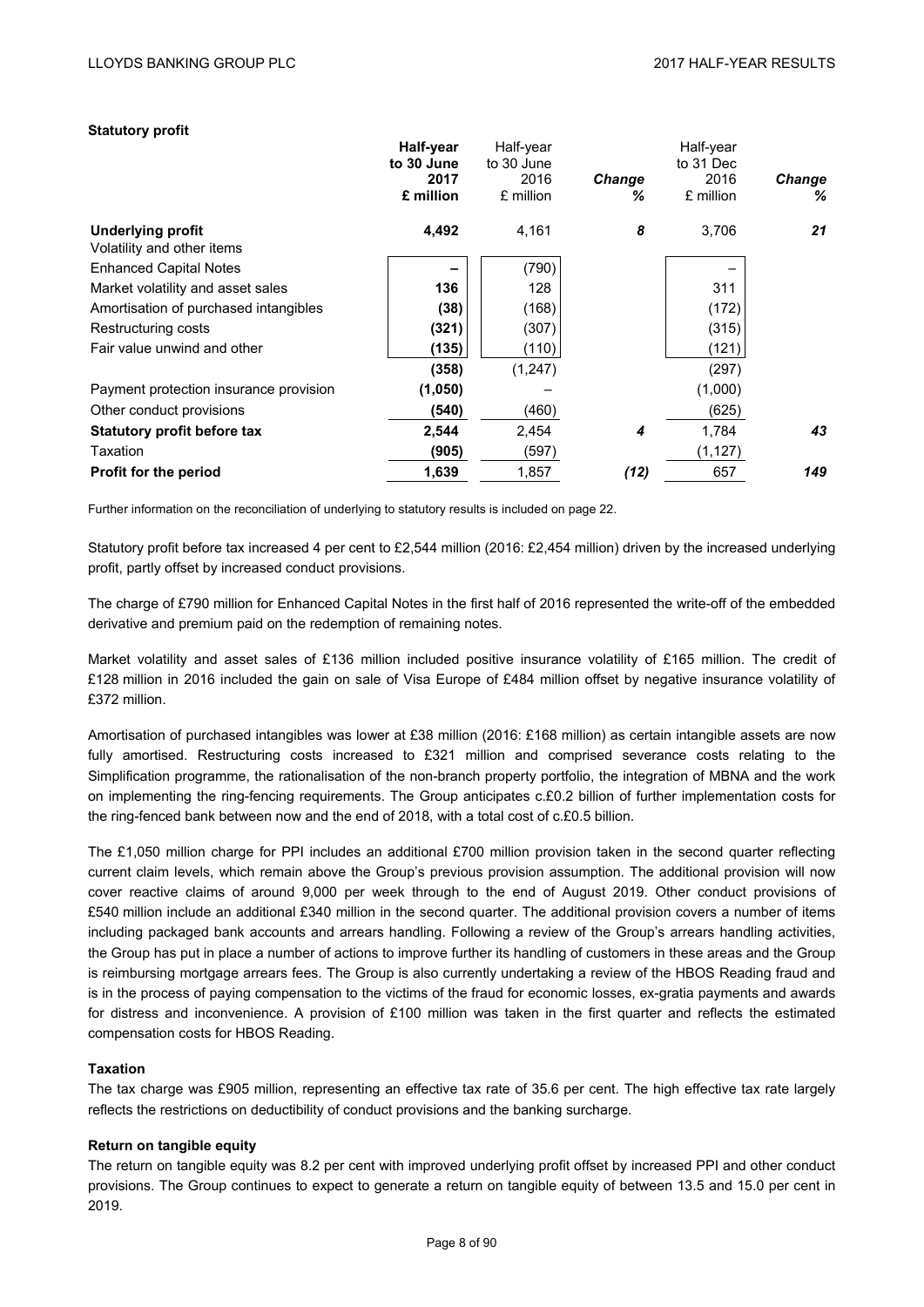#### **Balance sheet**

|                                                             | At 30 June<br>2017 | At 31 Dec<br>2016 | <b>Change</b><br>℅ |
|-------------------------------------------------------------|--------------------|-------------------|--------------------|
| Loans and advances to customers <sup>1</sup>                | £453bn             | £450bn            |                    |
| Customer deposits <sup>2</sup>                              | £417bn             | £413bn            | 1                  |
| Loan to deposit ratio                                       | 109%               | 109%              |                    |
| Wholesale funding                                           | £102bn             | £111 $bn$         | (8)                |
| Wholesale funding <1 year maturity                          | £30 <sub>bn</sub>  | £35bn             | (13)               |
| Of which money-market funding <1 year maturity <sup>3</sup> | £17bn              | £14bn             | 23                 |
| Liquidity coverage ratio - eligible assets                  | £122bn             | £121 $bn$         |                    |

<sup>1</sup> Excludes reverse repos of £11.4 billion (31 December 2016: £8.3 billion).

Excludes repos of £1.0 billion (31 December 2016: £2.5 billion).

Excludes balances relating to margins of £2.9 billion (31 December 2016: £3.2 billion) and settlement accounts of £1.2 billion (31 December 2016: £1.8 billion).

Loans and advances to customers increased to £453 billion compared with £450 billion at 31 December 2016, largely driven by the acquisition of the MBNA credit card portfolio. Lending to Consumer Finance and SME customers continued to grow ahead of the market, increasing by 7 per cent (excluding MBNA) and 1 per cent respectively since 31 December 2016. This was more than offset by reductions in the Global Corporate segment as a result of the Group's continued focus on optimising capital and returns and lower closed book mortgage balances.

Open book mortgage balances at 30 June were broadly stable compared to the end of 2016 and include the reacquisition of £1.7 billion of mortgages from TSB in the second quarter. The open mortgage book is expected to grow in the second half of the year and close the year slightly above the 2016 closing position.

#### **Capital ratios and risk-weighted assets**

|                                                                             | At 30 June<br>2017 | At 31 Dec<br>2016 | <b>Change</b><br>℅ |
|-----------------------------------------------------------------------------|--------------------|-------------------|--------------------|
| Pro forma common equity tier 1 ratio pre 2017 dividend accrual <sup>1</sup> | 14.0%              | 13.8%             | $0.2$ pp           |
| Pro forma common equity tier 1 ratio <sup>1</sup>                           | 13.5%              | 13.8%             | $(0.3)$ pp         |
| Transitional tier 1 capital ratio                                           | 16.6%              | 17.0%             | $(0.4)$ pp         |
| Transitional total capital ratio                                            | 20.8%              | 21.4%             | $(0.6)$ pp         |
| Pro forma leverage ratio <sup>1</sup>                                       | 4.9%               | 5.0%              | $(0.1)$ pp         |
| Risk-weighted assets                                                        | £218bn             | £216bn            |                    |
| Shareholders' equity                                                        | £43bn              | £43bn             | (1)                |
| Tangible net assets per share                                               | 52.4 <sub>p</sub>  | 54.8p             | (2.4)p             |

 $1$  The common equity tier 1 and leverage ratios at 30 June 2017 and 31 December 2016 are reported on a pro forma basis, separately reflecting dividends paid by the Insurance business in July 2017 (in relation to 2017 interim earnings) and February 2017 (in relation to 2016 full year earnings).

The Group's CET1 ratio improved to 14.0 per cent on a pro forma basis before accruing for 2017 dividends. The Group continues to be strongly capital generative and generated c.100 basis points of capital in the period. This comprised c.140 basis points of underlying capital generation along with c.40 basis points from a reduction in risk-weighted assets (before MBNA) and other factors, partly offset by c.80 basis points to cover conduct provisions. In addition, the Group utilised the CET1 capital retained at 31 December 2016 to cover the acquisition of MBNA. The Group continues to expect capital generation in 2017 at the upper end of the 170-200 basis points ongoing guidance range.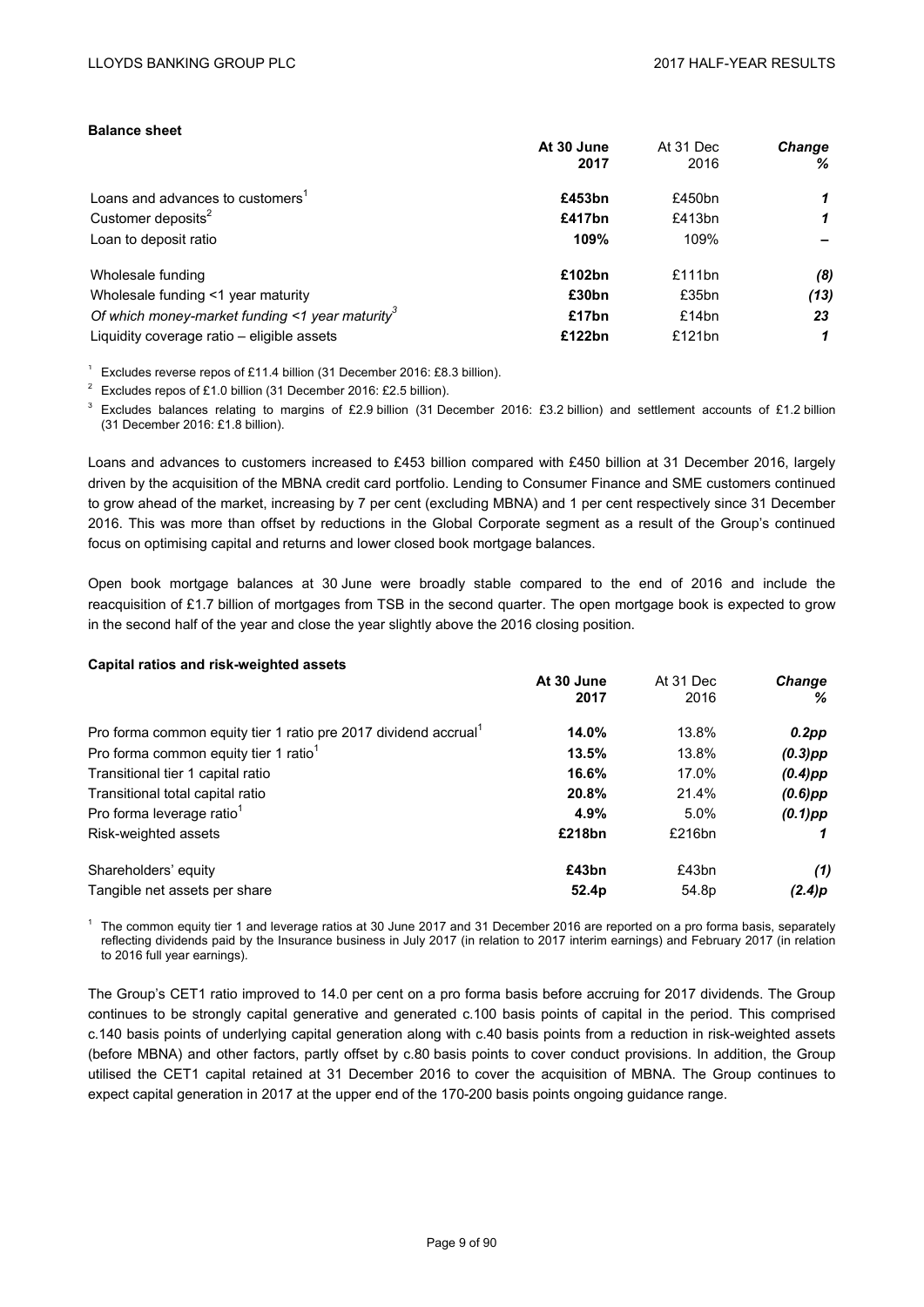While there remain a number of potential regulatory capital developments (including the introduction of the systemic risk buffer in 2019), the Board's view of the current level of CET1 capital required to grow the business, meet regulatory requirements and cover uncertainties remains unchanged at around 13 per cent.

The amount of capital we believe is appropriate to hold is likely to vary from time to time depending on circumstances and the Board will continue to give due consideration, subject to the situation at the time, to the distribution of any surplus capital through the use of special dividends or share buy backs.

Risk-weighted assets increased to £218 billion as a result of the acquisition of MBNA and targeted growth in key customer segments, partly offset through active portfolio management, disposals and other movements.

The leverage ratio reduced by 0.1 per cent on a pro forma basis to 4.9 per cent, largely reflecting the impact of the acquisition of MBNA on both tier 1 capital and the leverage exposure measure.

Tangible net assets per share fell to 52.4 pence (31 December 2016: 54.8 pence), largely reflecting the payment of the 2016 final dividend of 2.2 pence per share during May 2017 and the 1.4 pence per share impact of the MBNA acquisition.

#### **Structural reform (ring-fencing) update**

The Group is making good progress with the implementation of its ring-fencing programme, including the non ring-fenced bank, Lloyds Bank Corporate Markets plc (LBCM), and remains on track to meet the legal and regulatory requirements by 1 January 2019. LBCM will primarily comprise Commercial Banking Markets Financing (including loan markets, bonds and asset securitisation), Commercial Banking Financial Markets Products (including elements of FX and rates), the business undertaken by Lloyds Bank International Ltd and the Group's branches in the United States, Singapore and Crown Dependencies.

As a simple, UK retail and commercial bank, the impact on the Group is relatively limited and there will be minimal impact for the majority of the Group's retail and commercial customers. Approximately 3 per cent of the Group's loans and advances to customers and approximately 7 per cent of Group's risk-weighted assets will be in the non ring-fenced bank. A conditional banking licence with restrictions has been approved for the non ring-fenced entity and preliminary credit ratings for LBCM have been confirmed by S&P (A-/A-2) and Fitch (A/F1).

In addition to the ring-fenced and non ring-fenced banks, the Group will continue to operate its Insurance business as a separate entity and will have a new Equity sub-group which will broadly comprise the LDC business and strategic investments.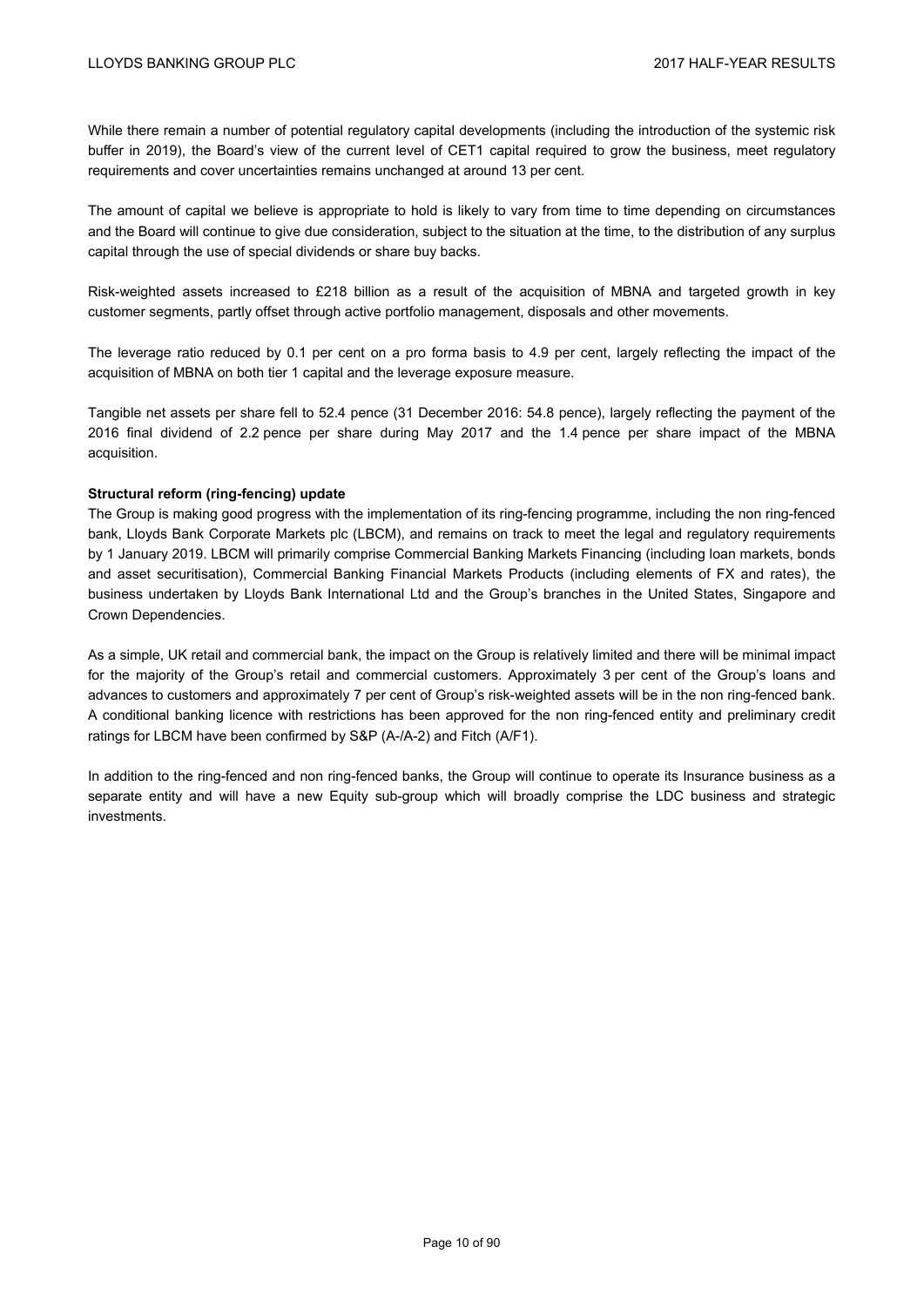# **UNDERLYING BASIS** – **SEGMENTAL ANALYSIS**

| Half-year to 30 June 2017                                |               |                   |                      |                          | <b>Run-off and</b> |             |
|----------------------------------------------------------|---------------|-------------------|----------------------|--------------------------|--------------------|-------------|
|                                                          |               | <b>Commercial</b> | <b>Consumer</b>      |                          | <b>Central</b>     |             |
|                                                          | <b>Retail</b> | <b>Banking</b>    | Finance <sup>1</sup> | <b>Insurance</b>         | items              | Group       |
|                                                          | £m            | £m                | £m                   | £m                       | £m                 | £m          |
| Net interest income                                      | 3,337         | 1,425             | 1,041                | (50)                     | 172                | 5,925       |
| Other income                                             | 477           | 1,100             | 755                  | 872                      | 144                | 3,348       |
| <b>Total income</b>                                      | 3,814         | 2,525             | 1,796                | 822                      | 316                | 9,273       |
| Operating lease depreciation                             |               | (18)              | (449)                | $\overline{\phantom{0}}$ | (28)               | (495)       |
| <b>Net income</b>                                        | 3,814         | 2,507             | 1,347                | 822                      | 288                | 8,778       |
| Operating costs                                          | (2,077)       | (1,057)           | (463)                | (414)                    | (7)                | (4,018)     |
| Impairment                                               | (139)         | (13)              | (125)                | -                        | 9                  | (268)       |
| <b>Underlying profit</b>                                 | 1,598         | 1,437             | 759                  | 408                      | 290                | 4,492       |
| Banking net interest margin<br>Average interest-earning  | 2.29%         | 3.45%             | 5.58%                |                          |                    | 2.82%       |
| banking assets                                           | £297.3bn      | £84.9bn           | £37.9bn              |                          | £10.8bn            | £430.9bn    |
| Asset quality ratio                                      | 0.09%         | 0.02%             | 0.67%                |                          |                    | 0.12%       |
| Return on risk-weighted assets                           | 5.83%         | 3.11%             | 4.36%                |                          |                    | 4.20%       |
| Loans and advances to<br>customers <sup>2</sup>          | £295.8bn      | £95.9bn           | £45.4bn              |                          | £16.1bn            | £453.2bn    |
| Customer deposits <sup>3</sup>                           | £269.4bn      | £138.8bn          | £7.1bn               |                          | £1.3bn             | £416.6bn    |
|                                                          |               |                   |                      |                          |                    |             |
| Half-year to 30 June 2016                                |               |                   |                      |                          | Run off and        |             |
|                                                          |               | Commercial        | Consumer             |                          | Central            |             |
|                                                          | Retail<br>£m  | Banking<br>£m     | Finance<br>£m        | Insurance<br>£m          | items<br>£m        | Group<br>£m |
|                                                          |               |                   |                      |                          |                    |             |
| Net interest income                                      | 3,296         | 1,306             | 994                  | (80)                     | 266                | 5,782       |
| Other income                                             | 558           | 982               | 658                  | 921                      | (26)               | 3,093       |
| Total income                                             | 3,854         | 2,288             | 1,652                | 841                      | 240                | 8,875       |
| Operating lease depreciation                             |               | (52)              | (368)                |                          | (8)                | (428)       |
| Net income                                               | 3,854         | 2,236             | 1,284                | 841                      | 232                | 8,447       |
| Operating costs                                          | (2, 144)      | (1,035)           | (466)                | (395)                    | (1)                | (4,041)     |
| Impairment                                               | (162)         | 35                | (128)                |                          | 10                 | (245)       |
| Underlying profit                                        | 1,548         | 1,236             | 690                  | 446                      | 241                | 4,161       |
| Banking net interest margin<br>Average interest-earning  | 2.23%         | 3.18%             | 6.27%                |                          |                    | 2.74%       |
| banking assets                                           | £305.0bn      | £88.1bn           | £32.9bn              |                          | £10.9bn            | £436.9bn    |
| Asset quality ratio                                      | 0.11%         | $(0.06)\%$        | 0.79%                |                          |                    | 0.11%       |
| Return on risk-weighted assets                           | 5.70%         | 2.42%             | 4.47%                |                          |                    | 3.75%       |
| Loans and advances to                                    |               |                   |                      |                          |                    |             |
| customers <sup>2</sup><br>Customer deposits <sup>3</sup> | £300.5bn      | £102.0bn          | £33.7bn              |                          | £16.8bn            | £453.0bn    |
|                                                          | £271.3bn      | £141.4bn          | £9.1bn               |                          | £1.5bn             | £423.3bn    |

<sup>1</sup> Includes MBNA with effect from 1 June 2017.

2 Excludes reverse repos of £11.4 billion (30 June 2016: £nil).

<sup>3</sup> Excludes repos of £1.0 billion (30 June 2016: £nil).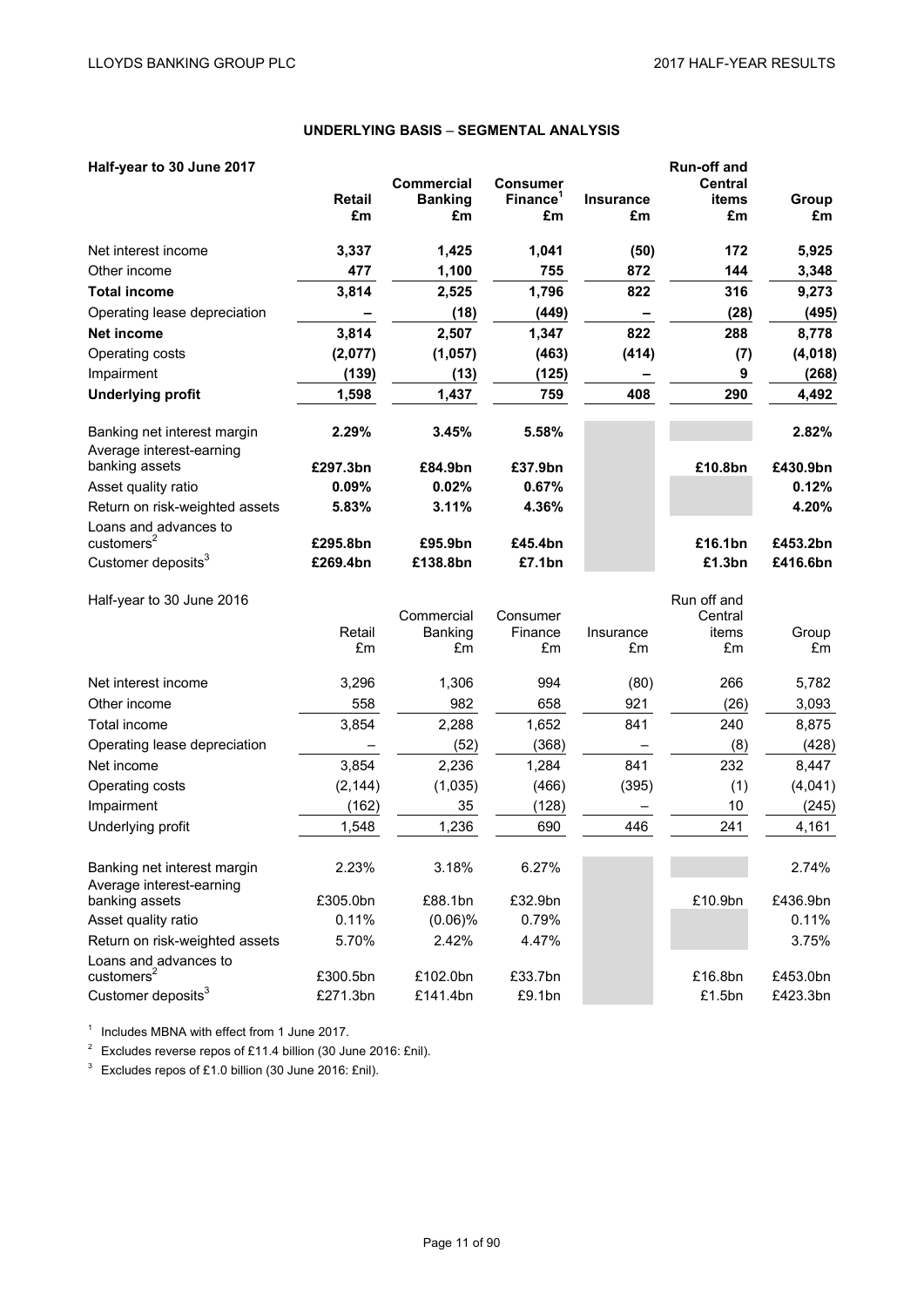# **UNDERLYING BASIS** – **QUARTERLY INFORMATION**

|                                        | Quarter  | Quarter  | Quarter  | Quarter  | Quarter  |
|----------------------------------------|----------|----------|----------|----------|----------|
|                                        | ended    | ended    | ended    | ended    | ended    |
|                                        | 30 June  | 31 Mar   | 31 Dec   | 30 Sept  | 30 June  |
|                                        | 2017     | 2017     | 2016     | 2016     | 2016     |
|                                        | £m       | £m       | £m       | £m       | £m       |
| Net interest income                    | 2,997    | 2,928    | 2,805    | 2,848    | 2,876    |
| Other income                           | 1,866    | 1,482    | 1,545    | 1,427    | 1,616    |
| <b>Total income</b>                    | 4,863    | 4,410    | 4,350    | 4,275    | 4,492    |
| Operating lease depreciation           | (263)    | (232)    | (226)    | (241)    | (235)    |
| <b>Net income</b>                      | 4,600    | 4,178    | 4,124    | 4,034    | 4,257    |
| Operating costs                        | (2,050)  | (1,968)  | (2, 134) | (1,918)  | (2,054)  |
| Impairment                             | (141)    | (127)    | (196)    | (204)    | (96)     |
| <b>Underlying profit</b>               | 2,409    | 2,083    | 1,794    | 1,912    | 2,107    |
| Market volatility and asset sales      | 124      | 12       | 46       | 265      | 331      |
| Amortisation of purchased intangibles  | (15)     | (23)     | (85)     | (87)     | (84)     |
| Restructuring costs                    | (164)    | (157)    | (232)    | (83)     | (146)    |
| Fair value unwind and other items      | (74)     | (61)     | (75)     | (46)     | (63)     |
| Payment protection insurance provision | (700)    | (350)    |          | (1,000)  |          |
| Other conduct provisions               | (340)    | (200)    | (475)    | (150)    | (345)    |
| <b>Statutory profit before tax</b>     | 1,240    | 1,304    | 973      | 811      | 1,800    |
| Banking net interest margin            | 2.83%    | 2.80%    | 2.68%    | 2.69%    | 2.74%    |
| Average interest-earning               |          |          |          |          |          |
| banking assets                         | £431.0bn | £430.9bn | £434.0bn | £435.9bn | £435.6bn |
| Cost:income ratio                      | 44.6%    | 47.1%    | 51.7%    | 47.5%    | 48.2%    |
| Asset quality ratio                    | 0.13%    | 0.12%    | 0.17%    | 0.18%    | 0.09%    |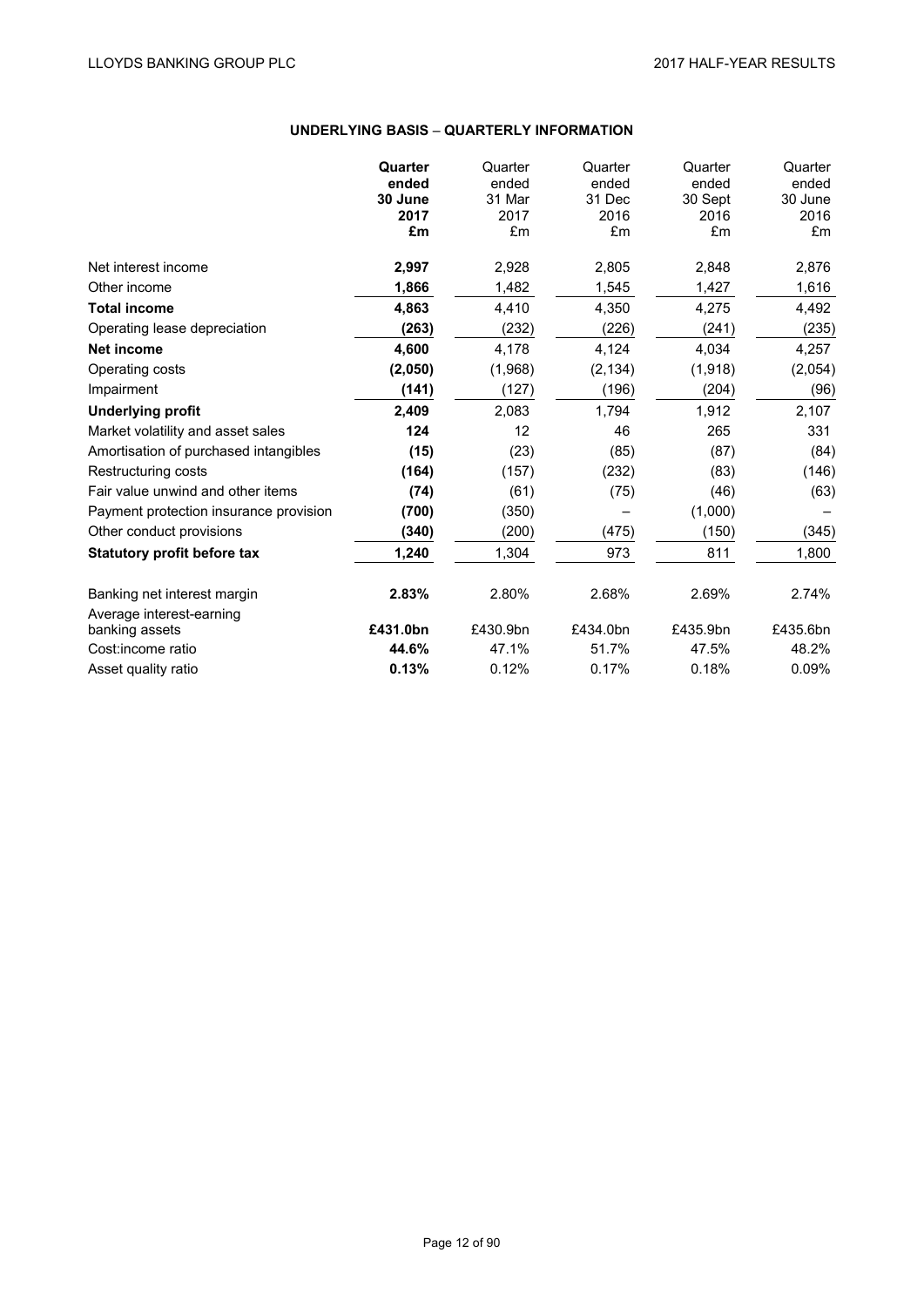## **DIVISIONAL RESULTS**

#### **RETAIL**

Retail offers a broad range of financial service products, including current accounts, savings and mortgages, to UK personal customers, including Wealth and small business customers. It is also a distributor of insurance, and a range of long-term savings and investment products. Its aim is to be the best bank for customers in the UK, by building deep and enduring relationships that deliver value to customers, as well as providing them with greater choice and flexibility. It will maintain its multi-brand, multi-channel strategy, continue to simplify the business and provide more transparent products, helping to improve service levels and reduce conduct risks.

#### **Progress against strategic initiatives**

*Creating the best customer experience* 

- Announced a new approach to overdrafts that is simple, clear and puts customers in control.
- Largest UK digital bank with nearly 13 million active online users including over 8.5 million mobile users.
- For the third year running, Lloyds Bank's mobile banking app has been independently ranked number one in the UK for functionality.
- Implemented click to call technology enabling customers to contact the call centre from the Group's Mobile App without the need for additional ID verification for the majority of transactions.
- 36 per cent increase in customers receiving their mortgage offer in less than 14 days, with some offers completed in two working days.
- Around 90 per cent of new branch savings accounts opened in less than 30 minutes using new digital process, with appointment times halved.
- Retail complaint volumes (excluding PPI) were down 24 per cent in the year to date versus the same period in 2016.

#### *Becoming simpler and more efficient*

- Continued investment in new distribution technology; iPads introduced in more than 1,800 branches and used for over 5 million transactions since going live.
- Maintained the UK's largest branch network with a 21 per cent market share, despite a small number of branch closures.
- Improving accessibility in rural areas by increasing the number of mobile branches to 20, with further increases planned in the second half of the year.

#### *Delivering sustainable growth*

- Continued the Group's commitment to support first-time buyers, with more than £5 billion lent so far in 2017, on track to meet the target of £10 billion in the year.
- On track to exceed the Group's commitment on start-up businesses with over 63,000 supported in 2017 to date.

#### **Financial performance**

- Underlying profit increased 3 per cent to £1,598 million with improved net interest margin and further cost reductions more than offsetting continued pressure on sources of other income.
- Net interest income increased 1 per cent reflecting a 6 basis point improvement in net interest margin partly offset by a reduction in interest-earning banking assets.
- Other income was 15 per cent lower than the first half of 2016, driven by changing customer needs.
- Operating costs decreased 3 per cent to £2,077 million, driven by further efficiency savings which have more than covered increased investment in the business.
- Impairment charge decreased 14 per cent to £139 million, benefiting from higher unsecured debt sales and a benign credit environment. Underlying credit quality remains stable.
- Loans and advances to customers fell 1 per cent to £295.8 billion. Open book mortgage balances at 30 June were broadly stable compared to the end of 2016 after reflecting the reacquisition of £1.7 billion of mortgages from TSB in the second quarter.
- Customer deposits decreased 1 per cent to £269.4 billion, driven by the continued reduction in tactical balances.
- Risk-weighted assets have remained broadly flat at £55.3 billion.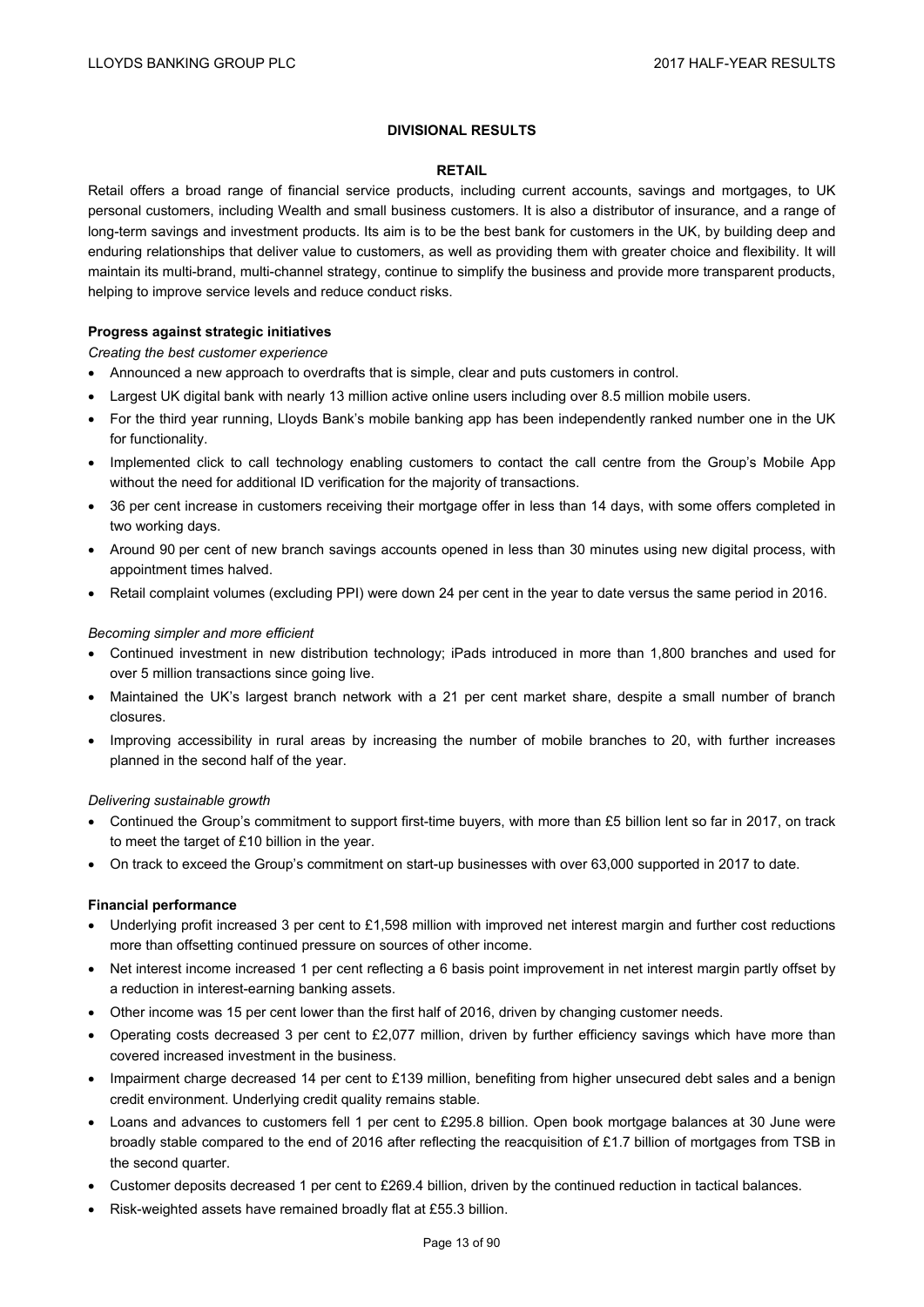# **Performance summary**

|                                                | Half-year<br>to 30 June | Half-year<br>to 30 June |                           | Half-year<br>to 31 Dec   |             |
|------------------------------------------------|-------------------------|-------------------------|---------------------------|--------------------------|-------------|
|                                                | 2017                    | 2016                    | Change                    | 2016                     | Change      |
|                                                | £m                      | £m                      | ℅                         | £m                       | %           |
| Net interest income                            | 3,337                   | 3,296                   | 1                         | 3,201                    | 4           |
| Other income                                   | 477                     | 558                     | (15)                      | 495                      | (4)         |
| <b>Total income</b>                            | 3,814                   | 3,854                   | (1)                       | 3,696                    | 3           |
| Operating lease depreciation                   |                         |                         |                           |                          |             |
| <b>Net income</b>                              | 3,814                   | 3,854                   | (1)                       | 3,696                    | 3           |
| Operating costs                                | (2,077)                 | (2, 144)                | 3                         | (2,030)                  | (2)         |
| Impairment                                     | (139)                   | (162)                   | 14                        | (211)                    | 34          |
| <b>Underlying profit</b>                       | 1,598                   | 1,548                   | $\boldsymbol{3}$          | 1,455                    | 10          |
| Banking net interest margin                    | 2.29%                   | 2.23%                   | 6bp                       | 2.16%                    | 13bp        |
| Average interest-earning banking assets        | £297.3bn                | £305.0bn                | (3)                       | £300.4bn                 | (1)         |
| Asset quality ratio                            | 0.09%                   | 0.11%                   | (2)bp                     | 0.14%                    | (5)bp       |
| Impaired loans as % of closing advances        | 1.5%                    | 1.4%                    | $0.1$ pp                  | 1.5%                     |             |
| Return on risk-weighted assets                 | 5.83%                   | 5.70%                   | 13bp                      | 5.21%                    | 62bp        |
|                                                |                         |                         | At 30 June<br>2017<br>£bn | At 31 Dec<br>2016<br>£bn | Change<br>℅ |
| Loans and advances excluding closed portfolios |                         |                         | 270.6                     | 271.0                    |             |
| Closed portfolios                              |                         |                         | 25.2                      | 26.7                     | (6)         |
| Loans and advances to customers                |                         |                         | 295.8                     | 297.7                    | (1)         |
| Relationship balances                          |                         |                         | 254.9                     | 253.8                    |             |
| <b>Tactical balances</b>                       |                         |                         | 14.5                      | 17.2                     | (16)        |
| Customer deposits                              |                         |                         | 269.4                     | 271.0                    | (1)         |
| Risk-weighted assets                           |                         |                         | 55.3                      | 55.2                     |             |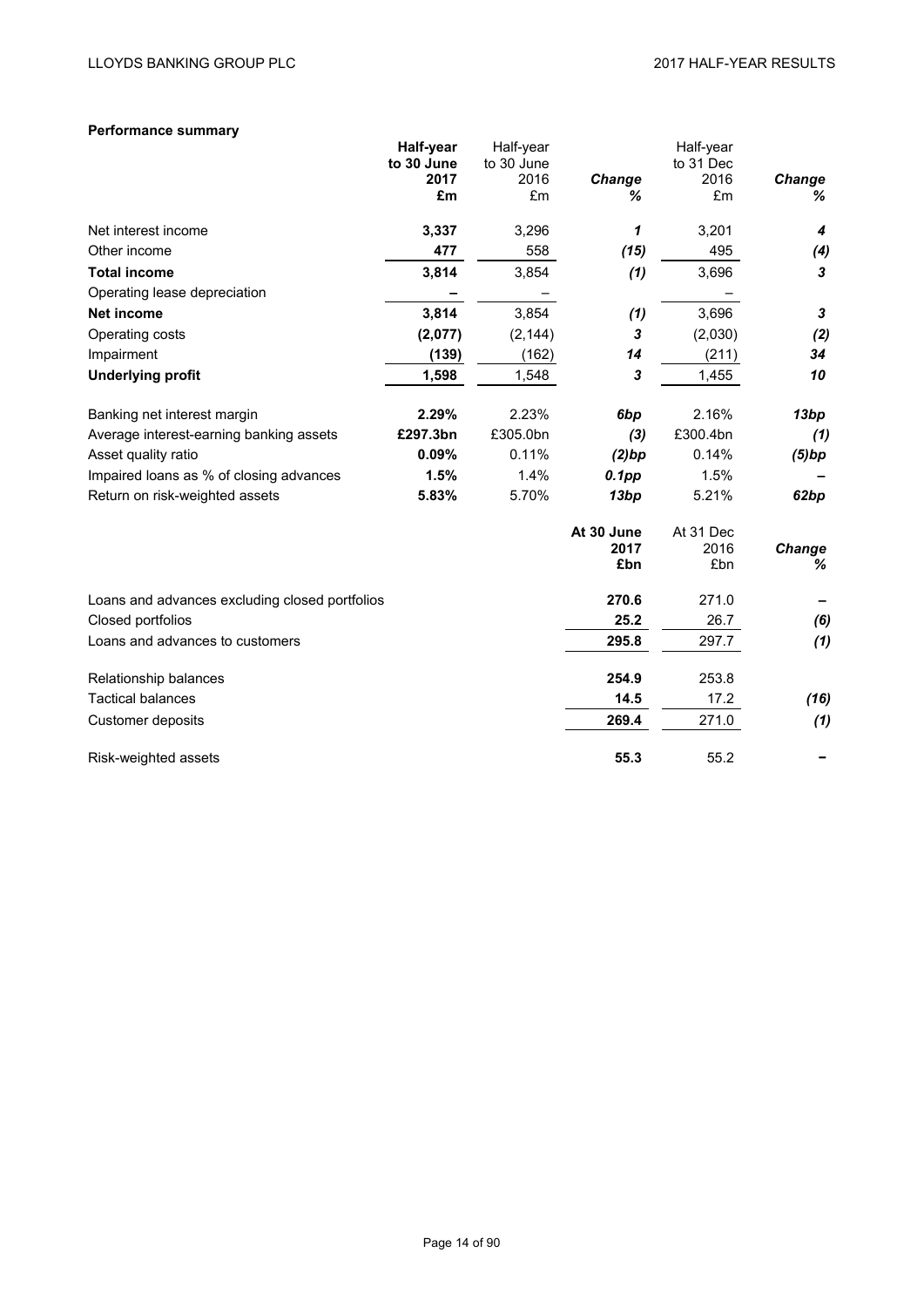#### **COMMERCIAL BANKING**

Commercial Banking has a client-led, low risk, capital efficient strategy, helping UK-based clients and international clients with a link to the UK. Through its four client facing divisions – SME, Mid Markets, Global Corporates and Financial Institutions – it provides clients with a range of products and services such as lending, transactional banking, working capital management, risk management, debt capital markets services, as well as access to private equity through Lloyds Development Capital.

#### **Progress against strategic initiatives**

Commercial Banking continues to meet its strategic objective of improving returns on risk-weighted assets. In the first half of 2017, Commercial Banking has delivered a return of 3.11 per cent significantly outperforming the commitment of 2.40 per cent for 2017.

#### *Creating the best customer experience*

- Awarded Business Bank of the Year at the FDs' Excellence Awards for the 13th consecutive year.
- Helping Britain prosper globally through its newly launched International Trade Portal which provides clients with access to 110,000 importers, 30,000 suppliers, 25,000 market reports, 20,000 trade shows and live tenders.

#### *Becoming simpler and more efficient*

- Continue to improve the end-to-end journey for clients by significantly improving the way SMEs open an account with approximately 50 per cent of SME account openings in 2017 using the new digital signature tool.
- Increased digital capability; clients can now simply and quickly place, review and renew their online deposits 24 hours a day which has improved client experiences.

#### *Delivering sustainable growth*

- Participated in over £3.6 billion of financing in the first half of 2017 to support UK government infrastructure projects.
- On track to exceed the annual £1 billion Helping Britain Prosper funding commitment for manufacturing businesses in each year since the commitment was made in 2014. The cumulative target of £4 billion over four years has been met in the first half of the year, six months ahead of schedule.

#### **Financial performance**

- Underlying profit increased 16 per cent to £1,437 million.
- Return on risk-weighted assets increased to 3.11 per cent, up 69 basis points, demonstrating the continued progress in delivering sustainable returns.
- Income growth of 10 per cent to £2,525 million with strong growth in Mid Markets and Global Corporates.
- Net interest income up 9 per cent to £1,425 million, supported by disciplined deposit pricing and expanded asset margins due to reduced funding costs. Net interest margin improved by 27 basis points.
- Other income up 12 per cent led by good franchise growth including support given to Mid Market and Global Corporate clients with a number of significant refinancing and hedging transactions. Growth in LDC driven by successful equity exits.
- Operating lease depreciation reduced due to accelerated charges in the prior year on certain leasing assets.
- Operating costs up 2 per cent due to continued investment in the business including simplifying the end-to-end customer journey. Disciplined management of staff-related costs has supported positive operating jaws of 10 per cent.
- Impairment charge of £13 million reflects effective credit risk management and the continued low interest rate environment. Asset quality ratio remains low at 0.02 per cent.
- Loans and advances fell 4 per cent to £95.9 billion mainly due to reductions in Global Corporates. Lending growth in SME has remained at above market growth levels.
- Deposits increased by 5 per cent to £138.8 billion. Strong momentum in attracting high quality transactional banking deposits across the franchise that continues to support the balance sheet strength of the Group.
- Continued active portfolio management with risk-weighted assets decreasing £5.2 billion, driven primarily by the reduction in loans and advances.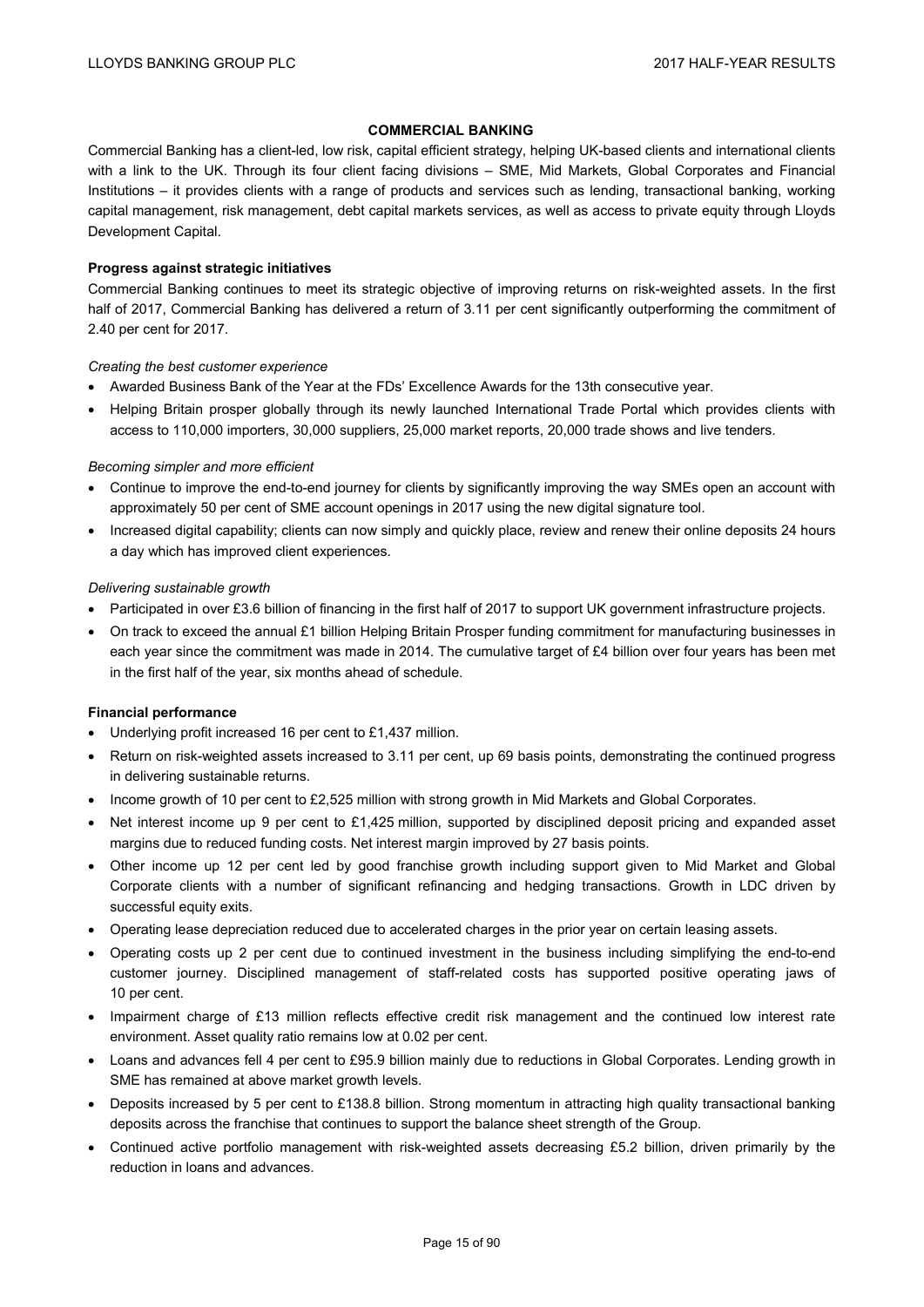## **Performance summary**

|                                         | Half-year<br>to 30 June | Half-year<br>to 30 June |                           | Half-year<br>to 31 Dec   |                    |
|-----------------------------------------|-------------------------|-------------------------|---------------------------|--------------------------|--------------------|
|                                         | 2017<br>£m              | 2016<br>£m              | <b>Change</b><br>℅        | 2016<br>£m               | <b>Change</b><br>% |
| Net interest income                     | 1,425                   | 1,306                   | 9                         | 1,429                    |                    |
| Other income                            | 1,100                   | 982                     | 12                        | 1,005                    | $\boldsymbol{9}$   |
| <b>Total income</b>                     | 2,525                   | 2,288                   | 10                        | 2,434                    | 4                  |
| Operating lease depreciation            | (18)                    | (52)                    | 65                        | (53)                     | 66                 |
| <b>Net income</b>                       | 2,507                   | 2,236                   | 12                        | 2,381                    | 5                  |
| Operating costs                         | (1, 057)                | (1,035)                 | (2)                       | (1,098)                  | 4                  |
| Impairment (charge) release             | (13)                    | 35                      |                           | (51)                     | 75                 |
| <b>Underlying profit</b>                | 1,437                   | 1,236                   | 16                        | 1,232                    | 17                 |
| Banking net interest margin             | 3.45%                   | 3.18%                   | 27bp                      | 3.33%                    | 12bp               |
| Average interest-earning banking assets | £84.9bn                 | £88.1bn                 | (4)                       | £89.0bn                  | (5)                |
| Asset quality ratio                     | 0.02%                   | $(0.06)\%$              | 8bp                       | 0.10%                    | (8)bp              |
| Impaired loans as % of closing advances | 2.0%                    | 2.3%                    | $(0.3)$ pp                | 2.2%                     | $(0.2)$ pp         |
| Return on risk-weighted assets          | 3.11%                   | 2.42%                   | 69bp                      | 2.46%                    | 65bp               |
|                                         |                         |                         | At 30 June<br>2017<br>£bn | At 31 Dec<br>2016<br>£bn | <b>Change</b><br>% |
| Loans and advances to customers         |                         |                         | 95.9                      | 100.4                    | (4)                |
| Customer deposits                       |                         |                         | 138.8                     | 132.6                    | 5                  |
| Risk-weighted assets                    |                         |                         | 90.8                      | 96.0                     | (5)                |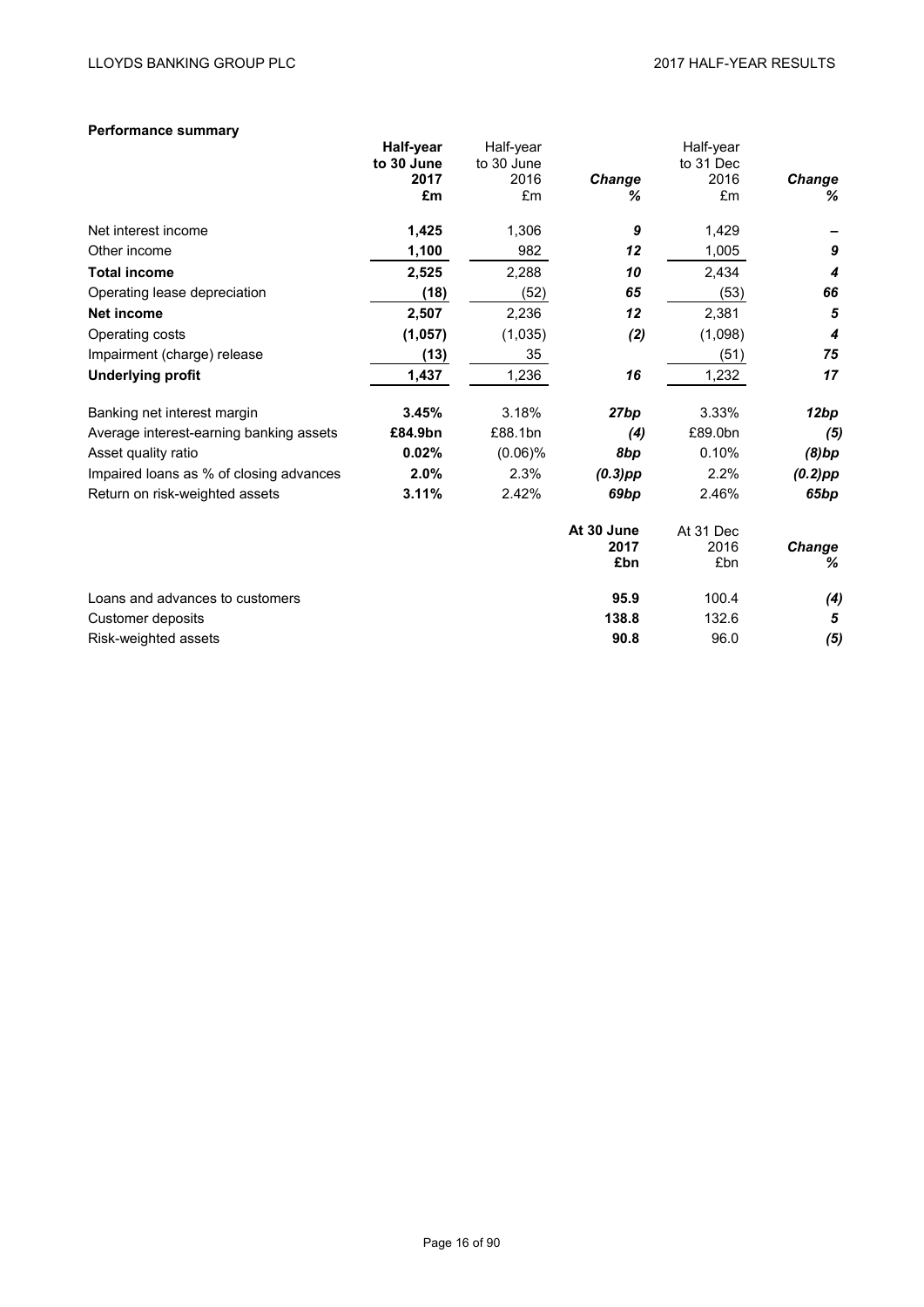#### **CONSUMER FINANCE**

Consumer Finance comprises the Group's consumer lending products, including motor finance, credit cards (including MBNA), unsecured personal loans and its European consumer business. Its aim is to deliver sustainable growth, within a prudent risk appetite in these markets through its multi-brand, multi-channel distribution model.

#### **Progress against strategic initiatives**

The division continues to make significant progress against its strategic objectives, and in June, successfully completed the acquisition of the MBNA credit card business from Bank of America. The acquisition consolidates the Group's position as Britain's largest credit card issuer. Customer assets have grown by £11 billion since the start of the year, primarily driven by £7.9 billion related to MBNA and continued organic growth.

*Creating the best customer experience* 

- Consumer Cards customer complaints reduced 25 per cent year-on-year, despite continued portfolio growth, as customer concerns are addressed and fixed.
- Black Horse completed the first phase of its new digital platform. This enables dealers to clearly present information to customers and submit applications via a tablet.
- Lex Autolease launched a new website for both business and personal customers, improving access from mobile devices.
- Loans introduced upfront eligibility checking for existing current account customers, and extended the Halifax offer beyond existing customers.

#### *Becoming simpler and more efficient*

- Black Horse has simplified the process for new customers through the introduction of welcome videos and the issuance of contract information digitally.
- Lex Autolease has re-platformed its IT infrastructure, improving IT resilience and doubling performance speed.
- Bank of Scotland Germany has replaced its IT system with a modular digital platform that will result in an IT cost reduction of c.30 per cent over a five year period.

#### *Delivering sustainable growth*

- Consumer Finance continues to closely monitor the economic environment to maintain performance within its prudent risk appetite.
- Continue to tighten lending criteria with increased conservatism in residual risk management.
- Lex Autolease has achieved its five year ambition to grow the fleet by 100,000 vehicles, cementing its position as the UK's leading motor vehicle leasing company.

#### **Financial performance**

- Underlying profit at £759 million was up 10 per cent (6 per cent excluding MBNA), mainly driven by higher income and lower impairments. Return on risk-weighted assets remained strong at 4.36 per cent.
- $\bullet$  Net interest income at £1,041 million was up 5 per cent from strong asset growth.
- Other income was up 15 per cent at £755 million, with continued fleet growth in Lex Autolease. This increase was partly offset by growth in associated operating lease depreciation.
- Operating costs fell by 1 per cent to £463 million through continued underlying efficiency savings.
- Impairment charge down 2 per cent at £125 million due to debt sales more than offsetting portfolio growth. Underlying asset quality ratio was broadly flat at 1.30 per cent.
- UK customer assets were up 30 per cent since December 2016, reflecting the acquisition of MBNA and continued growth in Black Horse, in particular through the partnership with Jaguar Land Rover.
- Customer deposits were down 10 per cent since December 2016 to £7.1 billion, in line with the Group's deposit strategy.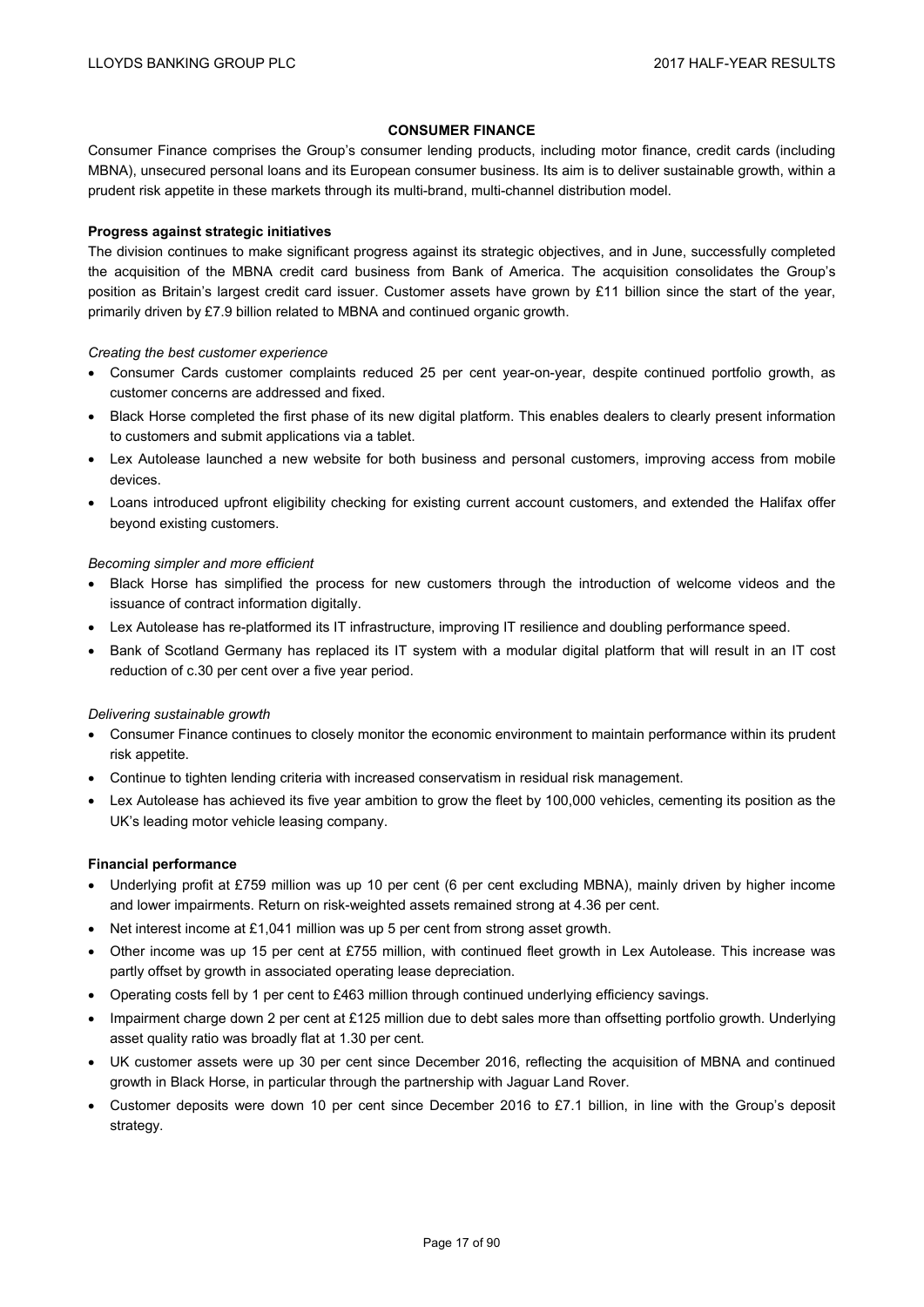## **Performance summary**

| $2017^{\circ}$<br>2016<br>2016<br><b>Change</b><br>£m<br>£m<br>£m<br>℅<br>5<br>Net interest income<br>1,041<br>994<br>947<br>15<br>755<br>658<br>680<br>Other income<br>1,796<br><b>Total income</b><br>1,652<br>1,627<br>9<br>(368)<br>(22)<br>(407)<br>Operating lease depreciation<br>(449)<br>5<br>Net income<br>1,347<br>1,284<br>1,220<br>(463)<br>(466)<br>(473)<br>Operating costs<br>1<br>(125)<br>(128)<br>2<br>(154)<br>Impairment<br>10<br><b>Underlying profit</b><br>759<br>690<br>593<br>5.58%<br>6.27%<br>(69)bp<br>5.52%<br>Banking net interest margin<br>Average interest-earning banking assets<br>£37.9bn<br>£32.9bn<br>15<br>£34.9bn<br>0.67%<br>0.79%<br>(12)bp<br>0.88%<br>Asset quality ratio<br>1.8%<br>2.3%<br>2.1%<br>Impaired loans as % of closing advances<br>$(0.5)$ pp<br>4.47%<br>3.73%<br>Return on risk-weighted assets<br>4.36%<br>(11)bp | Half-year<br>to 30 June | Half-year<br>to 30 June | Half-year<br>to 31 Dec |               |
|--------------------------------------------------------------------------------------------------------------------------------------------------------------------------------------------------------------------------------------------------------------------------------------------------------------------------------------------------------------------------------------------------------------------------------------------------------------------------------------------------------------------------------------------------------------------------------------------------------------------------------------------------------------------------------------------------------------------------------------------------------------------------------------------------------------------------------------------------------------------------------|-------------------------|-------------------------|------------------------|---------------|
|                                                                                                                                                                                                                                                                                                                                                                                                                                                                                                                                                                                                                                                                                                                                                                                                                                                                                |                         |                         |                        | <b>Change</b> |
|                                                                                                                                                                                                                                                                                                                                                                                                                                                                                                                                                                                                                                                                                                                                                                                                                                                                                |                         |                         |                        | %             |
|                                                                                                                                                                                                                                                                                                                                                                                                                                                                                                                                                                                                                                                                                                                                                                                                                                                                                |                         |                         |                        | 10            |
|                                                                                                                                                                                                                                                                                                                                                                                                                                                                                                                                                                                                                                                                                                                                                                                                                                                                                |                         |                         |                        | 11            |
|                                                                                                                                                                                                                                                                                                                                                                                                                                                                                                                                                                                                                                                                                                                                                                                                                                                                                |                         |                         |                        | 10            |
|                                                                                                                                                                                                                                                                                                                                                                                                                                                                                                                                                                                                                                                                                                                                                                                                                                                                                |                         |                         |                        | (10)          |
|                                                                                                                                                                                                                                                                                                                                                                                                                                                                                                                                                                                                                                                                                                                                                                                                                                                                                |                         |                         |                        | 10            |
|                                                                                                                                                                                                                                                                                                                                                                                                                                                                                                                                                                                                                                                                                                                                                                                                                                                                                |                         |                         |                        | 2             |
|                                                                                                                                                                                                                                                                                                                                                                                                                                                                                                                                                                                                                                                                                                                                                                                                                                                                                |                         |                         |                        | 19            |
|                                                                                                                                                                                                                                                                                                                                                                                                                                                                                                                                                                                                                                                                                                                                                                                                                                                                                |                         |                         |                        | 28            |
|                                                                                                                                                                                                                                                                                                                                                                                                                                                                                                                                                                                                                                                                                                                                                                                                                                                                                |                         |                         |                        | 6bp           |
|                                                                                                                                                                                                                                                                                                                                                                                                                                                                                                                                                                                                                                                                                                                                                                                                                                                                                |                         |                         |                        | 9             |
|                                                                                                                                                                                                                                                                                                                                                                                                                                                                                                                                                                                                                                                                                                                                                                                                                                                                                |                         |                         |                        | (21)bp        |
|                                                                                                                                                                                                                                                                                                                                                                                                                                                                                                                                                                                                                                                                                                                                                                                                                                                                                |                         |                         |                        | $(0.3)$ pp    |
|                                                                                                                                                                                                                                                                                                                                                                                                                                                                                                                                                                                                                                                                                                                                                                                                                                                                                |                         |                         |                        | 63bp          |

<sup>1</sup> Includes MBNA with effect from 1 June 2017 (total income £63 million; operating costs £21 million; impairment £14 million).

|                                 | At 30 June<br>2017<br>£bn | At 31 Dec<br>2016<br>£bn | <b>Change</b><br>% |
|---------------------------------|---------------------------|--------------------------|--------------------|
| Loans and advances to customers | 45.4                      | 35.1                     | 29                 |
| Operating lease assets          | 4.6                       | 4.1                      | 12                 |
| <b>Total customer assets</b>    | 50.0                      | 39.2                     | 28                 |
| Of which UK                     | 42.7                      | 32.8                     | 30                 |
| Customer deposits               | 7.1                       | 7.9                      | (10)               |
| Risk-weighted assets            | 40.0                      | 32.1                     | 25                 |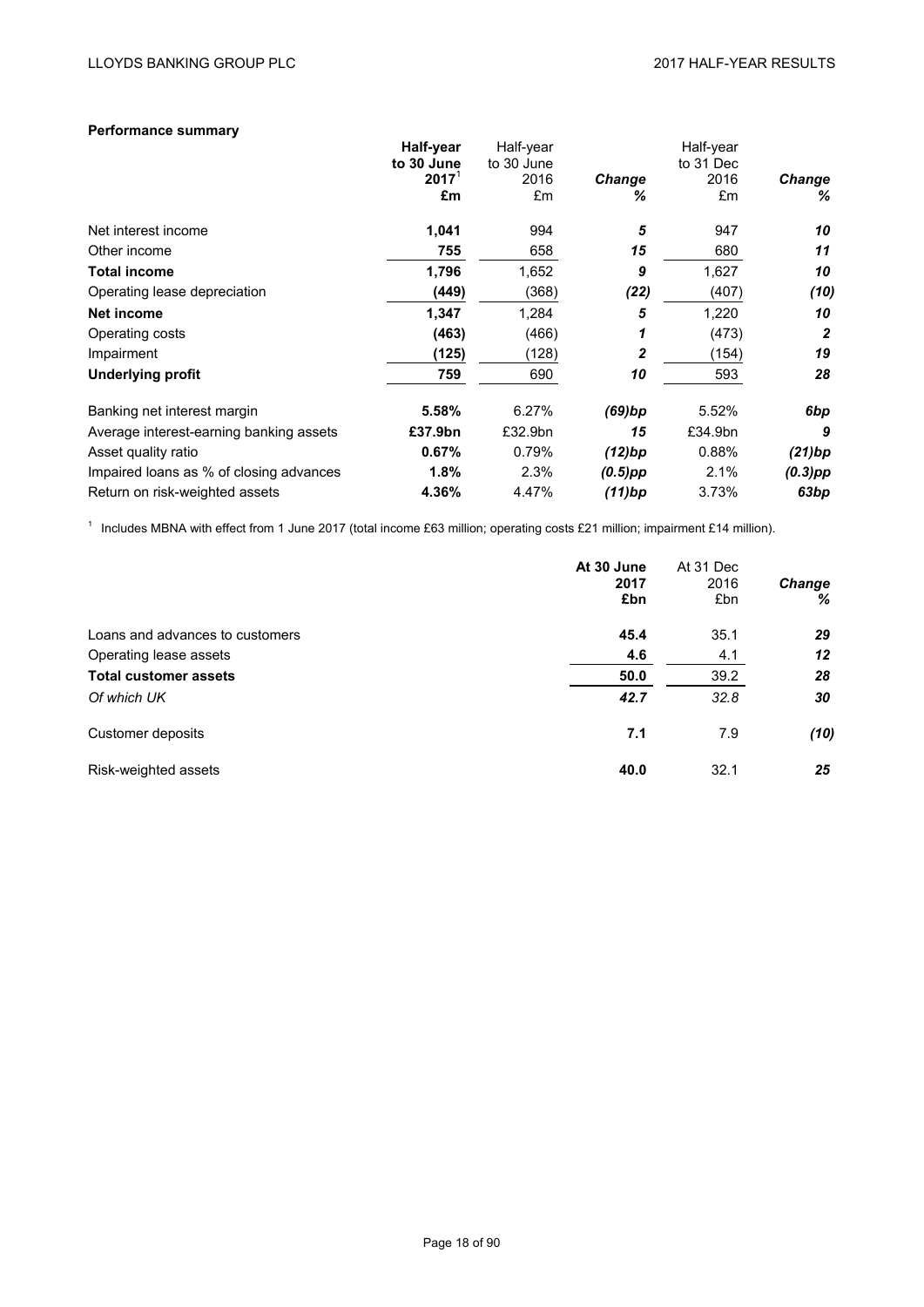#### **INSURANCE**

The Insurance division is committed to providing a range of trusted, value for money protection, general insurance, pension and investment products to meet the needs of its customers. Scottish Widows, with customer funds under management of £124 billion, together with the general insurance business help around 9 million customers to protect what they value most and to plan financially for the future.

#### **Progress against strategic initiatives**

The Group continues to invest in developing the Insurance business and seeks to grow in areas where it has competitive advantage and is underrepresented, for the benefit of both customers and shareholders.

#### *Creating the best customer experience*

- Awarded 'Pension Firm of the Year' (FDs' Excellence Awards), 'Pensions Provider of the Year' (Pensions Age Awards) and 'Risk Reduction Provider of the Year' (UK Pensions Awards).
- Helped almost 10,000 protection customers at the most difficult and challenging times of their lives. An improved customer claim journey means that the percentage of new protection claims paid is one of the highest in the industry.

#### *Becoming simpler and more efficient*

- More than 40 per cent of corporate pension schemes are now using the digital service for employers, which has significantly reduced processing times.
- Launched a digital service for employees with workplace pensions enabling individuals to view their pension value and contribution history, update personal details and access educational material on pension basics.

#### *Delivering sustainable growth*

- Collaborated with Commercial Banking to source lower risk, long-maturity assets to match growing annuitant liabilities, providing finance to support two major UK infrastructure projects.
- Annualised payments to annuity customers in retirement have reached £1 billion, reflecting robust growth in this business.
- Sums assured under Scottish Widows Protect have almost doubled to £4.7 billion since the end of 2016.
- Continuing the progress made in 2016, five further bulk annuity transactions were successfully completed in the first half of 2017.
- Corporate pension, planning and retirement funds under management increased by 8 per cent to £38 billion reflecting net inflows and positive market movements.
- Longstanding life, pensions and investment (LP&I) funds under management remains stable.

#### **Financial performance**

- Underlying profit decreased by 9 per cent to £408 million as a result of lower bulk annuity transactions and increased investment costs in the first half of 2017. Compared to the second half of 2016, underlying profit grew by 4 per cent.
- Life and pensions sales increased by 4 per cent reflecting growth in corporate pensions, planning and retirement and protection. Excluding bulk annuity deals, sales increased by 25 per cent.
- General insurance underwritten new business household premiums have increased by 3 per cent, driven by the new flexible online offering launched in 2016. However, total underwritten premiums have decreased by 13 per cent, reflecting the continued competitiveness of the household market and the run off of legacy products.
- Costs increased to £414 million reflecting higher investment expenditure with business as usual costs remaining broadly flat.

#### **Capital**

- Paid an interim dividend of £75 million to the Group in July 2017, bringing total dividends paid since the formation of the Group in 2009, to £7.2 billion.
- The estimated post interim dividend Solvency II ratio of 152 per cent (31 December 2016 post dividend position: 147 per cent) represents the shareholder view of Solvency II surplus. The increase in the ratio primarily reflects in year earnings and favourable market volatility, partly offset by capital invested in new business.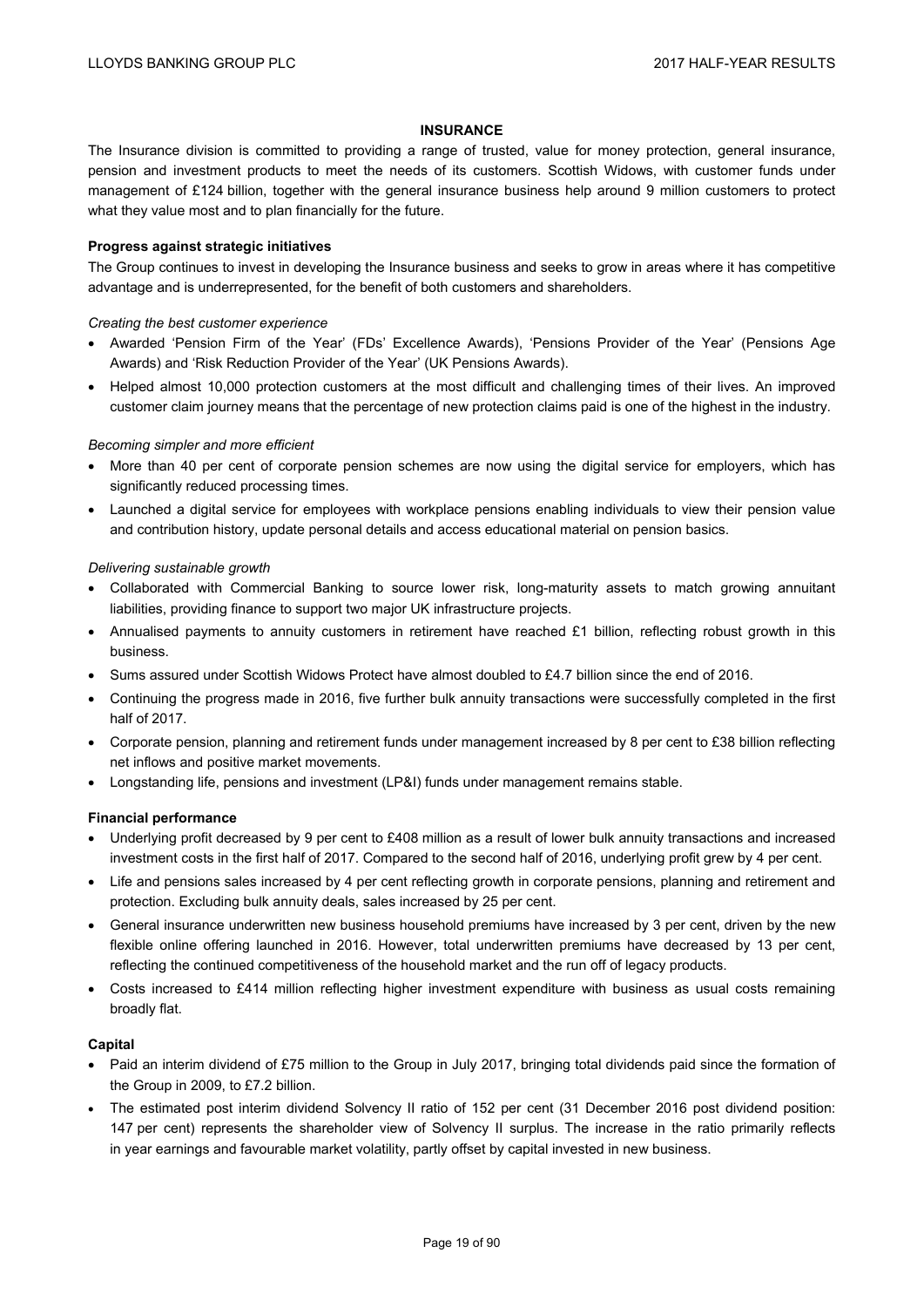#### **Performance summary**

| Half-year  |            |               | Half-year |               |
|------------|------------|---------------|-----------|---------------|
| to 30 June | to 30 June |               | to 31 Dec |               |
| 2017       | 2016       | <b>Change</b> | 2016      | <b>Change</b> |
| £m         | £m         | ℅             | £m        | ℅             |
| (50)       | (80)       | 38            | (66)      | 24            |
| 872        | 921        | (5)           | 834       | 5             |
| 822        | 841        | (2)           | 768       | 7             |
| (414)      | (395)      | (5)           | (377)     | (10)          |
| 408        | 446        | (9)           | 391       | 4             |
| 4,984      | 4,791      | 4             | 4,128     | 21            |
| 153        | 222        | (31)          | 159       | (4)           |
| 38         | 37         | 3             | 38        |               |
| 370        | 424        | (13)          | 409       | (10)          |
| 88%        | 89%        | $(1)$ pp      | 85%       | 3pp           |
| 152%       | 144%       | 8pp           | 147%      | 5pp           |
|            |            |               | Half-year |               |

<sup>1</sup> Present value of new business premiums.

<sup>2</sup> Gross written premiums.

<sup>3</sup> On a post dividend shareholder basis. The equivalent regulatory view of the ratio (including With Profits funds) is 147 per cent at 30 June 2017 (31 December 2016: 143 per cent).

#### **Income by product group**

|                                                 | Half-year to 30 June 2017 |                 | Half-year to 30 June 2016 |            |          |        |           |
|-------------------------------------------------|---------------------------|-----------------|---------------------------|------------|----------|--------|-----------|
|                                                 | <b>New</b>                | <b>Existing</b> |                           | <b>New</b> | Existing |        | Half-year |
|                                                 | <b>business</b>           | business        | Total                     | business   | business | Total  | to 31 Dec |
|                                                 | income                    | income          | income                    | income     | income   | income | 2016      |
|                                                 | £m                        | £m              | £m                        | £m         | £m       | £m     | £m        |
| Corporate pensions                              | 50                        | 48              | 98                        | 69         | 52       | 121    | 106       |
| <b>Bulk annuities</b>                           | 40                        | 13              | 53                        | 84         | 6        | 90     | 47        |
| Planning and retirement                         | 46                        | 45              | 91                        | 58         | 47       | 105    | 99        |
| Protection                                      | 10                        | 10              | 20                        | 8          | 9        | 17     | 19        |
| Longstanding LP&I                               |                           | 220             | 227                       | 3          | 223      | 226    | 223       |
|                                                 | 153                       | 336             | 489                       | 222        | 337      | 559    | 494       |
| Life and pensions<br>experience and other items |                           |                 | 191                       |            |          | 124    | 99        |
| General insurance                               |                           |                 | 157                       |            |          | 168    | 186       |
| NII and free asset return                       |                           |                 | (15)                      |            |          | (10)   | (11)      |
| <b>Total income</b>                             |                           |                 | 822                       |            |          | 841    | 768       |

Presentation of 2016 income by product group restated to be aligned with 2017 proposition groupings.

New business income has decreased by £69 million to £153 million, driven by the timing of bulk annuity transactions and lower income from corporate pensions and planning and retirement. Existing business income is broadly flat. Compared to the second half of 2016, new business income is stable.

Experience and other items contributed a net benefit of £191 million (2016: £124 million). This included £170 million from the addition of a new death benefit to certain legacy pension contracts, aligning terms with other similar products. An equivalent benefit of £184 million in the first half of 2016 was partly offset by the impact of reforms on activity within the corporate pensions market.

General insurance income net of claims has decreased by £11 million reflecting the continued competitiveness of the Home market and the run off of legacy products.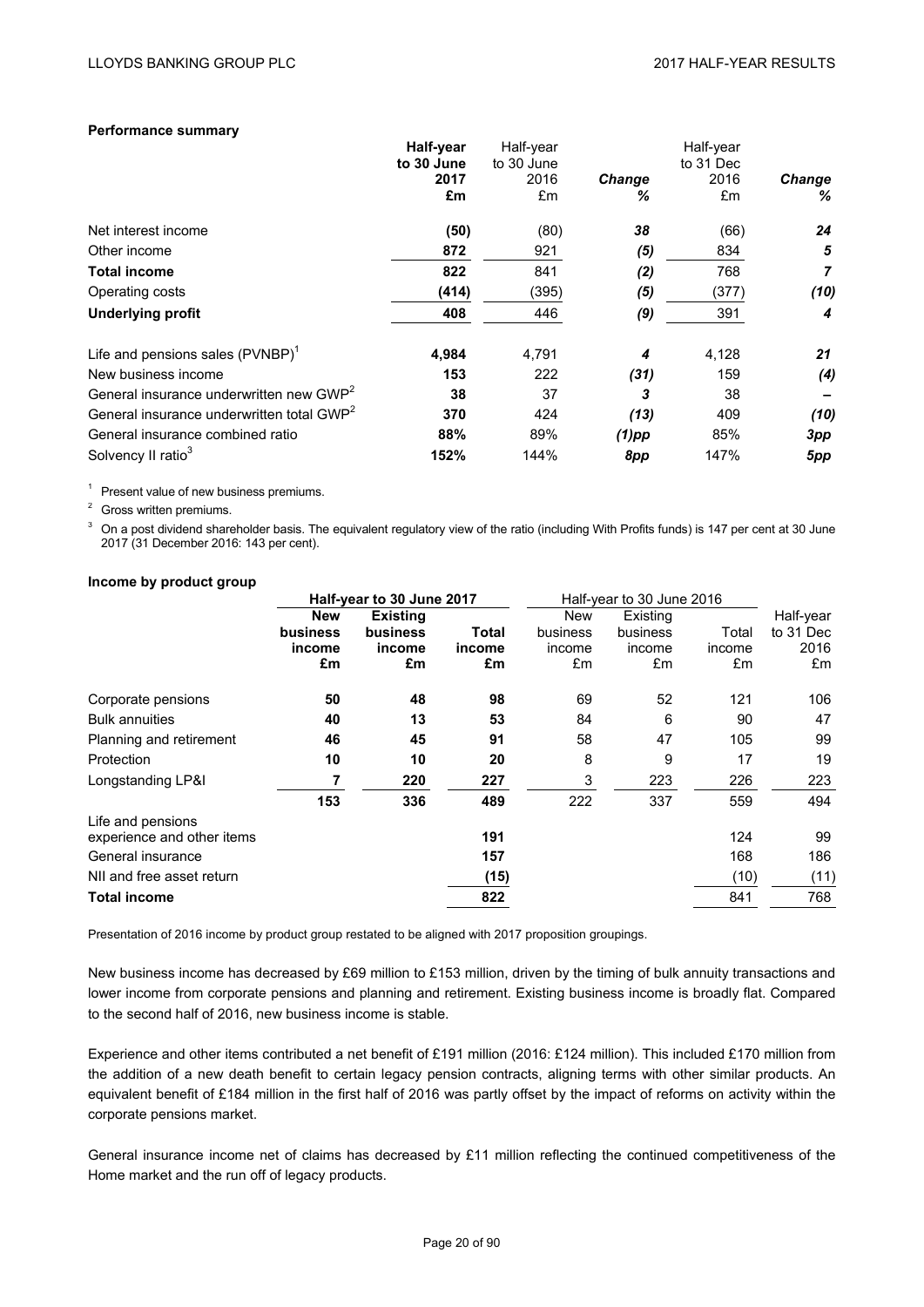# **RUN-OFF AND CENTRAL ITEMS**

| <b>RUN-OFF</b>                  |            |            |             |            |                    |
|---------------------------------|------------|------------|-------------|------------|--------------------|
|                                 | Half-year  | Half-year  |             | Half-year  |                    |
|                                 | to 30 June | to 30 June |             | to 31 Dec  |                    |
|                                 | 2017<br>£m | 2016<br>£m | Change<br>℅ | 2016<br>£m | <b>Change</b><br>% |
| Net interest income             | (48)       | (59)       | 19          | (51)       | 6                  |
|                                 |            |            |             |            | 7                  |
| Other income                    | 45         | 78         | (42)        | 42         |                    |
| <b>Total income</b>             | (3)        | 19         |             | (9)        | 67                 |
| Operating lease depreciation    | (28)       | (8)        |             | (7)        |                    |
| Net income                      | (31)       | 11         |             | (16)       | (94)               |
| Operating costs                 | (23)       | (38)       | 39          | (39)       | 41                 |
| Impairment release              | 14         | 10         | 40          | 16         | (13)               |
| <b>Underlying loss</b>          | (40)       | (17)       |             | (39)       | (3)                |
|                                 |            |            | At 30 June  | At 31 Dec  |                    |
|                                 |            |            | 2017        | 2016       | Change             |
|                                 |            |            | £bn         | £bn        | %                  |
| Loans and advances to customers |            |            | 9.1         | 9.6        | (5)                |
| Total assets                    |            |            | 10.7        | 11.3       | (5)                |
| Risk-weighted assets            |            |            | 8.1         | 8.5        | (5)                |

 The underlying loss increased to £40 million largely as a result of additional depreciation charges on certain leasing assets.

Total run-off assets have reduced by a further 5 per cent since 31 December 2016.

## **CENTRAL ITEMS**

|                          | Half-year  | Half-year  | Half-year |
|--------------------------|------------|------------|-----------|
|                          | to 30 June | to 30 June | to 31 Dec |
|                          | 2017       | 2016       | 2016      |
|                          | £m         | £m         | £m        |
| Total income             | 319        | 221        | 109       |
| Costs                    | 16         | 37         | (35)      |
| Impairment charge        | (5)        | -          |           |
| <b>Underlying profit</b> | 330        | 258        | 74        |

 Central items includes income and expenditure not attributed to divisions, including the costs of certain central and head office functions.

 Total income included the gain on sale of the Group's interest in VocaLink of £146 million together with gains on sales of liquid assets and other items.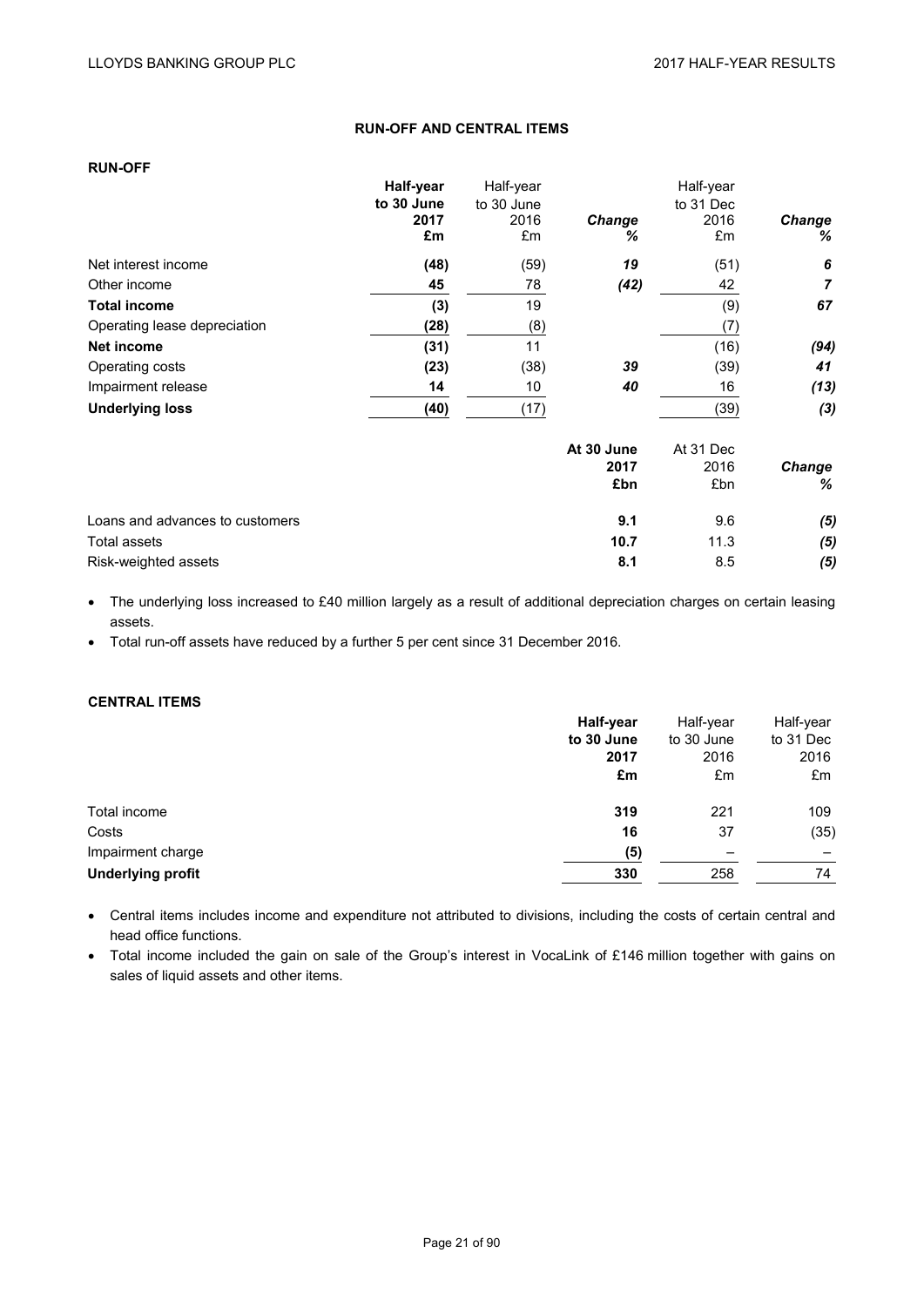# **ADDITIONAL INFORMATION**

#### **1. Reconciliation between statutory and underlying basis results**

The tables below set out the reconciliation from the statutory results to the underlying basis results, the principles of which are set out on the inside front cover.

|                                       |                                                      | Removal of:                                            |                                       |                  |                                             |                                  |
|---------------------------------------|------------------------------------------------------|--------------------------------------------------------|---------------------------------------|------------------|---------------------------------------------|----------------------------------|
| Half-year to 30 June 2017             | Lloyds<br><b>Banking</b><br>Group<br>statutory<br>£m | <b>Volatility</b><br>and other<br>items $^{1,4}$<br>£m | <b>Insurance</b><br>gross $up2$<br>£m | <b>PPI</b><br>£m | <b>Other</b><br>conduct<br>provisions<br>£m | <b>Underlying</b><br>basis<br>£m |
| Net interest income                   | 5,202                                                | 115                                                    | 608                                   |                  |                                             | 5,925                            |
| Other income, net of insurance claims | 4,097                                                | (89)                                                   | (660)                                 |                  |                                             | 3,348                            |
| <b>Total income</b>                   | 9,299                                                | 26                                                     | (52)                                  |                  |                                             | 9,273                            |
| Operating lease depreciation          |                                                      | (495)                                                  |                                       |                  |                                             | (495)                            |
| <b>Net income</b>                     | 9,299                                                | (469)                                                  | (52)                                  |                  |                                             | 8,778                            |
| Operating expenses <sup>3</sup>       | (6, 552)                                             | 892                                                    | 52                                    | 1,050            | 540                                         | (4,018)                          |
| Impairment                            | (203)                                                | (65)                                                   |                                       |                  |                                             | (268)                            |
| <b>Profit before tax</b>              | 2,544                                                | 358                                                    |                                       | 1,050            | 540                                         | 4,492                            |
| Half-year to 30 June 2016             |                                                      |                                                        |                                       |                  |                                             |                                  |
| Net interest income                   | 5,225                                                | 134                                                    | 423                                   |                  |                                             | 5,782                            |
| Other income, net of insurance claims | 3,095                                                | 502                                                    | (519)                                 |                  | 15                                          | 3,093                            |
| Total income                          | 8,320                                                | 636                                                    | (96)                                  |                  | 15                                          | 8,875                            |
| Operating lease depreciation          |                                                      | (428)                                                  |                                       |                  |                                             | (428)                            |
| Net income                            | 8,320                                                | 208                                                    | (96)                                  |                  | 15                                          | 8,447                            |
| Operating expenses <sup>3</sup>       | (5, 504)                                             | 922                                                    | 96                                    |                  | 445                                         | (4,041)                          |
| Impairment                            | (362)                                                | 117                                                    |                                       |                  |                                             | (245)                            |
| Profit before tax                     | 2,454                                                | 1,247                                                  |                                       |                  | 460                                         | 4,161                            |

<sup>1</sup> Half-year to 30 June 2017 comprises the effects of asset sales (gains of £6 million); volatile items (gains of £145 million); liability management (losses of £15 million); the amortisation of purchased intangibles (£38 million); restructuring costs (£321 million, comprising severance costs relating to the Simplification programme, the rationalisation of the non-branch property portfolio, the work on implementing the ring-fencing requirements and the integration of MBNA); and the fair value unwind and other items (losses of £135 million).

<sup>2</sup> The Group's insurance businesses' income statements include income and expenditure which are attributable to the policyholders of the Group's long-term assurance funds. These items have no impact in total upon the profit attributable to equity shareholders and, in order to provide a clearer representation of the underlying trends within the business, these items are shown net within the underlying results.

<sup>3</sup> The statutory basis figure is the aggregate of operating costs and operating lease depreciation.

<sup>4</sup> Half-year to 30 June 2016 comprises the write-off of the ECN embedded derivative and premium paid on redemption of the remaining notes (losses of £790 million); the effects of asset sales (gains of £335 million); volatile items (losses of £353 million); liability management (gains of £146 million); the amortisation of purchased intangibles (£168 million); restructuring costs (£307 million, principally comprising the severance related costs under phase II of the Simplification programme); and the fair value unwind (losses of £110 million).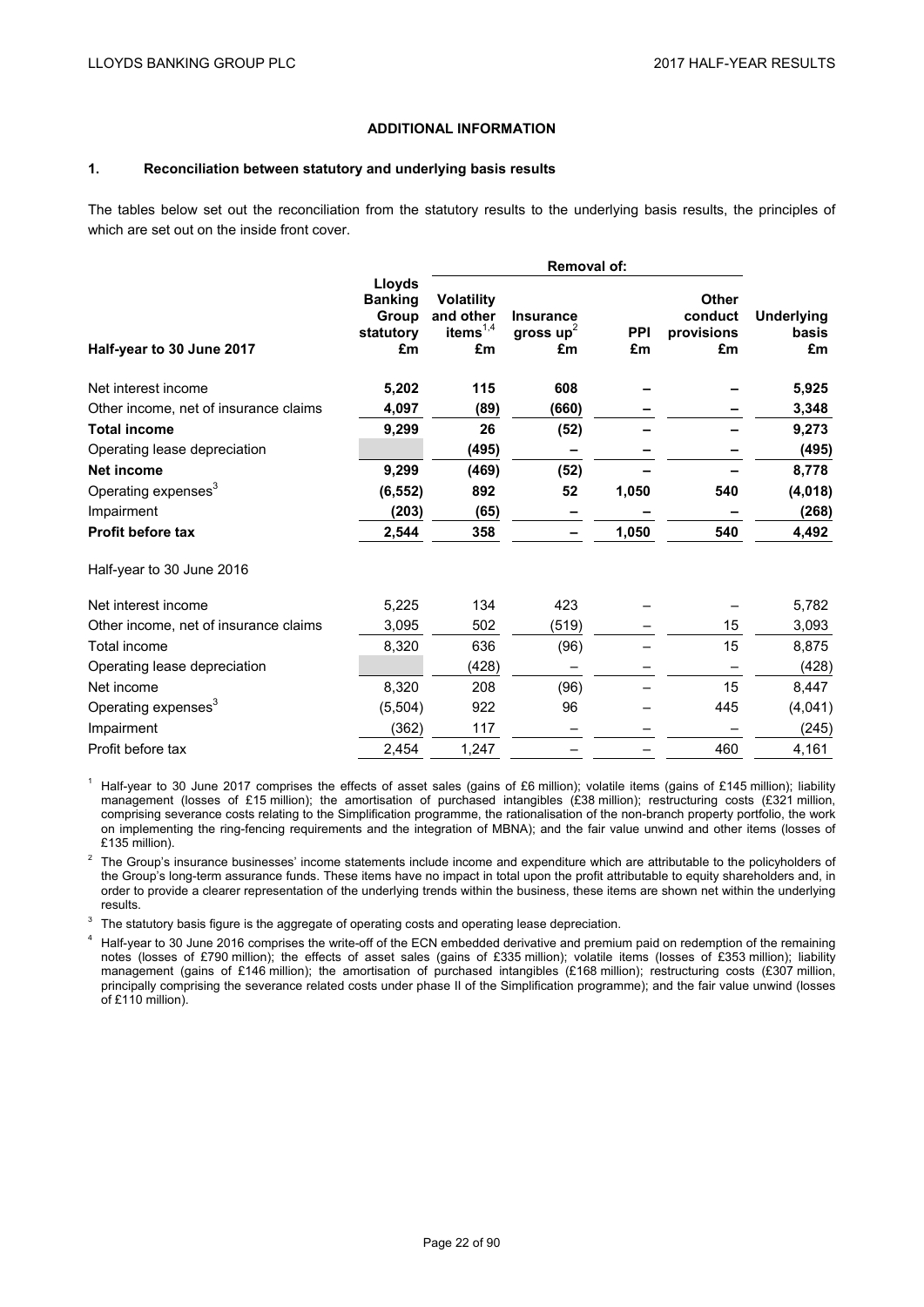# **2. Banking net interest margin**

The net interest margin is calculated by dividing underlying banking net interest income by average interest-earning banking assets.

Non-banking net interest income largely comprises subordinated debt costs incurred by the Insurance business. Non-banking assets largely comprise fee based loans and advances within Commercial Banking and loans sold by Commercial Banking and Retail to Insurance to back annuitant liabilities.

The table below shows the reconciliation between statutory net interest income and underlying banking net interest.

|                                                | Half-year<br>to 30 June<br>2017<br>£m | Half-year<br>to 30 June<br>2016<br>£m | Half-year<br>to 31 Dec<br>2016<br>£m |
|------------------------------------------------|---------------------------------------|---------------------------------------|--------------------------------------|
| Group net interest income - statutory basis    | 5,202                                 | 5.225                                 | 4,049                                |
| Insurance gross up                             | 608                                   | 423                                   | 1,475                                |
| Volatility and other items                     | 115                                   | 134                                   | 129                                  |
| Group net interest income - underlying basis   | 5.925                                 | 5.782                                 | 5,653                                |
| Non-banking net interest expense               | 96                                    | 173                                   | 218                                  |
| Banking net interest income – underlying basis | 6,021                                 | 5,955                                 | 5,871                                |
| Average interest-earning banking assets        | £430.9bn                              | £436.9bn                              | £434.9bn                             |
| Banking net interest margin                    | 2.82%                                 | 2.74%                                 | 2.69%                                |

The table below shows a reconciliation between net loans and advances to customers and average interest-earning banking assets.

|                                                                          | Quarter<br>ended<br>30 Jun<br>2017<br>£bn | Quarter<br>ended<br>31 Mar<br>2017<br>£bn | Quarter<br>ended<br>31 Dec<br>2016<br>£bn | Quarter<br>ended<br>30 Sept<br>2016<br>£bn | Quarter<br>ended<br>30 Jun<br>2016<br>£bn |
|--------------------------------------------------------------------------|-------------------------------------------|-------------------------------------------|-------------------------------------------|--------------------------------------------|-------------------------------------------|
| Net loans and advances to customers                                      | 453.2                                     | 444.7                                     | 449.7                                     | 451.7                                      | 453.0                                     |
| Impairment provision and fair value<br>adjustments<br>Non-banking items: | 3.3                                       | 3.6                                       | 3.7                                       | 3.8                                        | 4.1                                       |
| Fee based loans and advances                                             | (7.4)                                     | (8.5)                                     | (9.4)                                     | (8.7)                                      | (9.1)                                     |
| Sale of assets to Insurance                                              | (6.8)                                     | (6.6)                                     | (6.7)                                     | (6.2)                                      | (6.1)                                     |
| Other non-banking                                                        | (4.2)                                     | (3.4)                                     | (5.0)                                     | (5.5)                                      | (4.9)                                     |
| Gross banking loans and advances                                         | 438.1                                     | 429.8                                     | 432.3                                     | 435.1                                      | 437.0                                     |
| Averaging                                                                | (7.1)                                     | 1.1                                       | 1.7                                       | 0.8                                        | (1.4)                                     |
| Average interest-earning banking assets<br>(qtr)                         | 431.0                                     | 430.9                                     | 434.0                                     | 435.9                                      | 435.6                                     |
| Average interest-earning banking assets<br>(year to date)                | 430.9                                     | 430.9                                     | 435.9                                     | 436.6                                      | 436.9                                     |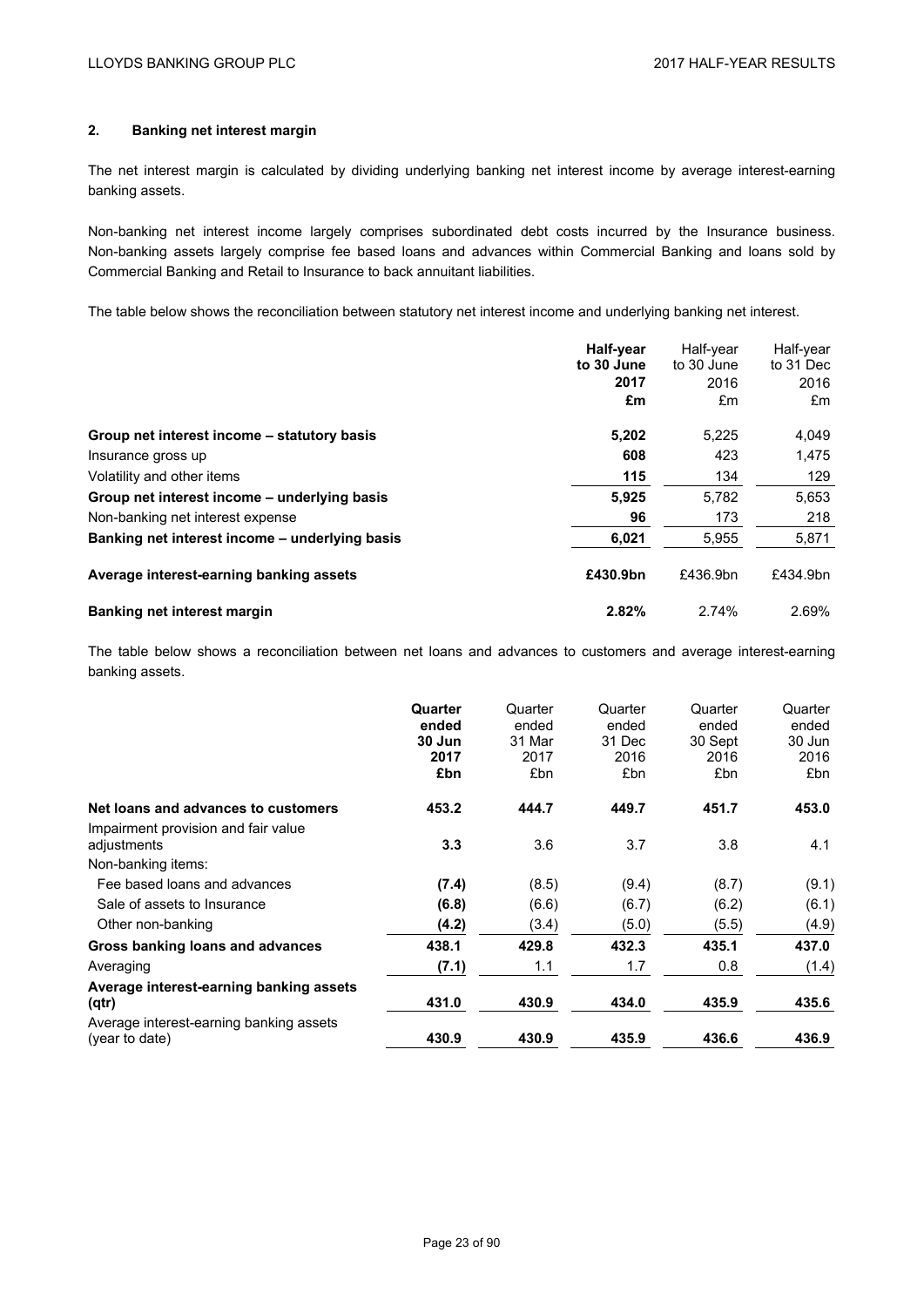# **3. Volatility arising in insurance businesses**

Volatility included in the Group's statutory results before tax comprises the following:

|                                   | Half-year<br>to 30 June<br>2017<br>£m | Half-year<br>to 30 June<br>2016<br>£m | Half-year<br>to 31 Dec<br>2016<br>£m |
|-----------------------------------|---------------------------------------|---------------------------------------|--------------------------------------|
| Insurance volatility              | 74                                    | (328)                                 | 176                                  |
| Policyholder interests volatility | 110                                   | (10)                                  | 251                                  |
| <b>Total volatility</b>           | 184                                   | (338)                                 | 427                                  |
| Insurance hedging arrangements    | (19)                                  | (34)                                  | (146)                                |
| <b>Total</b>                      | 165                                   | (372)                                 | 281                                  |

The Group's insurance business has policyholder liabilities that are supported by substantial holdings of investments. IFRS requires that the changes in both the value of the liabilities and investments are reflected within the income statement. The value of the liabilities does not move exactly in line with changes in the value of the investments. As the investments are substantial, movements in their value can have a significant impact on the profitability of the Group. Management believes that it is appropriate to disclose the division's results on the basis of an expected return in addition to results based on the actual return. The impact of the actual return on these investments differing from the expected return is included within insurance volatility.

#### **4. Number of employees (full-time equivalent)**

|                                    | At 30 June<br>2017 | At 31 Dec<br>2016 |
|------------------------------------|--------------------|-------------------|
| Retail                             | 29,109             | 29,926            |
| <b>Commercial Banking</b>          | 5,567              | 5,755             |
| Consumer Finance <sup>1</sup>      | 5,524              | 3,425             |
| Insurance                          | 1,870              | 1,939             |
| Group operations and other         | 30,824             | 30,843            |
|                                    | 72,894             | 71,888            |
| Agency staff, interns and scholars | (2,639)            | (1, 455)          |
| Total number of employees          | 70,255             | 70,433            |

<sup>1</sup> Includes MBNA at 30 June 2017.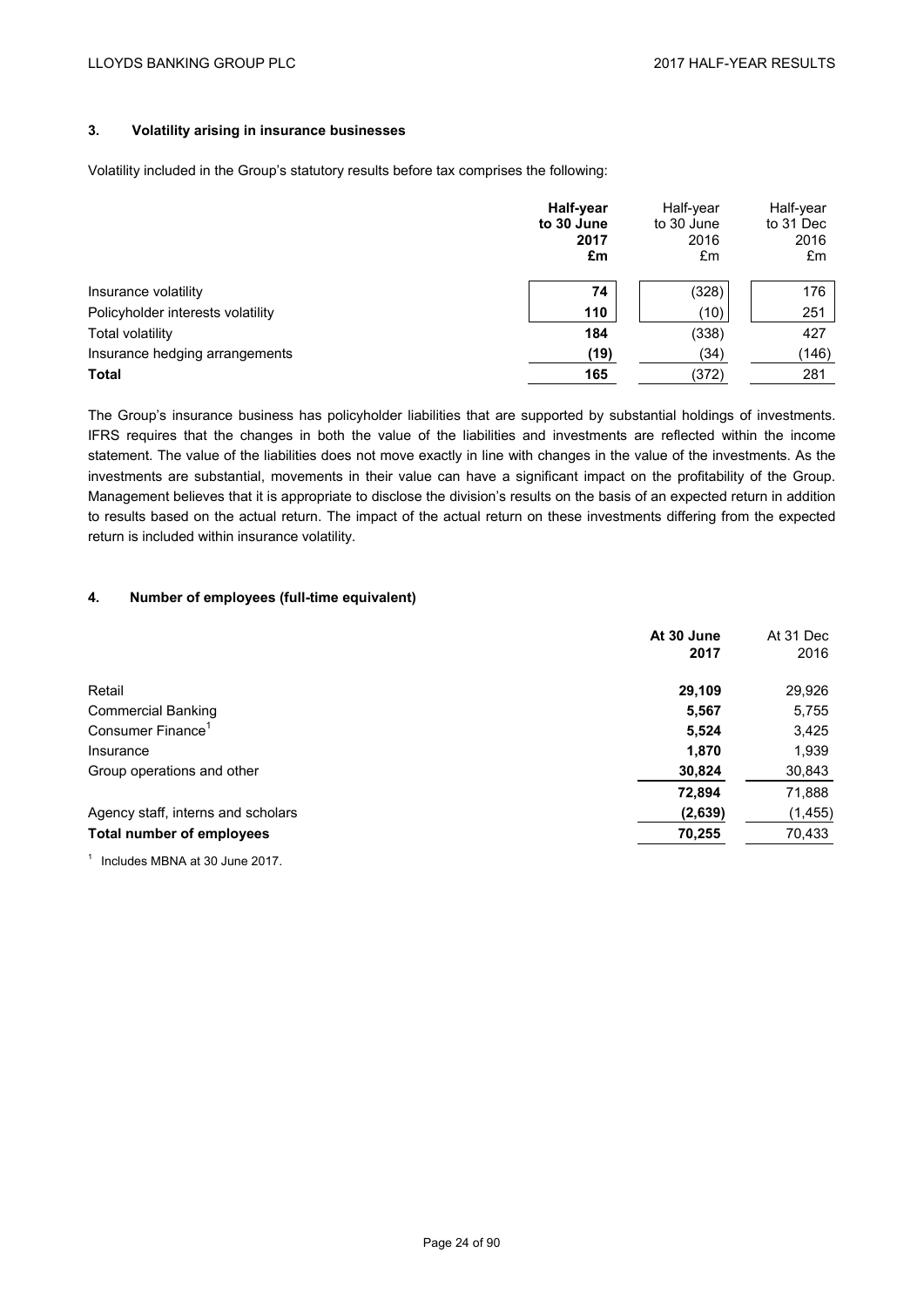# **5. Tangible net assets per share**

The table below sets out a reconciliation of the Group's shareholders' equity to its tangible net assets.

|                                                | At 30 June<br>2017<br>£m | At 31 Dec<br>2016<br>£m |
|------------------------------------------------|--------------------------|-------------------------|
| Shareholders' equity                           | 42.513                   | 43.020                  |
| Goodwill                                       | (2, 299)                 | (2,016)                 |
| Intangible assets                              | (2,536)                  | (1,681)                 |
| Purchased value of in-force business           | (323)                    | (340)                   |
| Other, including deferred tax effects          | 283                      | 170                     |
| Tangible net assets                            | 37,638                   | 39,153                  |
| Ordinary shares in issue, excluding Own shares | 71,871m                  | 71.413m                 |
| Tangible net assets per share                  | 52.4 <sub>p</sub>        | 54.8p                   |

## **6. Return on tangible equity**

The Group's return on tangible equity is calculated as follows:

|                                                                | Half-year  | Half-year  | Half-year |
|----------------------------------------------------------------|------------|------------|-----------|
|                                                                | to 30 June | to 30 June | to 31 Dec |
|                                                                | 2017       | 2016       | 2016      |
|                                                                | £bn        | £bn        | £bn       |
| Underlying return on tangible equity                           |            |            |           |
| Average shareholders' equity                                   | 43.3       | 42.6       | 43.1      |
| Average intangible assets                                      | (4.2)      | (4.0)      | (3.9)     |
| Average tangible equity                                        | 39.1       | 38.6       | 39.2      |
| Underlying profit after tax (£m)                               | 3,301      | 3,032      | 2,700     |
| Add back amortisation of intangible assets (post tax) (£m)     | 108        | 86         | 89        |
| Less profit attributable to other equity holders $(\text{Em})$ | (158)      | (163)      | (158)     |
| Less profit attributable to non-controlling interests (£m)     | (41)       | (63)       | (38)      |
| Adjusted underlying profit after tax (£m)                      | 3,210      | 2,892      | 2,593     |
| Underlying return on tangible equity                           | 16.6%      | 15.1%      | 13.2%     |
| Statutory return on tangible equity                            |            |            |           |
| Group statutory profit after tax (£m)                          | 1,639      | 1,857      | 657       |
| Add back amortisation of intangible assets (post tax) (£m)     | 108        | 86         | 89        |
| Add back amortisation of purchased intangible assets           |            |            |           |
| $(post tax)$ $(Em)$                                            | 45         | 148        | 151       |
| Less profit attributable to other equity holders $(\text{Em})$ | (158)      | (163)      | (158)     |
| Less profit attributable to non-controlling interests (£m)     | (41)       | (63)       | (38)      |
| Adjusted statutory profit after tax (£m)                       | 1,593      | 1,865      | 701       |
| Statutory return on tangible equity                            | 8.2%       | 9.7%       | 3.6%      |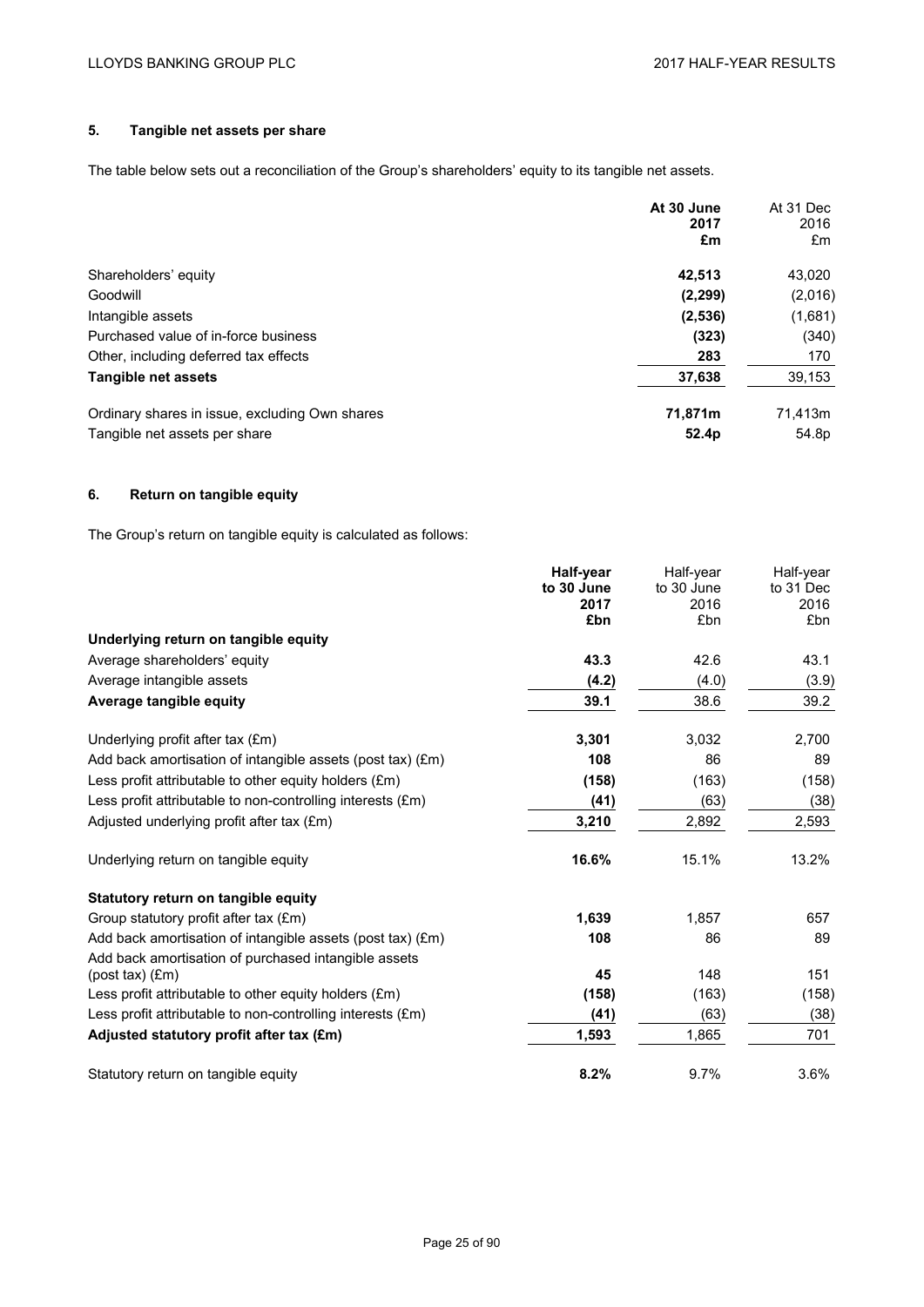## **RISK MANAGEMENT PRINCIPAL RISKS AND UNCERTAINTIES**

The significant risks faced by the Group which could impact the success of delivering against the Group's long-term strategic objectives and through which global macro-economic conditions, ongoing political uncertainty, regulatory developments and market liquidity dynamics could manifest, are detailed below. Except where noted, there has been no significant change to the description of these risks or key mitigating actions disclosed in the Group's 2016 Annual Report and Accounts, with any quantitative disclosures updated herein.

The Group has already considered many of the potential implications following the UK's vote to leave the European Union and continues to manage related developments to assess, and if possible mitigate any impact to its customers, colleagues and products − as well as all legal, regulatory, tax, finance and capital implications.

**Credit risk** – The risk that customers and/or other counterparties whom the Group has either lent money to or entered into a financial contract with, or other counterparties with whom the Group has contracted, fail to meet their financial obligations, resulting in loss to the Group. Adverse changes in the economic and market environment the Group operates in or the credit quality and/or behaviour of the Group's customers and counterparties could reduce the value of the Group's assets and potentially increase the Group's write downs and allowances for impairment losses, adversely impacting profitability.

**Conduct risk** – Conduct risk can arise from the failure to design products and services to ensure they are aligned to customer needs and to design and execute sales processes to ensure products and services are offered only to those customers who need and will benefit from them. Additionally, the failure to provide ongoing support and service to customers and to recognise and respond to customer complaints, providing appropriate rectification in a timely manner. Conduct risk can result from the failure to ensure that colleagues behave in line with conduct, regulatory and ethical standards. Additionally, market conduct risks exist where actions taken can disrupt the fair and effective operation of a market in which the Group is active.

**Market risk** – The risk that the Group's capital or earnings profile is affected by adverse market rates, in particular interest rates and credit spreads in the Banking business, equity and credit spreads in the Insurance business, and credit spreads in the Group's Defined Benefit Pension Schemes.

**Operational risk** – The Group faces significant operational risks, such as risk of cyber and terrorism, which may result in financial loss, disruption of services to customers, and damage to its reputation. These include the availability, resilience and security of the Group's core IT systems and the potential for failings in the Group's customer processes.

**Capital risk** – The risk that the Group has a sub-optimal quantity or quality of capital or that capital is inefficiently deployed across the Group.

**Funding and liquidity risk** – The risk that the Group has insufficient financial resources to meet its commitments as they fall due, or can only secure them at excessive cost.

**Regulatory and legal risk** – The risks of changing legislation, regulation (including regulatory changes such as the Second Payment Services Directive and Open Banking), policies, voluntary codes of practice and their interpretation in the markets in which the Group operates can have a significant impact on the Group's operations, business prospects, structure, costs and/or capital requirements and ability to enforce contractual obligations.

**Governance risk** – Against a background of increased regulatory focus on governance and risk management, the most significant challenges arise from the requirement to improve the resolvability of the Group and to ring-fence core UK financial services and activities from January 2019, and from the further development of the Senior Managers and Certification Regime.

**People risk** – Key people risks include the risk that the Group fails to maintain organisational skills, capability, resilience and capacity levels in response to increasing volumes of organisational, political and external market change.

**Insurance risk** – Key insurance risks within the Insurance business are longevity, persistency and property insurance. Longevity risk is expected to increase as the Group's presence in the bulk annuity market increases. Longevity is also the key insurance risk in the Group's Defined Benefit Pension Schemes.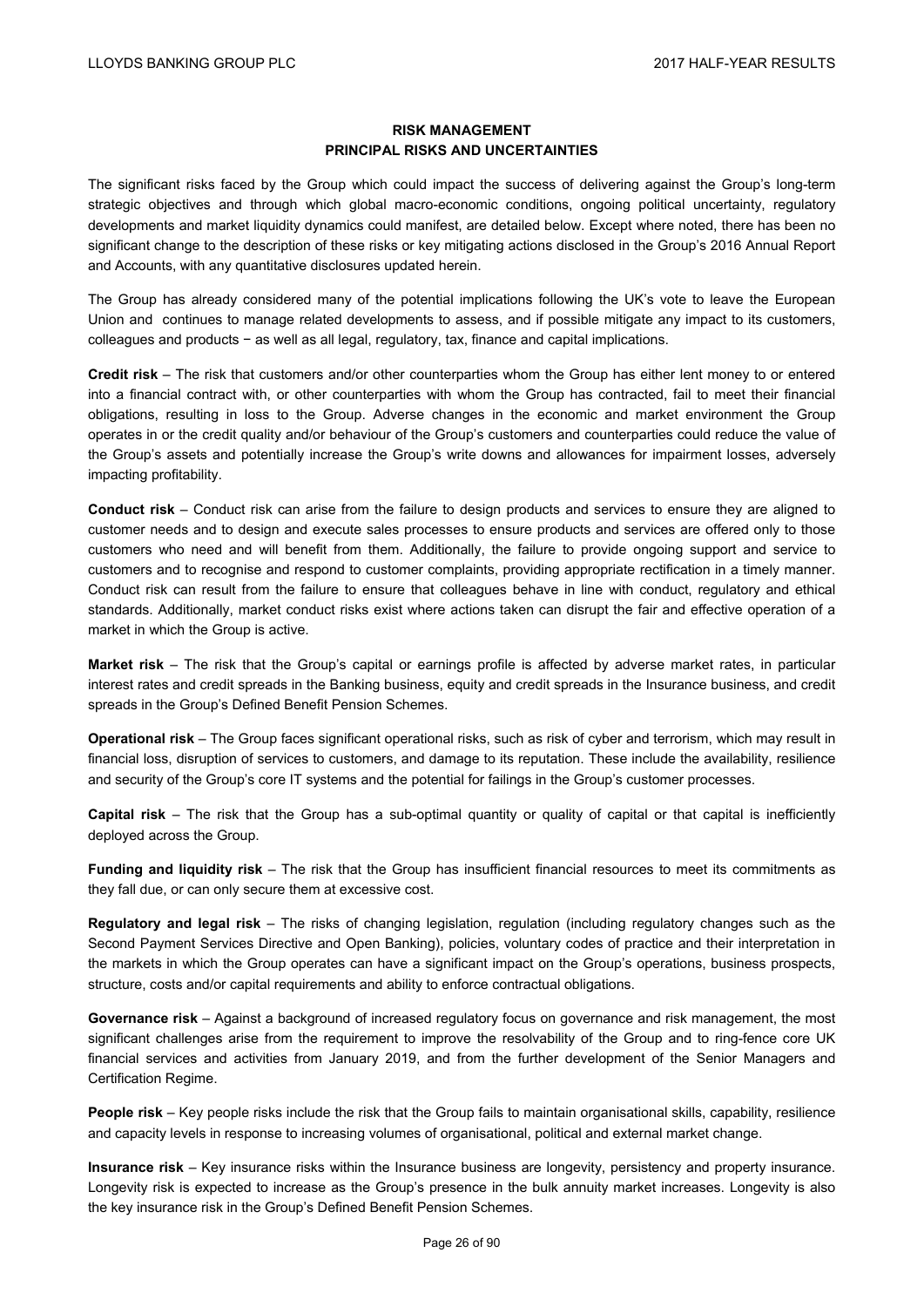## **CREDIT RISK PORTFOLIO**

#### **Overview**

- Asset quality remains strong with portfolios continuing to benefit from the Group's proactive approach to risk management, continued low interest rates, and a resilient UK economic environment.
- Impaired loans as a percentage of closing loans and advances remained stable at 1.8 per cent, with impaired loans reducing by £202 million to £8,293 million during the period, mainly due to a large disposal in Commercial Banking during the first quarter and further reductions in Run-off.
- The impairment charge increased by £23 million to £268 million in the first half. The increase was driven by lower provision releases and write-backs which more than offset a reduction in gross impairment charges mainly in Commercial Banking.
- The asset quality ratio was 12 basis points (half-year to 30 June 2016: 11 basis points) with the gross asset quality ratio (before releases and write-backs) falling 3 basis points compared with the same period in 2016 and remaining stable compared with the first quarter of 2017.
- The Group now expects the asset quality ratio for the year to be less than 20 basis points, including MBNA.

#### **Low risk culture and prudent risk appetite**

- The Group continues to operate a prudent approach to credit risk, with the portfolios benefiting from the focus on credit quality at origination and a prudent through the cycle approach to credit risk appetite. The Group's portfolios are well positioned against current economic concerns and market volatility.
- The Group's credit processes and controls ensure effective risk management, including early identification and management of customers and counterparties who may be showing signs of distress.
- The Group has delivered lending growth in key segments without relaxing credit criteria.
- Sector concentrations within the lending portfolios are closely monitored and controlled, with mitigating actions taken where appropriate. Sector and product caps limit exposure to certain higher risk and vulnerable sectors and asset classes:
	- The average indexed LTV of the Retail UK Secured portfolio at 30 June 2017 was 43.0 per cent (31 December 2016: 44.0 per cent). The percentage of closing loans and advances with an indexed LTV greater than 100 per cent was 0.7 per cent (31 December 2016: 0.7 per cent).
	- Robust indebtedness and affordability controls continue to ensure new unsecured lending is sustainable for customers.
	- Total UK Direct Real Estate gross lending across the Group was £19.4 billion at 30 June 2017 (31 December 2016: £19.9 billion) and includes Core Commercial Banking lending of £18.1 billion, £0.5 billion booked in the Islands Commercial business and £0.2 billion within Retail Business Banking (within Retail Division).
- Run-off net external assets stood at £10,676 million at 30 June 2017, down from £11,336 million at 31 December 2016. The portfolio represents only 2.0 per cent of the overall Group's loans and advances (31 December 2016: 2.1 per cent).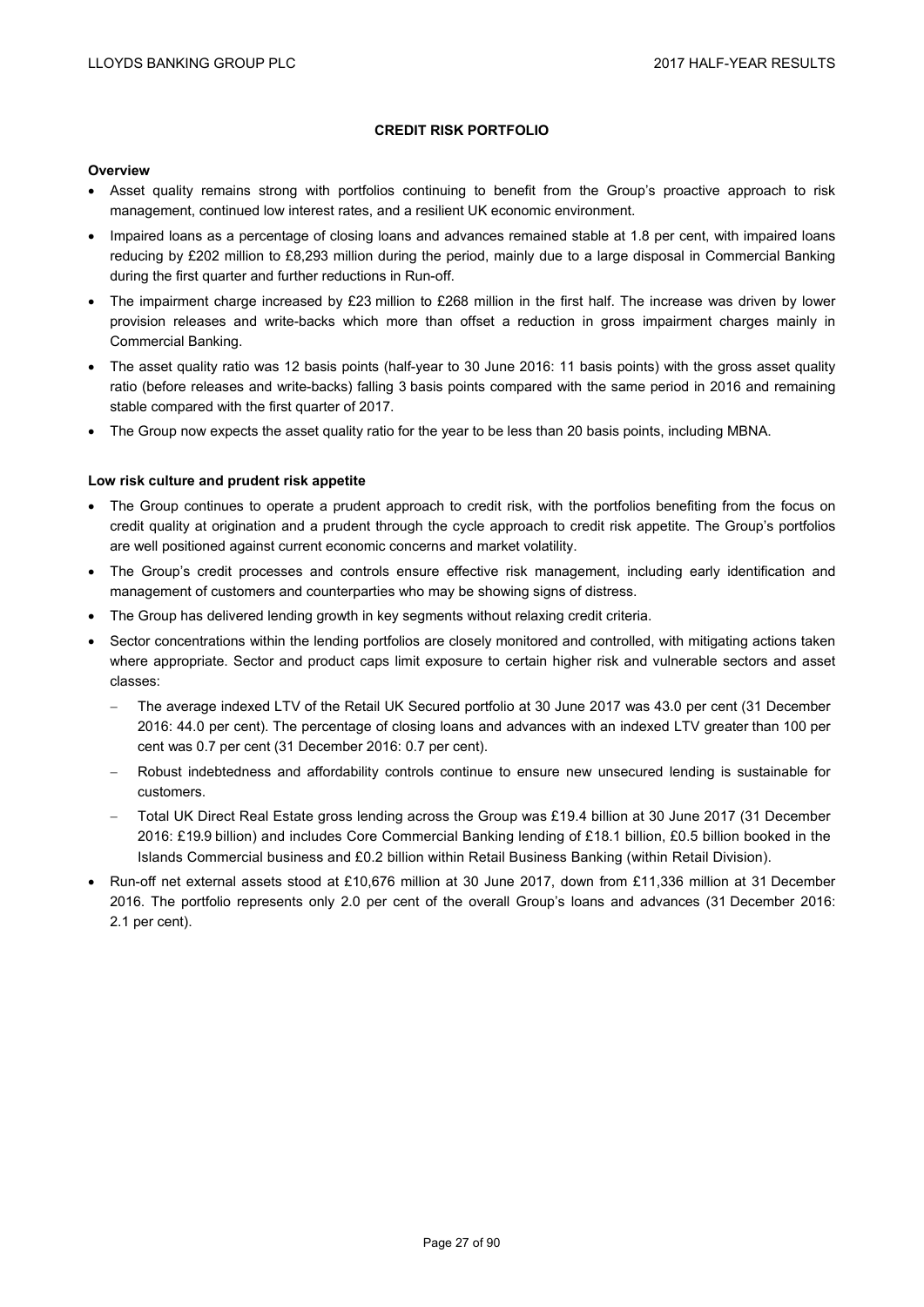# **Impairment charge by division**

|                                                     | <b>Half-year</b>   | Half-year  |                  | Half-year         |
|-----------------------------------------------------|--------------------|------------|------------------|-------------------|
|                                                     | to 30 June<br>2017 | to 30 June |                  | to 31 Dec<br>2016 |
|                                                     | £m                 | 2016<br>£m | Change<br>%      | £m                |
| Retail:                                             |                    |            |                  |                   |
| Secured                                             | 34                 | 32         | (6)              | 72                |
| Overdrafts                                          | 94                 | 120        | 22               | 121               |
| Other                                               | 11                 | 10         | (10)             | 18                |
|                                                     | 139                | 162        | 14               | 211               |
| <b>Commercial Banking:</b>                          |                    |            |                  |                   |
| <b>SME</b>                                          | 1                  | (5)        |                  | (2)               |
| Other                                               | 12                 | (30)       |                  | 53                |
|                                                     | 13                 | (35)       |                  | 51                |
| <b>Consumer Finance:</b>                            |                    |            |                  |                   |
| <b>Credit Cards</b>                                 | 49                 | 59         | 17               | 77                |
| Loans                                               | 30                 | 42         | 29               | 28                |
| <b>UK Motor Finance</b>                             | 45                 | 28         | (61)             | 47                |
|                                                     | 1                  |            |                  | $\overline{2}$    |
| Europe                                              | 125                | (1)        | $\boldsymbol{2}$ | 154               |
|                                                     |                    | 128        |                  |                   |
| Run-off:                                            |                    |            |                  |                   |
| Ireland retail                                      | 4                  |            |                  | (1)               |
| Corporate real estate and other corporate           | (7)                | 9          |                  | (8)               |
| Specialist finance                                  | (7)                | (13)       | (46)             | 11                |
| Other                                               | (4)                | (6)        | (33)             | (18)              |
|                                                     | (14)               | (10)       | 40               | (16)              |
| Central items                                       | 5                  |            |                  |                   |
| <b>Total impairment charge</b>                      | 268                | 245        | (9)              | 400               |
| Asset quality ratio                                 | 0.12%              | 0.11%      | 1bp              | 0.18%             |
| Gross asset quality ratio                           | 0.23%              | 0.26%      | (3)bp            | 0.29%             |
|                                                     |                    |            |                  |                   |
| Total impairment charge comprises:                  |                    |            |                  |                   |
|                                                     | Half-year          | Half-year  |                  | Half-year         |
|                                                     | to 30 June         | to 30 June |                  | to 31 Dec         |
|                                                     | 2017               | 2016       | <b>Change</b>    | 2016              |
|                                                     | £m                 | £m         | %                | £m                |
| Loans and advances to customers                     | 265                | 257        | (3)              | 400               |
| Debt securities classified as loans and receivables | (4)                |            |                  |                   |
| Available-for-sale financial assets                 | 6                  |            |                  |                   |
| Other credit risk provisions                        | 1                  | (12)       |                  |                   |
| <b>Total impairment charge</b>                      | 268                | 245        | (9)              | 400               |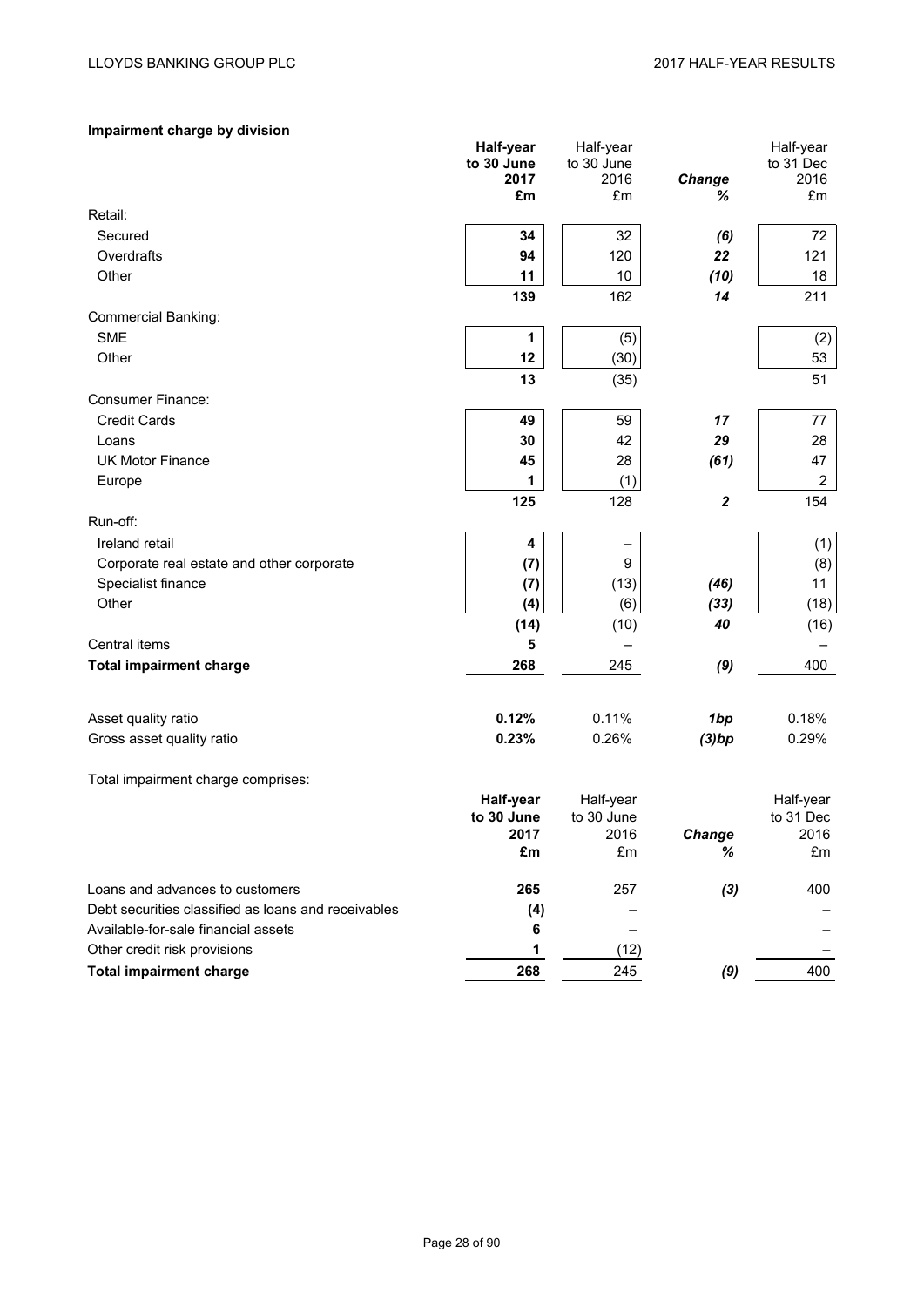#### **Group impaired loans and provisions**

| At 30 June 2017                            | <b>Loans and</b><br>advances to<br>customers<br>£m | Impaired<br>loans<br>£m | Impaired<br>loans as %<br>of closing<br>advances<br>% | Impairment<br>provisions <sup>1</sup><br>£m | <b>Impairment</b><br>provisions<br>as % of<br>impaired<br>loans <sup>2</sup><br>% |
|--------------------------------------------|----------------------------------------------------|-------------------------|-------------------------------------------------------|---------------------------------------------|-----------------------------------------------------------------------------------|
| Retail:                                    |                                                    |                         |                                                       |                                             |                                                                                   |
| Secured                                    | 292,602                                            | 4,175                   | 1.4                                                   | 1,514                                       | 36.3                                                                              |
| Overdrafts                                 | 1,964                                              | 168                     | 8.6                                                   | 84                                          | 80.8                                                                              |
| Other                                      | 3,002                                              | 69                      | 2.3                                                   | 36                                          | 66.7                                                                              |
|                                            | 297,568                                            | 4,412                   | 1.5                                                   | 1,634                                       | 37.7                                                                              |
| <b>Commercial Banking:</b>                 |                                                    |                         |                                                       |                                             |                                                                                   |
| <b>SME</b>                                 | 30,387                                             | 898                     | 3.0                                                   | 160                                         | 17.8                                                                              |
| Other                                      | 66,263                                             | 1,014                   | 1.5                                                   | 581                                         | 57.3                                                                              |
|                                            | 96,650                                             | 1,912                   | 2.0                                                   | 741                                         | 38.8                                                                              |
| <b>Consumer Finance:</b>                   |                                                    |                         |                                                       |                                             |                                                                                   |
| <b>Credit Cards</b>                        | 17,634                                             | 413                     | 2.3                                                   | 263                                         | 82.7                                                                              |
| Loans                                      | 7,967                                              | 259                     | 3.3                                                   | 109                                         | 86.5                                                                              |
| UK Motor Finance <sup>3</sup>              | 12,786                                             | 126                     | 1.0                                                   | 139                                         | 110.3                                                                             |
| Europe <sup>4</sup>                        | 7,198                                              | 43                      | 0.6                                                   | 23                                          | 53.5                                                                              |
|                                            | 45,585                                             | 841                     | 1.8                                                   | 534                                         | 87.1                                                                              |
| Run-off:                                   |                                                    |                         |                                                       |                                             |                                                                                   |
| Ireland retail                             | 4,472                                              | 138                     | 3.1                                                   | 127                                         | 92.0                                                                              |
| Corporate real estate and other            |                                                    |                         |                                                       |                                             |                                                                                   |
| corporate                                  | 1,151                                              | 885                     | 76.9                                                  | 364                                         | 41.1                                                                              |
| Specialist finance                         | 2,958                                              | 24                      | 0.8                                                   | 37                                          | 154.2                                                                             |
| Other                                      | 1,092                                              | 81                      | 7.4                                                   | 29                                          | 35.8                                                                              |
|                                            | 9,673                                              | 1,128                   | 11.7                                                  | 557                                         | 49.4                                                                              |
| Reverse repos and other items <sup>5</sup> | 18,424                                             |                         |                                                       |                                             |                                                                                   |
| <b>Total gross lending</b>                 | 467,900                                            | 8,293                   | 1.8                                                   | 3,466                                       | 43.4                                                                              |
| Impairment provisions                      | (3, 466)                                           |                         |                                                       |                                             |                                                                                   |
| Fair value adjustments <sup>6</sup>        | 170                                                |                         |                                                       |                                             |                                                                                   |
| <b>Total Group</b>                         | 464,604                                            |                         |                                                       |                                             |                                                                                   |

<sup>1</sup> Impairment provisions include collective unidentified impairment provisions.

<sup>2</sup> Impairment provisions as a percentage of impaired loans are calculated excluding Retail and Consumer Finance loans in recoveries (£64 million in Retail Overdrafts, £15 million in Retail Other, £95 million in Consumer Finance Credit Cards and £133 million in Consumer Finance Loans).

<sup>3</sup> UK Motor Finance comprises the UK motor finance portfolios, principally Black Horse and Lex Autolease.

<sup>4</sup> Europe comprises Netherlands mortgages and German Consumer Finance products.

<sup>5</sup> Includes £6.8 billion of lower risk loans sold by Commercial Banking and Retail to Insurance to back annuitant liabilities.

<sup>6</sup> The Group made adjustments to reflect the HBOS and MBNA loans and advances at fair value on acquisition. At 30 June 2017, the remaining fair value adjustment was £170 million comprising a positive adjustment of £300 million in respect of the MBNA assets and a negative adjustment of £130 million in respect of the HBOS assets. The fair value unwind in respect of impairment losses for the six months ended 30 June 2017 was £42 million (30 June 2016: £27 million). The fair value unwind in respect of loans and advances will reduce to zero over time.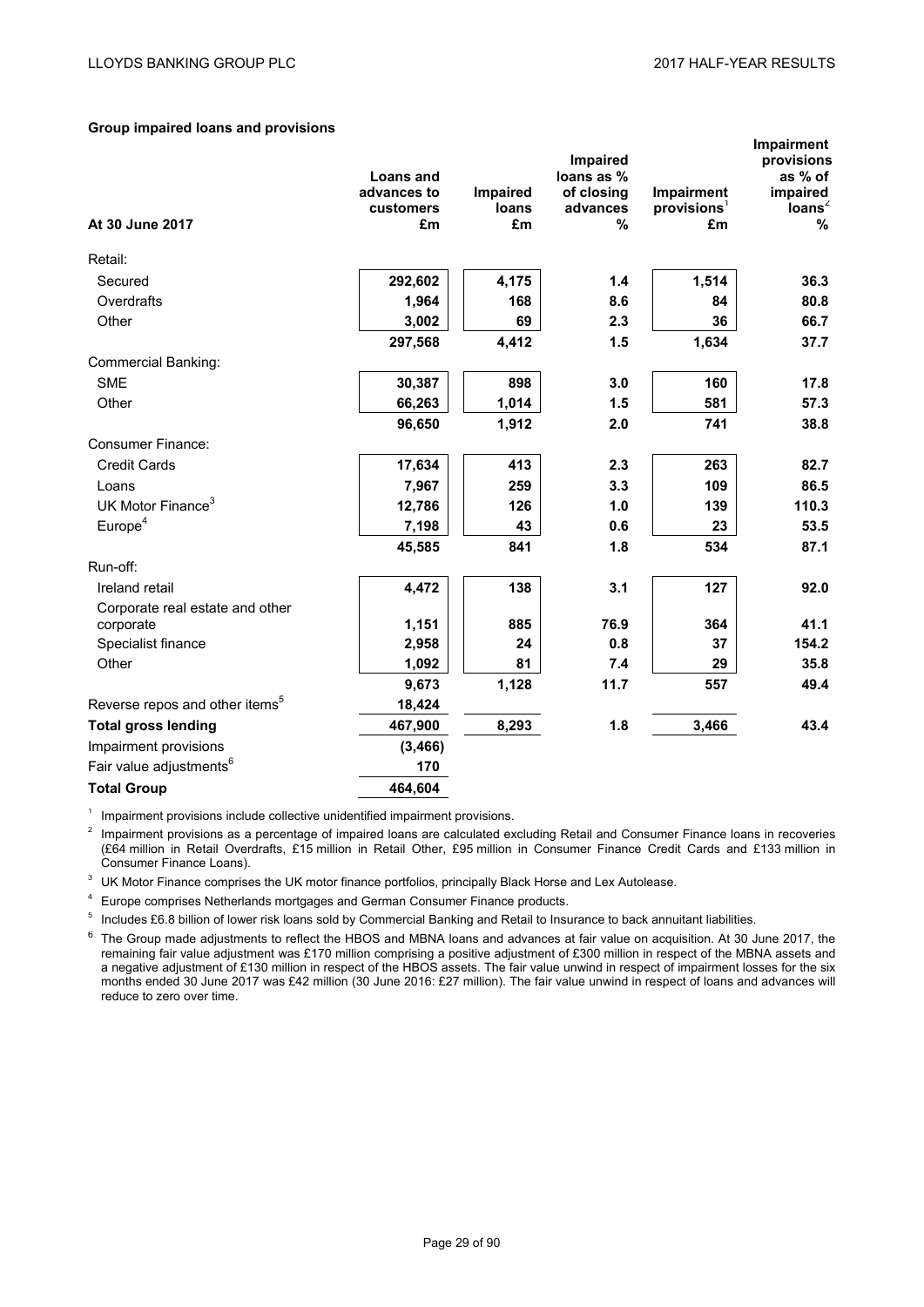| At 31 December 2016                        | Loans and<br>advances to<br>customers<br>£m | Impaired<br>loans<br>£m | Impaired<br>loans as %<br>of closing<br>advances<br>% | Impairment<br>provisions <sup>1</sup><br>£m | Impairment<br>provisions<br>as % of<br>impaired<br>loans <sup>2</sup><br>$\%$ |
|--------------------------------------------|---------------------------------------------|-------------------------|-------------------------------------------------------|---------------------------------------------|-------------------------------------------------------------------------------|
| Retail:                                    |                                             |                         |                                                       |                                             |                                                                               |
| Secured                                    | 294,503                                     | 4,104                   | 1.4                                                   | 1,503                                       | 36.6                                                                          |
| Overdrafts                                 | 1,952                                       | 179                     | 9.2                                                   | 90                                          | 82.6                                                                          |
| Other                                      | 3,038                                       | 71                      | 2.3                                                   | 37                                          | 67.3                                                                          |
|                                            | 299,493                                     | 4,354                   | 1.5                                                   | 1,630                                       | 38.2                                                                          |
| <b>Commercial Banking:</b>                 |                                             |                         |                                                       |                                             |                                                                               |
| <b>SME</b>                                 | 29,959                                      | 923                     | 3.1                                                   | 173                                         | 18.7                                                                          |
| Other                                      | 71,217                                      | 1,256                   | 1.8                                                   | 651                                         | 51.8                                                                          |
|                                            | 101,176                                     | 2,179                   | 2.2                                                   | 824                                         | 37.8                                                                          |
| <b>Consumer Finance:</b>                   |                                             |                         |                                                       |                                             |                                                                               |
| <b>Credit Cards</b>                        | 9,843                                       | 307                     | 3.1                                                   | 157                                         | 81.8                                                                          |
| Loans                                      | 7,767                                       | 277                     | 3.6                                                   | 92                                          | 81.4                                                                          |
| <b>UK Motor Finance</b>                    | 11,555                                      | 120                     | 1.0                                                   | 127                                         | 105.8                                                                         |
| Europe                                     | 6,329                                       | 41                      | 0.6                                                   | 20                                          | 48.8                                                                          |
|                                            | 35,494                                      | 745                     | 2.1                                                   | 396                                         | 85.0                                                                          |
| Run-off:                                   |                                             |                         |                                                       |                                             |                                                                               |
| Ireland retail                             | 4,497                                       | 138                     | 3.1                                                   | 133                                         | 96.4                                                                          |
| Corporate real estate and other            |                                             |                         |                                                       |                                             |                                                                               |
| corporate                                  | 1,190                                       | 896                     | 75.3                                                  | 399                                         | 44.5                                                                          |
| Specialist finance                         | 3,374                                       | 99                      | 2.9                                                   | 111                                         | 112.1                                                                         |
| Other                                      | 1,198                                       | 84                      | 7.0                                                   | 39                                          | 46.4                                                                          |
|                                            | 10,259                                      | 1,217                   | 11.9                                                  | 682                                         | 56.0                                                                          |
| Reverse repos and other items <sup>3</sup> | 15,249                                      |                         |                                                       |                                             |                                                                               |
| Total gross lending                        | 461,671                                     | 8,495                   | 1.8                                                   | 3,532                                       | 43.4                                                                          |
| Impairment provisions                      | (3,532)                                     |                         |                                                       |                                             |                                                                               |
| Fair value adjustments                     | (181)                                       |                         |                                                       |                                             |                                                                               |
| <b>Total Group</b>                         | 457,958                                     |                         |                                                       |                                             |                                                                               |

<sup>1</sup> Impairment provisions include collective unidentified impairment provisions.

 $2$  Impairment provisions as a percentage of impaired loans are calculated excluding Retail and Consumer Finance loans in recoveries (£70 million in Retail Overdrafts, £16 million in Retail Other, £115 million in Consumer Finance Credit Cards and £164 million in Consumer Finance Loans).

<sup>3</sup> Includes £6.7 billion of lower risk loans sold by Commercial Banking and Retail to Insurance to back annuitant liabilities.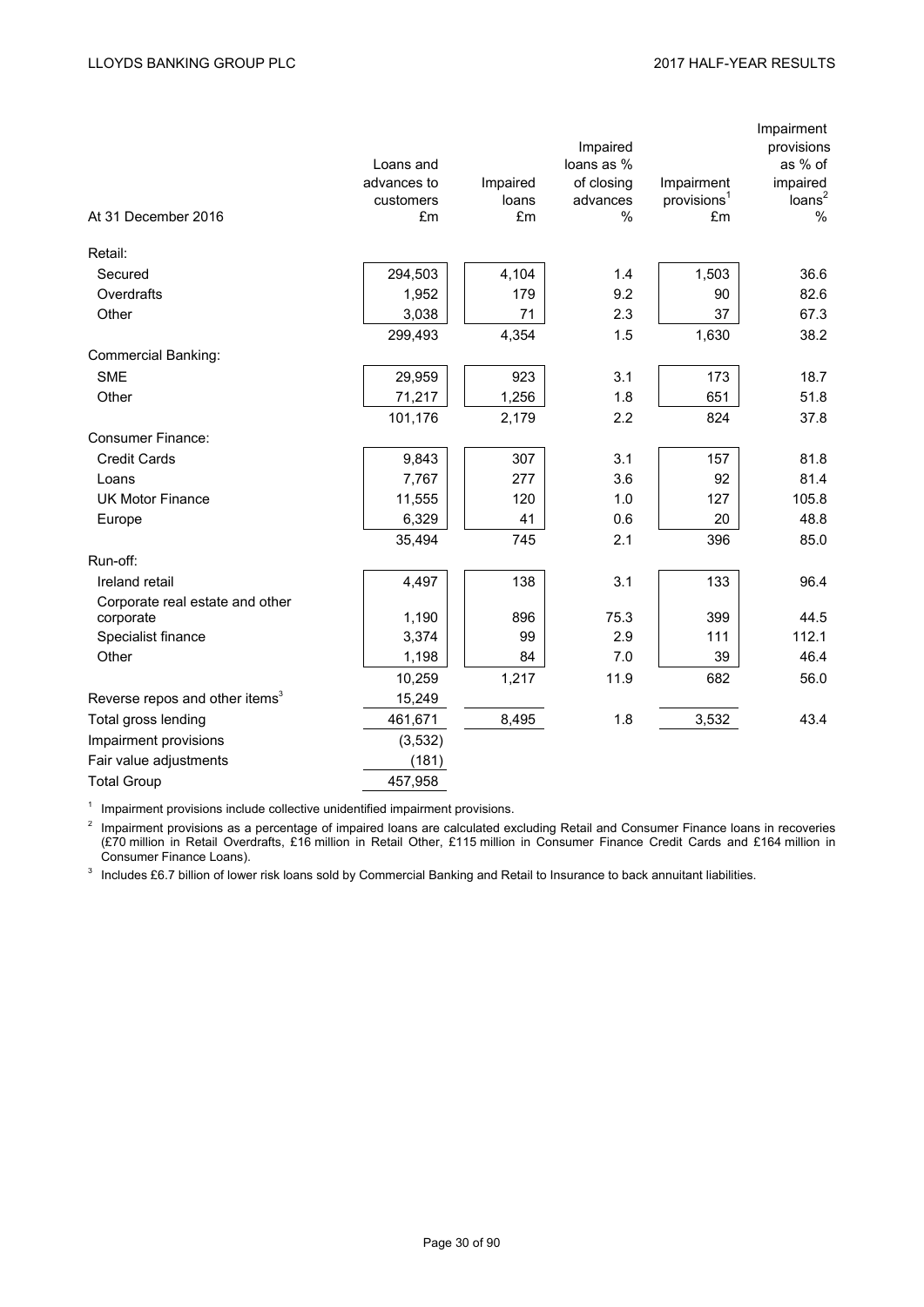#### **Retail**

- Loans and advances in Retail contracted by 0.6 per cent to £297,568 million (31 December 2016: £299,493 million), driven by the Secured portfolio.
- Asset quality remains strong across all portfolios. New business quality is stable with fewer loans entering arrears, and remains within credit risk appetite.
- Impaired loans as a percentage of closing advances remained stable at 1.5 per cent.
- Impairment provisions as a percentage of impaired loans was broadly stable at 37.7 per cent (31 December 2016: 38.2 per cent).
- The impairment charge decreased to £139 million (half-year to 30 June 2016: £162 million), mostly due to debt sale write-backs in the Overdrafts portfolio.

#### *Secured*

- Loans and advances reduced by 0.6 per cent on the Secured book to £292,602 million (31 December 2016: £294,503 million), with reductions in both the Mainstream and Buy-to-let portfolios. The closed Specialist portfolio has continued to run-off, reducing by 5.3 per cent to £16,662 million (31 December 2016: £17,593 million).
- The value of owner-occupier interest only loans reduced in the first half of 2017 by 4.3 per cent to £69,505 million (31 December 2016: £72,651 million).
- The value of mortgages greater than three months in arrears (excluding repossessions) reduced by 2.2 per cent to £5,900 million at 30 June 2017 (31 December 2016: £6,033 million). New business quality remained stable and flows into arrears improved.
- Impaired loans as a percentage of closing advances remained stable at 1.4 per cent.
- Impairment provisions as a percentage of impaired loans remained stable at 36.3 per cent (31 December 2016: 36.6 per cent), reflecting a continued prudent approach to provisioning.
- The impairment charge was £34 million (half-year to 30 June 2016: £32 million).
- The average indexed LTV of the portfolio improved to 43.0 per cent (31 December 2016: 44.0 per cent). The percentage of loans and advances with an indexed LTV in excess of 100 per cent was unchanged at 0.7 per cent.
- The average LTV for new mortgages written in the first half of 2017 was stable at 64.0 per cent (31 December 2016: 64.4 per cent).

#### *Overdrafts*

- Loans and advances increased by 0.6 per cent in the first half of 2017 to £1,964 million (31 December 2016: £1,952 million).
- Impaired loans as a percentage of closing advances were 8.6 per cent (31 December 2016: 9.2 per cent).
- Impairment provisions as a percentage of impaired loans decreased to 80.8 per cent (31 December 2016: 82.6 per cent).
- The impairment charge decreased by 21.7 per cent to £94 million (half-year to 30 June 2016: £120 million), largely due to increased debt sale write-backs and improved underlying performance.

#### **Retail secured and unsecured loans and advances to customers**

|                                | At 30 June | At 31 Dec |
|--------------------------------|------------|-----------|
|                                | 2017       | 2016      |
|                                | £m         | £m        |
| Mainstream                     | 221,832    | 222,450   |
| Buy-to-let                     | 54,108     | 54,460    |
| Specialist <sup>1</sup>        | 16,662     | 17,593    |
| Total secured                  | 292,602    | 294,503   |
| Overdrafts                     | 1,964      | 1,952     |
| Wealth                         | 1,993      | 2,034     |
| <b>Retail Business Banking</b> | 1,009      | 1,004     |
|                                | 4,966      | 4,990     |
| <b>Total</b>                   | 297,568    | 299,493   |

 $1$  Specialist lending has been closed to new business since 2009.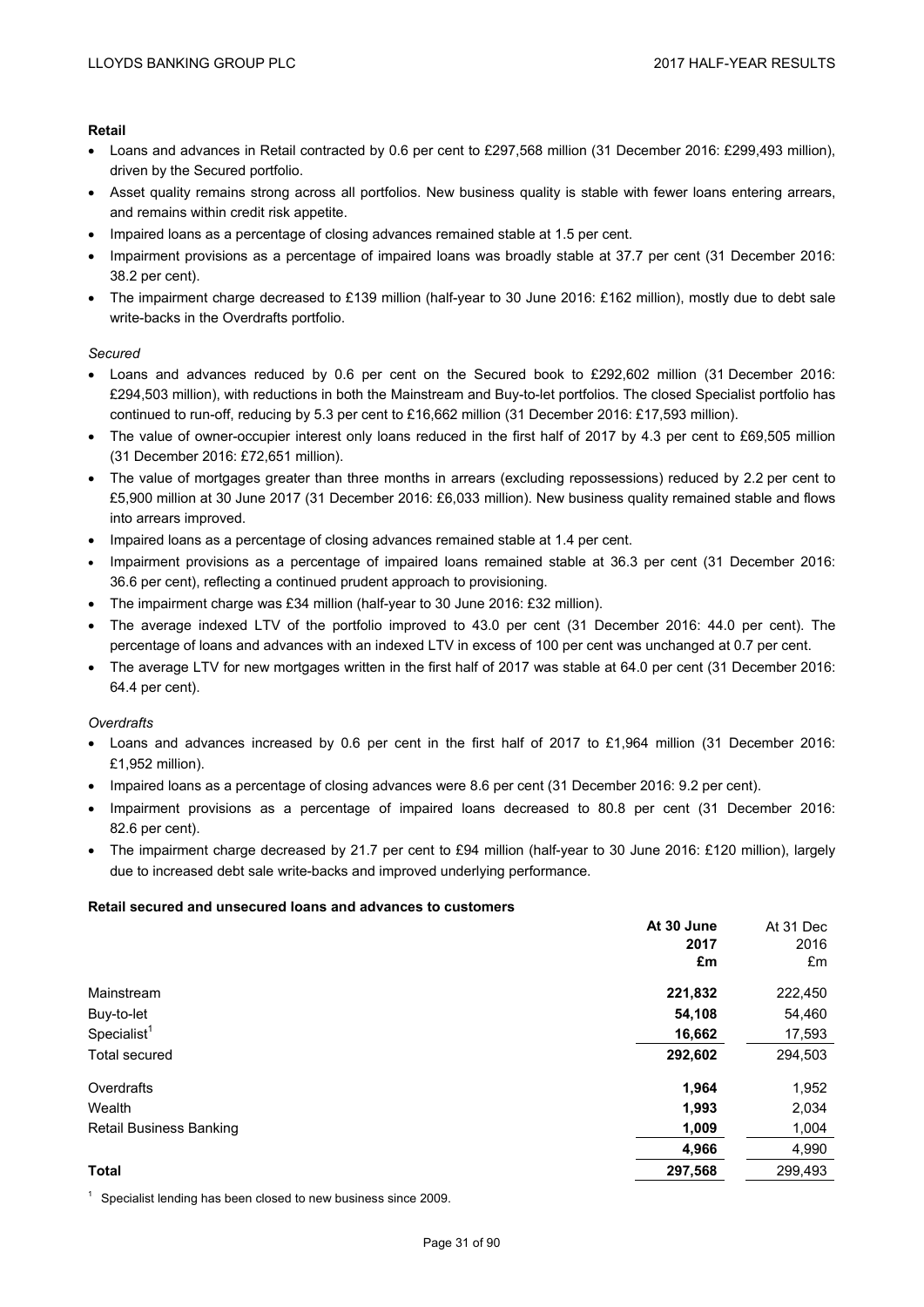|              |                              | Number of cases      |                   | <b>Total mortgage</b><br>accounts % |                    | Value of Ioans           |                   | <b>Total mortgage</b><br>balances % |  |
|--------------|------------------------------|----------------------|-------------------|-------------------------------------|--------------------|--------------------------|-------------------|-------------------------------------|--|
|              | June<br>2017<br><b>Cases</b> | Dec<br>2016<br>Cases | June<br>2017<br>% | Dec<br>2016<br>%                    | June<br>2017<br>£m | <b>Dec</b><br>2016<br>£m | June<br>2017<br>% | <b>Dec</b><br>2016<br>$\%$          |  |
| Mainstream   | 34.919                       | 35.254               | 1.7               | 1.7                                 | 3.809              | 3.865                    | 1.7               | 1.7                                 |  |
| Buy-to-let   | 5,106                        | 5.324                | 1.1               | 1.1                                 | 633                | 660                      | 1.2               | 1.2                                 |  |
| Specialist   | 8,869                        | 9,078                | 7.4               | 7.2                                 | 1,458              | 1,508                    | 8.8               | 8.6                                 |  |
| <b>Total</b> | 48.894                       | 49.656               | 1.8               | 1.8                                 | 5.900              | 6.033                    | 2.0               | 2.0                                 |  |

## **Retail mortgages greater than three months in arrears (excluding repossessions)**

 $1$  Value of loans represents total gross book value of mortgages more than three months in arrears.

The stock of repossessions decreased to 595 cases at 30 June 2017 compared to 678 cases at 31 December 2016.

#### **Period end and average LTVs across the Retail mortgage portfolios**

|                                     | <b>Mainstream</b><br>% | <b>Buy-to-let</b><br>% | <b>Specialist</b><br>% | <b>Total</b><br>$\%$ | <b>Unimpaired</b><br>% | Impaired<br>% |
|-------------------------------------|------------------------|------------------------|------------------------|----------------------|------------------------|---------------|
|                                     |                        |                        |                        |                      |                        |               |
| At 30 June 2017                     |                        |                        |                        |                      |                        |               |
| Less than 60%                       | 58.8                   | 56.2                   | 57.7                   | 58.3                 | 58.5                   | 42.4          |
| 60% to 70%                          | 17.0                   | 24.0                   | 17.4                   | 18.3                 | 18.3                   | 17.8          |
| 70% to 80%                          | 13.6                   | 13.1                   | 12.3                   | 13.4                 | 13.4                   | 14.1          |
| 80% to 90%                          | 8.1                    | 4.5                    | 6.9                    | 7.4                  | 7.4                    | 10.4          |
| 90% to 100%                         | 2.0                    | 1.6                    | 2.5                    | 1.9                  | 1.9                    | 6.0           |
| Greater than 100%                   | 0.5                    | 0.6                    | 3.2                    | 0.7                  | 0.5                    | 9.3           |
| <b>Total</b>                        | 100.0                  | 100.0                  | 100.0                  | 100.0                | 100.0                  | 100.0         |
| Outstanding loan value (£m)         | 221,832                | 54,108                 | 16,662                 | 292,602              | 288,427                | 4,175         |
| Average loan to value: <sup>1</sup> |                        |                        |                        |                      |                        |               |
| Stock of residential mortgages      | 40.9                   | 52.4                   | 47.5                   | 43.0                 |                        |               |
| New residential lending             | 64.7                   | 60.6                   | n/a                    | 64.0                 |                        |               |
| Impaired mortgages                  | 50.7                   | 69.2                   | 61.4                   | 54.9                 |                        |               |
|                                     | Mainstream             | Buy-to-let             | Specialist             | Total                | Unimpaired             | Impaired      |
|                                     | %                      | $\%$                   | $\%$                   | $\%$                 | $\%$                   | $\%$          |
| At 31 December 2016                 |                        |                        |                        |                      |                        |               |
| Less than 60%                       | 56.8                   | 52.0                   | 53.8                   | 55.8                 | 56.0                   | 38.3          |
| 60% to 70%                          | 17.8                   | 25.4                   | 17.8                   | 19.2                 | 19.3                   | 18.4          |
| 70% to 80%                          | 14.0                   | 14.4                   | 13.6                   | 14.0                 | 14.0                   | 15.3          |
| 80% to 90%                          | 8.4                    | 6.1                    | 8.6                    | 8.0                  | 7.9                    | 11.9          |
| 90% to 100%                         | 2.4                    | 1.5                    | 3.1                    | 2.3                  | 2.2                    | 6.8           |
| Greater than 100%                   | 0.6                    | 0.6                    | 3.1                    | 0.7                  | 0.6                    | 9.3           |
| Total                               | 100.0                  | 100.0                  | 100.0                  | 100.0                | 100.0                  | 100.0         |
| Outstanding loan value (£m)         | 222,450                | 54,460                 | 17,593                 | 294,503              | 290,399                | 4,104         |
| Average loan to value: <sup>1</sup> |                        |                        |                        |                      |                        |               |
| Stock of residential mortgages      | 41.8                   | 53.7                   | 49.2                   | 44.0                 |                        |               |
| New residential lending             | 65.0                   | 61.9                   | n/a                    | 64.4                 |                        |               |
| Impaired mortgages                  | 51.8                   | 69.0                   | 61.9                   | 55.8                 |                        |               |

 $<sup>1</sup>$  Average loan to value is calculated as total gross loans and advances as a percentage of the indexed total collateral of these loans</sup> and advances.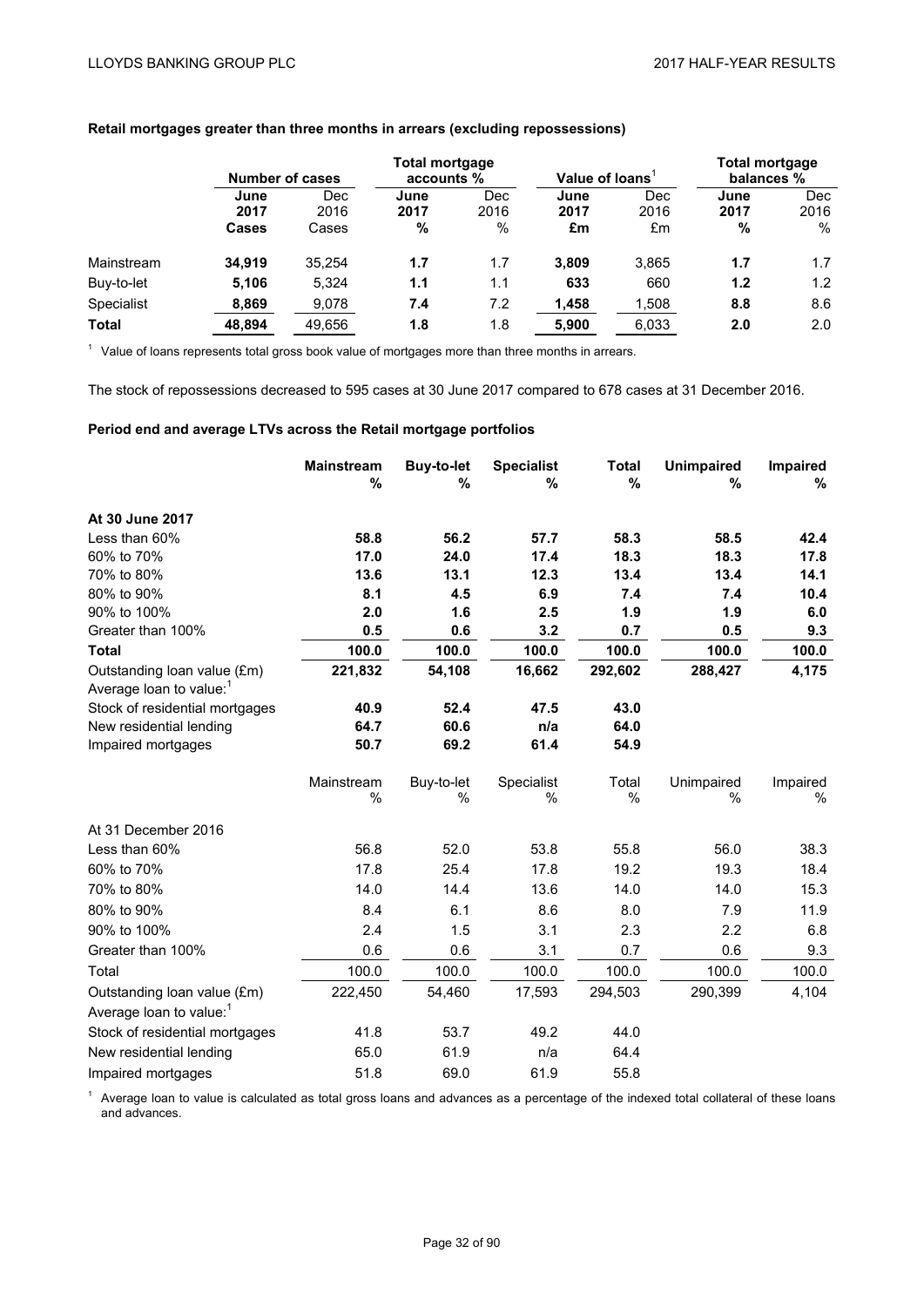#### **Commercial Banking**

- There was a net impairment charge of £13 million compared to a net release of £35 million in the first half of 2016, primarily driven by a lower level of write-backs and provision releases, which more than offset a reduction in gross charges. The portfolio continues to benefit from effective risk management, a relatively benign economic environment and continued low interest rates.
- Credit quality of the portfolio and new business remains good.
- Impaired loans reduced by 12.3 per cent to £1,912 million compared with £2,179 million at 31 December 2016 and as a percentage of loans and advances reduced to 2.0 per cent from 2.2 per cent at 31 December 2016.
- Impairment provisions reduced to £741 million (31 December 2016: £824 million) and included collective unidentified impairment provisions of £179 million (31 December 2016: £183 million). Provisions as a percentage of impaired loans increased from 37.8 per cent to 38.8 per cent during the first half of 2017.
- The UK faces a number of significant headwinds including the changing UK and global economic outlook and uncertainty relating to EU exit negotiations which have the ability to impact the Commercial Banking portfolios.
- Commercial Banking remains disciplined within its low risk appetite approach and credit risks continue to be effectively managed. It manages and limits exposure to certain sectors and asset classes, and closely monitors credit quality, sector and single name concentrations.
- Internal and external key performance indicators continue to be monitored closely to help identify early signs of any deterioration and portfolios remain subject to ongoing risk mitigation actions as appropriate.
- Despite the uncertain economic headwinds, the portfolios are well positioned and the Group's through the cycle risk appetite approach is expected to remain unchanged. However, portfolios will not be immune and impairments are likely to increase from their historic low levels, driven predominantly by lower levels of releases and write-backs.

#### *Portfolios*

- The SME Banking portfolio continues to grow within prudent credit risk appetite parameters. Portfolio credit quality has remained stable or improved across all key metrics.
- The Mid Markets business remains UK-focused and performance generally reflects the underlying performance of the UK economy. The first half of 2017 has seen a continuation of relatively benign credit conditions, underpinned by low interest rates, GDP growth and low unemployment. Lower Sterling values have benefited exporters of goods and services while placing pressure on margins in businesses reliant on imports for domestic consumption. This has not resulted in material increases in stress across the bulk of the portfolio, with levels of default and impairment remaining low by historic standards.
- The Global Corporates business continues to have a predominance of investment grade clients and is performing well, with limited downgrades occurring in the first half of 2017.
- The commercial real estate business within the Group's Mid Markets and Global Corporate portfolio is focused on clients operating in the UK commercial property market ranging in size from medium-sized private real estate entities up to publicly listed property companies. Despite political uncertainties and the potential impact of withdrawal from the EU, the market for UK real estate has continued to be resilient, with appetite from a range of investors. UK real estate continues to offer attractive yields compared to other asset classes and the fall in Sterling has boosted the attractiveness to foreign investors. Credit quality remains good with minimal impairments/stressed loans. Recognising this is a cyclical sector, appropriate caps are in place to control exposure and business propositions continue to be written in line with a prudent, through the cycle risk appetite with conservative LTVs, strong quality of income and proven management teams.
- Financial Institutions serves predominantly investment grade counterparties with whom relationships are either client focused or held to support the Group's funding, liquidity or general hedging requirements. The portfolio continues to be prudently managed within the Group's conservative risk appetite and clearly defined sector strategies.
- The Group continues to adopt a conservative stance across the Eurozone maintaining close portfolio scrutiny and oversight particularly given the current macro environment and horizon risks.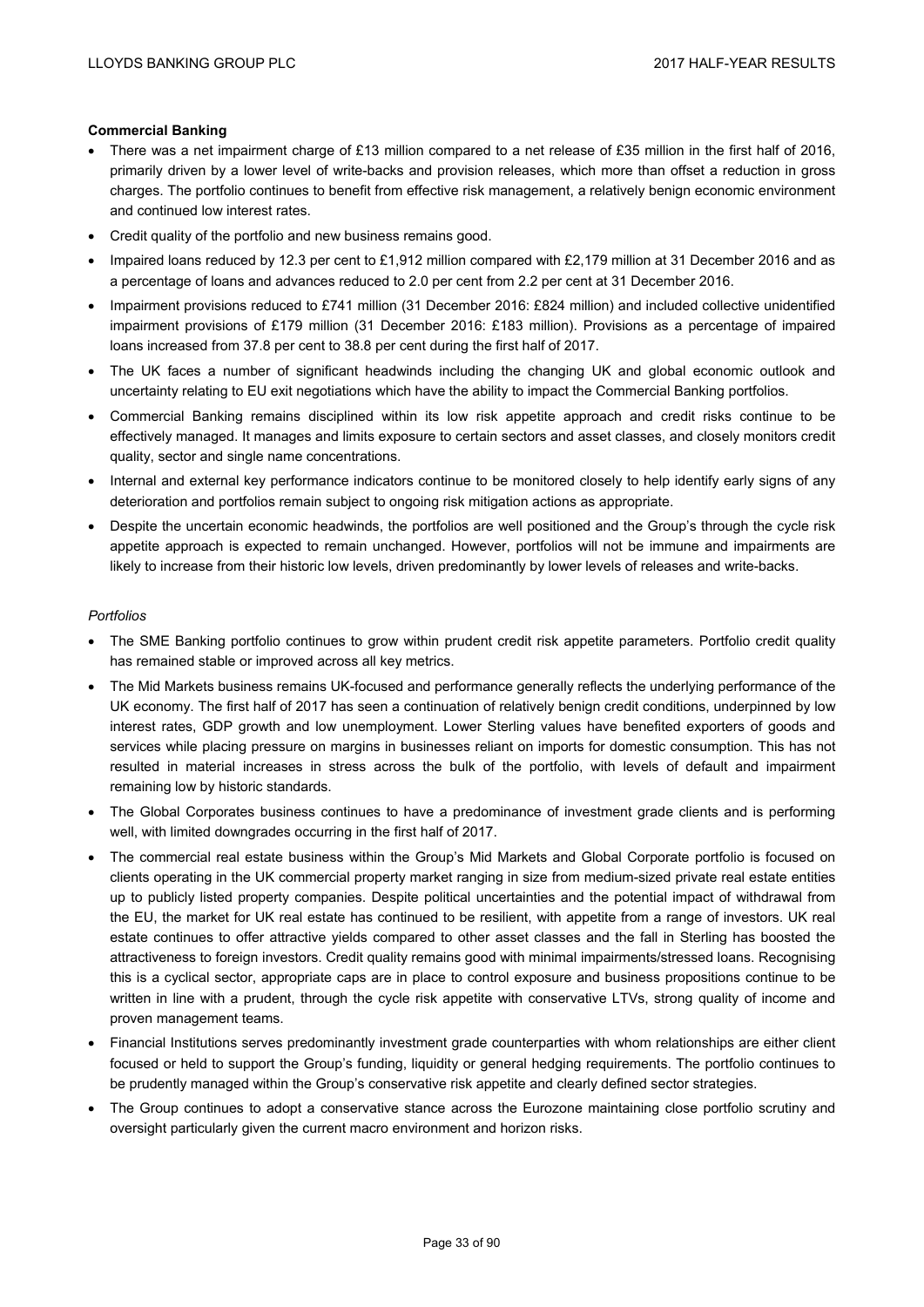### **Consumer Finance**

- Loans and advances in the Consumer Finance book grew by 28.4 per cent to £45,585 million (31 December 2016: £35,494 million), mostly due to the acquisition of MBNA.
- Asset quality remains strong. The quality of new business continues to be good, and remains within credit risk appetite.
- Robust indebtedness and affordability controls continue to ensure new lending is sustainable for customers and the credit quality of the portfolio remains high.
- Impaired loans grew by 12.9 per cent to £841 million (31 December 2016: £745 million) largely reflecting the acquisition of MBNA. Impaired loans as a percentage of closing advances improved to 1.8 per cent (31 December 2016: 2.1 per cent) indicating an improvement in overall credit quality.
- Impairment provisions as a percentage of impaired loans increased to 87.1 per cent (31 December 2016: 85.0 per cent), due to a one-off change relating to the alignment of policy across brands in Loans, and growth in the UK Motor Finance portfolio coupled with prudent provisioning on residual value exposures.
- The impairment charge was £125 million (half-year to 30 June 2016: £128 million) with growth in UK Motor Finance, offset by larger debt sale benefits in both the Cards and Loans portfolios compared to the first half of 2016.

## *Credit Cards*

- Loans and advances increased by 79.2 per cent to £17,634 million during the first half of 2017 (31 December 2016: £9,843 million), due to the acquisition of MBNA.
- Impaired loans increased by 34.5 per cent to £413 million (31 December 2016: £307 million), reflecting the acquisition of MBNA. Impaired loans as a percentage of closing loans and advances improved to 2.3 per cent (31 December 2016: 3.1 per cent), reflecting the continued sale of debt in recoveries and the good credit quality of the portfolio.
- Impairment provisions as a percentage of impaired loans remained broadly stable at 82.7 per cent (31 December 2016: 81.8 per cent).
- The impairment charge decreased to £49 million (half-year to 30 June 2016: £59 million), driven by larger debt sale benefits in the first half of 2017 compared to the first half of 2016.

### *Loans*

- Loans and advances increased by 2.6 per cent to £7,967 million in the first half of 2017 (31 December 2016: £7,767 million) and credit quality remained strong.
- Impaired loans decreased by 6.5 per cent to £259 million (31 December 2016: £277 million), largely due to the sale of debt in recoveries. Impaired loans as a percentage of closing loans and advances improved to 3.3 per cent (31 December 2016: 3.6 per cent).
- Impairment provisions as a percentage of impaired loans increased to 86.5 per cent (31 December 2016: 81.4 per cent), reflecting a one-off change relating to policy alignment across brands for franchised customers.
- The impairment charge decreased to £30 million (half-year to 30 June 2016: £42 million), driven by larger debt sale benefits in the first half of 2017 compared to the first half of 2016.

## *UK Motor Finance*

- Loans and advances increased by 10.7 per cent to £12,786 million during the first half of 2017 (31 December 2016: £11,555 million), with £583 million (47.4 per cent) of the growth occurring in the Jaguar Land Rover partnership.
- Impaired loans increased by 5.0 per cent to £126 million (31 December 2016: £120 million) driven by book growth. Impaired loans as a percentage of closing loans and advances remained stable at 1.0 per cent.
- Impairment provisions as a percentage of impaired loans increased to 110.3 per cent (31 December 2016: 105.8 per cent), reflecting continued prudence in provisions against residual value exposures.
- The impairment charge was £45 million (half-year to 30 June 2016: £28 million), driven by growth and seasoning in the portfolio.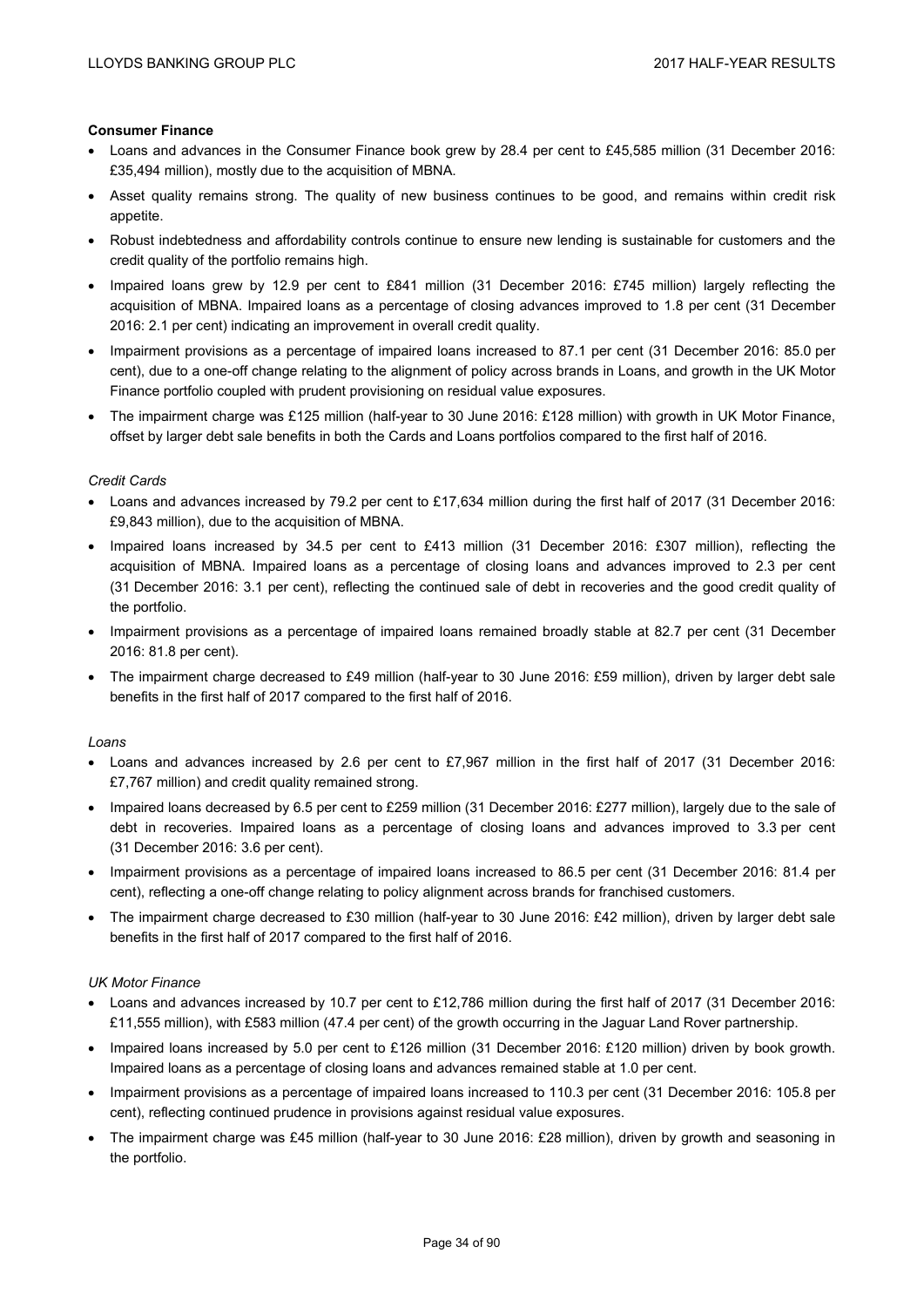## **Forbearance**

The Group operates a number of schemes to assist borrowers who are experiencing financial stress. Forbearance policies are disclosed in the Risk Management section of the Group's 2016 Annual Report and Accounts, pages 127 to 129.

### **Retail forbearance**

At 30 June 2017, UK Secured loans and advances currently or recently subject to forbearance improved to 0.6 per cent (31 December 2016: 0.7 per cent) of total UK Secured loans and advances. Overdrafts loans and advances currently or recently subject to forbearance were 4.1 per cent (31 December 2016: 4.0 per cent) of total overdrafts loans and advances.

|                                                                  | Total loans and<br>advances which are<br>forborne |            | <b>Total forborne loans</b><br>and advances which are<br>impaired |            | <b>Impairment provisions</b><br>as % of loans and<br>advances which are<br>forborne |              |
|------------------------------------------------------------------|---------------------------------------------------|------------|-------------------------------------------------------------------|------------|-------------------------------------------------------------------------------------|--------------|
|                                                                  | At June                                           | At Dec     | At June                                                           | At Dec     | At June                                                                             | At Dec       |
|                                                                  | 2017<br>£m                                        | 2016<br>£m | 2017<br>£m                                                        | 2016<br>£m | 2017<br>%                                                                           | 2016<br>$\%$ |
| <b>UK Secured lending:</b><br>Temporary forbearance arrangements |                                                   |            |                                                                   |            |                                                                                     |              |
| Reduced payment arrangements <sup>1</sup>                        | 299                                               | 428        | 82                                                                | 101        | 5.9                                                                                 | 4.9          |
| <b>Permanent treatments</b>                                      |                                                   |            |                                                                   |            |                                                                                     |              |
| Repair and term extensions <sup>2</sup>                          | 1,342                                             | 1,668      | 93                                                                | 116        | 4.7                                                                                 | 4.7          |
| <b>Total</b>                                                     | 1,641                                             | 2,096      | 175                                                               | 217        | 4.9                                                                                 | 4.7          |
| Overdrafts $3$ :                                                 | 80                                                | 78         | 69                                                                | 61         | 46.0                                                                                | 38.0         |

 $<sup>1</sup>$  Includes customers who had an arrangement to pay less than the contractual amount at 30 June or where an arrangement ended</sup> within the previous three months.

 $2$  Includes capitalisation of arrears and term extensions which commenced during the previous 24 months and where the borrowers remain as customers at 30 June.

<sup>3</sup> Includes temporary treatments where the customer is currently benefiting from change or the treatment has ended within the last six months.

### **Commercial Banking forbearance**

At 30 June 2017, £2,321 million (31 December 2016: £2,645 million) of total loans and advances were forborne of which £1,912 million (31 December 2016: £2,179 million) were impaired. Impairment provisions as a percentage of forborne loans and advances increased from 31.2 per cent at 31 December 2016 to 31.9 per cent at 30 June 2017. Unimpaired forborne loans and advances were £409 million at 30 June 2017 (31 December 2016: £466 million).

The table below sets out the Group's largest unimpaired forborne loans and advances to commercial customers (exposures over £5 million) as at 30 June 2017 by type of forbearance:

|                                   | 30 June<br>2017<br>£m | 31 Dec<br>2016<br>£m |
|-----------------------------------|-----------------------|----------------------|
| Type of unimpaired forbearance:   |                       |                      |
| Exposures $>$ £5m <sup>1</sup>    |                       |                      |
| Covenants                         | 122                   | 153                  |
| Extensions/alterations            | $\qquad \qquad$       |                      |
| Multiple                          | 11                    | 21                   |
|                                   | 133                   | 181                  |
| Exposures $\leq$ £5m <sup>1</sup> | 276                   | 285                  |
| <b>Total</b>                      | 409                   | 466                  |
|                                   |                       |                      |

<sup>1</sup> Material portfolios only.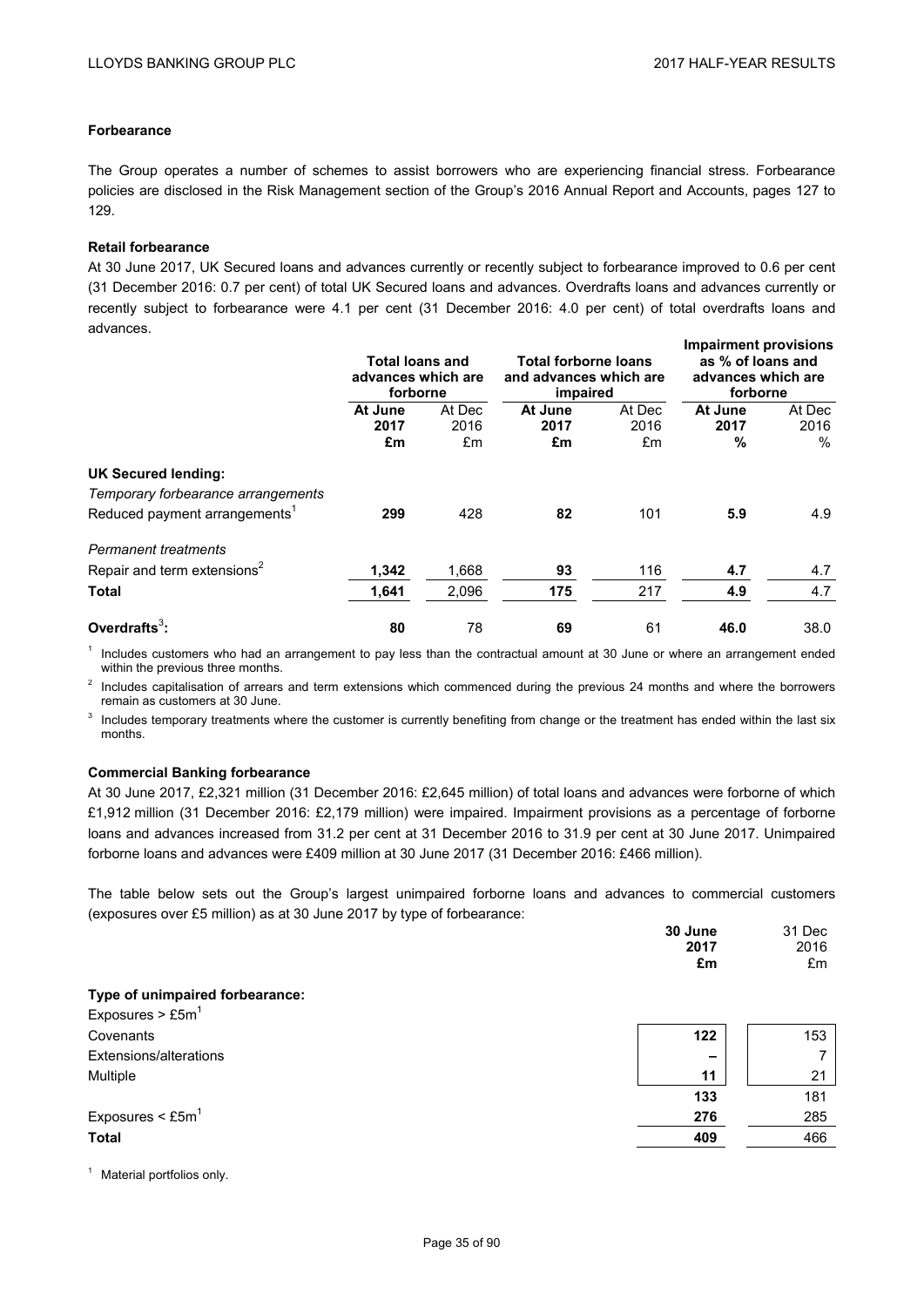## **Consumer Finance forbearance**

At 30 June 2017, total loans and advances currently or recently subject to forbearance as a percentage of total loans and advances had reduced across the major Consumer Finance portfolios (30 June 2017: 1.3 per cent; 31 December 2016: 1.4 per cent), with decreases in Consumer Credit Cards (including MBNA) and Loans offset by an increase in UK Motor Finance.

|                                      | <b>Total loans and</b><br>advances which are<br>forborne |        | <b>Total forborne loans</b><br>and advances which<br>are impaired |        | <b>Impairment</b><br>provisions as % of<br>loans and advances<br>which are forborne |        |
|--------------------------------------|----------------------------------------------------------|--------|-------------------------------------------------------------------|--------|-------------------------------------------------------------------------------------|--------|
|                                      | 30 June                                                  | 31 Dec | 30 June                                                           | 31 Dec | 30 June                                                                             | 31 Dec |
|                                      | 2017                                                     | 2016   | 2017                                                              | 2016   | 2017                                                                                | 2016   |
|                                      | £m                                                       | £m     | £m                                                                | £m     | %                                                                                   | $\%$   |
| Consumer Credit Cards <sup>1</sup>   | 302                                                      | 212    | 194                                                               | 119    | 34.7                                                                                | 29.0   |
| Loans $2$                            | 53                                                       | 49     | 50                                                                | 46     | 42.8                                                                                | 44.4   |
| UK Motor Finance Retail <sup>2</sup> | 109                                                      | 117    | 50                                                                | 62     | 23.2                                                                                | 27.0   |

<sup>1</sup> Includes temporary treatments where the customer is currently benefiting from the change or the treatment has ended within the last six months. Permanent changes, such as returning a Card account in arrears to an in-order status, which commenced during the last 24 months for existing customers as at 30 June are also included. 30 June 2017 balances include MBNA (forborne loans; £110 million; impaired loans: £86 million).

<sup>2</sup> Includes temporary treatments where the customer is currently benefiting from the change or the treatment has ended within the last six months. Permanent changes, such as refinancing, for existing customers as at 30 June are also included.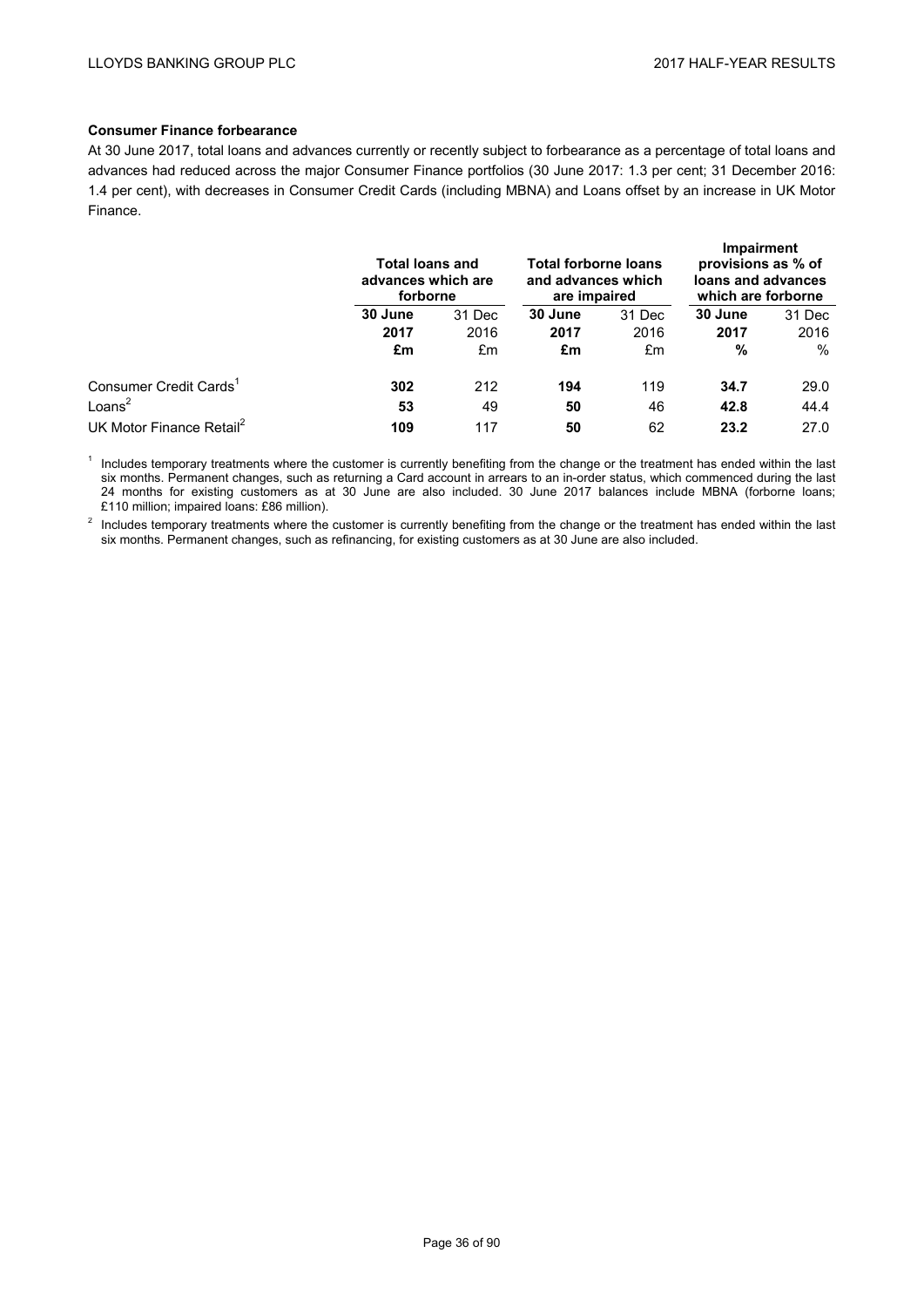# **FUNDING AND LIQUIDITY MANAGEMENT**

During the first half of 2017 the Group has maintained its strong funding and liquidity position, with a loan to deposit ratio of 109 per cent. The combination of a strong balance sheet and access to a range of funding markets, including government and central bank schemes, provides the Group with a broad range of options with respect to funding the balance sheet.

The Group ran a small excess liquidity position during the first half of 2017 in anticipation of the acquisition of MBNA. Following completion of this acquisition, the excess liquidity position has reduced, although the Group continues to meet the Liquidity Coverage Ratio (LCR) requirements, with a ratio in excess of 100 per cent.

Loans and advances to customers were £453.2 billion compared with £449.7 billion at 31 December 2016. Growth in lending balances was primarily driven by the acquisition of MBNA in addition to continued growth in lending to Consumer Finance and SME customers. Total customer deposits increased by £3.6 billion to £416.6 billion at 30 June 2017.

Wholesale funding has decreased by £8.5 billion to £102.3 billion; the amount with a residual maturity less than one year fell to £30.4 billion (£35.1 billion at 31 December 2016). The Group's term funding ratio (wholesale funding with a remaining life of over one year as a percentage of total wholesale funding) has increased to 70 per cent (31 December 2016: 68 per cent). In the first half of 2017, the Group drew down £9 billion of funding from the Bank of England's Term Funding Scheme (TFS), which has contributed to the lower new issuance volumes seen in the last six months. As at 30 June 2017 the total amount outstanding under the Funding for Lending Scheme (FLS) was £30.1 billion and under the TFS was £13.5 billion.

The credit ratings and outlook on Lloyds Bank were unchanged during the first half of 2017, and the median credit rating among the three major credit rating agencies remains 'A+'.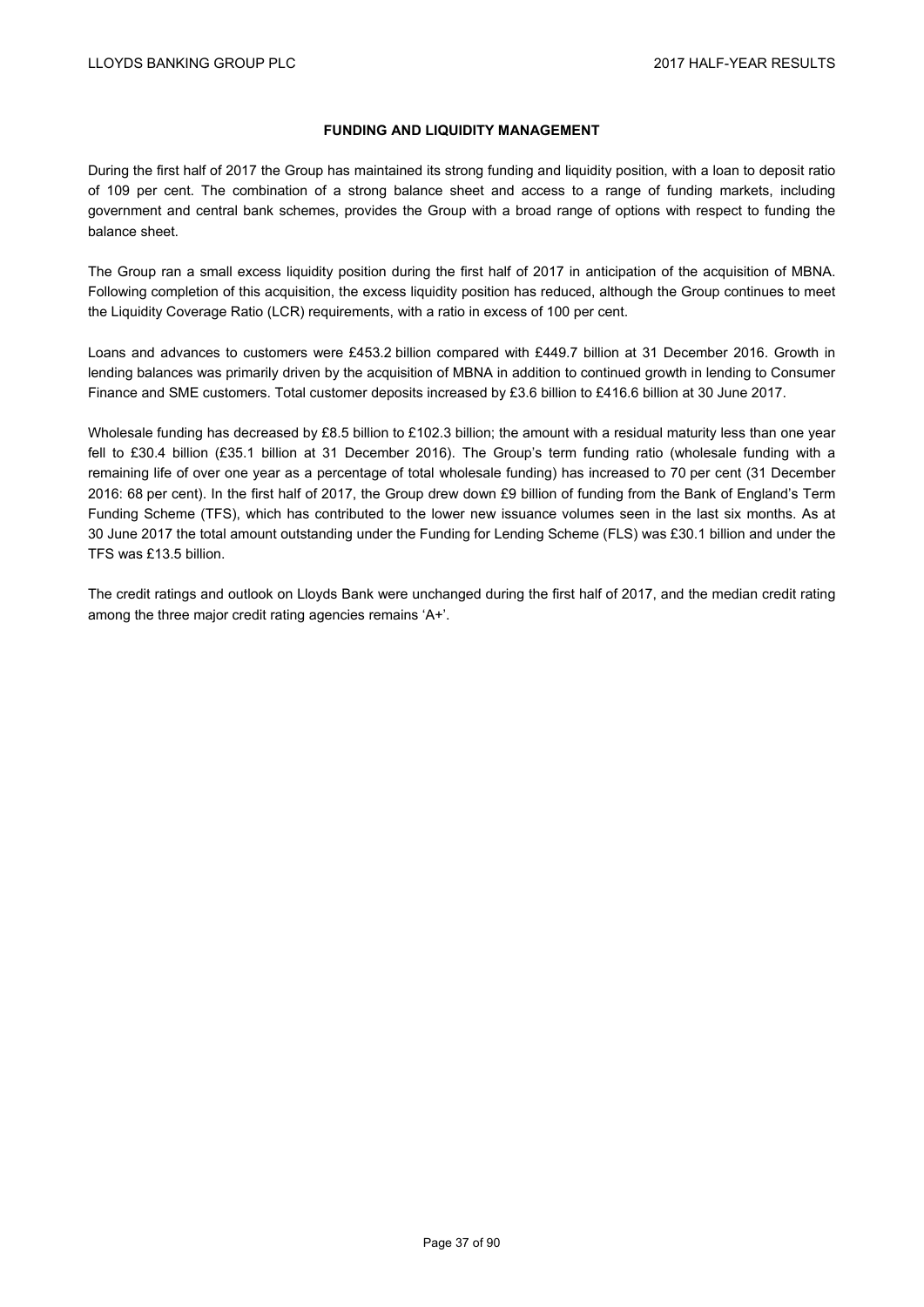### **Group funding position**

|                                                                       | At 30 June | At 31 Dec |              |
|-----------------------------------------------------------------------|------------|-----------|--------------|
|                                                                       | 2017       | 2016      | Change       |
|                                                                       | £bn        | £bn       | ℅            |
| <b>Funding requirement</b>                                            |            |           |              |
| Loans and advances to customers <sup>1</sup>                          | 453.2      | 449.7     | $\mathbf{1}$ |
| Loans and advances to banks <sup>2</sup>                              | 6.2        | 5.1       | 22           |
| Debt securities                                                       | 3.8        | 3.4       | 12           |
| Reverse repurchase agreements                                         | 0.7        | 0.5       | 40           |
| Available-for-sale financial assets $-$ non-LCR eligible <sup>3</sup> | 1.0        | 1.9       | (47)         |
| Cash and balances at central bank $-$ non-LCR eligible <sup>4</sup>   | 3.8        | 4.8       | (21)         |
| <b>Funded assets</b>                                                  | 468.7      | 465.4     | 1            |
| Other assets <sup>5</sup>                                             | 244.5      | 249.9     | (2)          |
|                                                                       | 713.2      | 715.3     |              |
| On balance sheet LCR eligible liquidity assets                        |            |           |              |
| Reverse repurchase agreements                                         | 11.5       | 8.7       | 32           |
| Cash and balances at central banks <sup>4</sup>                       | 46.7       | 42.7      | 9            |
| Available-for-sale financial assets                                   | 50.8       | 54.6      | (7)          |
| Trading and fair value through profit and loss                        | (3.2)      | 1.8       |              |
| Repurchase agreements                                                 | (4.1)      | (5.3)     | (23)         |
|                                                                       | 101.7      | 102.5     | (1)          |
| <b>Total Group assets</b>                                             | 814.9      | 817.8     |              |
| Less: other liabilities <sup>5</sup>                                  | (247.7)    | (245.2)   | $\mathbf{1}$ |
| <b>Funding requirement</b>                                            | 567.2      | 572.6     | (1)          |
| <b>Funded by</b>                                                      |            |           |              |
| Customer deposits <sup>6</sup>                                        | 416.6      | 413.0     | $\mathbf{1}$ |
| Wholesale funding <sup>7</sup>                                        | 102.3      | 110.8     | (8)          |
|                                                                       | 518.9      | 523.8     | (1)          |
| Total equity                                                          | 48.3       | 48.8      | (1)          |
| <b>Total funding</b>                                                  | 567.2      | 572.6     | (1)          |

<sup>1</sup> Excludes reverse repos of £11.4 billion (31 December 2016: £8.3 billion).

 $2$  Excludes £1.9 billion (31 December 2016: £20.9 billion) of loans and advances to banks within the Insurance business and £0.8 billion (31 December 2016: £0.9 billion) of reverse repurchase agreements.

 $3$  Non-LCR eligible liquid assets comprise a diversified pool of highly rated unencumbered collateral (including retained issuance).

<sup>4</sup> Cash and balances at central banks are combined in the Group's balance sheet.

<sup>5</sup> Other assets and other liabilities primarily include balances in the Group's Insurance business and the fair value of derivative assets and liabilities.

 $6$  Excludes repos of £1.0 billion (31 December 2016: £2.5 billion).

 $<sup>7</sup>$  The Group's definition of wholesale funding aligns with that used by other international market participants; including interbank</sup> deposits, debt securities in issue and subordinated liabilities.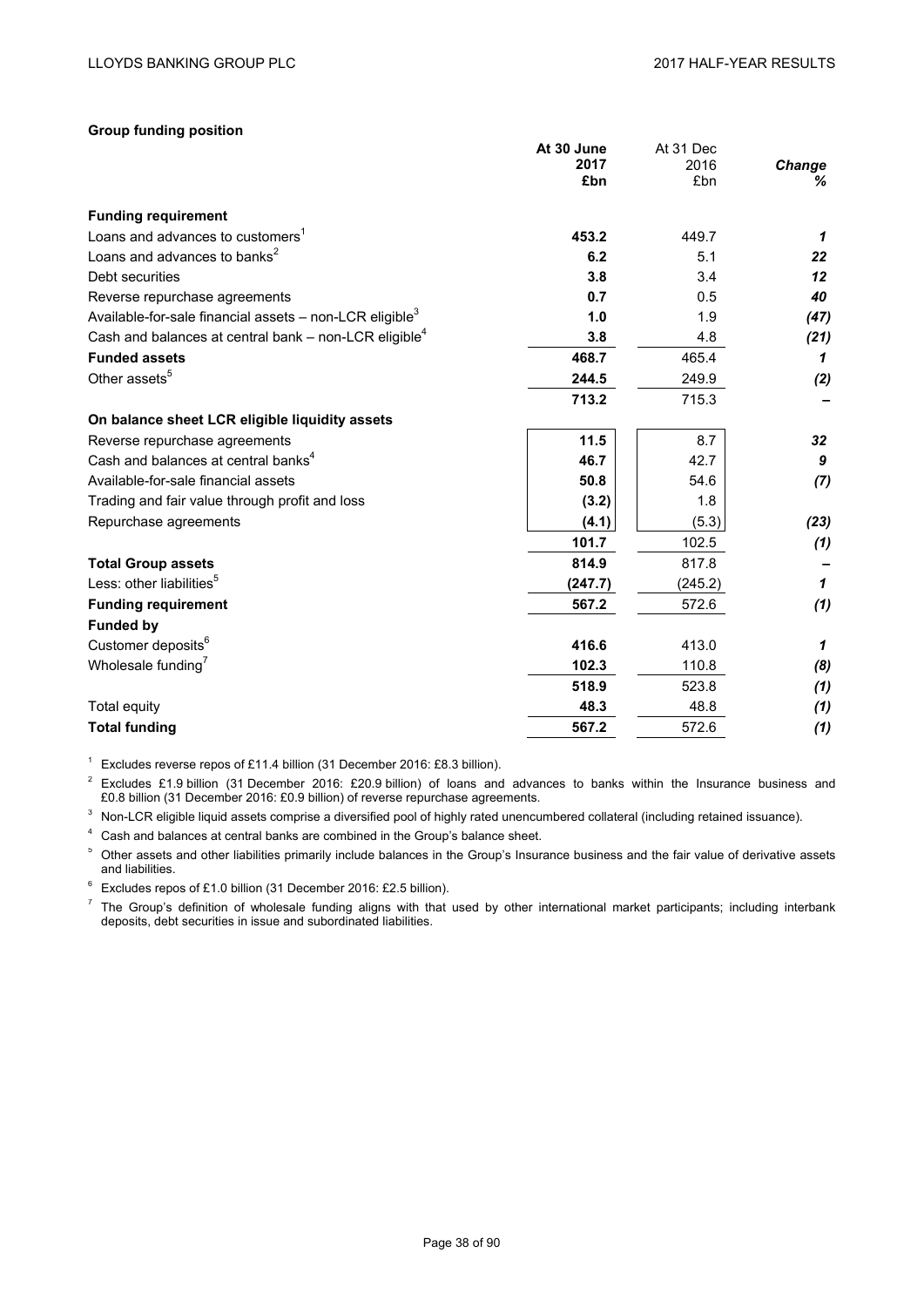## **Reconciliation of Group funding to the balance sheet**

|                                |             | <b>Repos</b>     |                   |                |
|--------------------------------|-------------|------------------|-------------------|----------------|
|                                |             | and cash         | <b>Fair value</b> |                |
|                                | Included in | collateral       | and other         |                |
|                                | funding     | received by      | accounting        | <b>Balance</b> |
|                                | analysis    | <b>Insurance</b> | methods           | sheet          |
| At 30 June 2017                | £bn         | £bn              | £bn               | £bn            |
| Deposits from banks            | 7.0         | 17.5             | 0.4               | 24.9           |
| Debt securities in issue       | 76.7        |                  | (5.1)             | 71.6           |
| Subordinated liabilities       | 18.6        |                  |                   | 18.6           |
| <b>Total wholesale funding</b> | 102.3       | 17.5             |                   |                |
| Customer deposits              | 416.6       | 1.0              |                   | 417.6          |
| <b>Total</b>                   | 518.9       | 18.5             |                   |                |
| At 31 December 2016            |             |                  |                   |                |
| Deposits from banks            | 8.1         | 8.0              | 0.3               | 16.4           |
| Debt securities in issue       | 83.0        |                  | (6.7)             | 76.3           |
| Subordinated liabilities       | 19.7        |                  | 0.1               | 19.8           |
| Total wholesale funding        | 110.8       | 8.0              |                   |                |
| Customer deposits              | 413.0       | 2.5              |                   | 415.5          |
| Total                          | 523.8       | 10.5             |                   |                |

## **Analysis of 2017 total wholesale funding by residual maturity**

|                                                              | Less<br>than<br>one<br>month<br>£bn | One to<br>three<br>months<br>£bn | <b>Three</b><br>to six<br>months<br>£bn | Six to<br>nine<br>months<br>£bn | <b>Nine</b><br>months<br>to one<br>vear<br>£bn | One to<br>two<br>vears<br>£bn | Two to<br>five<br>vears<br>£bn | <b>More</b><br>than<br>five<br>vears<br>£bn | Total<br>at<br>30 June<br>2017<br>£bn | Total<br>at<br>31 Dec<br>2016<br>£bn |
|--------------------------------------------------------------|-------------------------------------|----------------------------------|-----------------------------------------|---------------------------------|------------------------------------------------|-------------------------------|--------------------------------|---------------------------------------------|---------------------------------------|--------------------------------------|
| Deposit from<br>banks<br>Debt securities in<br>issue:        | 6.2                                 | 0.7                              | 0.1                                     |                                 |                                                |                               |                                |                                             | 7.0                                   | 8.1                                  |
| Certificates of<br>deposit<br>Commercial                     | 1.7                                 | 3.4                              | 2.2                                     | 1.4                             | 1.3                                            |                               |                                | $\overline{\phantom{0}}$                    | 10.0                                  | 7.5                                  |
| paper<br>Medium-term                                         | 1.8                                 | 1.6                              | 0.3                                     | $\overline{\phantom{m}}$        | $\qquad \qquad$                                |                               | $\overline{\phantom{0}}$       | $\overline{\phantom{a}}$                    | 3.7                                   | 3.2                                  |
| notes <sup>1</sup>                                           | 0.3                                 | 1.0                              | 0.2                                     | 1.4                             | 0.6                                            | 3.8                           | 12.4                           | 14.5                                        | 34.2                                  | 36.9                                 |
| Covered bonds                                                |                                     |                                  |                                         | 1.6                             | 0.7                                            | 2.0                           | 11.5                           | 8.8                                         | 24.6                                  | 29.1                                 |
| Securitisation                                               | 0.1                                 | 0.5                              | 0.8                                     | 0.4                             | $\overline{\phantom{a}}$                       | 0.8                           | 1.3                            | 0.3                                         | 4.2                                   | 6.3                                  |
|                                                              | 3.9                                 | 6.5                              | 3.5                                     | 4.8                             | 2.6                                            | 6.6                           | 25.2                           | 23.6                                        | 76.7                                  | 83.0                                 |
| Subordinated<br>liabilities                                  |                                     | 0.4                              |                                         | 0.2                             | 1.5                                            | 0.8                           | 3.5                            | 12.2                                        | 18.6                                  | 19.7                                 |
| <b>Total wholesale</b><br>funding $^2$                       | 10.1                                | 7.6                              | 3.6                                     | 5.0                             | 4.1                                            | 7.4                           | 28.7                           | 35.8                                        | 102.3                                 | 110.8                                |
| Of which issued by<br>Lloyds Banking<br>Group $\text{plc}^3$ |                                     |                                  |                                         |                                 |                                                |                               | 2.8                            | 7.3                                         | 10.1                                  | 7.4                                  |

 $1$  At 31 December 2016, medium term notes included £1.4 billion of funding from the National Loan Guarantee Scheme. This matured in May 2017.

 $2$  The Group's definition of wholesale funding aligns with that used by other international market participants; including interbank deposits, debt securities in issue and subordinated liabilities.

 $3$  Consists of medium-term notes (30 June 2017: £5.4 billion, 31 December 2016: £2.5 billion) and subordinated liabilities (30 June 2017: £4.6 billion, 31 December 2016: £4.9 billion). These amounts excluded AT1 securities (30 June 2017: £5.4 billion, 31 December 2016: £5.4 billion).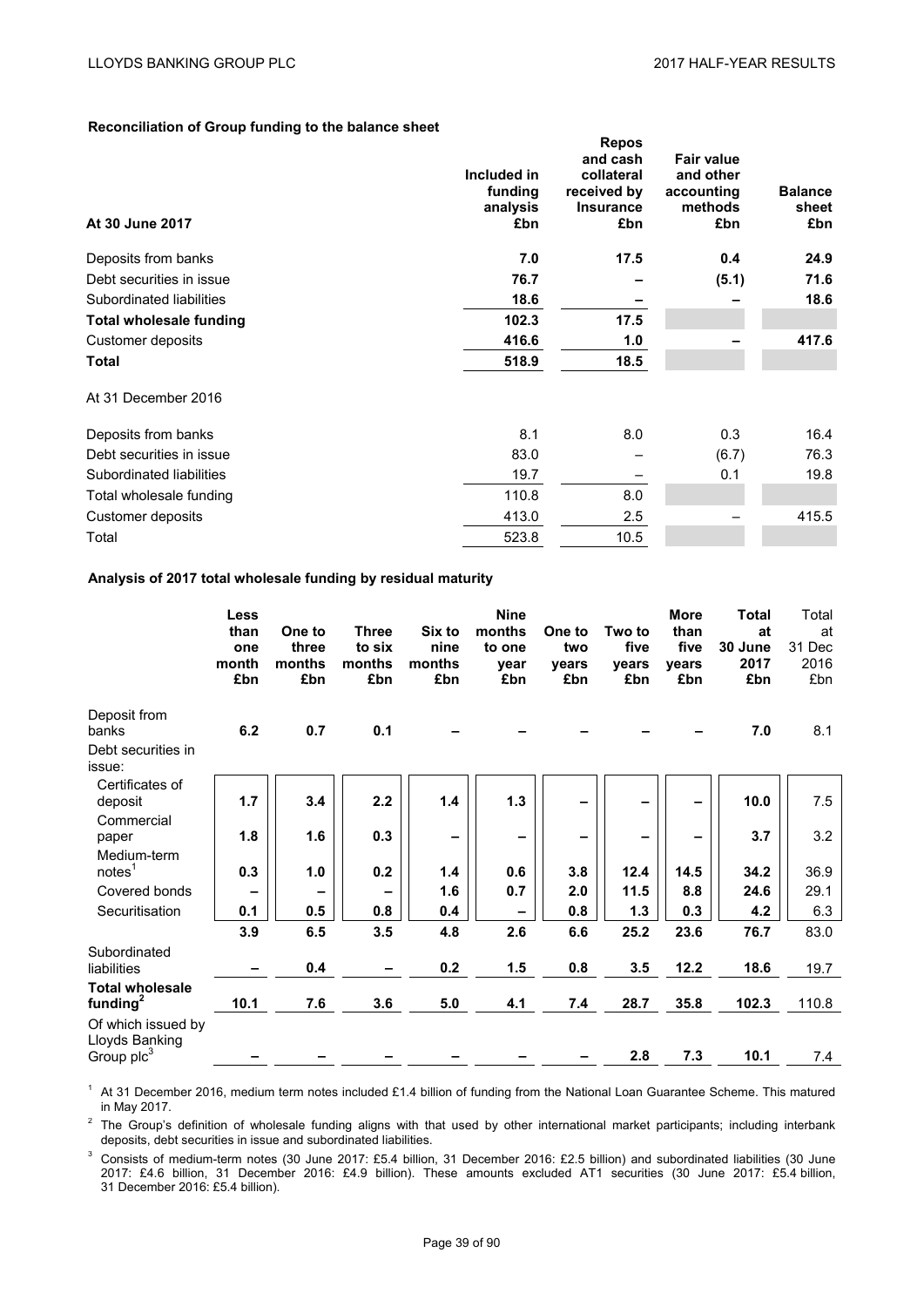## **Analysis of 2017 term issuance**

| <b>Sterling</b> | <b>US Dollar</b> | Euro | currencies | <b>Total</b> |  |
|-----------------|------------------|------|------------|--------------|--|
| £bn             | £bn              | £bn  | £bn        | £bn          |  |
|                 |                  |      |            |              |  |
|                 | 2.2              | 0.9  |            | 3.1          |  |
| 1.0             | -                |      |            | 1.0          |  |
| 0.1             | 0.2              | 0.1  |            | 0.4          |  |
|                 |                  |      |            |              |  |
| 1.1             | 2.4              | 1.0  |            | 4.5          |  |
|                 | 2.2              | 0.9  |            | 3.1          |  |
|                 |                  |      |            | <b>Other</b> |  |

 $1$  Private placements include structured bonds and term repurchase agreements (repos).

<sup>2</sup> Consists of medium-term notes.

Gross term issuance for the first half of 2017 totalled £4.5 billion. The Group continues to maintain a diversified approach to funding markets with trades in public and private format, secured and unsecured products and a wide range of currencies and markets. For 2017, the Group will continue to maintain this diversified approach to funding, including capital and funding from the holding company, Lloyds Banking Group plc, as needed to transition towards final UK Minimum Requirements for Own Funds and Eligible Liabilities (MREL). The maturities for the FLS and TFS are fully factored into the Group's funding plan.

### **Liquidity portfolio**

At 30 June 2017, the Banking business had £122.3 billion of highly liquid unencumbered LCR eligible assets, of which £121.7 billion is LCR level 1 eligible and £0.6 billion is LCR level 2 eligible. These assets are available to meet cash and collateral outflows and PRA regulatory requirements. A separate liquidity portfolio to mitigate any insurance liquidity risk is managed within the Insurance business. LCR eligible liquid assets represent over seven times the Group's money market funding less than one year maturity (excluding derivative collateral margins and settlement accounts) and exceed total wholesale funding, and thus provides a substantial buffer in the event of continued market dislocation.

|                                                                           | At 30 June<br>2017<br>£bn | At 31 Dec<br>2016<br>£bn | <b>Change</b><br>% | Average<br>2017<br>£bn | Average<br>2016<br>£bn |
|---------------------------------------------------------------------------|---------------------------|--------------------------|--------------------|------------------------|------------------------|
| Level 1                                                                   |                           |                          |                    |                        |                        |
| Cash and central bank reserves                                            | 46.7                      | 42.7                     | 9                  | 53.1                   | 53.7                   |
| High quality government/MDB/agency<br>bonds<br>High quality covered bonds | 74.1<br>0.9               | 75.3<br>2.3              | (2)<br>(61)        | 74.7<br>1.0            | 72.4<br>2.4            |
| <b>Total</b>                                                              | 121.7                     | 120.3                    |                    | 128.8                  | 128.5                  |
|                                                                           |                           |                          |                    |                        |                        |
| Level $2^2$                                                               | 0.6                       | 0.5                      | 20                 | 0.5                    | 0.5                    |
| <b>Total LCR eligible assets</b>                                          | 122.3                     | 120.8                    | 1                  | 129.3                  | 129.0                  |

<sup>1</sup> Designated multilateral development bank (MDB).

<sup>2</sup> Includes Level 2A and Level 2B.

The Banking business also had £102.1 billion of secondary, non-LCR eligible liquidity, the vast majority of which is eligible for use in a range of central bank or similar facilities and the Group routinely makes use of as part of its normal liquidity management practices. Future use of such facilities will be based on prudent liquidity management and economic considerations, having regard for external market conditions.

The Group considers diversification across geography, currency, markets and tenor when assessing appropriate holdings of liquid assets. This liquidity is managed as a single pool in the centre and is under the control of the function charged with managing the liquidity of the Group. It is available for deployment at immediate notice, subject to complying with regulatory requirements.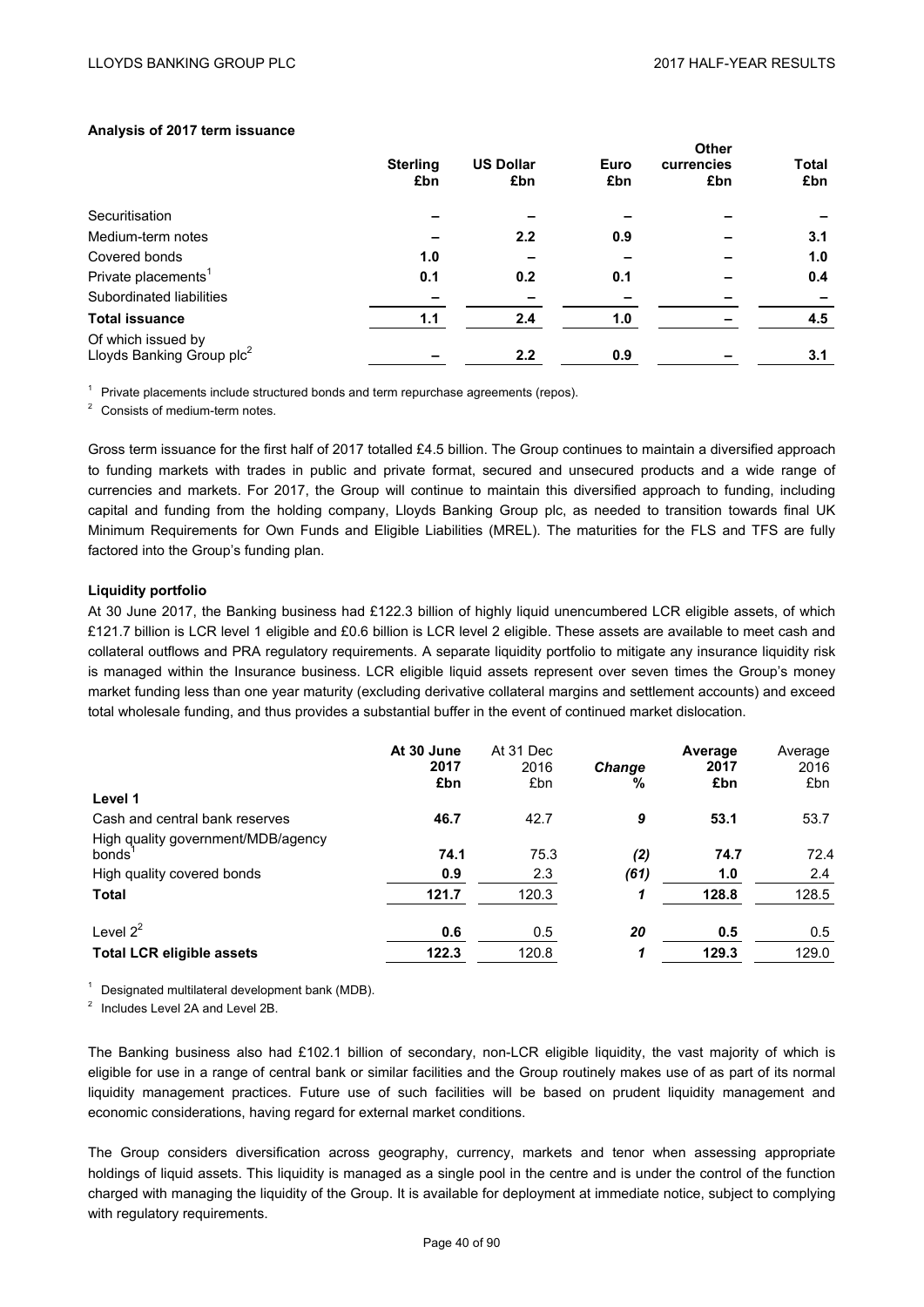## **Encumbered assets**

The Board and GALCO monitor and manage total balance sheet encumbrance using a number of risk appetite metrics. At 30 June 2017, the Group had £79.1 billion (31 December 2016: £83.5 billion) of externally encumbered on balance sheet assets with counterparties other than central banks. The decrease in encumbered assets was primarily driven by a reduction in balances held within the Group's issuance programmes.

The Group also had £586.5 billion (31 December 2016: £580.9 billion) of unencumbered on balance sheet assets, and £149.3 billion (31 December 2016: £153.5 billion) of pre-positioned and encumbered assets held with central banks. The Group encumbers mortgages, unsecured lending and credit card receivables through the issuance programmes and tradable securities through securities financing activity. The Group mainly positions mortgage assets at central banks. The 2016 Annual Report and Accounts includes further details on how the Group classifies assets for encumbrance purposes.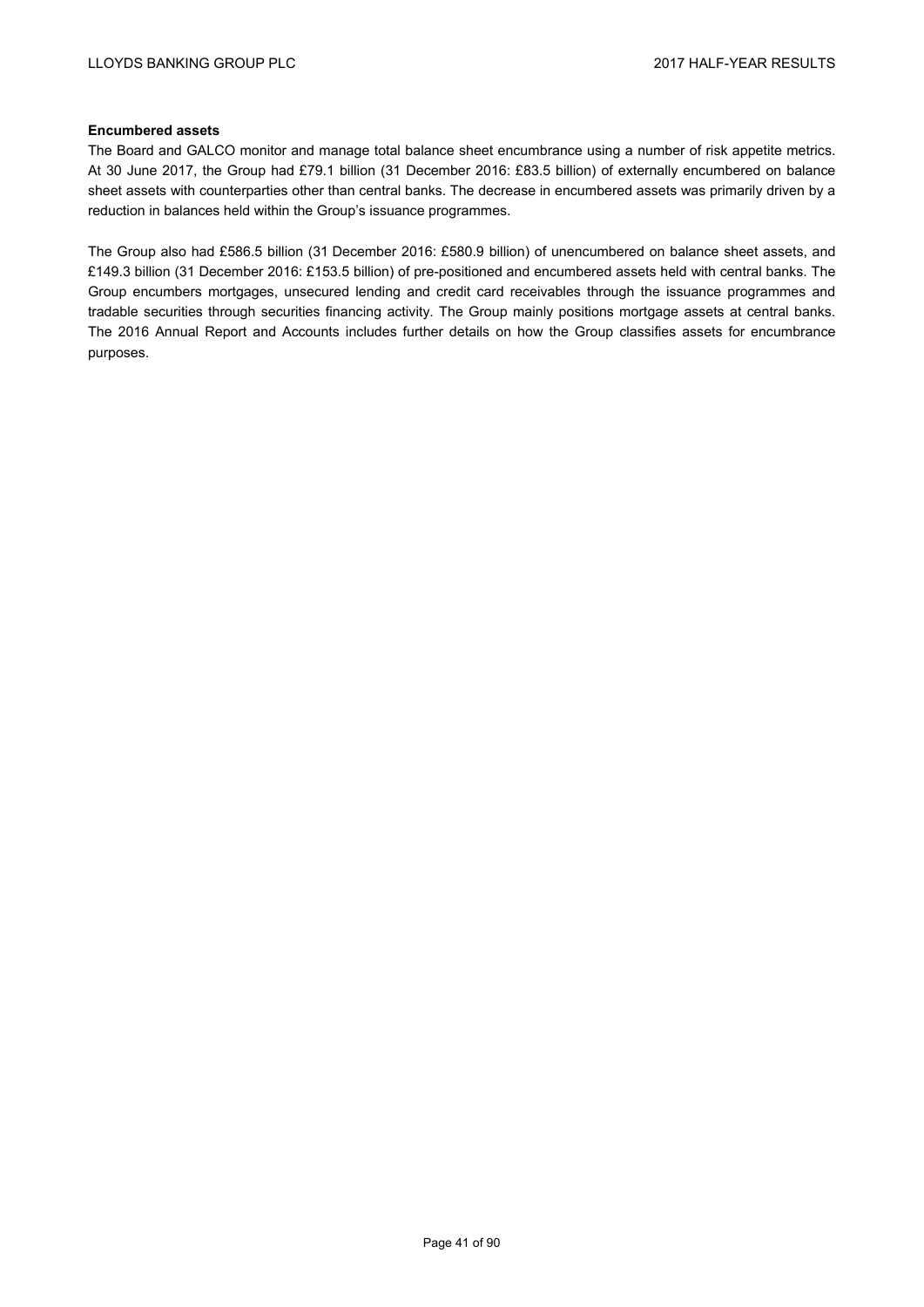# **CAPITAL MANAGEMENT**

### **Analysis of capital position**

Excluding the capital impact of the acquisition of MBNA Limited on 1 June 2017, the Group generated around 1.0 per cent of CET1 capital on a pro forma basis (pre dividend) during the first half of 2017, primarily as a result of:

- Strong underlying capital generation of 1.4 per cent, largely driven by underlying profits, offset by a reduction of (0.8) per cent for conduct charges;
- Other items, netting to 0.4 per cent, largely representing a pre MBNA reduction in risk-weighted assets through active portfolio management, disposals, capital efficient securitisation activity, yield curve movements and foreign exchange movements, partly offset by targeted growth in key customer segments.

In addition, the Group utilised the CET1 capital retained at 31 December 2016 to cover the acquisition of MBNA.

The combined effect of the capital generated during the period and the acquisition of MBNA resulted in a pre dividend increase of around 0.2 per cent in the Group's CET1 ratio from 13.8 per cent pro forma at 31 December 2016 to 14.0 per cent on pro forma basis. After accruing for foreseeable dividends the Group's CET1 ratio reduced by 0.5 per cent to 13.5 per cent on a pro forma basis.

The accrual for foreseeable dividends includes the declared interim ordinary dividend of 1.0 pence per ordinary share.

The transitional total capital ratio, after accruing for foreseeable dividends, reduced by 0.6 per cent to 20.8 per cent, largely reflecting amortisation and foreign exchange movements on tier 2 instruments and the overall increase in risk-weighted assets following the acquisition of MBNA.

In the first quarter of 2017, the Bank of England communicated indicative non-binding guidance to the Group on meeting the Minimum Requirement for Own Funds and Eligible Liabilities (MREL), prior to the application of regulatory buffers, as being the higher of:

- 6 per cent leverage exposure and 20.5 per cent of risk-weighted assets by 1 January 2020
- 6 per cent leverage exposure and 25.1 per cent of risk-weighted assets by 1 January 2022

During the first half of 2017 the Group issued £3.1 billion (sterling equivalent) of senior unsecured securities from Lloyds Banking Group plc which, while not included in total capital, are eligible to meet MREL. Combined with previous issuances made during 2016 the Group remains well positioned to meet MREL requirements from 2020 and, as at 30 June 2017, had a transitional MREL ratio of 22.7 per cent.

The leverage ratio, after accruing for foreseeable dividends, reduced from 5.0 per cent on a pro forma basis to 4.9 per cent on a pro forma basis, largely reflecting the acquisition of MBNA.

An analysis of the Group's capital position as at 30 June 2017 is presented in the following section on both a CRD IV transitional arrangements basis and a CRD IV fully loaded basis.

The table below summarises the consolidated capital position of the Group.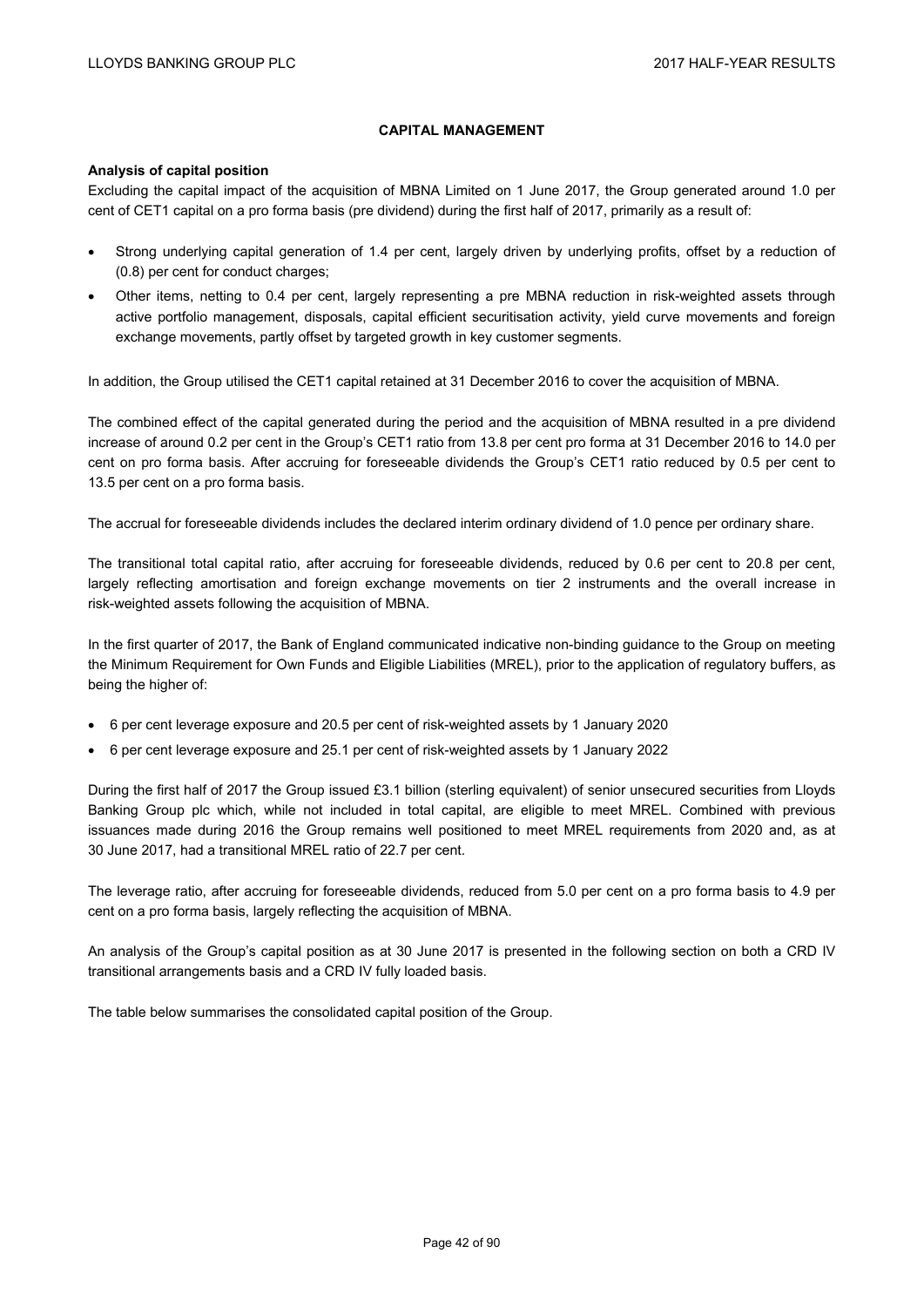|                                                         | <b>Transitional</b> |           | <b>Fully loaded</b> |           |  |
|---------------------------------------------------------|---------------------|-----------|---------------------|-----------|--|
|                                                         | At 30 June          | At 31 Dec | At 30 June          | At 31 Dec |  |
| <b>Capital resources</b>                                | 2017                | 2016      | 2017                | 2016      |  |
| <b>Common equity tier 1</b>                             | £m                  | £m        | £m                  | £m        |  |
| Shareholders' equity per balance sheet                  | 42,513              | 43,020    | 42,513              | 43,020    |  |
| Adjustment to retained earnings for foreseeable         |                     |           |                     |           |  |
| dividends                                               | (1,080)             | (1, 568)  | (1,080)             | (1,568)   |  |
| Deconsolidation adjustments <sup>1</sup>                | 1,688               | 1,342     | 1,688               | 1,342     |  |
| Adjustment for own credit                               | 119                 | 87        | 119                 | 87        |  |
| Cash flow hedging reserve                               | (1,703)             | (2, 136)  | (1,703)             | (2, 136)  |  |
| Other adjustments                                       | (269)               | (276)     | (269)               | (276)     |  |
|                                                         | 41,268              | 40,469    | 41,268              | 40,469    |  |
| less: deductions from common equity tier 1              |                     |           |                     |           |  |
| Goodwill and other intangible assets                    | (2,651)             | (1,623)   | (2,651)             | (1,623)   |  |
| Prudent valuation adjustment                            | (636)               | (630)     | (636)               | (630)     |  |
| Excess of expected losses over impairment               |                     |           |                     |           |  |
| provisions and value adjustments                        | (551)               | (602)     | (551)               | (602)     |  |
| Removal of defined benefit pension surplus              | (320)               | (267)     | (320)               | (267)     |  |
| Securitisation deductions                               | (198)               | (217)     | (198)               | (217)     |  |
| Significant investments <sup>1</sup>                    | (4, 279)            | (4,282)   | (4, 279)            | (4,282)   |  |
| Deferred tax assets                                     | (3, 313)            | (3, 564)  | (3, 313)            | (3, 564)  |  |
| <b>Common equity tier 1 capital</b>                     | 29,320              | 29,284    | 29,320              | 29,284    |  |
| <b>Additional tier 1</b>                                |                     |           |                     |           |  |
| Other equity instruments                                | 5,320               | 5,320     | 5,320               | 5,320     |  |
| Preference shares and preferred securities <sup>2</sup> | 4,639               | 4,998     |                     |           |  |
| Transitional limit and other adjustments                | (1,884)             | (1,692)   |                     |           |  |
|                                                         | 8,075               | 8,626     | 5,320               | 5,320     |  |
| less: deductions from tier 1                            |                     |           |                     |           |  |
| Significant investments <sup>1</sup>                    | (1, 292)            | (1, 329)  |                     |           |  |
| Total tier 1 capital                                    | 36,103              | 36,581    | 34,640              | 34,604    |  |
| Tier <sub>2</sub>                                       |                     |           |                     |           |  |
| Other subordinated liabilities <sup>2</sup>             | 13,936              | 14,833    | 13,936              | 14,833    |  |
| Deconsolidation of instruments issued by                |                     |           |                     |           |  |
| insurance entities <sup>1</sup>                         | (1, 721)            | (1, 810)  | (1, 721)            | (1, 810)  |  |
| Adjustments for transitional limit and                  |                     |           |                     |           |  |
| non-eligible instruments                                | 1,748               | 1,351     | (1, 444)            | (1,694)   |  |
| Amortisation and other adjustments                      | (3, 472)            | (3, 447)  | (3, 538)            | (3, 597)  |  |
|                                                         | 10,491              | 10,927    | 7,233               | 7,732     |  |
| Eligible provisions                                     | 255                 | 186       | 255                 | 186       |  |
| less: deductions from tier 2                            |                     |           |                     |           |  |
| Significant investments <sup>1</sup>                    | (1,646)             | (1, 571)  | (2,938)             | (2,900)   |  |
| <b>Total capital resources</b>                          | 45,203              | 46,123    | 39,190              | 39,622    |  |
| <b>Risk-weighted assets</b>                             | 217,787             | 215,534   | 217,787             | 215,534   |  |
| Common equity tier 1 capital ratio <sup>3</sup>         | 13.5%               | 13.6%     | 13.5%               | 13.6%     |  |
| Tier 1 capital ratio                                    | 16.6%               | 17.0%     | 15.9%               | 16.1%     |  |
| Total capital ratio                                     | 20.8%               | 21.4%     | 18.0%               | 18.4%     |  |

<sup>1</sup> For regulatory capital purposes the Group's Insurance business is deconsolidated and replaced by the amount of the Group's investment in the business. A part of this amount is deducted from capital (shown as 'significant investments' in the table above) and

the remaining amount is risk-weighted, forming part of threshold risk-weighted assets.<br><sup>2</sup> Preference shares, preferred securities and other subordinated liabilities are categorised as subordinated liabilities in the balan

<sup>3</sup> The common equity tier 1 ratio at 30 June 2017 is 13.5 per cent on a pro forma basis upon recognition of the dividend paid by the Insurance business in July 2017 in relation to its 2017 interim earnings. At 31 December 2016 the ratio was 13.8 per cent on a pro forma basis upon recognition of the dividend paid by the Insurance business in February 2017 in relation to its 2016 full year earnings.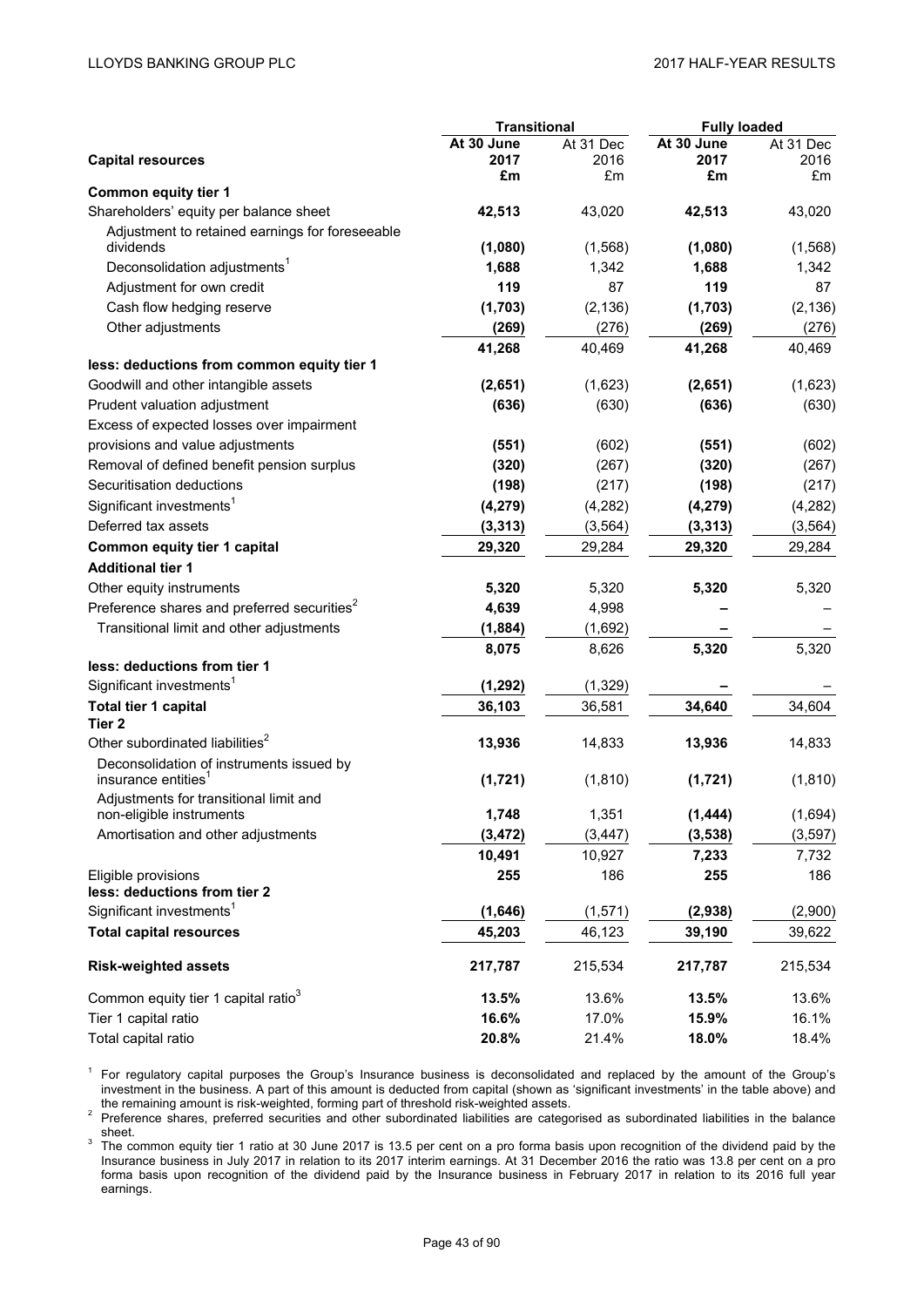The key difference between the transitional capital calculation as at 30 June 2017 and the fully loaded equivalent is primarily related to capital securities that previously qualified as tier 1 or tier 2 capital, but that do not fully qualify under CRD IV, which can be included in additional tier 1 (AT1) or tier 2 capital (as applicable) up to specified limits which reduce by 10 per cent per annum until 2022.

The movements in the transitional CET1, AT1, tier 2 and total capital positions in the period are provided below.

|                                                                                           | Common<br>equity tier 1<br>£m | <b>Additional</b><br>tier 1<br>£m | Tier <sub>2</sub><br>£m | <b>Total</b><br>capital<br>£m |
|-------------------------------------------------------------------------------------------|-------------------------------|-----------------------------------|-------------------------|-------------------------------|
| At 31 December 2016                                                                       | 29,284                        | 7,297                             | 9,542                   | 46,123                        |
| Profit attributable to ordinary shareholders <sup>1</sup>                                 | 1,047                         |                                   |                         | 1,047                         |
| Movement in foreseeable dividends <sup>2</sup>                                            | 488                           |                                   |                         | 488                           |
| Dividends paid out on ordinary shares during the<br>year                                  | (1, 568)                      |                                   |                         | (1, 568)                      |
| Dividend in respect of 2016 earnings received from<br>the Insurance business <sup>1</sup> | 500                           |                                   |                         | 500                           |
| Movement in treasury shares and employee share<br>schemes                                 | 40                            |                                   |                         | 40                            |
| Pension movements:                                                                        |                               |                                   |                         |                               |
| Removal of defined benefit pension surplus                                                | (53)                          |                                   |                         | (53)                          |
| Movement through other comprehensive income                                               | (105)                         |                                   |                         | (105)                         |
| Available-for-sale reserve                                                                | 98                            |                                   |                         | 98                            |
| Prudent valuation adjustment                                                              | (6)                           |                                   |                         | (6)                           |
| Deferred tax asset                                                                        | 251                           |                                   |                         | 251                           |
| Goodwill and other intangible assets                                                      | (1,028)                       |                                   |                         | (1,028)                       |
| Excess of expected losses over impairment<br>provisions and value adjustments             | 51                            |                                   |                         | 51                            |
| Significant investments                                                                   | 3                             | 37                                | (75)                    | (35)                          |
| Eligible provisions                                                                       |                               |                                   | 69                      | 69                            |
| Movements in subordinated debt:                                                           |                               |                                   |                         |                               |
| Repurchases, redemptions and other                                                        |                               | (551)                             | (436)                   | (987)                         |
| <b>Issuances</b>                                                                          |                               |                                   |                         |                               |
| Other movements                                                                           | 318                           |                                   |                         | 318                           |
| At 30 June 2017                                                                           | 29,320                        | 6,783                             | 9,100                   | 45,203                        |

 $<sup>1</sup>$  Under the regulatory framework, profits made by Insurance are removed from CET1 capital. However, when dividends are paid to the</sup> Group by Insurance these are recognised through CET1 capital.

<sup>2</sup> Includes the accrual for foreseeable 2017 ordinary dividends and the reversal of the accrual for foreseeable 2016 dividends which have now been paid.

CET1 capital resources have increased by £36 million in the period, reflecting a combination of profit generation, the receipt of the dividend paid by the Insurance business in February 2017 and a reduction in the deferred tax asset deducted from capital, largely offset by the accrual for foreseeable dividends in respect of the first half of 2017, movements in the defined benefit pension schemes and an increase in the deduction for goodwill and other intangible assets following the acquisition of MBNA.

AT1 capital resources have reduced by £514 million in the period, primarily reflecting the annual reduction in the transitional limit applied to grandfathered AT1 capital instruments.

Tier 2 capital resources have reduced by £442 million in the period largely reflecting the amortisation of dated tier 2 instruments and foreign exchange movements on subordinated debt, partly offset by the transitioning of grandfathered AT1 instruments to tier 2.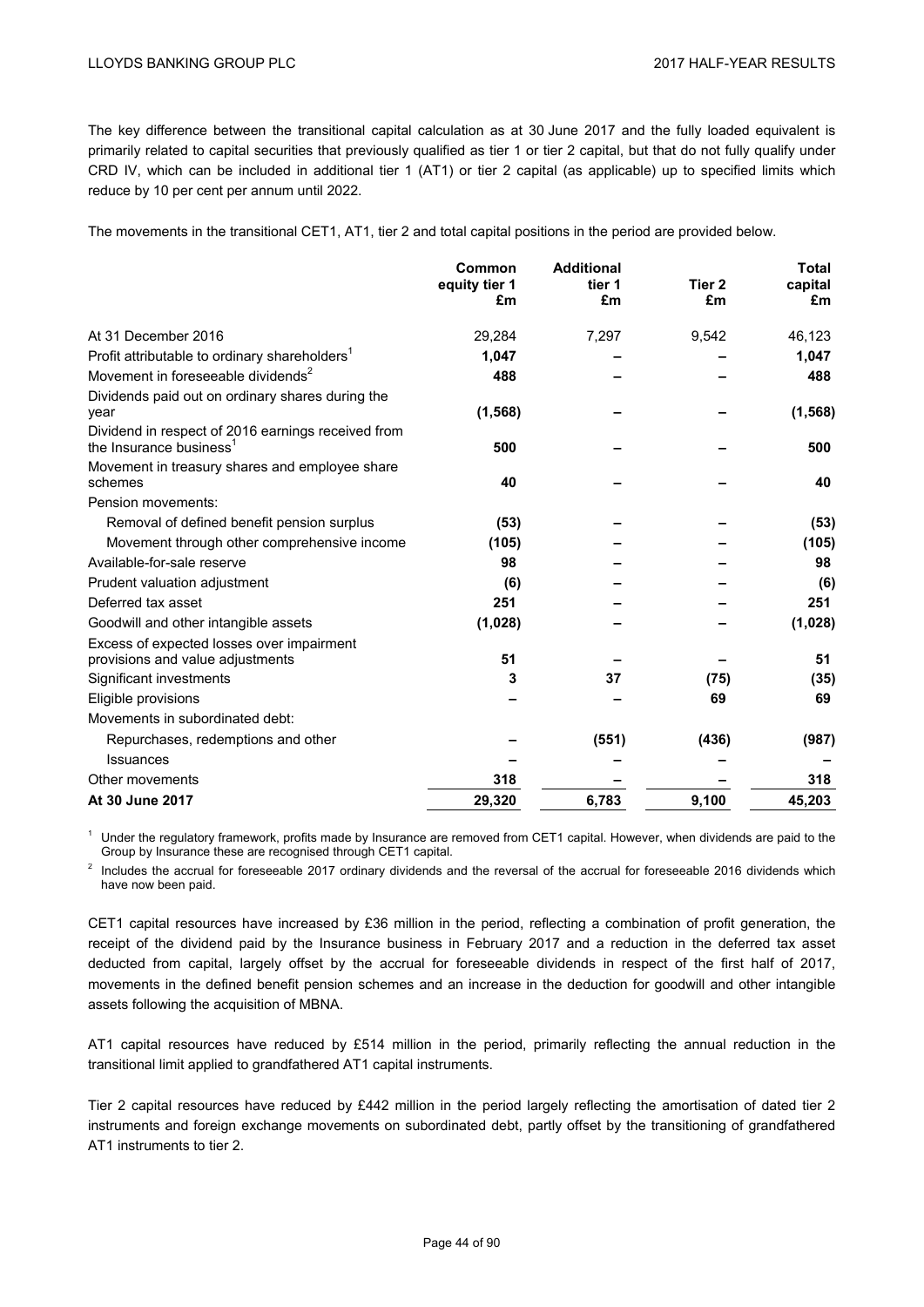**At 30 June** At 31 Dec

# **Risk-weighted assets**

|                                                             | 2017    | 2016    |
|-------------------------------------------------------------|---------|---------|
|                                                             | £m      | £m      |
| Foundation Internal Ratings Based (IRB) Approach            | 61,115  | 64,907  |
| Retail IRB Approach                                         | 65,331  | 64,970  |
| Other IRB Approach                                          | 18,360  | 17,788  |
| <b>IRB Approach</b>                                         | 144,806 | 147,665 |
| Standardised (STA) Approach                                 | 24,794  | 18,956  |
| <b>Credit risk</b>                                          | 169,600 | 166,621 |
| Counterparty credit risk                                    | 7,188   | 8,419   |
| Contributions to the default fund of a central counterparty | 419     | 340     |
| Credit valuation adjustment risk                            | 735     | 864     |
| Operational risk                                            | 26,222  | 25,292  |
| Market risk                                                 | 2,930   | 3,147   |
| Underlying risk-weighted assets                             | 207,094 | 204,683 |
| Threshold risk-weighted assets <sup>1</sup>                 | 10,693  | 10,851  |
| <b>Total risk-weighted assets</b>                           | 217,787 | 215,534 |

## **Risk-weighted asset movement by key driver**

|                                                           | <b>Credit</b><br>risk | <b>Credit</b><br>risk | <b>Credit</b> | Counterparty<br>credit | Market | <b>Operational</b> |           |  |
|-----------------------------------------------------------|-----------------------|-----------------------|---------------|------------------------|--------|--------------------|-----------|--|
|                                                           | <b>IRB</b>            | <b>STA</b>            | $risk^2$      | $risk^3$               | risk   | risk               | Total     |  |
|                                                           | £m                    | £m                    | £m            | £m                     | £m     | £m                 | £m        |  |
| Total risk-weighted assets as at<br>31 December 2016      |                       |                       |               |                        |        |                    | 215,534   |  |
| Less total threshold risk-weighted<br>assets <sup>1</sup> |                       |                       |               |                        |        |                    | (10, 851) |  |
| Risk-weighted assets as at                                |                       |                       |               |                        |        |                    |           |  |
| <b>31 December 2016</b>                                   | 147,665               | 18,956                | 166,621       | 9,623                  | 3,147  | 25,292             | 204,683   |  |
| Asset size                                                | (1, 269)              | (238)                 | (1,507)       | (258)                  |        |                    | (1,765)   |  |
| Asset quality                                             | (539)                 | (92)                  | (631)         | (661)                  |        |                    | (1, 292)  |  |
| Model updates                                             | 57                    |                       | 57            |                        |        |                    | 57        |  |
| Methodology and policy                                    | (324)                 | (74)                  | (398)         |                        |        |                    | (398)     |  |
| Acquisitions and disposals                                | (444)                 | 6,351                 | 5,907         | (26)                   |        | 930                | 6,811     |  |
| Movements in risk levels<br>(market risk only)            |                       |                       |               |                        | (217)  |                    | (217)     |  |
| Foreign exchange                                          | (340)                 | (109)                 | (449)         | (336)                  |        |                    | (785)     |  |
| Risk-weighted assets as at<br>30 June 2017                | 144,806               | 24,794                | 169,600       | 8,342                  | 2,930  | 26,222             | 207,094   |  |
| Threshold risk-weighted assets'                           |                       |                       |               |                        |        |                    | 10,693    |  |
| Total risk-weighted assets as at<br>30 June 2017          |                       |                       |               |                        |        |                    | 217,787   |  |

 $1$  Threshold risk-weighted assets reflect the element of significant investments and deferred tax assets that are permitted to be risk-weighted instead of being deducted from CET1 capital. Significant investments primarily arise from investments in the Group's Insurance business.

<sup>2</sup> Credit risk includes securitisation risk-weighted assets.

<sup>3</sup> Counterparty credit risk includes movements in contributions to the default fund of central counterparties and movements in credit valuation adjustment risk.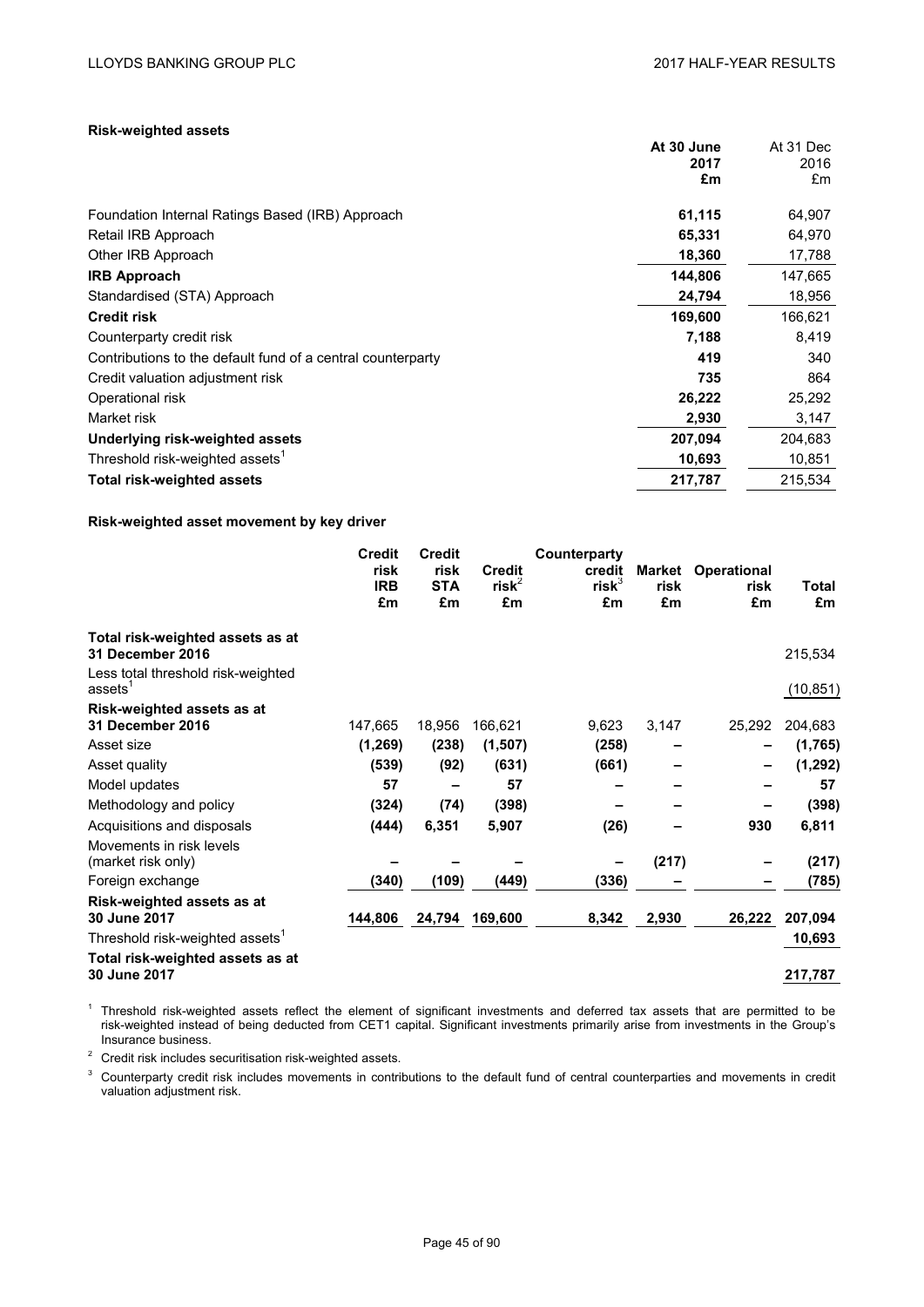The risk-weighted assets movement table provides analysis of the movements in risk-weighted assets in the period by risk type and an insight into the key drivers of these movements. The key driver analysis is compiled on a monthly basis through the identification and categorisation of risk-weighted asset movements and is subject to management judgment.

### **Key movements in credit risk, risk-weighted assets**

- Asset size movements. Credit risk-weighted assets decreased by £1.5 billion due to continued active portfolio management partly offset by targeted growth in key customer segments.
- Asset quality captures movements due to changes in borrower risk, including changes in the economic environment. Net reductions of £0.6 billion primarily relate to a net change in credit quality and model calibrations.
- Methodology and policy reductions of £0.4 billion relate to capital efficient securitisation activity.
- Acquisitions and disposals; the acquisition of MBNA increased credit risk-weighted assets by £6.4 billion, partly offset by the disposal of the Group's interest in a strategic equity investment.
- Foreign exchange movements reflect the appreciation of Sterling.

**Counterparty credit risk and CVA risk-weighted asset** reductions of £1.3 billion are driven mainly by yield curve movements (included in asset quality) and foreign exchange movements.

**Market risk, risk**-**weighted assets** reduced by £0.2 billion largely due to a decrease in the exposure to long dated inflation linked gilts and a decrease in interest rate exposure.

**Operational risk, risk-weighted assets** increase of £0.9 billion due to the acquisition of MBNA.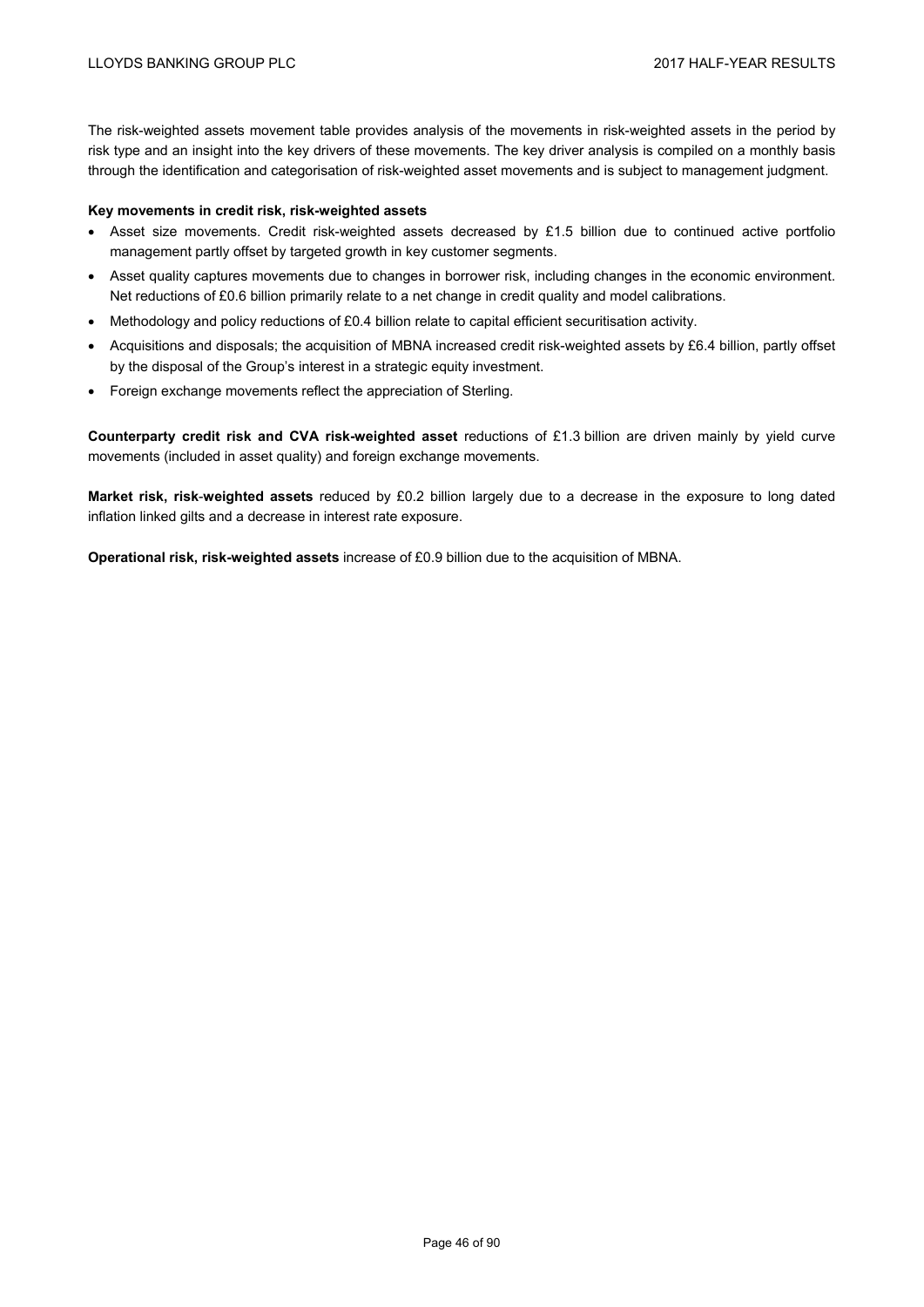| Leverage ratio |  |
|----------------|--|
|----------------|--|

|                                                            | Fully loaded |            |  |  |
|------------------------------------------------------------|--------------|------------|--|--|
|                                                            | At 30 June   | At 31 Dec  |  |  |
|                                                            | 2017         | 2016       |  |  |
|                                                            | £m           | £m         |  |  |
| Total tier 1 capital for leverage ratio                    |              |            |  |  |
| Common equity tier 1 capital                               | 29,320       | 29,284     |  |  |
| Additional tier 1 capital                                  | 5,320        | 5,320      |  |  |
| Total tier 1 capital                                       | 34,640       | 34,604     |  |  |
| <b>Exposure measure</b>                                    |              |            |  |  |
| <b>Statutory balance sheet assets</b>                      |              |            |  |  |
| Derivative financial instruments                           | 30,024       | 36,138     |  |  |
| Securities financing transactions (SFTs)                   | 41,477       | 42,285     |  |  |
| Loans and advances and other assets                        | 743,418      | 739,370    |  |  |
| <b>Total assets</b>                                        | 814,919      | 817,793    |  |  |
| Deconsolidation adjustments <sup>1</sup>                   |              |            |  |  |
| Derivative financial instruments                           | (1, 995)     | (2,403)    |  |  |
| Securities financing transactions (SFTs)                   | (122)        | 112        |  |  |
| Loans and advances and other assets                        | (138, 780)   | (142, 955) |  |  |
| <b>Total deconsolidation adjustments</b>                   | (140,897)    | (145, 246) |  |  |
| Derivatives adjustments                                    |              |            |  |  |
| Adjustments for regulatory netting                         | (16, 198)    | (20, 490)  |  |  |
| Adjustments for cash collateral                            | (8,034)      | (8, 432)   |  |  |
| Net written credit protection                              | 857          | 699        |  |  |
| Regulatory potential future exposure                       | 12,853       | 13,188     |  |  |
| <b>Total derivatives adjustments</b>                       | (10, 522)    | (15,035)   |  |  |
| <b>SFT adjustments</b>                                     | (1,014)      | 39         |  |  |
| <b>Off-balance sheet items</b>                             | 59,060       | 58,685     |  |  |
| Regulatory deductions and other adjustments                | (7, 239)     | (9, 128)   |  |  |
| Total exposure measure                                     | 714,307      | 707,108    |  |  |
| Leverage ratio $^{2,6}$                                    | 4.8%         | 4.9%       |  |  |
| Modified UK leverage exposure measure <sup>3</sup>         | 667,207      | 665,598    |  |  |
| Average modified UK leverage exposure measure <sup>4</sup> | 661,811      |            |  |  |
| Modified UK leverage ratio <sup>3</sup>                    | 5.2%         | 5.2%       |  |  |
| Average modified UK leverage ratio <sup>5</sup>            | 5.4%         |            |  |  |

<sup>1</sup> Deconsolidation adjustments relate to the deconsolidation of certain Group entities that fall outside the scope of the Group's regulatory capital consolidation, being primarily the Group's Insurance business.

 $2$  The countercyclical leverage ratio buffer is currently nil.

 $3$  The Group's leverage ratio on a modified basis, excluding qualifying central bank claims from the exposure measure in accordance with the rule modification applied to the UK Leverage Ratio Framework by the PRA in 2016.

<sup>4</sup> The average modified UK leverage exposure measure is based on the average of the month end modified exposure measures over the quarter (1 April 2017 to 30 June 2017).

- <sup>5</sup> The average modified UK leverage ratio is based on the average of the month end tier 1 capital and modified exposure measures over the quarter (1 April 2017 to 30 June 2017). The average of 5.4 per cent compares to 5.4 per cent at the start and 5.2 per cent at the end of the quarter.
- $6$  The leverage ratio at 30 June 2017 is 4.9 per cent on a pro forma basis upon recognition of the dividend paid by the Insurance business in July 2017 in relation to its 2017 interim earnings. At 31 December 2016 the ratio was 5.0 per cent on a pro forma basis upon recognition of the dividend paid by the Insurance business in February 2017 in relation to its 2016 full year earnings.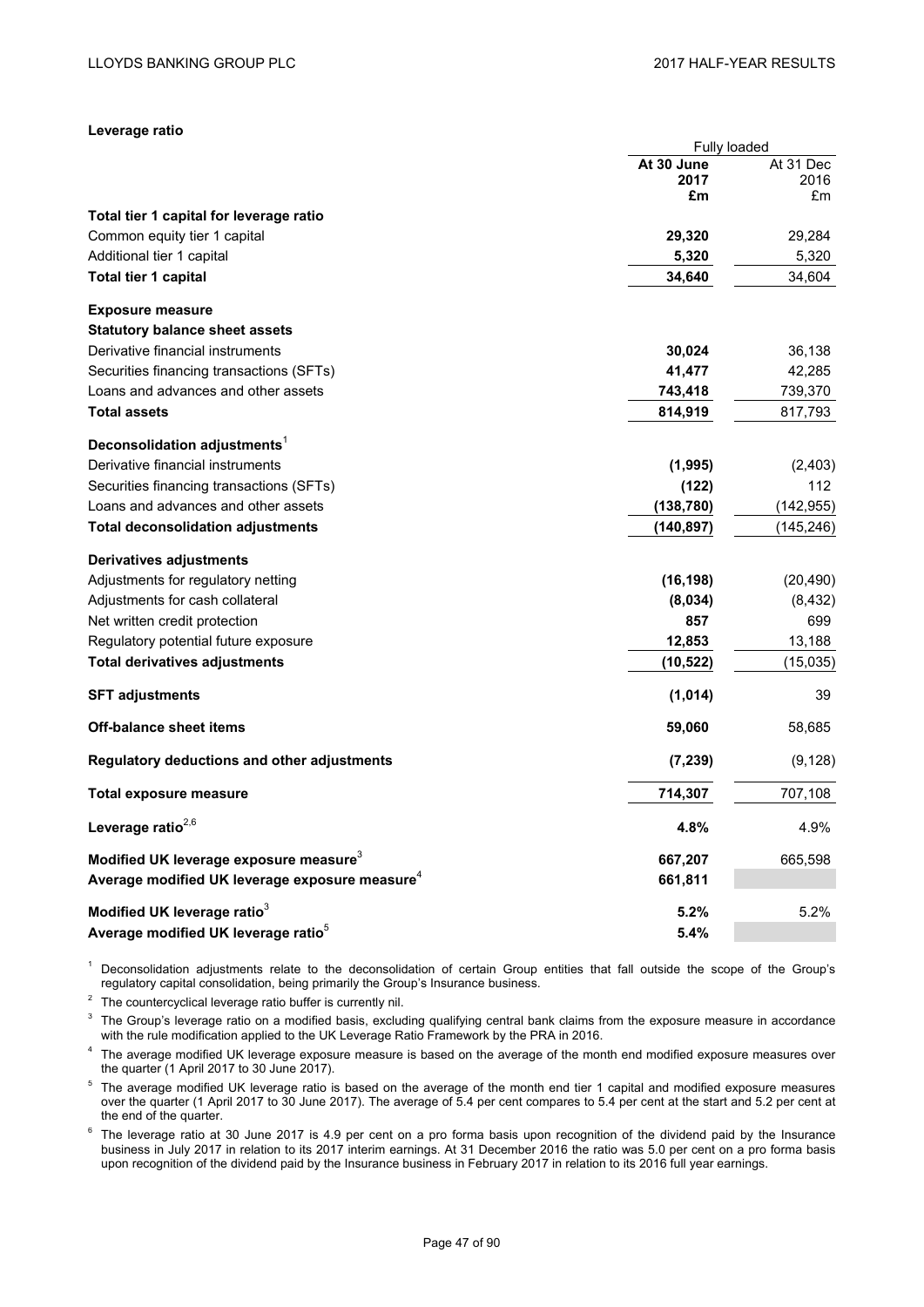### **Key movements**

The leverage total exposure measure increased by £7.2 billion over the period primarily reflecting an increase in loans and advances and off-balance sheet items following the acquisition of MBNA and an increase in central bank claims, partly offset by a reduction in available-for-sale financial assets and reductions in both the derivatives and SFT exposure measures.

The derivatives exposure measure, representing derivative financial instruments per the balance sheet net of deconsolidation and derivatives adjustments, reduced by £1.2 billion over the period, primarily driven by market movements.

The £2.1 billion reduction in the SFT exposure measure over the period, representing SFT assets per the balance sheet net of deconsolidation and other SFT adjustments, reflected reduced trading volumes and an increase in eligible netting adjustments, offset by an increase in customer volumes.

Off-balance sheet items increased by £0.4 billion over the period, primarily reflecting new residential mortgage offers placed in addition to an increase in unconditionally cancellable credit card commitments following the acquisition of MBNA, largely offset by a net reduction in securitisation financing facilities.

The average modified UK leverage ratio of 5.4 per cent over the quarter reflected both a strengthening tier 1 capital position and a small reduction in the modified exposure measure during the first two months of the quarter, prior to the acquisition of MBNA in June which, along with other movements, resulted in the reduction of the ratio at the end of the quarter.

## **Individual capital guidance**

The Group receives Pillar 2A Individual Capital Guidance (ICG) from the PRA. The ICG reflects a point in time estimate by the PRA, which may change over time, of the minimum amount of capital that is needed in relation to risks not covered by Pillar 1. During the period the Group's ICG has not changed and at 30 June 2017 represented 4.5 per cent of risk-weighted assets of which 2.5 per cent has to be covered by CET1 capital.

### **Stress testing**

The Group undertakes a wide ranging programme of stress testing providing a comprehensive view of the potential impacts arising from the risks to which the Group is exposed. One of the most important uses of stress testing is to assess the resilience of the operational and strategic plans of the Group to adverse economic conditions and other key vulnerabilities. As a part of that the Group participates in the UK-wide concurrent stress test run by the Bank of England.

The last such stress test was undertaken in 2016 and the Group comfortably exceeded the capital thresholds set by the PRA and was not required to take any action as a result of this test. The Group has participated again this year, having submitted its results to the Bank of England, and is awaiting the publication of the results of the test for the industry as a whole.

### **Regulatory capital developments**

The Basel Committee continues to finalise its reforms to the regulatory capital framework, with the overall aim of addressing excessive variability in risk-weighted assets modelled by banks without a significant increase in overall capital requirements across the industry. The Committee's proposed revisions include changes to the standardised frameworks for credit risk and operational risk, the application of parameter floors for internal models and the introduction of an aggregate capital floor framework based upon the revised standardised approaches. The final Basel standards are expected to be published in the second half of 2017, subject to approval from the Group of Governors and Heads of Supervision. In addition the European Commission published a substantial package of draft reforms in November 2016 aimed at strengthening the resilience of banks across the EU – these reforms, which include revisions to the market risk, counterparty credit risk and leverage frameworks, are currently under negotiation and expected to be implemented by 2020 at the earliest.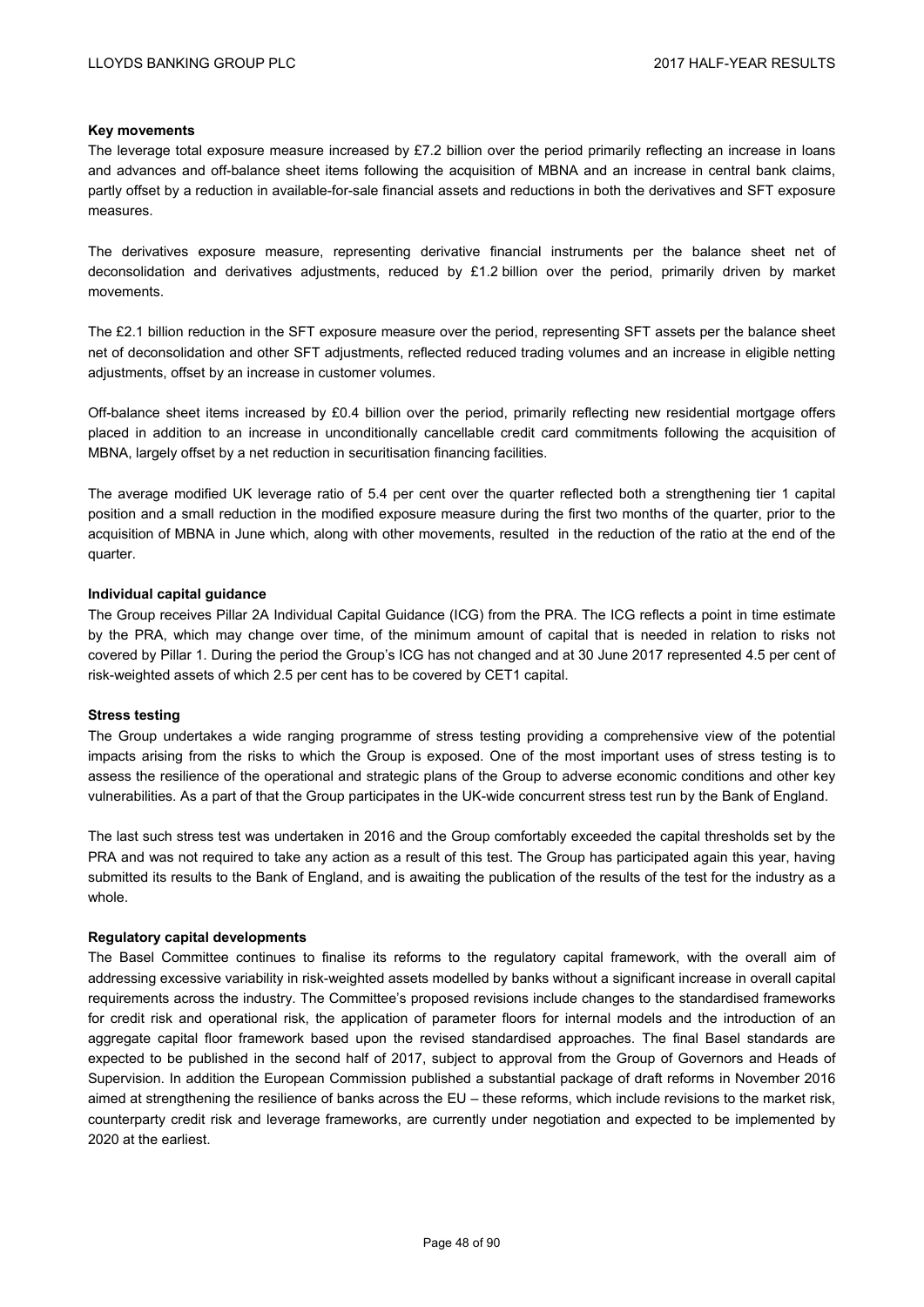In the UK the Financial Policy Committee and Prudential Regulation Authority are currently consulting on revisions to the UK Leverage Ratio Framework, including proposals to adjust for the impact of excluding qualifying central bank claims from the leverage measure by increasing the minimum leverage ratio requirement to 3.25 per cent.

In addition the Financial Policy Committee has increased the UK countercyclical capital buffer rate from 0 per cent to 0.5 per cent with effect from 27 June 2018. The Committee expects to increase the rate to 1.0 per cent at its November meeting with effect from November 2018.

The Group continues to monitor these developments very closely, analysing the potential capital impacts to ensure that, through organic capital generation, the Group continues to maintain a strong capital position that exceeds both the minimum regulatory requirements and the Group's risk appetite and is consistent with market expectations.

## **Half-year Pillar 3 disclosures**

The Group will publish a condensed set of half-year Pillar 3 disclosures in August, prepared in accordance with the revised European Banking Authority (EBA) guidelines on Pillar 3 disclosure formats and frequency that were issued in December 2016.

A copy of the half-year Pillar 3 Report will be available to view at www.lloydsbankinggroup.com/investors/financialperformance/other-disclosures.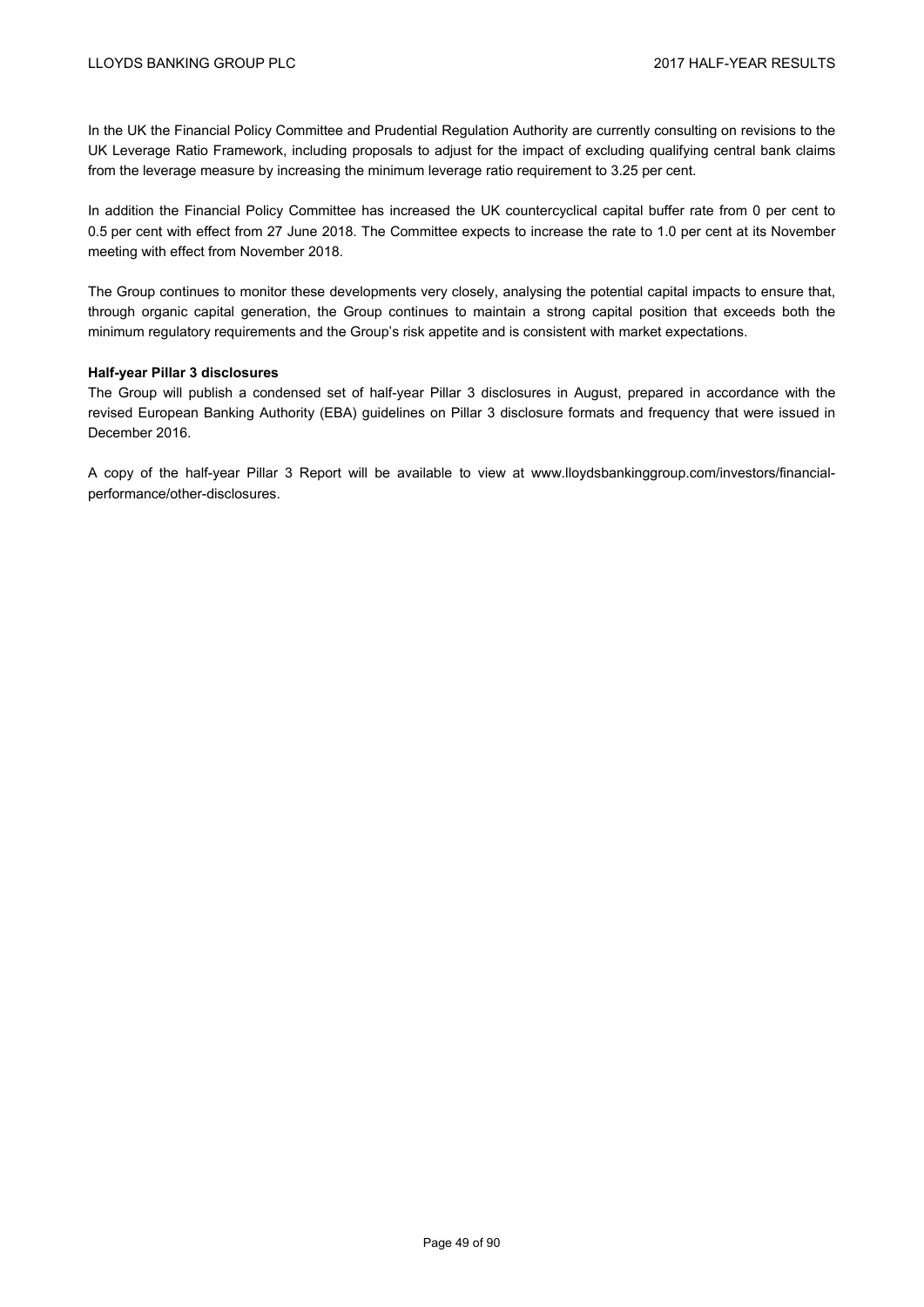# **STATUTORY INFORMATION**

|              |                                                                         | Page |
|--------------|-------------------------------------------------------------------------|------|
|              | Condensed consolidated half-year financial statements (unaudited)       |      |
|              | Consolidated income statement                                           | 51   |
|              | Consolidated statement of comprehensive income                          | 52   |
|              | Consolidated balance sheet                                              | 53   |
|              | Consolidated statement of changes in equity                             | 55   |
|              | Consolidated cash flow statement                                        | 58   |
|              |                                                                         |      |
| <b>Notes</b> |                                                                         |      |
| 1            | Accounting policies, presentation and estimates                         | 59   |
| 2            | Segmental analysis                                                      | 60   |
| 3            | Operating expenses                                                      | 62   |
| 4            | Impairment                                                              | 63   |
| 5            | Taxation                                                                | 63   |
| 6            | Earnings per share                                                      | 64   |
| 7            | Trading and other financial assets at fair value through profit or loss | 64   |
| 8            | Derivative financial instruments                                        | 64   |
| 9            | Loans and advances to customers                                         | 65   |
| 10           | Allowance for impairment losses on loans and receivables                | 65   |
| 11           | Acquisition of MBNA                                                     | 66   |
| 12           | Debt securities in issue                                                | 67   |
| 13           | Post-retirement defined benefit schemes                                 | 68   |
| 14           | Provisions for liabilities and charges                                  | 69   |
| 15           | Contingent liabilities and commitments                                  | 71   |
| 16           | Fair values of financial assets and liabilities                         | 74   |
| 17           | Credit quality of loans and advances                                    | 81   |
| 18           | Dividends on ordinary shares                                            | 82   |
| 19           | Events since the balance sheet date                                     | 82   |
| 20           | Future accounting developments                                          | 82   |
| 21           | Other information                                                       | 85   |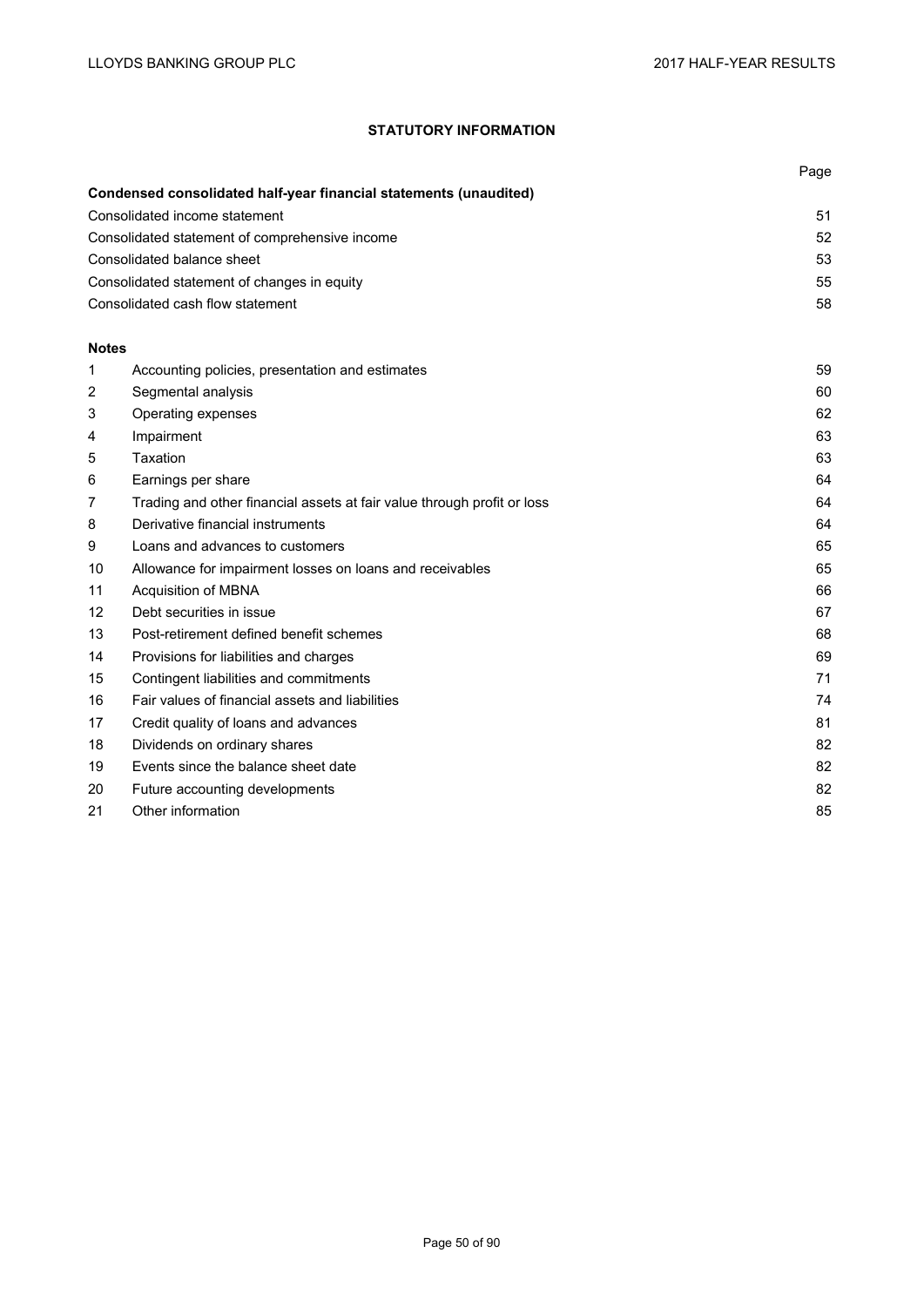# **CONDENSED CONSOLIDATED HALF-YEAR FINANCIAL STATEMENTS (UNAUDITED)**

### **CONSOLIDATED INCOME STATEMENT**

|                                                          |             | Half-year to     | Half-year to    | Half-year to   |
|----------------------------------------------------------|-------------|------------------|-----------------|----------------|
|                                                          |             | 30 June<br>2017  | 30 June<br>2016 | 31 Dec<br>2016 |
|                                                          | <b>Note</b> | £ million        | £ million       | £ million      |
|                                                          |             |                  |                 |                |
| Interest and similar income                              |             | 7,861            | 8,479           | 8,141          |
| Interest and similar expense                             |             | (2,659)          | (3,254)         | (4,092)        |
| Net interest income                                      |             | 5,202            | 5,225           | 4,049          |
| Fee and commission income                                |             | 1,518            | 1,502           | 1,543          |
| Fee and commission expense                               |             | (670)            | (682)           | (674)          |
| Net fee and commission income                            |             | 848              | 820             | 869            |
| Net trading income                                       |             | 5,843            | 7,180           | 11,365         |
| Insurance premium income                                 |             | 4,099            | 4,212           | 3,856          |
| Other operating income                                   |             | 1,283            | 993             | 1,042          |
| Other income                                             |             | 12,073           | 13,205          | 17,132         |
| <b>Total income</b>                                      |             | 17,275           | 18,430          | 21,181         |
| Insurance claims                                         |             | (7, 976)         | (10, 110)       | (12, 234)      |
| Total income, net of insurance claims                    |             | 9,299            | 8,320           | 8,947          |
| Regulatory provisions                                    |             | (1,590)          | (445)           | (1, 579)       |
| Other operating expenses                                 |             | (4, 962)         | (5,059)         | (5, 194)       |
| <b>Total operating expenses</b>                          | 3           | (6, 552)         | (5, 504)        | (6, 773)       |
| <b>Trading surplus</b>                                   |             | 2,747            | 2,816           | 2,174          |
| Impairment                                               | 4           | (203)            | (362)           | (390)          |
| <b>Profit before tax</b>                                 |             | 2,544            | 2,454           | 1,784          |
| Taxation                                                 | 5           | (905)            | (597)           | (1, 127)       |
| Profit for the period                                    |             | 1,639            | 1,857           | 657            |
|                                                          |             |                  |                 |                |
| Profit attributable to ordinary shareholders             |             | 1,389            | 1,590           | 411            |
| Profit attributable to other equity holders <sup>1</sup> |             | 209              | 204             | 208            |
| Profit attributable to equity holders                    |             | 1,598            | 1,794           | 619            |
| Profit attributable to non-controlling interests         |             | 41               | 63              | 38             |
| Profit for the period                                    |             | 1,639            | 1,857           | 657            |
|                                                          |             |                  |                 |                |
| Basic earnings per share                                 | 6           | 2.0 <sub>p</sub> | 2.3p            | 0.6p           |
| Diluted earnings per share                               | 6           | 2.0 <sub>p</sub> | 2.3p            | 0.6p           |

<sup>1</sup> The profit after tax attributable to other equity holders of £209 million (half-year to 30 June 2016: £204 million; half-year to 31 December 2016: £208 million) is offset in reserves by a tax credit attributable to ordinary shareholders of £51 million (half-year to 30 June 2016: £41 million; half-year to 31 December 2016: £50 million).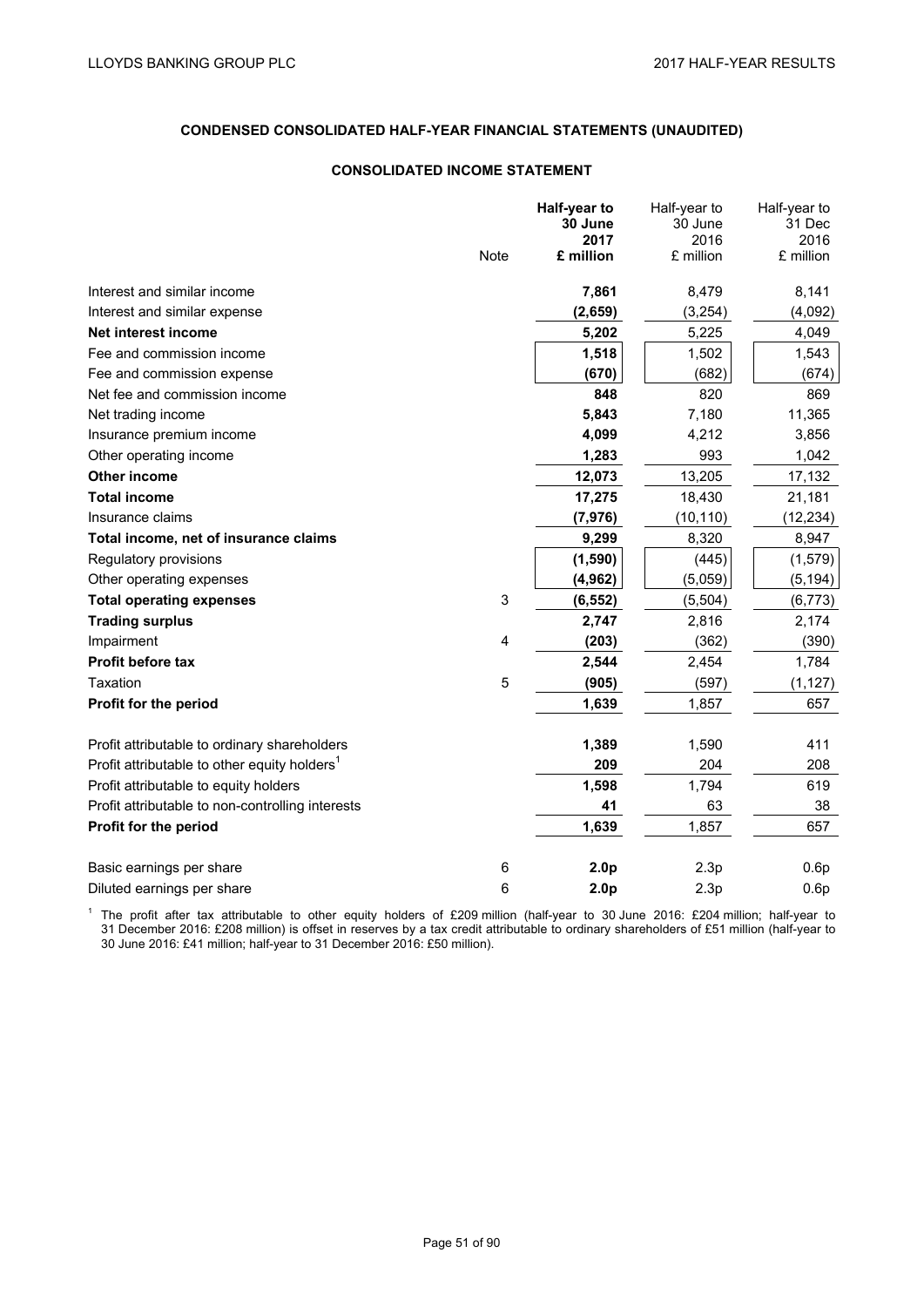# **CONSOLIDATED STATEMENT OF COMPREHENSIVE INCOME**

|                                                                                        | Half-year to<br>30 June<br>2017<br>£ million | Half-year to<br>30 June<br>2016<br>£ million | Half-year to<br>31 Dec<br>2016<br>£ million |
|----------------------------------------------------------------------------------------|----------------------------------------------|----------------------------------------------|---------------------------------------------|
| Profit for the period                                                                  | 1,639                                        | 1,857                                        | 657                                         |
| Other comprehensive income                                                             |                                              |                                              |                                             |
| Items that will not subsequently be reclassified to profit or loss:                    |                                              |                                              |                                             |
| Post-retirement defined benefit scheme remeasurements (note 13):                       |                                              |                                              |                                             |
| Remeasurements before taxation                                                         | (124)                                        | (267)                                        | (1,081)                                     |
| Taxation                                                                               | 32                                           | 40                                           | 280                                         |
|                                                                                        | (92)                                         | (227)                                        | (801)                                       |
| Gains and losses attributable to own credit risk                                       |                                              |                                              |                                             |
| Losses before taxation                                                                 | (44)                                         |                                              |                                             |
| Taxation                                                                               | 12                                           |                                              |                                             |
|                                                                                        | (32)                                         |                                              |                                             |
| Items that may subsequently be reclassified to profit or loss:                         |                                              |                                              |                                             |
| Movements in revaluation reserve in respect of available-for-sale<br>financial assets: |                                              |                                              |                                             |
| Adjustment on transfer from held-to-maturity portfolio                                 |                                              |                                              | 1,544                                       |
| Change in fair value                                                                   | 455                                          | 184                                          | 172                                         |
| Income statement transfers in respect of disposals                                     | (315)                                        | (574)                                        | (1)                                         |
| Income statement transfers in respect of impairment                                    | 6                                            | 146                                          | 27                                          |
| Taxation                                                                               | (48)                                         | 152                                          | (453)                                       |
|                                                                                        | 98                                           | (92)                                         | 1,289                                       |
| Movements in cash flow hedging reserve:                                                |                                              |                                              |                                             |
| Effective portion of changes in fair value                                             | (267)                                        | 3,040                                        | (608)                                       |
| Net income statement transfers                                                         | (317)                                        | (206)                                        | (351)                                       |
| Taxation                                                                               | 151                                          | (752)                                        | 286                                         |
|                                                                                        | (433)                                        | 2,082                                        | (673)                                       |
| Currency translation differences (tax: nil)                                            | (7)                                          | (20)                                         | 16                                          |
| Other comprehensive income for the period, net of tax                                  | (466)                                        | 1,743                                        | (169)                                       |
| Total comprehensive income for the period                                              | 1,173                                        | 3,600                                        | 488                                         |
| Total comprehensive income attributable to ordinary shareholders                       | 923                                          | 3,333                                        | 242                                         |
| Total comprehensive income attributable to other equity holders                        | 209                                          | 204                                          | 208                                         |
| Total comprehensive income attributable to equity holders                              | 1,132                                        | 3,537                                        | 450                                         |
| Total comprehensive income attributable to non-controlling interests                   | 41                                           | 63                                           | 38                                          |
| Total comprehensive income for the period                                              | 1,173                                        | 3,600                                        | 488                                         |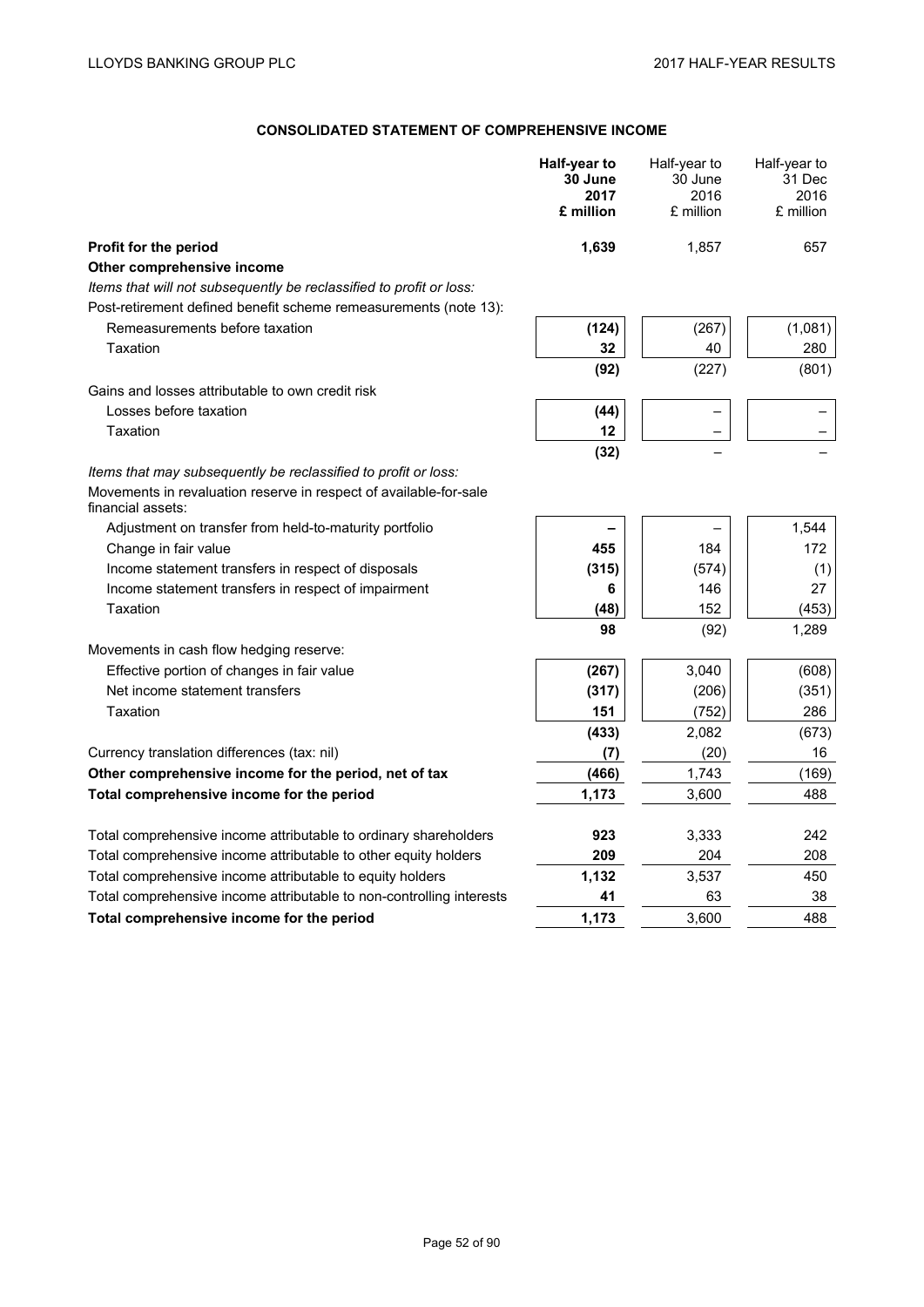# **CONSOLIDATED BALANCE SHEET**

|                                                                         |      | At 30 June<br>2017 | At 31 Dec<br>2016 |
|-------------------------------------------------------------------------|------|--------------------|-------------------|
|                                                                         | Note | £ million          | £ million         |
| <b>Assets</b>                                                           |      |                    |                   |
| Cash and balances at central banks                                      |      | 50,491             | 47,452            |
| Items in course of collection from banks                                |      | 855                | 706               |
| Trading and other financial assets at fair value through profit or loss | 7    | 161,970            | 151,174           |
| Derivative financial instruments                                        | 8    | 30,024             | 36,138            |
| Loans and receivables:                                                  |      |                    |                   |
| Loans and advances to banks                                             |      | 8,865              | 26,902            |
| Loans and advances to customers                                         | 9    | 464,604            | 457,958           |
| Debt securities                                                         |      | 3,841              | 3,397             |
|                                                                         |      | 477,310            | 488,257           |
| Available-for-sale financial assets                                     |      | 51,803             | 56,524            |
| Goodwill                                                                |      | 2,299              | 2,016             |
| Value of in-force business                                              |      | 5,153              | 5,042             |
| Other intangible assets                                                 |      | 2,536              | 1,681             |
| Property, plant and equipment                                           |      | 12,990             | 12,972            |
| Current tax recoverable                                                 |      | 16                 | 28                |
| Deferred tax assets                                                     |      | 2,422              | 2,706             |
| Retirement benefit assets                                               | 13   | 410                | 342               |
| Other assets                                                            |      | 16,640             | 12,755            |
| <b>Total assets</b>                                                     |      | 814,919            | 817,793           |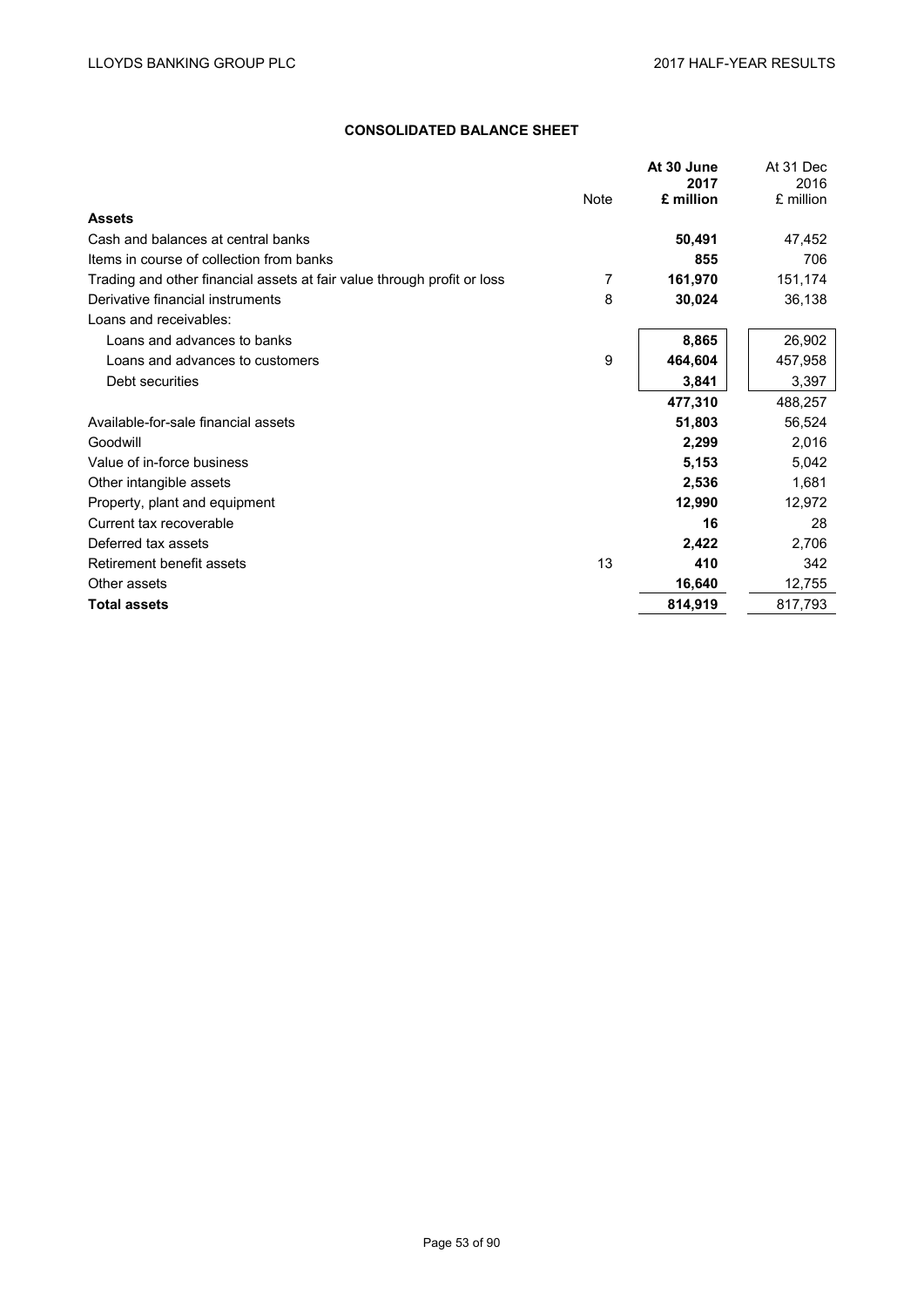# **CONSOLIDATED BALANCE SHEET** (continued)

|                                                                              |             | At 30 June<br>2017 | At 31 Dec         |
|------------------------------------------------------------------------------|-------------|--------------------|-------------------|
|                                                                              | <b>Note</b> | £ million          | 2016<br>£ million |
| <b>Equity and liabilities</b>                                                |             |                    |                   |
| <b>Liabilities</b>                                                           |             |                    |                   |
| Deposits from banks                                                          |             | 24,879             | 16,384            |
| Customer deposits                                                            |             | 417,617            | 415,460           |
| Items in course of transmission to banks                                     |             | 944                | 548               |
| Trading and other financial liabilities at fair value through profit or loss |             | 55,671             | 54,504            |
| Derivative financial instruments                                             | 8           | 29,190             | 34,924            |
| Notes in circulation                                                         |             | 1,317              | 1,402             |
| Debt securities in issue                                                     | 12          | 71,557             | 76,314            |
| Liabilities arising from insurance contracts and participating investment    |             |                    |                   |
| contracts                                                                    |             | 101,318            | 94,390            |
| Liabilities arising from non-participating investment contracts              |             | 15,652             | 20,112            |
| Other liabilities                                                            |             | 22,226             | 29,193            |
| Retirement benefit obligations                                               | 13          | 905                | 822               |
| <b>Current tax liabilities</b>                                               |             | 416                | 226               |
| Other provisions                                                             |             | 6,306              | 4,868             |
| Subordinated liabilities                                                     |             | 18,575             | 19,831            |
| <b>Total liabilities</b>                                                     |             | 766,573            | 768,978           |
|                                                                              |             |                    |                   |
| <b>Equity</b>                                                                |             |                    |                   |
| Share capital                                                                |             | 7,191              | 7,146             |
| Share premium account                                                        |             | 17,624             | 17,622            |
| Other reserves                                                               |             | 14,310             | 14,652            |
| Retained profits                                                             |             | 3,388              | 3,600             |
| Shareholders' equity                                                         |             | 42,513             | 43,020            |

| Other equity instruments                         | 5.355   | 5.355   |
|--------------------------------------------------|---------|---------|
| Total equity excluding non-controlling interests | 47.868  | 48.375  |
| Non-controlling interests                        | 478     | 440     |
| <b>Total equity</b>                              | 48.346  | 48.815  |
| <b>Total equity and liabilities</b>              | 814.919 | 817.793 |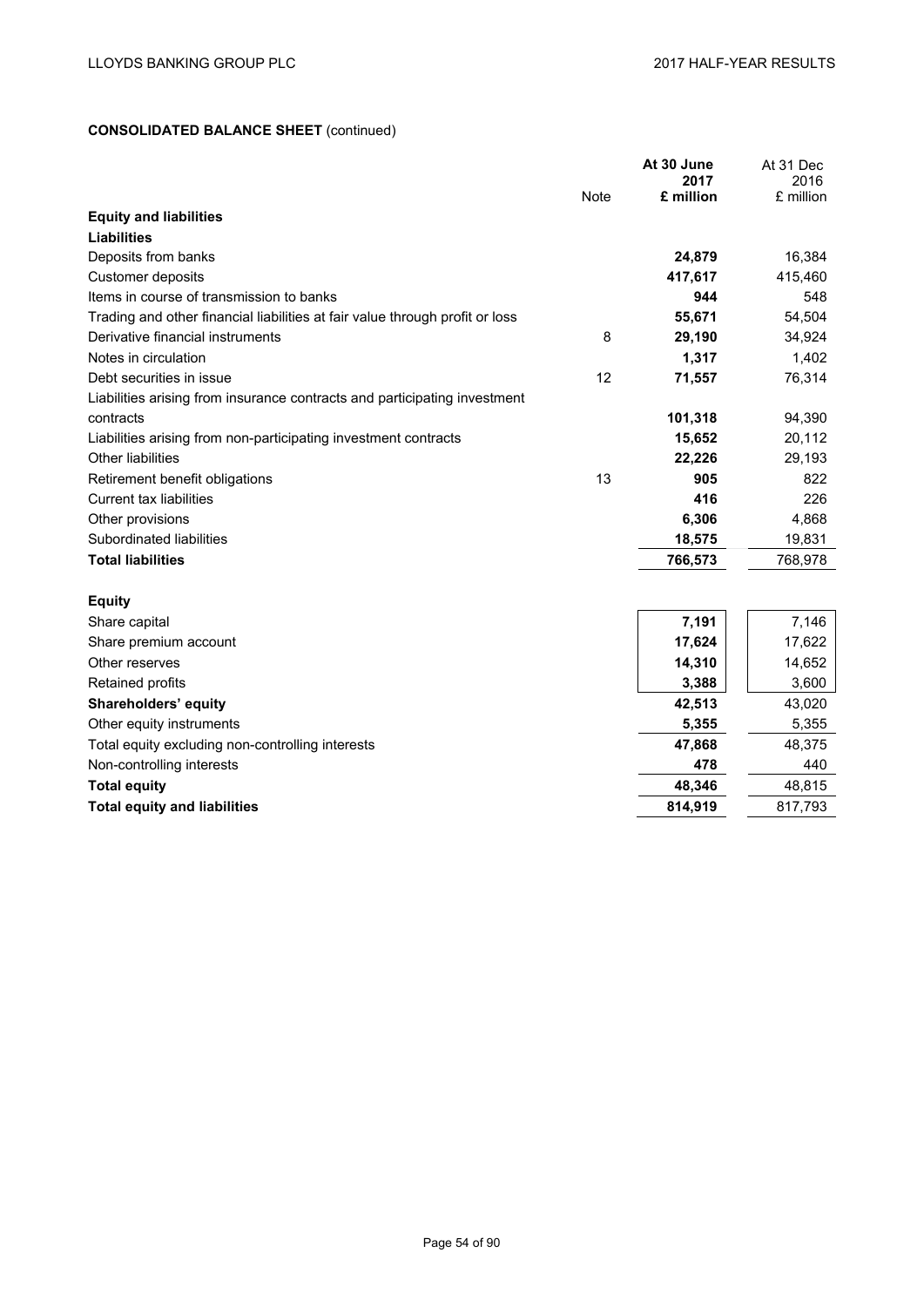# **CONSOLIDATED STATEMENT OF CHANGES IN EQUITY**

|                                                                                                                                                              | <b>Share</b><br>capital<br>and<br>premium<br>£ million | Other<br>reserves<br>£ million | <b>Retained</b><br>profits<br>£ million | <b>Total</b><br>£ million | Other<br>equity<br><b>instruments</b><br>£ million | Non-<br>controlling<br>interests<br>£ million | <b>Total</b><br>£ million |
|--------------------------------------------------------------------------------------------------------------------------------------------------------------|--------------------------------------------------------|--------------------------------|-----------------------------------------|---------------------------|----------------------------------------------------|-----------------------------------------------|---------------------------|
| Balance at 1 January 2017                                                                                                                                    | 24,768                                                 | 14,652                         | 3,600                                   | 43,020                    | 5,355                                              | 440                                           | 48,815                    |
| <b>Comprehensive income</b>                                                                                                                                  |                                                        |                                |                                         |                           |                                                    |                                               |                           |
| Profit for the period                                                                                                                                        |                                                        |                                | 1,598                                   | 1,598                     |                                                    | 41                                            | 1,639                     |
| Other comprehensive income                                                                                                                                   |                                                        |                                |                                         |                           |                                                    |                                               |                           |
| Post-retirement defined benefit<br>scheme remeasurements, net<br>of tax<br>Movements in revaluation<br>reserve in respect of<br>available-for-sale financial |                                                        |                                | (92)                                    | (92)                      |                                                    |                                               | (92)                      |
| assets, net of tax                                                                                                                                           |                                                        | 98                             |                                         | 98                        |                                                    |                                               | 98                        |
| Gains and losses attributable<br>to own credit risk, net of tax                                                                                              |                                                        |                                | (32)                                    | (32)                      |                                                    |                                               | (32)                      |
| Movements in cash flow<br>hedging reserve, net of tax                                                                                                        |                                                        | (433)                          |                                         | (433)                     |                                                    |                                               | (433)                     |
| Currency translation<br>differences (tax: nil)                                                                                                               |                                                        | (7)                            |                                         | (7)                       |                                                    |                                               | (7)                       |
| <b>Total other comprehensive</b><br>income                                                                                                                   |                                                        | (342)                          | (124)                                   | (466)                     |                                                    |                                               | (466)                     |
| Total comprehensive income                                                                                                                                   |                                                        | (342)                          | 1,474                                   | 1,132                     |                                                    | 41                                            | 1,173                     |
| <b>Transactions with owners</b>                                                                                                                              |                                                        |                                |                                         |                           |                                                    |                                               |                           |
| <b>Dividends</b>                                                                                                                                             |                                                        |                                | (1, 568)                                | (1, 568)                  | ۰                                                  |                                               | (1, 568)                  |
| Distributions on other equity<br>instruments, net of tax                                                                                                     |                                                        |                                | (158)                                   | (158)                     |                                                    |                                               | (158)                     |
| Issue of ordinary shares <sup>1</sup>                                                                                                                        | 47                                                     |                                |                                         | 47                        |                                                    | -                                             | 47                        |
| Movement in treasury shares                                                                                                                                  |                                                        |                                | (154)                                   | (154)                     |                                                    |                                               | (154)                     |
| Value of employee services:                                                                                                                                  |                                                        |                                |                                         |                           |                                                    |                                               |                           |
| Share option schemes                                                                                                                                         |                                                        |                                | 45                                      | 45                        |                                                    |                                               | 45                        |
| Other employee award<br>schemes                                                                                                                              |                                                        |                                | 149                                     | 149                       |                                                    | -                                             | 149                       |
| Changes in non-controlling<br>interests                                                                                                                      |                                                        |                                |                                         |                           |                                                    | (3)                                           | (3)                       |
| <b>Total transactions with</b>                                                                                                                               |                                                        |                                |                                         |                           |                                                    |                                               |                           |
| owners                                                                                                                                                       | 47                                                     |                                | (1,686)                                 | (1,639)                   |                                                    | (3)                                           | (1,642)                   |
| Balance at 30 June 2017                                                                                                                                      | 24,815                                                 | 14,310                         | 3,388                                   | 42,513                    | 5,355                                              | 478                                           | 48,346                    |

**Attributable to equity shareholders** 

<sup>1</sup> During the half-year to 30 June 2017, 452 million shares were issued in respect of employee share schemes.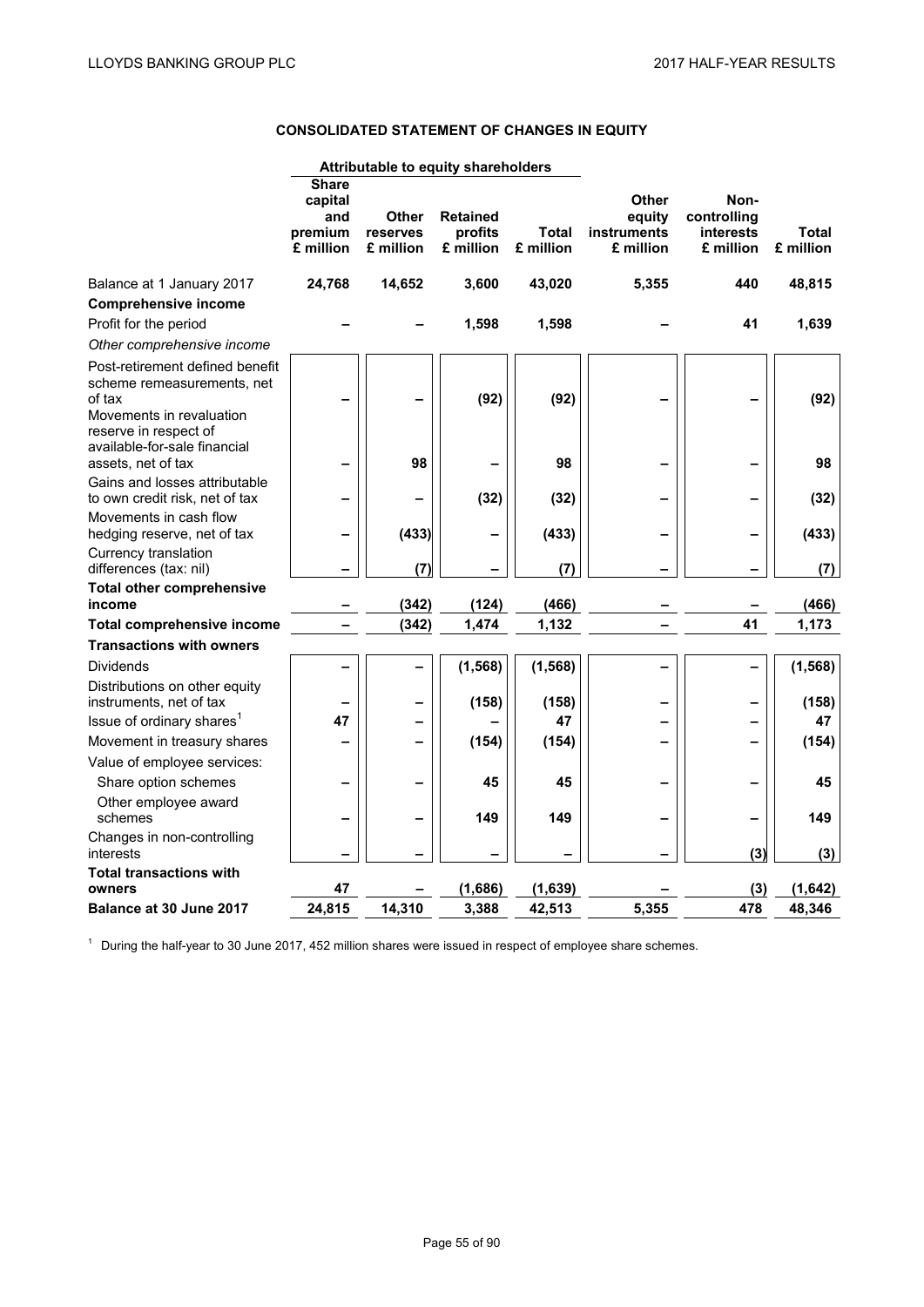# **CONSOLIDATED STATEMENT OF CHANGES IN EQUITY** (continued)

|                                                                                                      |                                                 |                                | Attributable to equity shareholders |                    |                                             |                                               |                    |
|------------------------------------------------------------------------------------------------------|-------------------------------------------------|--------------------------------|-------------------------------------|--------------------|---------------------------------------------|-----------------------------------------------|--------------------|
|                                                                                                      | Share<br>capital<br>and<br>premium<br>£ million | Other<br>reserves<br>£ million | Retained<br>profits<br>£ million    | Total<br>£ million | Other<br>equity<br>instruments<br>£ million | Non-<br>controlling<br>interests<br>£ million | Total<br>£ million |
| Balance at 1 January 2016                                                                            | 24,558                                          | 12,260                         | 4,416                               | 41,234             | 5,355                                       | 391                                           | 46,980             |
| Comprehensive income                                                                                 |                                                 |                                |                                     |                    |                                             |                                               |                    |
| Profit for the period                                                                                |                                                 |                                | 1,794                               | 1,794              |                                             | 63                                            | 1,857              |
| Other comprehensive income                                                                           |                                                 |                                |                                     |                    |                                             |                                               |                    |
| Post-retirement defined benefit<br>scheme remeasurements, net of tax                                 |                                                 |                                | (227)                               | (227)              |                                             |                                               | (227)              |
| Movements in revaluation reserve in<br>respect of available-for-sale financial<br>assets, net of tax |                                                 | (92)                           | $\overline{\phantom{0}}$            | (92)               |                                             |                                               | (92)               |
| Movements in cash flow hedging<br>reserve, net of tax                                                |                                                 | 2,082                          | -                                   | 2,082              |                                             | -                                             | 2,082              |
| Currency translation differences<br>(tax: nil)                                                       |                                                 | (20)                           |                                     | (20)               |                                             |                                               | (20)               |
| Total other comprehensive income                                                                     |                                                 | 1,970                          | (227)                               | 1,743              |                                             |                                               | 1,743              |
| Total comprehensive income                                                                           |                                                 | 1,970                          | 1,567                               | 3,537              |                                             | 63                                            | 3,600              |
| Transactions with owners                                                                             |                                                 |                                |                                     |                    |                                             |                                               |                    |
| <b>Dividends</b>                                                                                     |                                                 |                                | (1, 427)                            | (1, 427)           |                                             | (2)                                           | (1,429)            |
| Distributions on other equity<br>instruments, net of tax                                             |                                                 |                                | (163)                               | (163)              |                                             |                                               | (163)              |
| Movement in treasury shares                                                                          |                                                 |                                | (147)                               | (147)              |                                             |                                               | (147)              |
| Value of employee services:                                                                          |                                                 |                                |                                     |                    |                                             |                                               |                    |
| Share option schemes                                                                                 |                                                 |                                | 35                                  | 35                 |                                             |                                               | 35                 |
| Other employee award schemes                                                                         |                                                 |                                | 82                                  | 82                 |                                             |                                               | 82                 |
| Changes in non-controlling interests                                                                 |                                                 |                                |                                     |                    |                                             | (20)                                          | (20)               |
| Total transactions with owners                                                                       |                                                 |                                | (1,620)                             | (1,620)            |                                             | (22)                                          | (1,642)            |
| Balance at 30 June 2016                                                                              | 24,558                                          | 14,230                         | 4,363                               | 43,151             | 5,355                                       | 432                                           | 48,938             |
|                                                                                                      |                                                 |                                |                                     |                    |                                             |                                               |                    |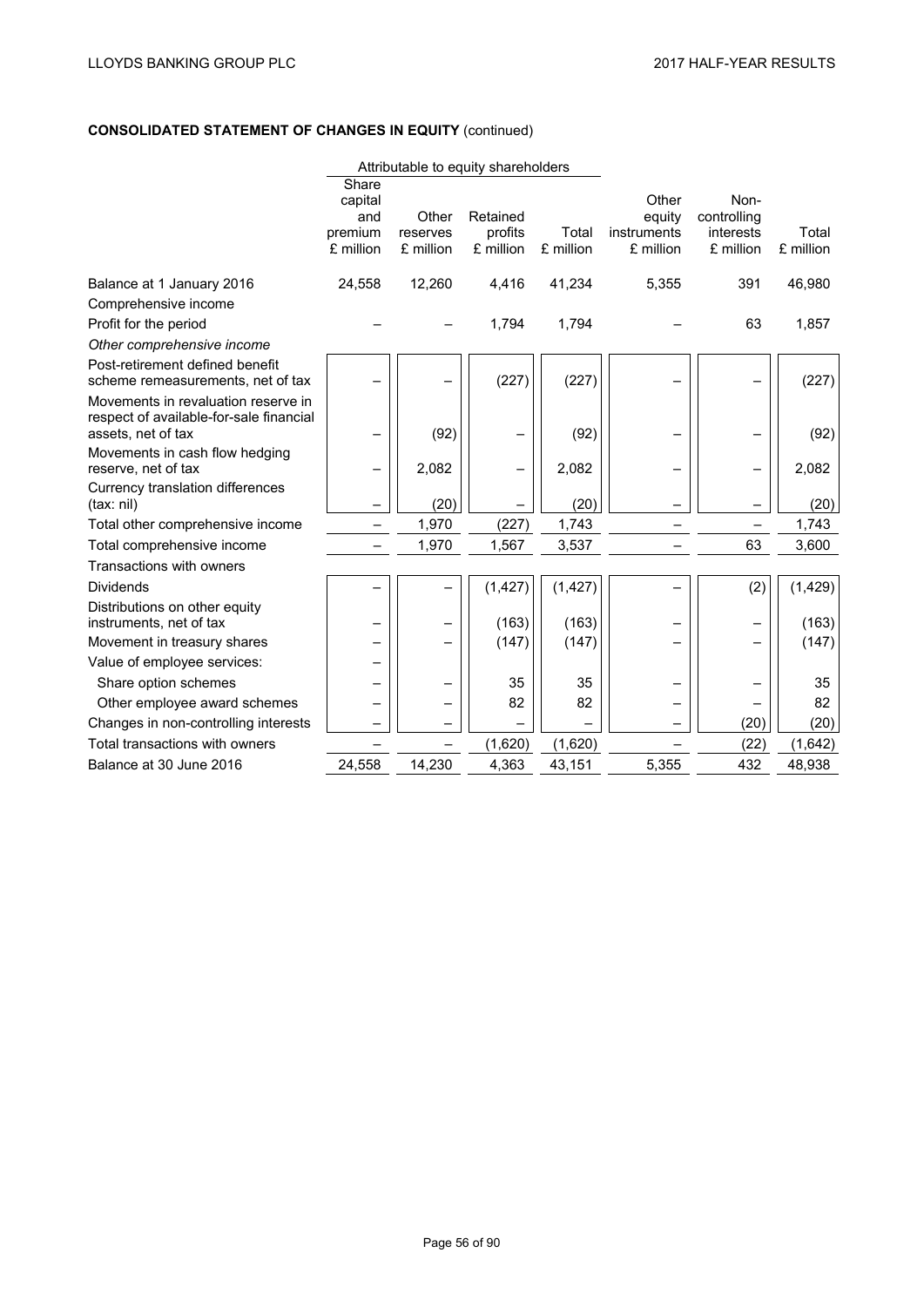# **CONSOLIDATED STATEMENT OF CHANGES IN EQUITY** (continued)

|                                                                                                      |                                                 |                                | Attributable to equity shareholders |                    |                                             |                                               |                    |
|------------------------------------------------------------------------------------------------------|-------------------------------------------------|--------------------------------|-------------------------------------|--------------------|---------------------------------------------|-----------------------------------------------|--------------------|
|                                                                                                      | Share<br>capital<br>and<br>premium<br>£ million | Other<br>reserves<br>£ million | Retained<br>profits<br>£ million    | Total<br>£ million | Other<br>equity<br>instruments<br>£ million | Non-<br>controlling<br>interests<br>£ million | Total<br>£ million |
| Balance at 1 July 2016                                                                               | 24,558                                          | 14,230                         | 4,363                               | 43,151             | 5,355                                       | 432                                           | 48,938             |
| Comprehensive income                                                                                 |                                                 |                                |                                     |                    |                                             |                                               |                    |
| Profit for the period                                                                                |                                                 |                                | 619                                 | 619                |                                             | 38                                            | 657                |
| Other comprehensive income                                                                           |                                                 |                                |                                     |                    |                                             |                                               |                    |
| Post-retirement defined benefit<br>scheme remeasurements, net of tax                                 |                                                 |                                | (801)                               | (801)              |                                             |                                               | (801)              |
| Movements in revaluation reserve in<br>respect of available-for-sale financial<br>assets, net of tax |                                                 | 1,289                          |                                     | 1,289              |                                             |                                               | 1,289              |
| Movements in cash flow hedging<br>reserve, net of tax                                                |                                                 | (673)                          |                                     | (673)              |                                             |                                               | (673)              |
| Currency translation differences<br>(tax: nil)                                                       |                                                 | 16                             |                                     | 16                 |                                             |                                               | 16                 |
| Total other comprehensive income                                                                     |                                                 | 632                            | (801)                               | (169)              |                                             |                                               | (169)              |
| Total comprehensive income                                                                           |                                                 | 632                            | (182)                               | 450                |                                             | 38                                            | 488                |
| Transactions with owners                                                                             |                                                 |                                |                                     |                    |                                             |                                               |                    |
| <b>Dividends</b>                                                                                     |                                                 |                                | (587)                               | (587)              |                                             | (27)                                          | (614)              |
| Distributions on other equity<br>instruments, net of tax                                             |                                                 |                                | (158)                               | (158)              |                                             |                                               | (158)              |
| Redemption of preference shares                                                                      | 210                                             | (210)                          |                                     |                    |                                             |                                               |                    |
| Movement in treasury shares                                                                          |                                                 |                                | (28)                                | (28)               |                                             |                                               | (28)               |
| Value of employee services:                                                                          |                                                 |                                |                                     |                    |                                             |                                               |                    |
| Share option schemes                                                                                 |                                                 |                                | 106                                 | 106                |                                             |                                               | 106                |
| Other employee award schemes                                                                         |                                                 |                                | 86                                  | 86                 |                                             |                                               | 86                 |
| Changes in non-controlling interests                                                                 |                                                 |                                |                                     |                    |                                             | (3)                                           | (3)                |
| Total transactions with owners                                                                       | 210                                             | (210)                          | (581)                               | (581)              |                                             | (30)                                          | (611)              |
| Balance at 31 December 2016                                                                          | 24,768                                          | 14,652                         | 3,600                               | 43,020             | 5,355                                       | 440                                           | 48,815             |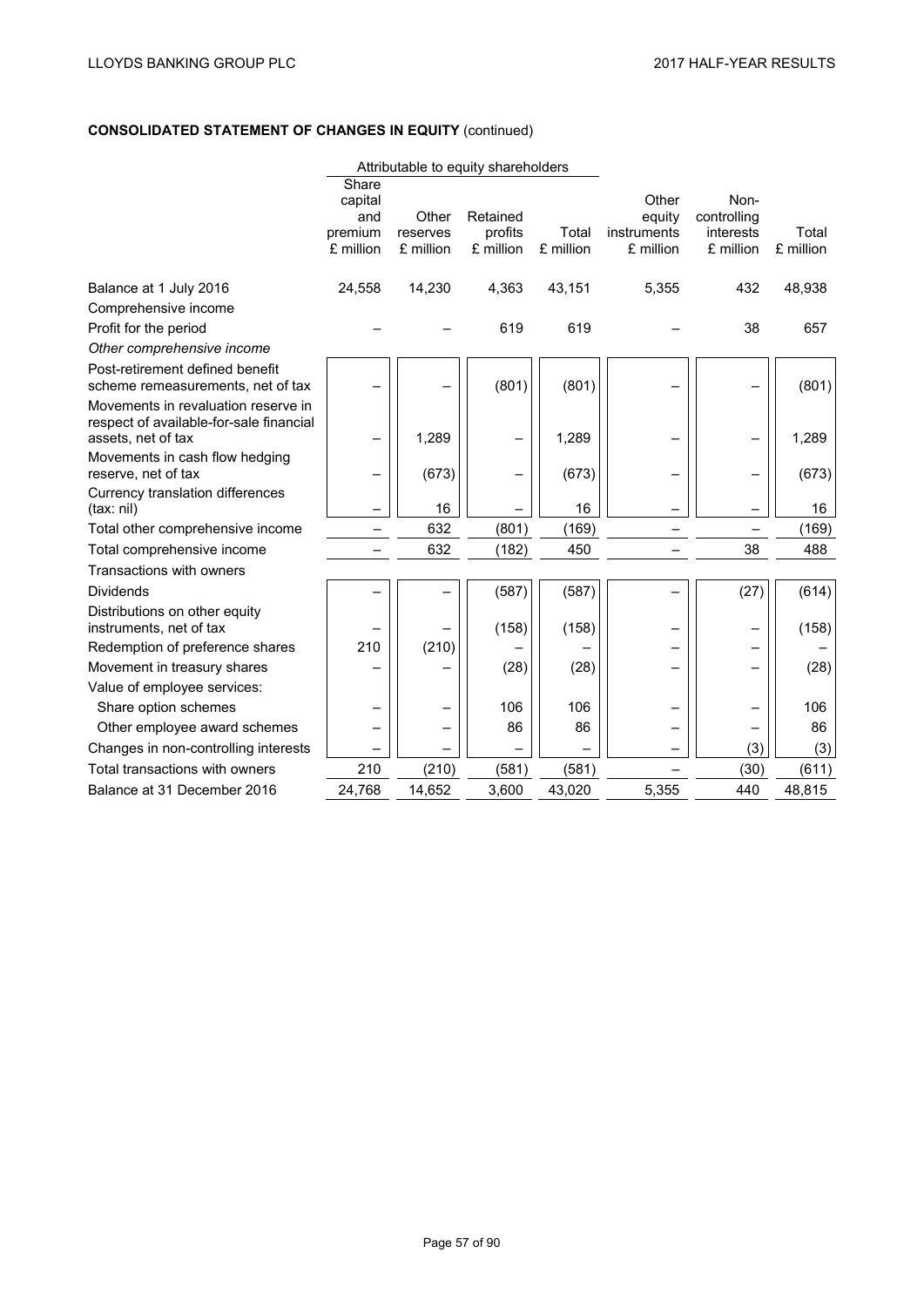# **CONSOLIDATED CASH FLOW STATEMENT**

|                                                               | Half-year to      | Half-year to      | Half-year to      |
|---------------------------------------------------------------|-------------------|-------------------|-------------------|
|                                                               | 30 June           | 30 June           | 31 Dec            |
|                                                               | 2017<br>£ million | 2016<br>£ million | 2016<br>£ million |
|                                                               |                   |                   |                   |
| <b>Profit before tax</b>                                      | 2,544             | 2,454             | 1,784             |
| Adjustments for:                                              |                   |                   |                   |
| Change in operating assets                                    | (14, 961)         | (18, 311)         | 6,093             |
| Change in operating liabilities                               | (769)             | 31,794            | (34, 453)         |
| Non-cash and other items                                      | 8,870             | 6,929             | 6,606             |
| Tax paid                                                      | (367)             | (262)             | (560)             |
| Net cash provided by operating activities                     | (4, 683)          | 22,604            | (20, 530)         |
| Cash flows from investing activities                          |                   |                   |                   |
| Purchase of financial assets                                  | (1, 847)          | (3, 441)          | (1,489)           |
| Proceeds from sale and maturity of financial assets           | 5,276             | 2,729             | 3,606             |
| Purchase of fixed assets                                      | (1,960)           | (1,820)           | (1,940)           |
| Proceeds from sale of fixed assets                            | 763               | 909               | 775               |
| Acquisition of businesses, net of cash acquired               | (1,909)           | (6)               | (14)              |
| Disposal of businesses, net of cash disposed                  | 26                | 5                 |                   |
| Net cash used in investing activities                         | 349               | (1,624)           | 938               |
| Cash flows from financing activities                          |                   |                   |                   |
| Dividends paid to ordinary shareholders                       | (1, 568)          | (1, 427)          | (587)             |
| Distributions on other equity instruments                     | (209)             | (204)             | (208)             |
| Dividends paid to non-controlling interests                   |                   | (2)               | (27)              |
| Interest paid on subordinated liabilities                     | (780)             | (946)             | (741)             |
| Proceeds from issue of subordinated liabilities               |                   | 1,061             |                   |
| Repayment of subordinated liabilities                         | (636)             | (4,678)           | (3, 207)          |
| Changes in non-controlling interests                          | (3)               | (5)               | (3)               |
| Net cash used in financing activities                         | (3, 196)          | (6, 201)          | (4, 773)          |
| Effects of exchange rate changes on cash and cash equivalents |                   | 15                | 6                 |
| Change in cash and cash equivalents                           | (7, 530)          | 14,794            | (24, 359)         |
| Cash and cash equivalents at beginning of period              | 62,388            | 71,953            | 86,747            |
| Cash and cash equivalents at end of period                    | 54,858            | 86,747            | 62,388            |

Cash and cash equivalents comprise cash and balances at central banks (excluding mandatory deposits) and amounts due from banks with a maturity of less than three months. Included within cash and cash equivalents at 30 June 2017 is £2,579 million (30 June 2016: £12,613 million; 31 December 2016: £14,475 million) held within the Group's life funds, which is not immediately available for use in the business.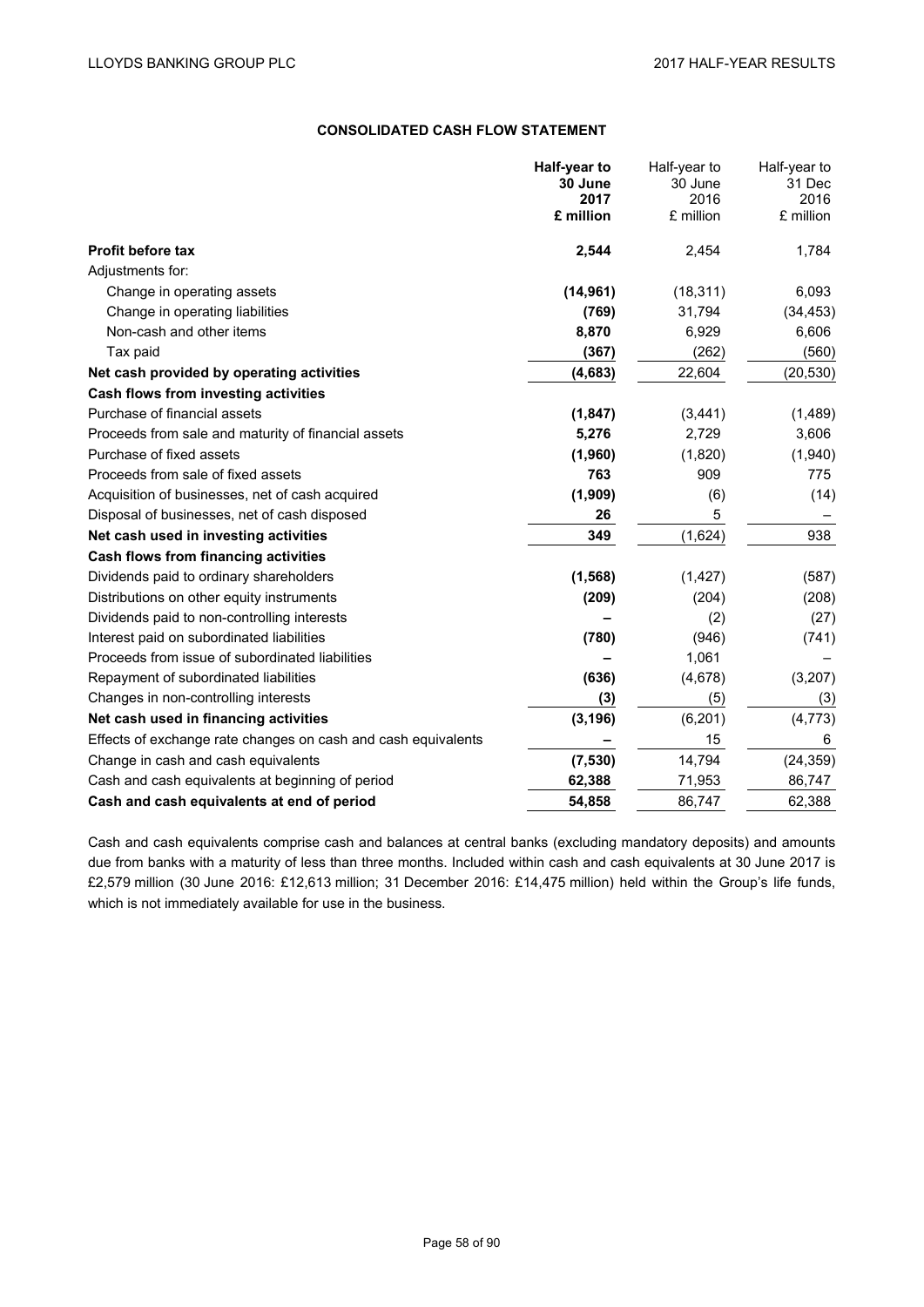## **NOTES TO THE CONSOLIDATED FINANCIAL STATEMENTS**

#### **1. Accounting policies, presentation and estimates**

These condensed consolidated half-year financial statements as at and for the period to 30 June 2017 have been prepared in accordance with the Disclosure Guidance and Transparency Rules of the Financial Conduct Authority (FCA) and with International Accounting Standard 34 (IAS 34), *Interim Financial Reporting* as adopted by the European Union and comprise the results of Lloyds Banking Group plc (the Company) together with its subsidiaries (the Group). They do not include all of the information required for full annual financial statements and should be read in conjunction with the Group's consolidated financial statements as at and for the year ended 31 December 2016 which were prepared in accordance with International Financial Reporting Standards (IFRS) as adopted by the European Union. Copies of the 2016 Annual Report and Accounts are available on the Group's website and are available upon request from Investor Relations, Lloyds Banking Group plc, 25 Gresham Street, London EC2V 7HN.

The UK Finance Code for Financial Reporting Disclosure (the Disclosure Code) sets out disclosure principles together with supporting guidance in respect of the financial statements of UK banks. The Group has adopted the Disclosure Code and these condensed consolidated half-year financial statements have been prepared in compliance with the Disclosure Code's principles. Terminology used in these condensed consolidated half-year financial statements is consistent with that used in the Group's 2016 Annual Report and Accounts where a glossary of terms can be found.

The directors consider that it is appropriate to continue to adopt the going concern basis in preparing the condensed consolidated half-year financial statements. In reaching this assessment, the directors have considered projections for the Group's capital and funding position and have had regard to the factors set out in Risk management: Principal risks and uncertainties on page 26.

Except as noted below, the accounting policies are consistent with those applied by the Group in its 2016 Annual Report and Accounts.

With effect from 1 January 2017 the Group has elected to early adopt the provision in IFRS 9 for gains and losses attributable to changes in own credit risk on financial liabilities designated at fair value through profit or loss to be presented in other comprehensive income. The impact has been to increase profit after tax and reduce other comprehensive income by £32 million in the six months to 30 June 2017; there is no impact on total liabilities or shareholders' equity. Comparatives have not been restated.

The Group has had no material or unusual related party transactions during the six months to 30 June 2017. Related party transactions for the six months to 30 June 2017 are similar in nature to those for the year ended 31 December 2016. Full details of the Group's related party transactions for the year to 31 December 2016 can be found in the Group's 2016 Annual Report and Accounts.

### *Future accounting developments*

Details of those IFRS pronouncements which will be relevant to the Group but which will not be effective at 31 December 2017 and which have not been applied in preparing these financial statements are set out in note 20.

### *Critical accounting estimates and judgements*

The preparation of the Group's financial statements requires management to make judgements, estimates and assumptions that impact the application of accounting policies and the reported amounts of assets, liabilities, income and expenses. Due to the inherent uncertainty in making estimates, actual results reported in future periods may include amounts which differ from those estimates. Estimates, judgements and assumptions are continually evaluated and are based on historical experience and other factors, including expectations of future events that are believed to be reasonable under the circumstances. There have been no significant changes in the basis upon which estimates have been determined, compared to that applied at 31 December 2016.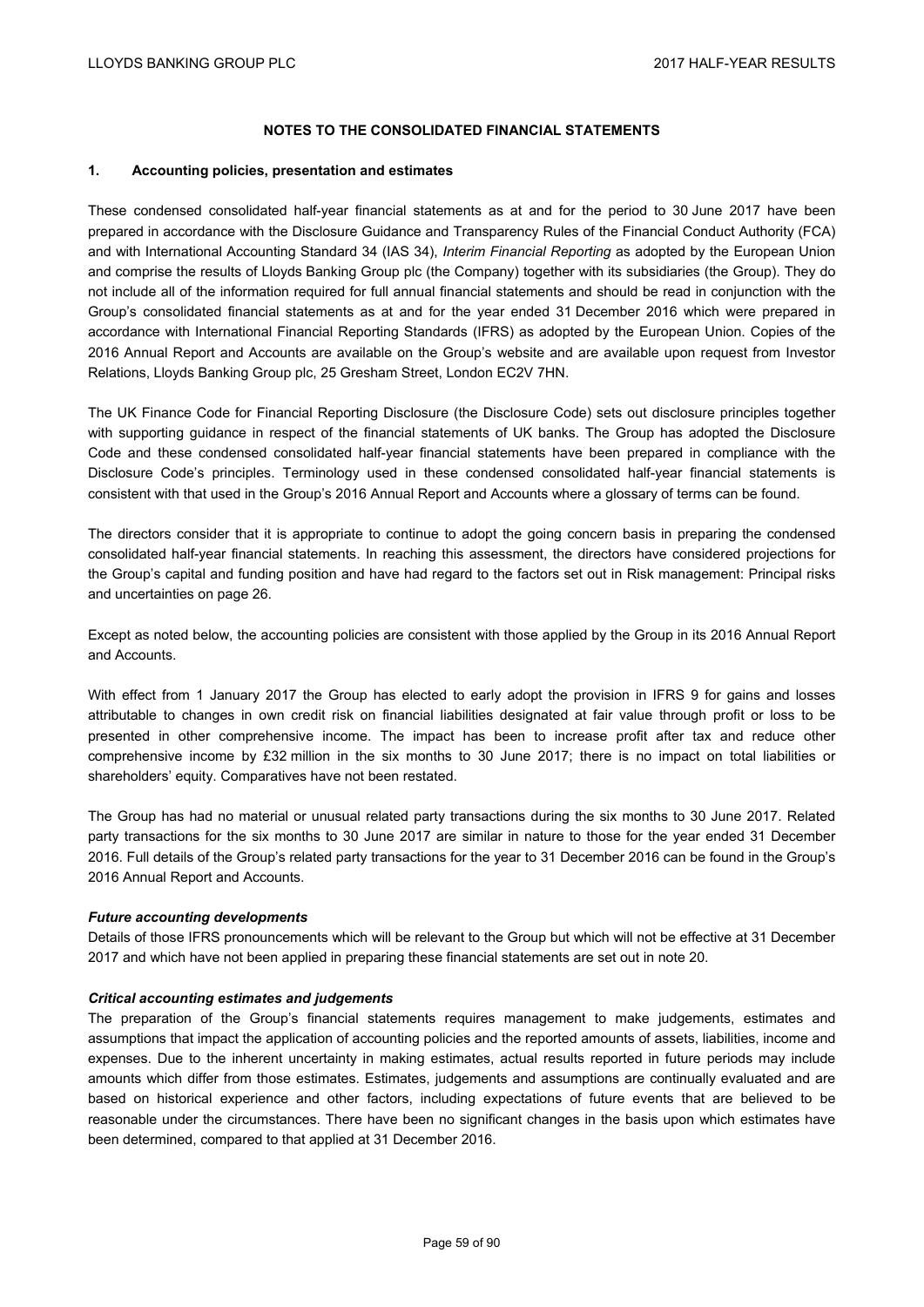# **2. Segmental analysis**

Lloyds Banking Group provides a wide range of banking and financial services in the UK and in certain locations overseas. The Group Executive Committee (GEC) remains the chief operating decision maker for the Group.

The segmental results and comparatives are presented on an underlying basis, the basis reviewed by the chief operating decision maker. The effects of the redemption of the Group's Enhanced Capital Notes, asset sales, volatile items, the insurance grossing adjustment, liability management, restructuring costs, conduct provisions, the amortisation of purchased intangible assets and the unwind of acquisition-related fair value adjustments are excluded in arriving at underlying profit.

The Group's activities are organised into four financial reporting segments: Retail; Commercial Banking; Consumer Finance and Insurance. There has been no change to the descriptions of these segments as provided in note 4 to the Group's financial statements for the year ended 31 December 2016.

There has been no change to the Group's segmental accounting for internal segment services or derivatives entered into by units for risk management purposes since 31 December 2016.

|                                                |            | <b>Other</b> | Total     |               |                 |         |
|------------------------------------------------|------------|--------------|-----------|---------------|-----------------|---------|
|                                                |            | income,      | income,   |               |                 |         |
|                                                | <b>Net</b> | net of       | net of    | <b>Profit</b> |                 | Inter-  |
|                                                | interest   | insurance    | insurance | (loss)        | <b>External</b> | segment |
|                                                | income     | claims       | claims    | before tax    | revenue         | revenue |
| Half-year to 30 June 2017                      | £m         | £m           | £m        | £m            | £m              | £m      |
| <b>Underlying basis</b>                        |            |              |           |               |                 |         |
| Retail                                         | 3,337      | 477          | 3,814     | 1,598         | 4,177           | (363)   |
| <b>Commercial Banking</b>                      | 1,425      | 1,100        | 2,525     | 1,437         | 1,703           | 822     |
| <b>Consumer Finance</b>                        | 1,041      | 755          | 1,796     | 759           | 2,082           | (286)   |
| Insurance                                      | (50)       | 872          | 822       | 408           | 1,036           | (214)   |
| Other                                          | 172        | 144          | 316       | 290           | 275             | 41      |
| Group                                          | 5,925      | 3,348        | 9,273     | 4,492         | 9,273           |         |
| <b>Reconciling items:</b>                      |            |              |           |               |                 |         |
| Insurance grossing adjustment                  | (608)      | 660          | 52        |               |                 |         |
| Market volatility and asset sales <sup>1</sup> | 20         | 96           | 116       | 136           |                 |         |
| Amortisation of purchased intangibles          |            |              |           | (38)          |                 |         |
| Restructuring costs <sup>2</sup>               |            |              |           | (321)         |                 |         |
| Fair value unwind and other items              | (135)      | (7)          | (142)     | (135)         |                 |         |
| Payment protection insurance provision         |            |              |           | (1,050)       |                 |         |
| Other conduct provisions                       |            |              |           | (540)         |                 |         |
| Group - statutory                              | 5,202      | 4,097        | 9,299     | 2,544         |                 |         |

<sup>1</sup> Comprises (i) gains on disposals of assets which are not part of normal business operations (£6 million); (ii) the net effect of banking volatility and net derivative valuation adjustments (losses of £20 million); (iii) volatility relating to the insurance business (gains of £165 million); and (iv) the results of liability management exercises (losses of £15 million).

<sup>2</sup> Comprises severance related costs relating to the Simplification programme, the costs of implementing regulatory reform and ring-fencing, the rationalisation of the non-branch property portfolio and the integration of MBNA.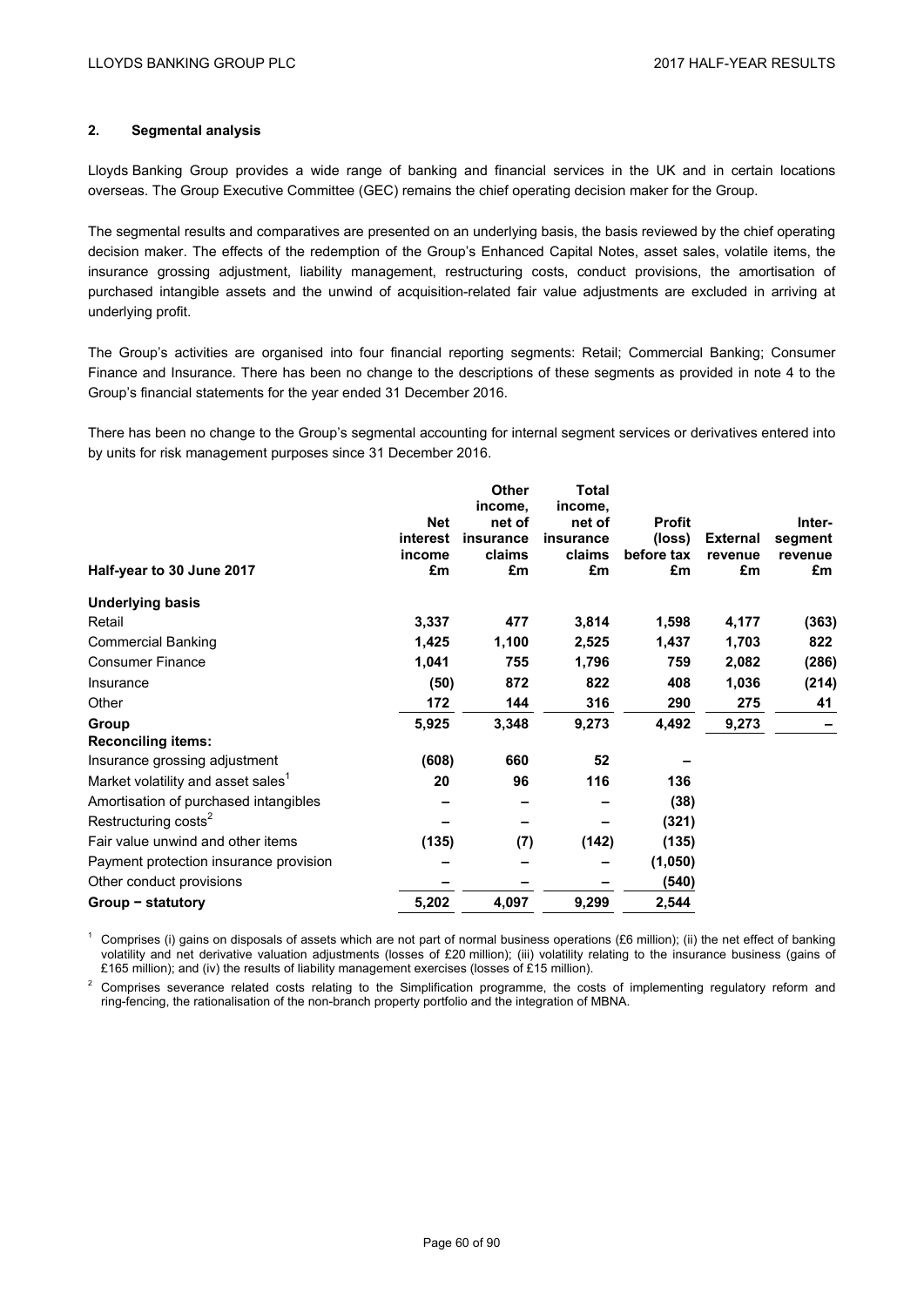## **2. Segmental analysis** (continued)

|                                                |          | Other             | Total             |            |          |         |
|------------------------------------------------|----------|-------------------|-------------------|------------|----------|---------|
|                                                | Net      | income,<br>net of | income,<br>net of | Profit     |          | Inter-  |
|                                                | interest | insurance         | insurance         | (loss)     | External | segment |
|                                                | income   | claims            | claims            | before tax | revenue  | revenue |
| Half-year to 30 June 2016                      | £m       | £m                | £m                | £m         | £m       | £m      |
| Underlying basis                               |          |                   |                   |            |          |         |
| Retail                                         | 3,296    | 558               | 3,854             | 1,548      | 4,333    | (479)   |
| <b>Commercial Banking</b>                      | 1,306    | 982               | 2,288             | 1,236      | 2,137    | 151     |
| <b>Consumer Finance</b>                        | 994      | 658               | 1,652             | 690        | 1,942    | (290)   |
| Insurance                                      | (80)     | 921               | 841               | 446        | 300      | 541     |
| Other                                          | 266      | (26)              | 240               | 241        | 163      | 77      |
| Group                                          | 5,782    | 3,093             | 8,875             | 4,161      | 8,875    |         |
| Reconciling items:                             |          |                   |                   |            |          |         |
| Insurance grossing adjustment                  | (423)    | 519               | 96                |            |          |         |
| Enhanced Capital Notes <sup>1</sup>            |          | (790)             | (790)             | (790)      |          |         |
| Market volatility and asset sales <sup>2</sup> | 20       | 252               | 272               | 128        |          |         |
| Amortisation of purchased intangibles          |          |                   |                   | (168)      |          |         |
| Restructuring costs <sup>3</sup>               |          |                   |                   | (307)      |          |         |
| Fair value unwind                              | (154)    | 36                | (118)             | (110)      |          |         |
| Other conduct provisions                       |          | (15)              | (15)              | (460)      |          |         |
| Group - statutory                              | 5,225    | 3,095             | 8,320             | 2,454      |          |         |

<sup>1</sup> The loss relating to the ECNs was £790 million, representing the write-off of the embedded derivative and the premium paid on redemption of the remaining notes.

<sup>2</sup> Comprises (i) gains on disposals of assets which are not part of normal business operations (£335 million); (ii) the net effect of banking volatility and net derivative valuation adjustments (gains of £19 million); (iii) volatility relating to the insurance business (losses of £372 million); and (iv) the results of liability management exercises (gains of £146 million).

<sup>3</sup> Principally comprises the severance costs related to phase II of the Simplification programme.

| Half-year to 31 December 2016                  | Net<br>interest<br>income<br>£m | Other<br>income.<br>net of<br>insurance<br>claims<br>£m | Total<br>income,<br>net of<br>insurance<br>claims<br>£m | Profit<br>(loss)<br>before tax<br>£m | External<br>revenue<br>£m | Inter-<br>segment<br>revenue<br>£m |
|------------------------------------------------|---------------------------------|---------------------------------------------------------|---------------------------------------------------------|--------------------------------------|---------------------------|------------------------------------|
| Underlying basis                               |                                 |                                                         |                                                         |                                      |                           |                                    |
| Retail                                         | 3,201                           | 495                                                     | 3,696                                                   | 1,455                                | 4,127                     | (431)                              |
| <b>Commercial Banking</b>                      | 1,429                           | 1,005                                                   | 2,434                                                   | 1,232                                | 1,531                     | 903                                |
| <b>Consumer Finance</b>                        | 947                             | 680                                                     | 1,627                                                   | 593                                  | 1,943                     | (316)                              |
| Insurance                                      | (66)                            | 834                                                     | 768                                                     | 391                                  | 1,011                     | (243)                              |
| Other                                          | 142                             | (42)                                                    | 100                                                     | 35                                   | 13                        | 87                                 |
| Group                                          | 5,653                           | 2,972                                                   | 8,625                                                   | 3,706                                | 8,625                     |                                    |
| Reconciling items:                             |                                 |                                                         |                                                         |                                      |                           |                                    |
| Insurance grossing adjustment                  | (1, 475)                        | 1,591                                                   | 116                                                     |                                      |                           |                                    |
| Market volatility and asset sales <sup>1</sup> | 13                              | 379                                                     | 392                                                     | 311                                  |                           |                                    |
| Amortisation of purchased intangibles          |                                 |                                                         |                                                         | (172)                                |                           |                                    |
| Restructuring costs                            |                                 |                                                         |                                                         | (315)                                |                           |                                    |
| Fair value unwind and other items              | (142)                           | 2                                                       | (140)                                                   | (121)                                |                           |                                    |
| Payment protection insurance provision         |                                 |                                                         |                                                         | (1,000)                              |                           |                                    |
| Other conduct provisions                       |                                 | (46)                                                    | (46)                                                    | (625)                                |                           |                                    |
| Group - statutory                              | 4,049                           | 4,898                                                   | 8,947                                                   | 1,784                                |                           |                                    |
|                                                |                                 |                                                         |                                                         |                                      |                           |                                    |

<sup>1</sup> Comprises (i) losses on disposals of assets which are not part of normal business operations (£118 million); (ii) the net effect of banking volatility and net derivative valuation adjustments (gains of £171 million); (iii) volatility relating to the insurance business (gains of £281 million); and (iv) the results of liability management exercises (losses of £23 million).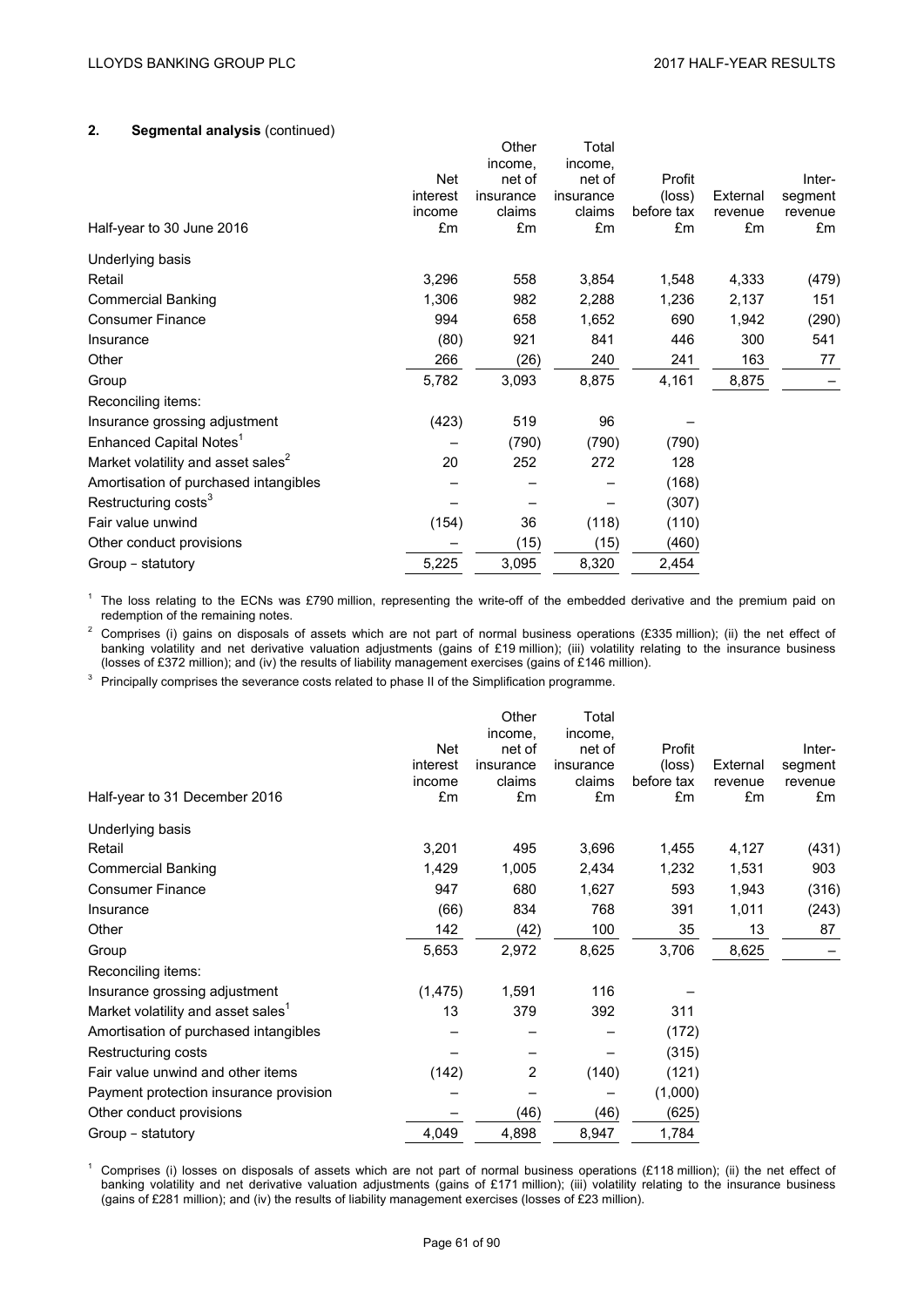# **2. Segmental analysis** (continued)

|                           |            | Segment external<br>assets |            | <b>Segment customer</b><br>deposits |            | Segment external<br><b>liabilities</b> |  |
|---------------------------|------------|----------------------------|------------|-------------------------------------|------------|----------------------------------------|--|
|                           | At 30 June | At 31 Dec                  | At 30 June | At 31 Dec                           | At 30 June | At 31 Dec                              |  |
|                           | 2017       | 2016                       | 2017       | 2016                                | 2017       | 2016                                   |  |
|                           | £m         | £m                         | £m         | £m                                  | £m         | £m                                     |  |
| Retail                    | 297,958    | 300,085                    | 269,405    | 271,005                             | 272.870    | 275,006                                |  |
| <b>Commercial Banking</b> | 181,962    | 188,296                    | 138,764    | 132,628                             | 226,383    | 221,395                                |  |
| <b>Consumer Finance</b>   | 52,540     | 40,992                     | 7,134      | 7,920                               | 11,028     | 12,494                                 |  |
| Insurance                 | 149.287    | 153,936                    |            |                                     | 142,529    | 146,836                                |  |
| Other                     | 133,172    | 134.484                    | 2,314      | 3.907                               | 113,763    | 113,247                                |  |
| <b>Total Group</b>        | 814.919    | 817.793                    | 417.617    | 415.460                             | 766,573    | 768.978                                |  |

# **3. Operating expenses**

| 30 June<br>30 June<br>31 Dec<br>2017<br>2016<br>£ million<br>£ million<br>£ million<br><b>Administrative expenses</b><br>Staff costs:<br>1,806<br>1,769<br>1,782<br>Salaries and social security costs<br>268<br>Pensions and other post-retirement benefit schemes (note 13)<br>302 | 2016<br>287<br>262 |
|--------------------------------------------------------------------------------------------------------------------------------------------------------------------------------------------------------------------------------------------------------------------------------------|--------------------|
|                                                                                                                                                                                                                                                                                      |                    |
|                                                                                                                                                                                                                                                                                      |                    |
|                                                                                                                                                                                                                                                                                      |                    |
|                                                                                                                                                                                                                                                                                      |                    |
|                                                                                                                                                                                                                                                                                      |                    |
|                                                                                                                                                                                                                                                                                      |                    |
|                                                                                                                                                                                                                                                                                      |                    |
| 412<br>Restructuring and other staff costs<br>291                                                                                                                                                                                                                                    |                    |
| 2,362<br>2,462<br>2,355                                                                                                                                                                                                                                                              |                    |
| 399<br>353<br>Premises and equipment                                                                                                                                                                                                                                                 | 319                |
| Other expenses:                                                                                                                                                                                                                                                                      |                    |
| 415<br>403<br>Communications and data processing                                                                                                                                                                                                                                     | 445                |
| UK bank levy                                                                                                                                                                                                                                                                         | 200                |
| 675<br>Other<br>655                                                                                                                                                                                                                                                                  | 661                |
| 1,070<br>1,078                                                                                                                                                                                                                                                                       | 1,306              |
| 3,831<br>3,893<br>3,980                                                                                                                                                                                                                                                              |                    |
| 1,131<br>Depreciation and amortisation<br>1,166                                                                                                                                                                                                                                      | 1,214              |
| 4,962<br>5,194<br>Total operating expenses, excluding regulatory provisions<br>5,059                                                                                                                                                                                                 |                    |
| Regulatory provisions:                                                                                                                                                                                                                                                               |                    |
| Payment protection insurance provision (note 14)<br>1,050<br>1,000                                                                                                                                                                                                                   |                    |
| Other regulatory provisions <sup>1</sup> (note 14)<br>540<br>445                                                                                                                                                                                                                     | 579                |
| 1,590<br>445                                                                                                                                                                                                                                                                         | 1,579              |
| 6,552<br>5,504<br>6,773<br><b>Total operating expenses</b>                                                                                                                                                                                                                           |                    |

<sup>1</sup> In addition, regulatory provisions of £15 million in the half-year to 30 June 2016 and £46 million in the half-year to 31 December 2016 were charged against income.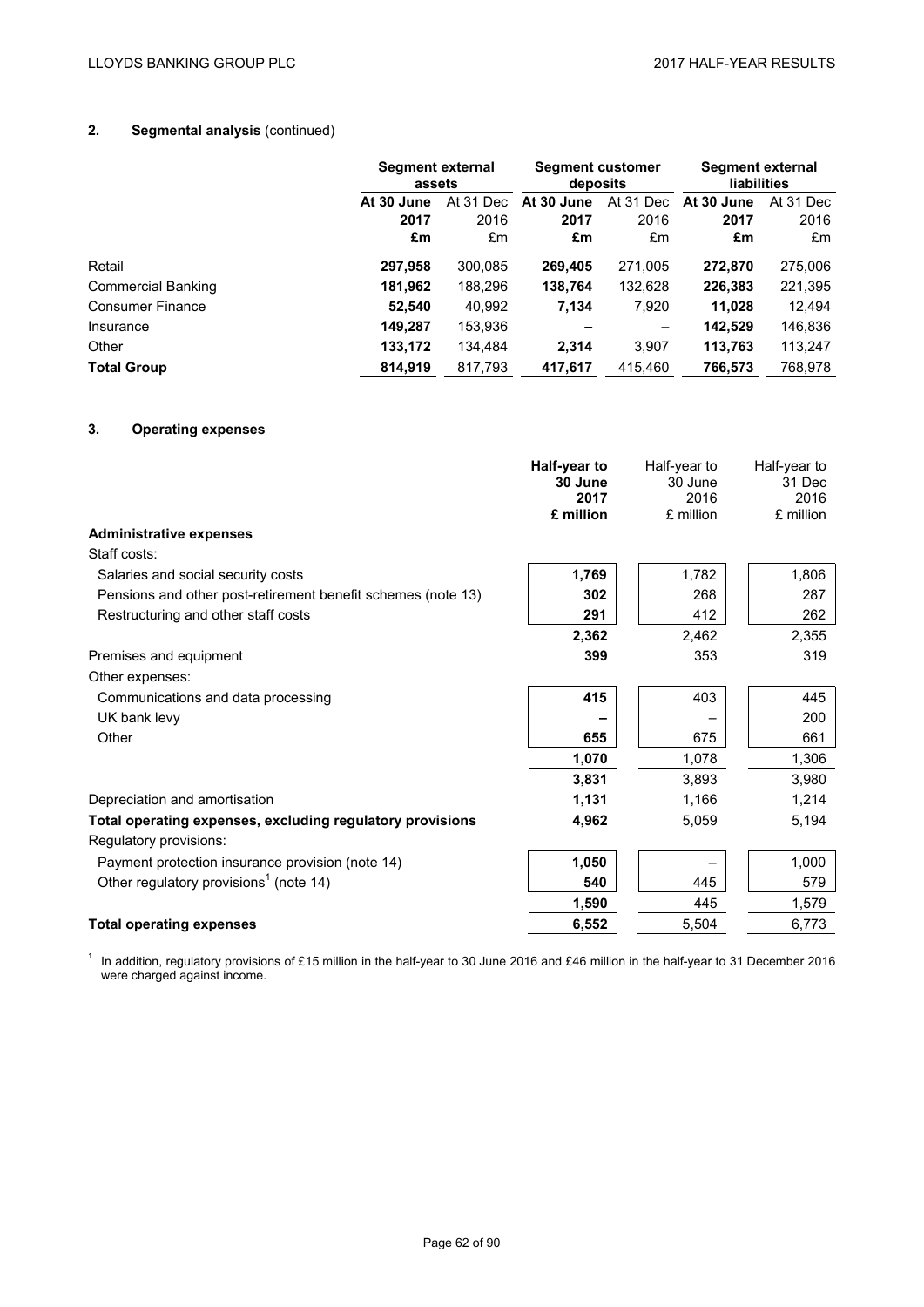### **4. Impairment**

|                                                      | Half-year to<br>30 June | Half-year to<br>30 June | Half-year to<br>31 Dec |
|------------------------------------------------------|-------------------------|-------------------------|------------------------|
|                                                      | 2017                    | 2016                    | 2016                   |
|                                                      | £m                      | £m                      | £m                     |
| Impairment losses on loans and receivables:          |                         |                         |                        |
| Loans and advances to customers                      | 200                     | 229                     | 363                    |
| Debt securities classified as loans and receivables  | (4)                     |                         |                        |
| Impairment losses on loans and receivables (note 10) | 196                     | 229                     | 363                    |
| Impairment of available-for-sale financial assets    | 6                       | 146                     | 27                     |
| Other credit risk provisions                         |                         | (13)                    |                        |
| Total impairment charged to the income statement     | 203                     | 362                     | 390                    |

# **5. Taxation**

In accordance with IAS 34, the Group's income tax expense for the half-year to 30 June 2017 is based on the best estimate of the weighted-average annual income tax rate expected for the full financial year. The tax effects of one-off items are not included in the weighted-average annual income tax rate, but are recognised in the relevant period.

An explanation of the relationship between tax expense and accounting profit is set out below:

|                                                          | Half-year to<br>30 June<br>2017<br>£m | Half-year to<br>30 June<br>2016<br>£m | Half-year to<br>31 Dec<br>2016<br>£m |
|----------------------------------------------------------|---------------------------------------|---------------------------------------|--------------------------------------|
| Profit before tax                                        | 2,544                                 | 2,454                                 | 1,784                                |
| Tax thereon at UK corporation tax rate of 19.25 per cent |                                       |                                       |                                      |
| (2016: 20 per cent)                                      | (490)                                 | (491)                                 | (357)                                |
| Impact of bank surcharge                                 | (231)                                 | (59)                                  | (207)                                |
| Impact of changes in UK corporation tax rates            | (35)                                  | (3)                                   | (198)                                |
| Disallowed items <sup>1</sup>                            | (274)                                 | (122)                                 | (272)                                |
| Non-taxable items                                        | 55                                    | 47                                    | 28                                   |
| Overseas tax rate differences                            |                                       | (6)                                   | 16                                   |
| Gains exempted                                           | 69                                    | 8                                     | 11                                   |
| Policyholder tax <sup>2</sup>                            | (37)                                  | (34)                                  | (207)                                |
| Tax losses not previously recognised                     | 9                                     | 49                                    | 10                                   |
| Adjustments in respect of previous years                 | 26                                    | 10                                    | 54                                   |
| Effect of results of joint ventures and associates       |                                       |                                       | (1)                                  |
| Other items                                              |                                       | 4                                     | (4)                                  |
| Tax expense                                              | (905)                                 | (597)                                 | (1, 127)                             |

 $1$  The Finance (No.2) Act 2015 introduced restrictions on the tax deductibility of provisions for conduct charges arising on or after 8 July 2015. This has resulted in tax of £237 million (half-year to 30 June 2016: £81 million; half-year to 31 December 2016: £138 million).

 $2\,$  In the half-year to 31 December 2016 this included a £231 million write down of the deferred tax asset held within the life business, reflecting the Group's utilisation estimate which has been restricted by the current economic environment.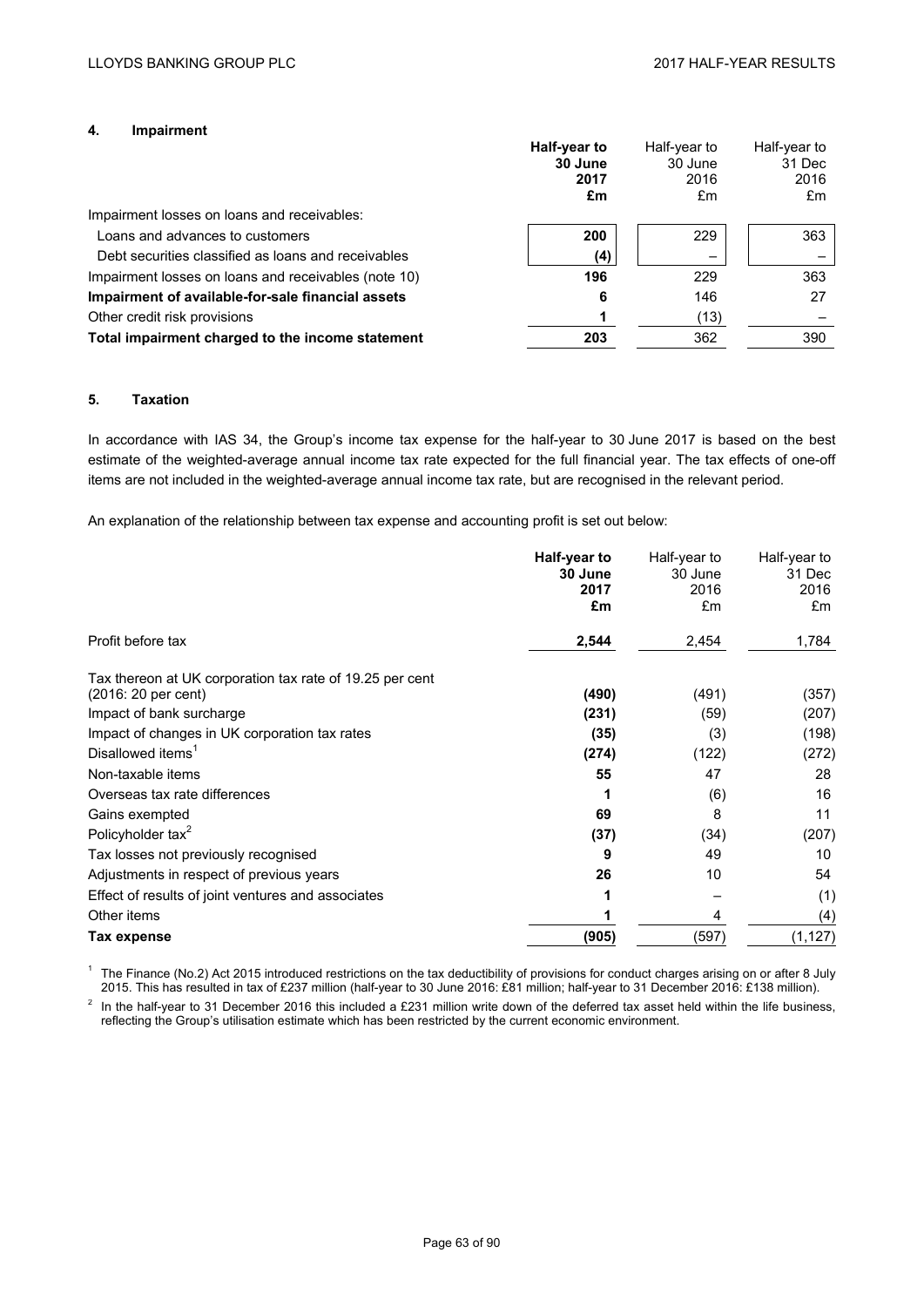# **6. Earnings per share**

|                                                                               | Half-year to<br>30 June<br>2017<br>£m      | Half-year to<br>30 June<br>2016<br>£m      | Half-year to<br>31 Dec<br>2016<br>£m      |
|-------------------------------------------------------------------------------|--------------------------------------------|--------------------------------------------|-------------------------------------------|
| Profit attributable to ordinary shareholders – basic and diluted              | 1,389                                      | 1,590                                      | 411                                       |
| Tax credit on distributions to other equity holders                           | 51                                         | 41                                         | 50                                        |
|                                                                               | 1,440                                      | 1,631                                      | 461                                       |
|                                                                               | Half-year to<br>30 June<br>2017<br>million | Half-year to<br>30 June<br>2016<br>million | Half-year to<br>31 Dec<br>2016<br>million |
| Weighted average number of ordinary shares in issue – basic                   | 71,426                                     | 71,175                                     | 71,292                                    |
| Adjustment for share options and awards                                       | 704                                        | 882                                        | 699                                       |
| Weighted average number of ordinary shares in issue - diluted                 | 72,130                                     | 72,057                                     | 71,991                                    |
| Basic earnings per share<br>Diluted earnings per share                        | 2.0 <sub>p</sub><br>2.0 <sub>p</sub>       | 2.3p<br>2.3p                               | 0.6p<br>0.6p                              |
| 7.<br>Trading and other financial assets at fair value through profit or loss |                                            | <b>A</b> 4                                 | $\mathbf{A}$                              |

|                                                                               | At      | At      |
|-------------------------------------------------------------------------------|---------|---------|
|                                                                               | 30 June | 31 Dec  |
|                                                                               | 2017    | 2016    |
|                                                                               | £m      | £m      |
| Trading assets                                                                | 43,016  | 45,253  |
| Other financial assets at fair value through profit or loss:                  |         |         |
| Treasury and other bills                                                      | 19      | 20      |
| Debt securities                                                               | 37,065  | 38,210  |
| Equity shares                                                                 | 81,870  | 67,691  |
|                                                                               | 118,954 | 105,921 |
| Total trading and other financial assets at fair value through profit or loss | 161,970 | 151,174 |
|                                                                               |         |         |

Included in the above is £115,178 million (31 December 2016: £101,888 million) of assets relating to the insurance businesses.

# **8. Derivative financial instruments**

|                                                | 30 June 2017      |                   | 31 December 2016 |                |
|------------------------------------------------|-------------------|-------------------|------------------|----------------|
|                                                | <b>Fair value</b> | <b>Fair value</b> | Fair value       | Fair value     |
|                                                | of assets         | of liabilities    | of assets        | of liabilities |
|                                                | £m                | £m                | £m               | £m             |
| Hedging                                        |                   |                   |                  |                |
| Derivatives designated as fair value hedges    | 1,278             | 692               | 1.481            | 759            |
| Derivatives designated as cash flow hedges     | 925               | 1,136             | 1,231            | 1,205          |
|                                                | 2,203             | 1,828             | 2,712            | 1.964          |
| <b>Trading</b>                                 |                   |                   |                  |                |
| Exchange rate contracts                        | 6,864             | 6,795             | 8,860            | 8,781          |
| Interest rate contracts                        | 19,723            | 19,217            | 23.050           | 22,352         |
| Credit derivatives                             | 378               | 367               | 381              | 659            |
| Equity and other contracts                     | 856               | 983               | 1,135            | 1,168          |
|                                                | 27,821            | 27,362            | 33.426           | 32,960         |
| Total recognised derivative assets/liabilities | 30.024            | 29.190            | 36.138           | 34.924         |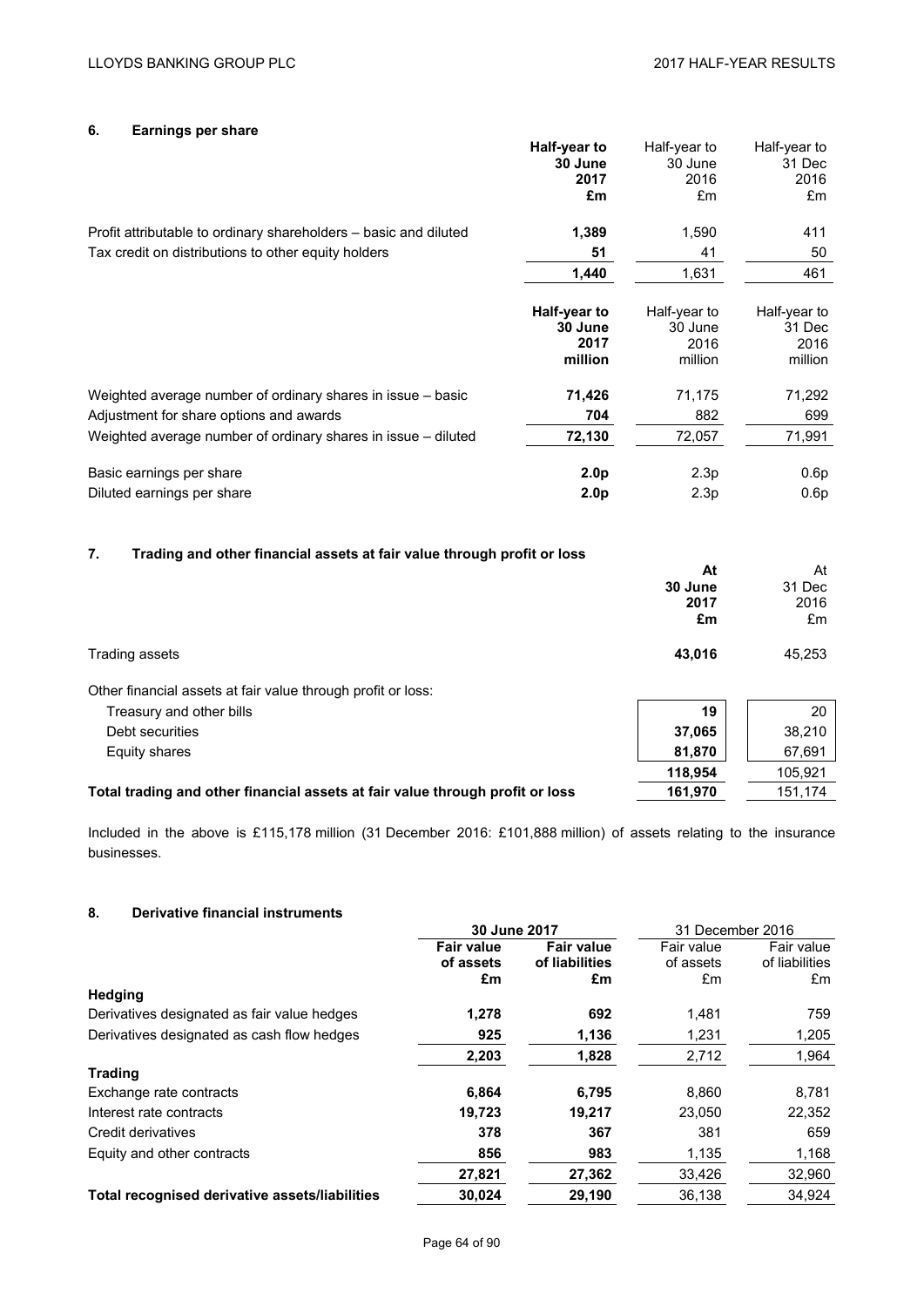# **9. Loans and advances to customers**

|                                                                              | At 30 June | At 31 Dec |
|------------------------------------------------------------------------------|------------|-----------|
|                                                                              | 2017       | 2016      |
|                                                                              | £m         | £m        |
| Agriculture, forestry and fishing                                            | 7,509      | 7,269     |
| Energy and water supply                                                      | 1,543      | 2,320     |
| Manufacturing                                                                | 7,529      | 7,285     |
| Construction                                                                 | 4,405      | 4,535     |
| Transport, distribution and hotels                                           | 12,262     | 13,320    |
| Postal and communications                                                    | 2,537      | 2,564     |
| Property companies                                                           | 31,756     | 32,192    |
| Financial, business and other services                                       | 49,786     | 49,197    |
| Personal:                                                                    |            |           |
| Mortgages                                                                    | 305,352    | 306,682   |
| Other                                                                        | 28,969     | 20,761    |
| Lease financing                                                              | 2,403      | 2,628     |
| Hire purchase                                                                | 12,778     | 11,617    |
|                                                                              | 466,829    | 460,370   |
| Allowance for impairment losses on loans and advances to customers (note 10) | (2, 225)   | (2, 412)  |
| Total loans and advances to customers                                        | 464,604    | 457,958   |
|                                                                              |            |           |

Loans and advances to customers include advances securitised under the Group's securitisation and covered bond programmes (see note 12).

# **10. Allowance for impairment losses on loans and receivables**

|                                                      | Half-year to<br>30 June<br>2017<br>£m | Half-year to<br>30 June<br>2016<br>£m | Half-year to<br>31 Dec<br>2016<br>£m |
|------------------------------------------------------|---------------------------------------|---------------------------------------|--------------------------------------|
| Opening balance                                      | 2,488                                 | 3,130                                 | 2,831                                |
| Exchange and other adjustments                       | 91                                    | 19                                    | 50                                   |
| Advances written off                                 | (818)                                 | (1,037)                               | (1,096)                              |
| Recoveries of advances written off in previous years | 333                                   | 509                                   | 353                                  |
| Unwinding of discount                                | (13)                                  | (19)                                  | (13)                                 |
| Charge to the income statement (note 4)              | 196                                   | 229                                   | 363                                  |
| <b>Balance at end of period</b>                      | 2,277                                 | 2,831                                 | 2,488                                |
| In respect of:                                       |                                       |                                       |                                      |
| Loans and advances to customers (note 9)             | 2,225                                 | 2,733                                 | 2,412                                |
| Debt securities                                      | 52                                    | 98                                    | 76                                   |
| <b>Balance at end of period</b>                      | 2,277                                 | 2,831                                 | 2,488                                |
|                                                      |                                       |                                       |                                      |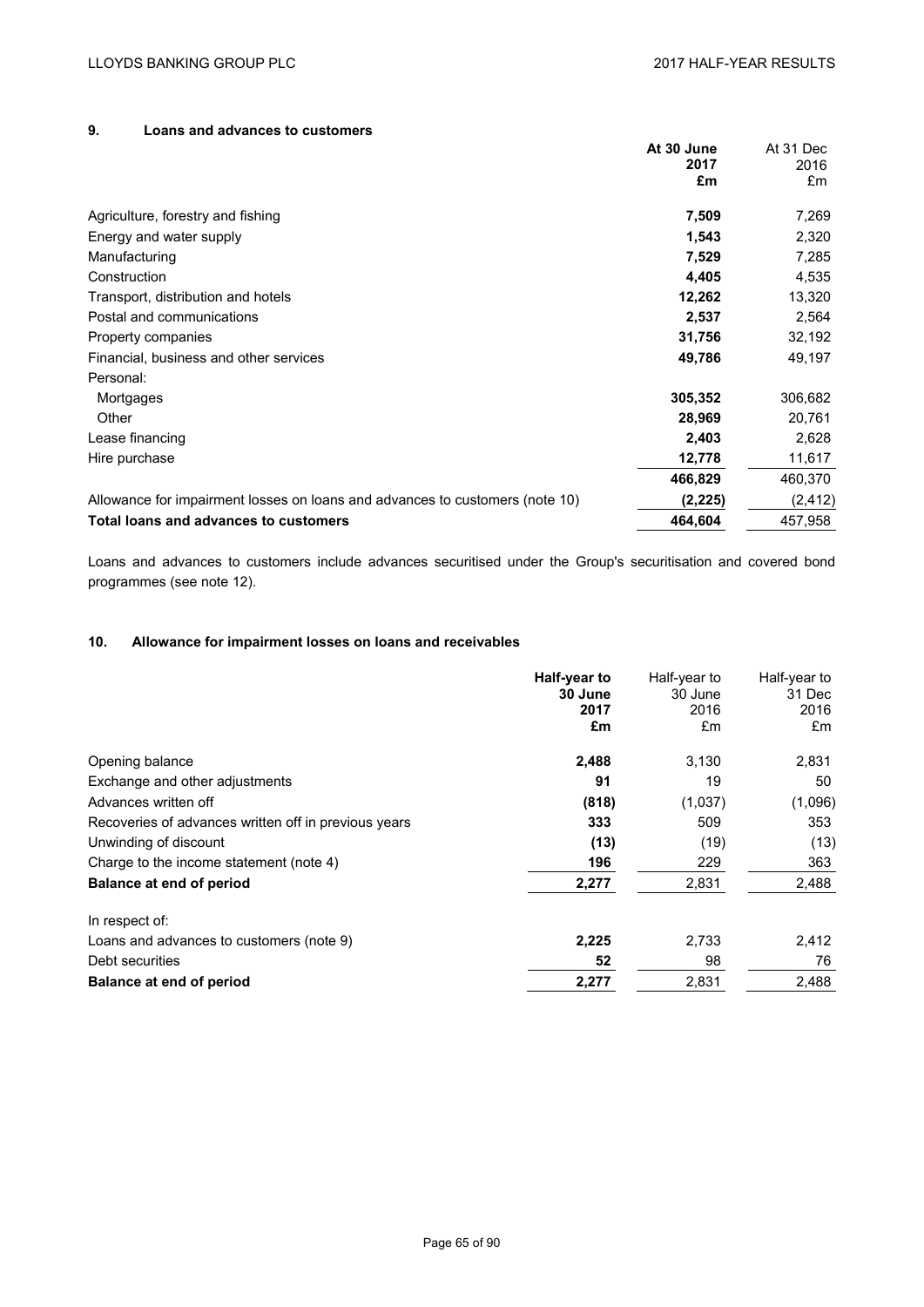## **11. Acquisition of MBNA**

On 1 June 2017, following the receipt of competition and regulatory approval, the Group acquired 100 per cent of the ordinary share capital of MBNA Limited (MBNA), which together with its subsidiaries undertakes a UK consumer credit card business, from FIA Jersey Holdings Limited, a wholly-owned subsidiary of Bank of America. The total fair value of the purchase consideration was £2,016 million, settled in cash.

The table below sets out the fair value of the identifiable assets and liabilities acquired. The initial accounting for the acquisition has been determined provisionally because of its complexity and the limited time available between the acquisition date and the preparation of these condensed consolidated interim financial statements.

|                                               | <b>Book value</b> | <b>Provisional</b> | <b>Fair value</b> |
|-----------------------------------------------|-------------------|--------------------|-------------------|
|                                               | as at 1 June      | fair value         | as at 1 June      |
|                                               | 2017<br>£m        | adjustments<br>£m  | 2017<br>£m        |
|                                               |                   |                    |                   |
| <b>Assets</b>                                 |                   |                    |                   |
| Loans and advances to customers               | 7,466             | 345                | 7,811             |
| Available-for-sale financial assets           | 16                |                    | 16                |
| Other intangible assets                       |                   | 702                | 702               |
| Other assets                                  | 217               | 345                | 562               |
| <b>Total assets</b>                           | 7,699             | 1,392              | 9,091             |
| <b>Liabilities</b>                            |                   |                    |                   |
| Deposits from banks <sup>1</sup>              | 6,431             |                    | 6,431             |
| <b>Other liabilities</b>                      | 115               | 184                | 299               |
| Other provisions                              | 233               | 395                | 628               |
| <b>Total liabilities</b>                      | 6,779             | 579                | 7,358             |
| Provisional fair value of net assets acquired | 920               | 813                | 1,733             |
| <b>Goodwill arising on acquisition</b>        |                   |                    | 283               |
| <b>Total consideration</b>                    |                   |                    | 2,016             |

 $1$  Upon acquisition, the funding of MBNA was assumed by Lloyds Bank plc.

The post-acquisition profit before tax of MBNA covering the period from 1 June 2017 to 30 June 2017, which is included in the Group statutory consolidated income statement for the half-year to 30 June 2017, is £18 million.

Had the acquisition date of MBNA been 1 January 2017, the Group's consolidated total income would have been £329 million higher at £17,604 million and the Group's consolidated profit before tax would have been £112 million higher at £2,656 million.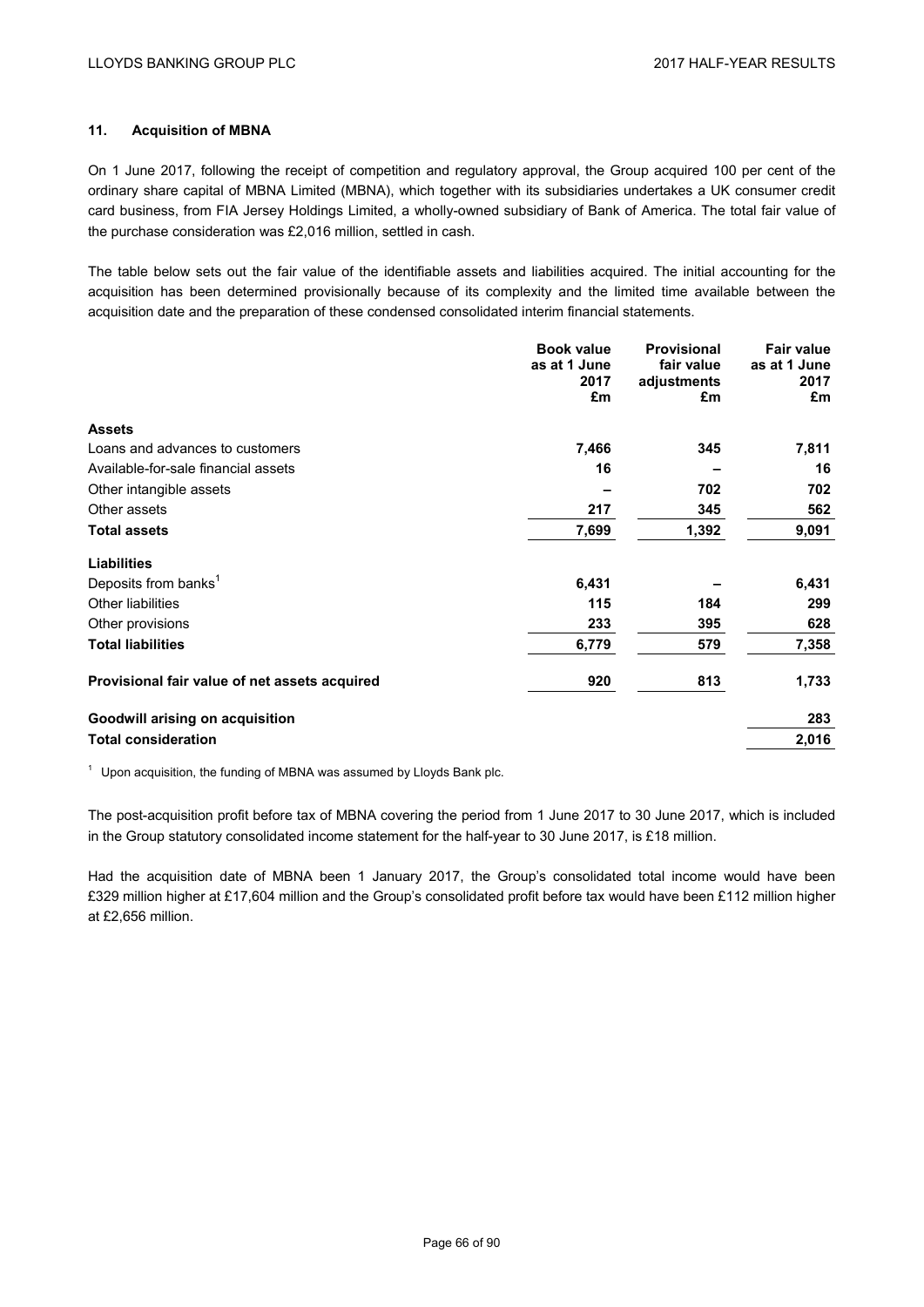# **12. Debt securities in issue**

|                          |                                                  | 30 June 2017            |        |                                                  | 31 December 2016        |        |
|--------------------------|--------------------------------------------------|-------------------------|--------|--------------------------------------------------|-------------------------|--------|
|                          | At fair<br>value<br>through<br>profit or<br>loss | At<br>amortised<br>cost | Total  | At fair<br>value<br>through<br>profit or<br>loss | At<br>amortised<br>cost | Total  |
|                          | £m                                               | £m                      | £m     | £m                                               | £m                      | £m     |
| Medium-term notes issued | 8.223                                            | 25,741                  | 33,964 | 9,423                                            | 27,182                  | 36,605 |
| Covered bonds            |                                                  | 25,937                  | 25,937 |                                                  | 30.521                  | 30,521 |
| Certificates of deposit  |                                                  | 10.994                  | 10,994 |                                                  | 8.077                   | 8.077  |
| Securitisation notes     |                                                  | 5,105                   | 5,105  |                                                  | 7,253                   | 7,253  |
| Commercial paper         |                                                  | 3,780                   | 3,780  |                                                  | 3,281                   | 3,281  |
|                          | 8,223                                            | 71,557                  | 79,780 | 9.423                                            | 76.314                  | 85.737 |

The notes issued by the Group's securitisation and covered bond programmes are held by external parties and by subsidiaries of the Group.

### *Securitisation programmes*

At 30 June 2017, external parties held £5,105 million (31 December 2016: £7,253 million) and the Group's subsidiaries held £25,244 million (31 December 2016: £26,435 million) of total securitisation notes in issue of £30,349 million (31 December 2016: £33,688 million). The notes are secured on loans and advances to customers and debt securities classified as loans and receivables amounting to £49,284 million (31 December 2016: £52,184 million), the majority of which have been sold by subsidiary companies to bankruptcy remote structured entities. The structured entities are consolidated fully and all of these loans are retained on the Group's balance sheet.

### *Covered bond programmes*

At 30 June 2017, external parties held £25,937 million (31 December 2016: £30,521 million) and the Group's subsidiaries held £700 million (31 December 2016: £700 million) of total covered bonds in issue of £26,637 million (31 December 2016: £31,221 million). The bonds are secured on certain loans and advances to customers amounting to £33,170 million (31 December 2016: £35,968 million) that have been assigned to bankruptcy remote limited liability partnerships. These loans are retained on the Group's balance sheet.

Cash deposits of £5,065 million (31 December 2016: £9,018 million) which support the debt securities issued by the structured entities, the term advances related to covered bonds and other legal obligations are held by the Group.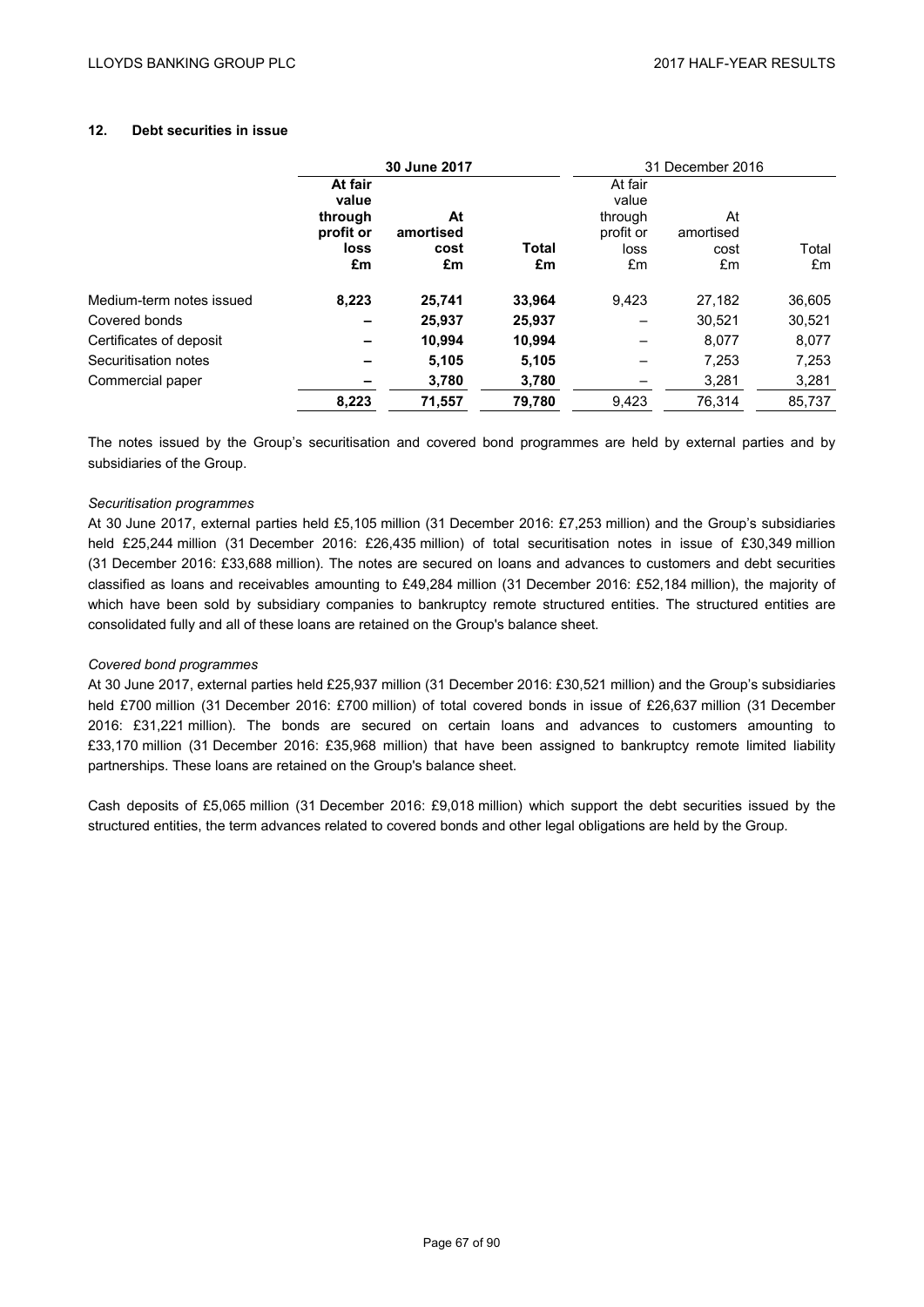# **13. Post-retirement defined benefit schemes**

The Group's post-retirement defined benefit scheme obligations are comprised as follows:

|                                       | At       | At        |
|---------------------------------------|----------|-----------|
|                                       | 30 June  | 31 Dec    |
|                                       | 2017     | 2016      |
|                                       | £m       | £m        |
| Defined benefit pension schemes:      |          |           |
| - Fair value of scheme assets         | 44,721   | 45,578    |
| - Present value of funded obligations | (44,980) | (45, 822) |
| Net pension scheme liability          | (259)    | (244)     |
| Other post-retirement schemes         | (236)    | (236)     |
| Net retirement benefit liability      | (495)    | (480)     |
| Recognised on the balance sheet as:   |          |           |
| Retirement benefit assets             | 410      | 342       |
| Retirement benefit obligations        | (905)    | (822)     |
| Net retirement benefit liability      | (495)    | (480)     |

The movement in the Group's net post-retirement defined benefit scheme liability during the period was as follows:

|                             | £m    |
|-----------------------------|-------|
| Liability at 1 January 2017 | (480) |
| Income statement charge     | (181) |
| Employer contributions      | 290   |
| Remeasurement               | (124) |
| Liability at 30 June 2017   | (495) |

The charge to the income statement in respect of pensions and other post-retirement benefit schemes is comprised as follows:

|                                               | Half-year to | Half-year to | Half-year to |
|-----------------------------------------------|--------------|--------------|--------------|
|                                               | 30 June      | 30 June      | 31 Dec       |
|                                               | 2017         | 2016         | 2016         |
|                                               | £m           | £m           | £m           |
| Defined benefit pension schemes               | 181          | 136          | 151          |
| Defined contribution schemes                  | 121          | 132          | 136          |
| Total charge to the income statement (note 3) | 302          | 268          | 287          |

The principal assumptions used in the valuations of the defined benefit pension schemes were as follows:

|                                                           | At<br>30 June<br>2017<br>% | At<br>31 Dec<br>2016<br>% |
|-----------------------------------------------------------|----------------------------|---------------------------|
| Discount rate                                             | 2.71                       | 2.76                      |
| Rate of inflation:                                        |                            |                           |
| <b>Retail Prices Index</b>                                | 3.18                       | 3.23                      |
| <b>Consumer Price Index</b>                               | 2.13                       | 2.18                      |
| Rate of salary increases                                  | 0.00                       | 0.00                      |
| Weighted-average rate of increase for pensions in payment | 2.71                       | 2.74                      |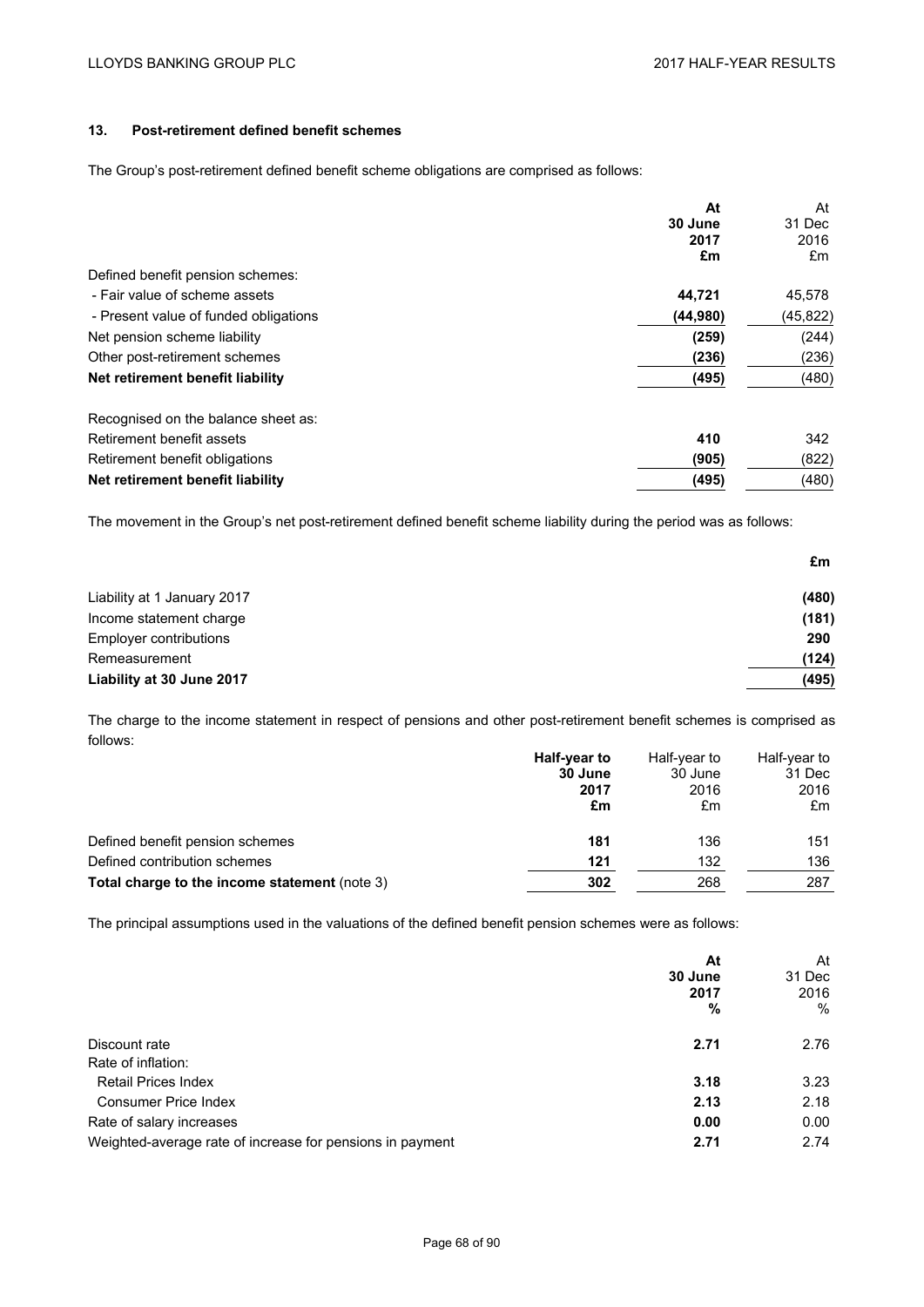## **14. Provisions for liabilities and charges**

### *Payment protection insurance (excluding MBNA)*

The Group increased the provision for PPI costs by a further £1,050 million in the half-year to 30 June 2017, of which £700 million was in the second quarter, bringing the total amount provided to £18,075 million.

The charge in the second quarter is largely driven by a potentially higher total volume of complaints and associated operating costs due to higher reactive complaint volumes received over the past three quarters, which have averaged approximately 9,000 per week. As previously announced, £350 million was taken in the first quarter to reflect the impact of the Financial Conduct Authority's (FCA) rules and guidance published on 2 March 2017 (Policy Statement 17/3), which confirmed a two month extension to the time bar to the end of August 2019.

At 30 June 2017 a provision of £2,647 million remained unutilised relating to complaints and associated administration costs. The provision is consistent with total expected complaint volumes of 5.3 million (including complaints falling under the Plevin rules and guidance) with approximately 1.2 million still expected to be received including approximately 9,000 reactive complaints per week through to August 2019. Total cash payments were £661 million during the half-year to 30 June 2017.

## *Sensitivities*

The Group estimates that it has sold approximately 16 million PPI policies since 2000. These include policies that were not mis-sold and those that have been successfully claimed upon. Since the commencement of the PPI redress programme in 2011 the Group estimates that it has contacted, settled or provided for approximately 52 per cent of the policies sold since 2000.

The total amount provided for PPI represents the Group's best estimate of the likely future cost. However a number of risks and uncertainties remain in particular with respect to future volumes. The cost could differ from the Group's estimates and the assumptions underpinning them, and could result in a further provision being required. There is significant uncertainty around the impact of the regulatory changes, FCA media campaign and Claims Management Companies and customer activity.

Key metrics and sensitivities are highlighted in the table below:

| (exclude claims where no PPI policy was held)           | Actuals to date | Anticipated future <sup>2</sup> | Sensitivity <sup>2,3</sup> |
|---------------------------------------------------------|-----------------|---------------------------------|----------------------------|
| Customer initiated complaints since origination $(m)^T$ |                 |                                 | $0.1 = £215m$              |
| Administrative expenses (£m)                            | 3.350           | 525                             | 1 case = £450              |

Sensitivity includes complaint handling costs.

<sup>2</sup> Anticipated future and sensitivities are impacted by a proportion of complaints and re-complaints falling under the *Plevin* rules and guidance in light of the FCA Policy Statement PS 17/3.<br>Average redress and uphold rates remain stable.

### *Payment protection insurance (MBNA)*

With regard to MBNA, as announced in December 2016, the Group's exposure is capped at £240 million through an indemnity received from Bank of America.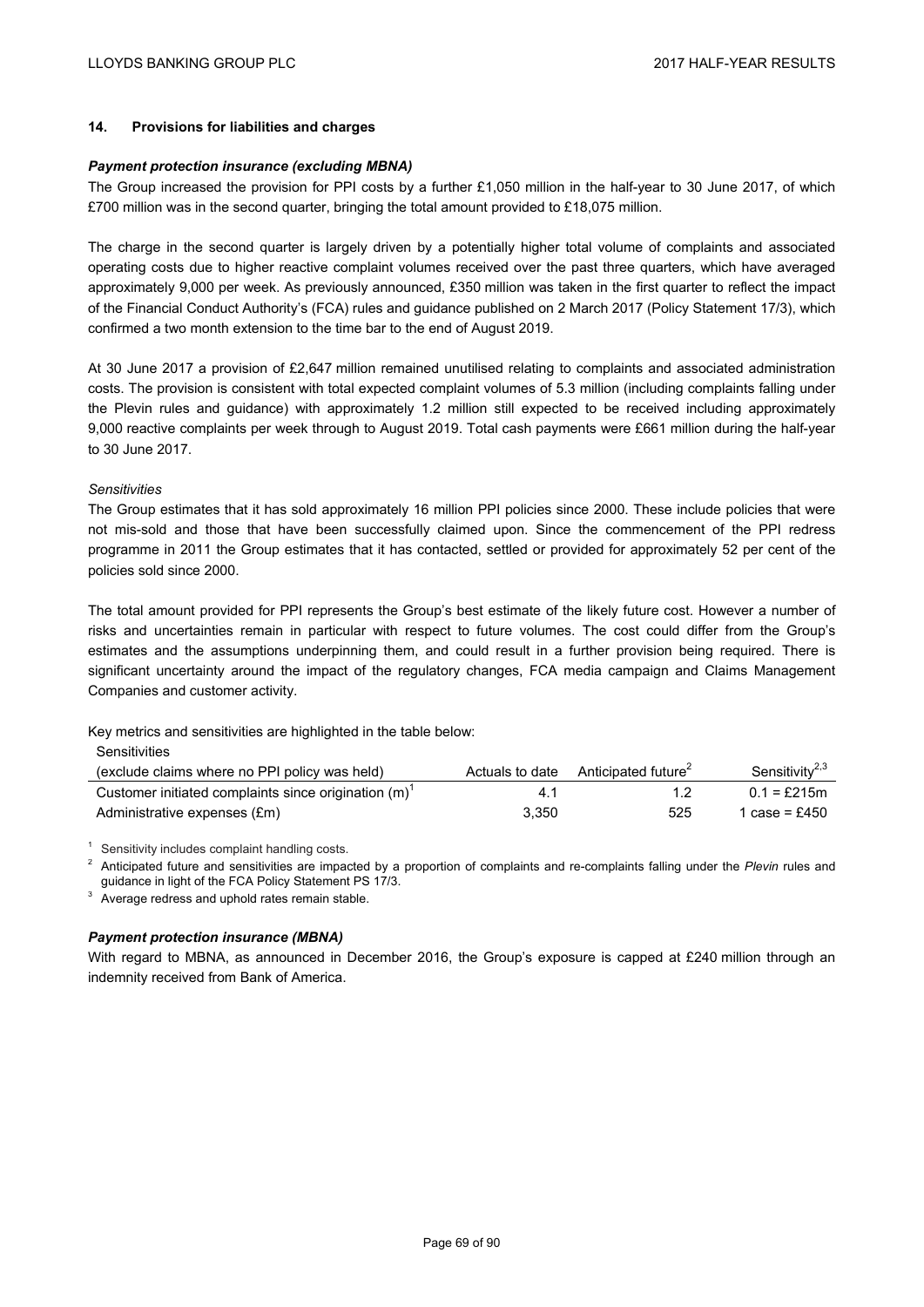## **14. Provisions for liabilities and charges** (continued)

#### *Other provisions for legal actions and regulatory matters*

#### *Packaged bank accounts*

In the half-year to 30 June 2017 the Group has provided an additional £95 million in respect of complaints relating to alleged mis-selling of packaged bank accounts raising the total amount provided to £600 million. As at 30 June 2017, £182 million of the provision remained unutilised*.* The total amount provided represents the Group's best estimate of the likely future cost, however a number of risks and uncertainties remain in particular with respect to future volumes.

#### *Arrears handling related activities*

The Group has provided an additional £155 million in the half-year to 30 June 2017 (bringing the total provision to £552 million), for the costs of identifying and rectifying certain arrears management fees and activities. Following a review of the Group's arrears handling activities, the Group has put in place a number of actions to improve further its handling of customers in these areas and the Group is reimbursing mortgage arrears fees to around 590,000 customers. As at 30 June 2017, the unutilised provision was £518 million.

### *Customer claims in relation to insurance branch business in Germany*

The Group continues to receive claims in Germany from customers relating to policies issued by Clerical Medical Investment Group Limited (subsequently renamed Scottish Widows Limited). The German industry-wide issue regarding notification of contractual 'cooling off' periods continued to lead to an increasing number of claims in 2016. Up to 31 December 2016 the Group had provided a total of £639 million, no further amounts have been provided in the half-year to 30 June 2017. The remaining unutilised provision as at 30 June 2017 was £156 million (31 December 2016 is £168 million). The validity of the claims facing the Group depends upon the facts and circumstances in respect of each claim. As a result the ultimate financial effect, which could be significantly different from the current provision, will be known only once all relevant claims have been resolved.

#### *HBOS Reading – customer review*

The Group has commenced a review into a number of customer cases from the former HBOS Impaired Assets Office based in Reading. This review follows the conclusion of a criminal trial in which a number of individuals, including two former HBOS employees, were convicted of conspiracy to corrupt, fraudulent trading and associated money laundering offences which occurred prior to the acquisition of HBOS by the Group in 2009. The review is ongoing, the Group has provided £100 million in the half-year to 30 June 2017 and is in the process of paying compensation to the victims of the fraud for economic losses, ex-gratia payments and awards for distress and inconvenience.

#### *Other legal actions and regulatory matters*

In the course of its business, the Group is engaged in discussions with the PRA, FCA and other UK and overseas regulators and other governmental authorities on a range of matters. The Group also receives complaints and claims from customers in connection with its past conduct and, where significant, provisions are held against the costs expected to be incurred as a result of the conclusions reached. In the half-year to 30 June 2017, the Group charged an additional £190 million in respect of matters across all divisions. At 30 June 2017, the Group held unutilised provisions totalling £589 million for these other legal actions and regulatory matters.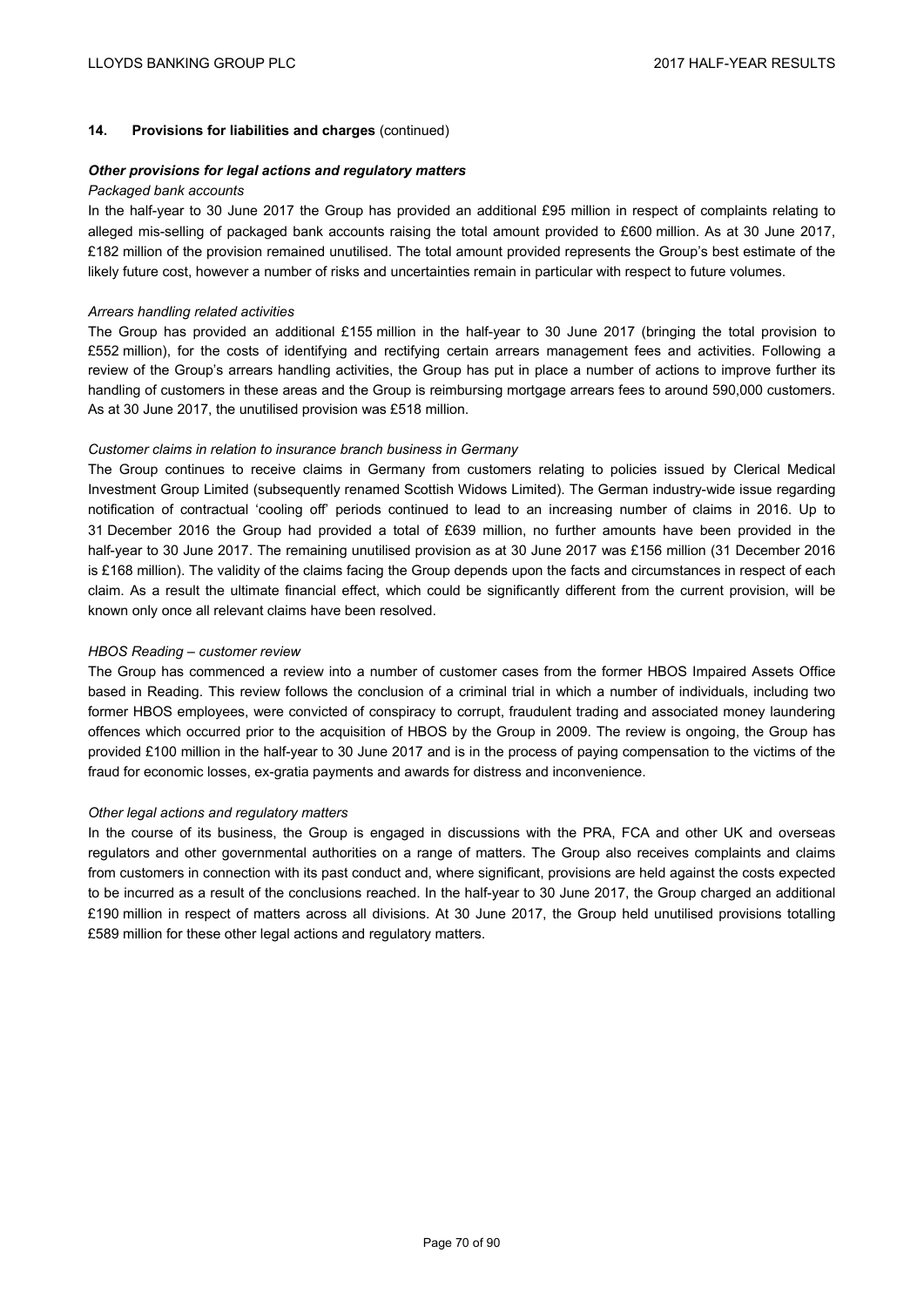## **15. Contingent liabilities and commitments**

### *Interchange fees*

With respect to multi-lateral interchange fees (MIFs), the Group is not directly involved in the ongoing investigations and litigation (as described below) which involve card schemes such as Visa and MasterCard. However, the Group is a member of Visa and MasterCard and other card schemes.

- The European Commission continues to pursue certain competition investigations into MasterCard and Visa probing, amongst other things, MIFs paid in respect of cards issued outside the EEA;
- Litigation continues in the English Courts against both Visa and MasterCard. This litigation has been brought by several retailers who are seeking damages for allegedly 'overpaid' MIFs. From publicly available information, it is understood these damages claims are running to different timescales with respect to the litigation process. It is also possible that new claims may be issued.
- Any ultimate impact on the Group of the above investigations and the litigation against Visa and MasterCard remains uncertain at this time.

Visa Inc completed its acquisition of Visa Europe on 21 June 2016. The Group's share of the sale proceeds comprised cash consideration of approximately £330 million (of which approximately £300 million was received on completion of the sale and £30 million is deferred for three years) and preferred stock, which the Group measures at fair value. The preferred stock is convertible into Class A Common Stock of Visa Inc or its equivalent upon the occurrence of certain events. As part of this transaction, the Group and certain other UK banks also entered into a Loss Sharing Agreement (LSA) with Visa Inc, which clarifies the allocation of liabilities between the parties should the litigation referred to above result in Visa Inc being liable for damages payable by Visa Europe. The maximum amount of liability to which the Group may be subject under the LSA is capped at the cash consideration which was received by the Group at completion. Visa Inc may also have recourse to a general indemnity, previously in place under Visa Europe's Operating Regulations, for damages claims concerning inter or intra-regional MIF setting activities.

### *LIBOR and other trading rates*

In July 2014, the Group announced that it had reached settlements totalling £217 million (at 30 June 2014 exchange rates) to resolve with UK and US federal authorities legacy issues regarding the manipulation several years ago of Group companies' submissions to the British Bankers' Association (BBA) London Interbank Offered Rate (LIBOR) and Sterling Repo Rate. The Group continues to cooperate with various other government and regulatory authorities, including the Serious Fraud Office, the Swiss Competition Commission, and a number of US State Attorneys General, in conjunction with their investigations into submissions made by panel members to the bodies that set LIBOR and various other interbank offered rates.

Certain Group companies, together with other panel banks, have also been named as defendants in private lawsuits, including purported class action suits, in the US in connection with their roles as panel banks contributing to the setting of US Dollar, Japanese Yen and Sterling LIBOR and the Australian BBSW Reference Rate. The lawsuits, which contain broadly similar allegations, allege violations of the Sherman Antitrust Act, the Racketeer Influenced and Corrupt Organizations Act and the Commodity Exchange Act, as well as various state statutes and common law doctrines. Certain of the plaintiffs' claims, including those in connection with USD and JPY LIBOR, have been dismissed by the US Federal Court for Southern District of New York. Appeals remain possible.

Certain Group companies are also named as defendants in UK based claims raising LIBOR manipulation allegations.

It is currently not possible to predict the scope and ultimate outcome on the Group of the various outstanding regulatory investigations not encompassed by the settlements, any private lawsuits or any related challenges to the interpretation or validity of any of the Group's contractual arrangements, including their timing and scale.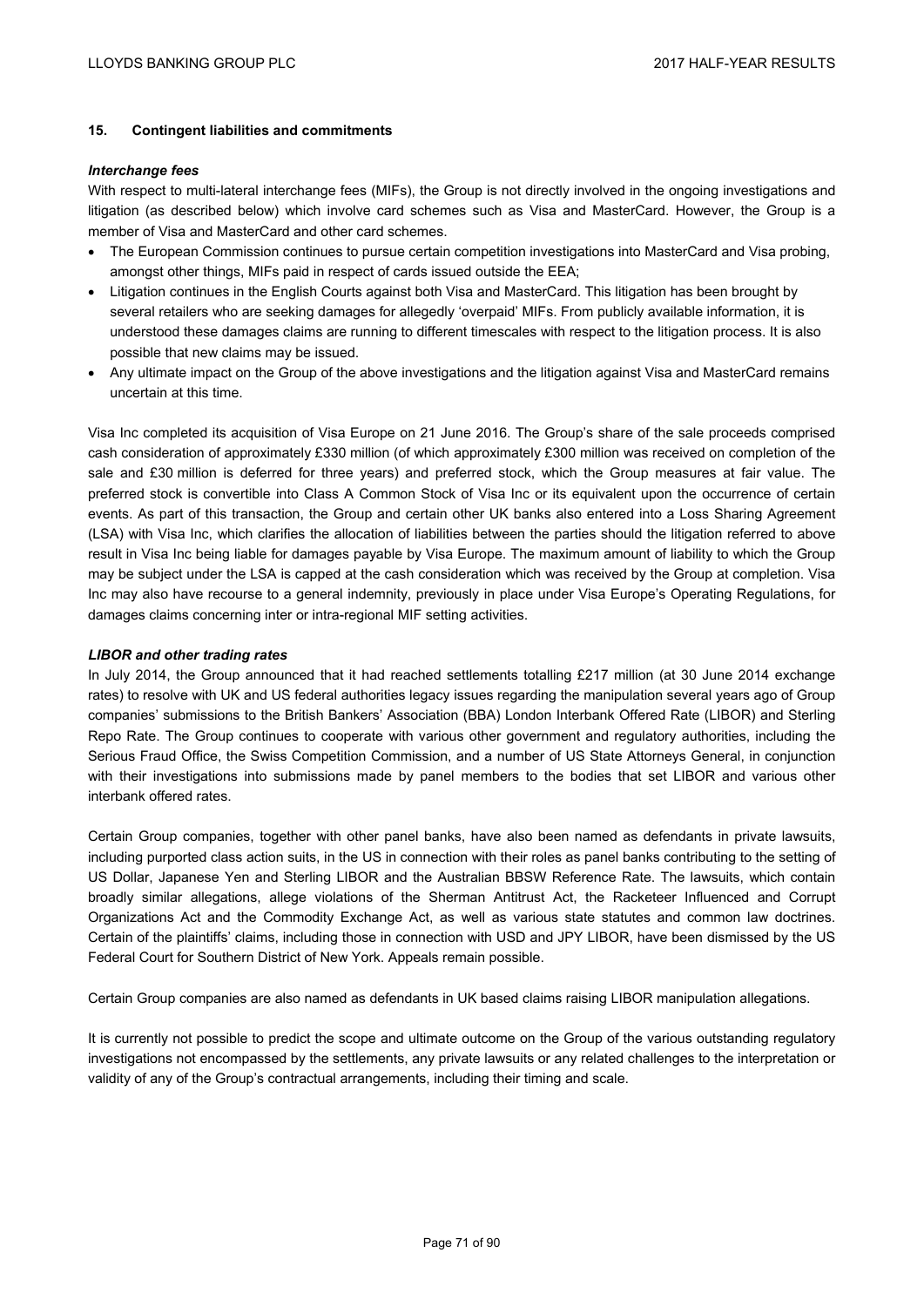## **15. Contingent liabilities and commitments** (continued)

### *UK shareholder litigation*

In August 2014, the Group and a number of former directors were named as defendants in a claim filed in the English High Court by a number of claimants who held shares in Lloyds TSB Group plc (LTSB) prior to the acquisition of HBOS plc, alleging breaches of duties in relation to information provided to shareholders in connection with the acquisition and the recapitalisation of LTSB. It is currently not possible to determine the ultimate impact on the Group (if any), but the Group intends to defend the claim vigorously.

### *Financial Services Compensation Scheme*

Following the default of a number of deposit takers in 2008, the Financial Services Compensation Scheme (FSCS) borrowed funds from HM Treasury to meet the compensation costs for customers of those firms. In June 2017, the FSCS announced that following the sale of certain Bradford & Bingley mortgage assets, the principal balance outstanding on these loans was £4,678 million (31 December 2016: £15,655 million). Although it is anticipated that the substantial majority of this loan will be repaid from funds the FSCS receives from asset sales, surplus cash flow or other recoveries in relation to the assets of the firms that defaulted, any shortfall will be funded by deposit-taking participants, including the Group, of the FSCS. The amount of future levies payable by the Group depends on a number of factors, principally, the amounts recovered by the FSCS from asset sales.

### *Tax authorities*

The Group has an open matter in relation to a claim for group relief of losses incurred in its former Irish banking subsidiary, which ceased trading on 31 December 2010. In 2013 HMRC informed the Group that their interpretation of the UK rules which allow the offset of such losses denies the claim. If HMRC's position is found to be correct management estimate that this would result in an increase in current tax liabilities of approximately £650 million and a reduction in the Group's deferred tax asset of approximately £350 million. The Group does not agree with HMRC's position and, having taken appropriate advice, does not consider that this is a case where additional tax will ultimately fall due. There are a number of other open matters on which the Group is in discussion with HMRC (including the tax treatment of certain costs arising from the divestment of TSB Banking Group plc), none of which is expected to have a material impact on the financial position of the Group.

#### *Residential mortgage repossessions*

In August 2014, the Northern Ireland High Court handed down judgment in favour of the borrowers in relation to three residential mortgage test cases concerning certain aspects of the Group's practice with respect to the recalculation of contractual monthly instalments of customers in arrears. The FCA is actively engaged with the industry in relation to these considerations and has recently published Guidance on the treatment of customers with mortgage payment shortfalls. The Guidance covers remediation for mortgage customers who may have been affected by the way firms calculate these customers' monthly mortgage instalments. The Group is now determining its detailed approach to implementation of the Guidance and will contact affected customers next year.

## *Update following the Financial Conduct Authority's publication of Policy Statement 17/3*

On 2 August 2016, the Financial Conduct Authority (FCA) published a further consultation paper (CP16/20: Rules and guidance on payment protection insurance complaints: feedback on CP15/39 and further consultation), following on from the original consultation published in November 2015.

On 2 March 2017 the FCA confirmed that the deadline by which consumers would need to make their PPI complaints would be 29 August 2019, and new rules with respect to the UK Supreme Court's decision in Plevin v Paragon Personal Finance Limited [2014] UKSC 61 would come into force on 29 August 2017.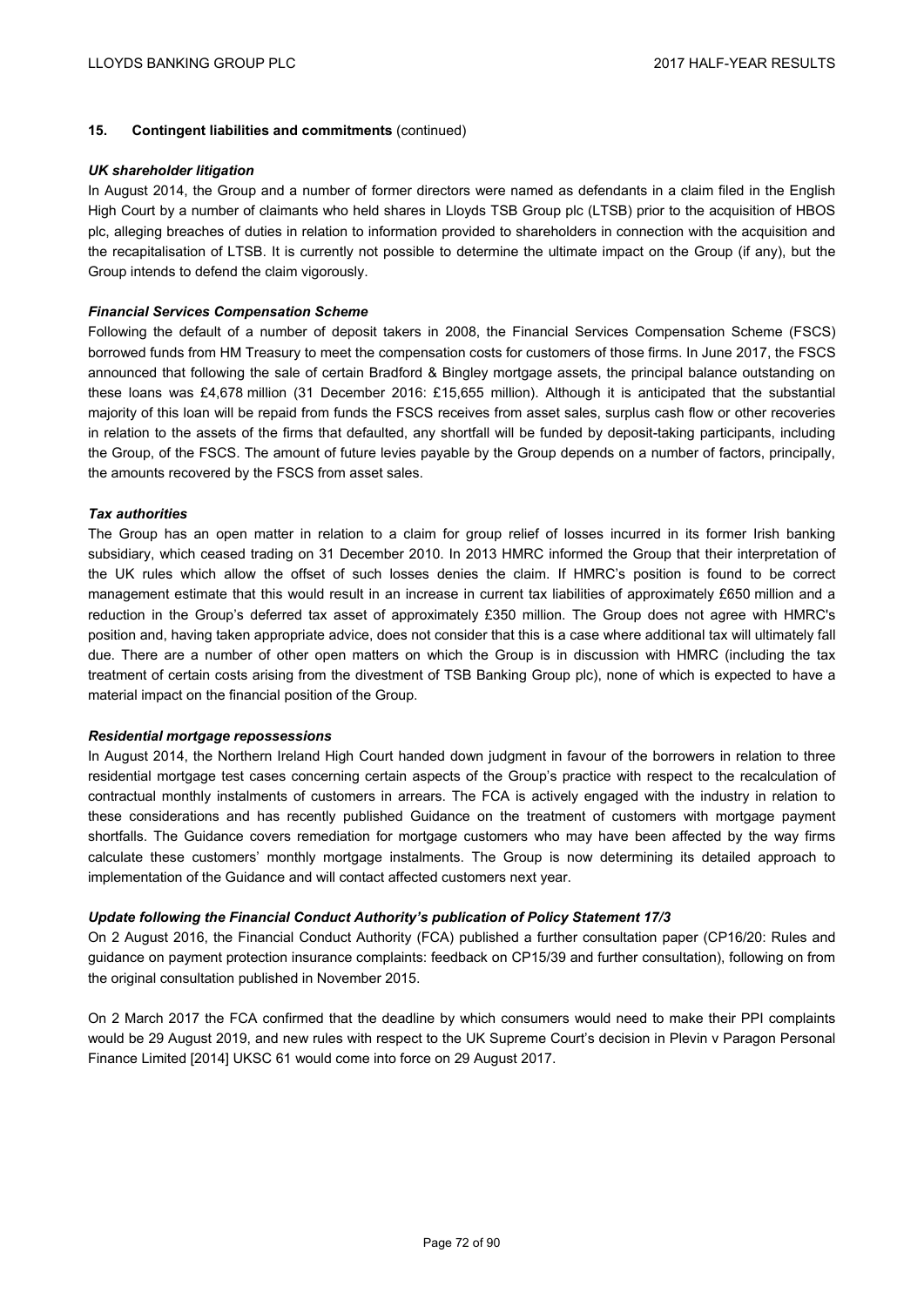## **15. Contingent liabilities and commitments** (continued)

On 31 May 2017 an application for judicial review of Policy Statement 17/3 was filed in the High Court of England and Wales, which subject to the Court's determination may have an impact on the implementation of the FCA's rules and guidance in Policy Statement 17/3.

### *Mortgage arrears handling activities*

On 26 May 2016, the Group was informed that an enforcement team at the FCA had commenced an investigation in connection with the Group's mortgage arrears handling activities. This investigation is ongoing and it is currently not possible to make a reliable assessment of the liability, if any, that may result from the investigation.

## *Other legal actions and regulatory matters*

In addition, during the ordinary course of business the Group is subject to other complaints and threatened or actual legal proceedings (including class or group action claims) brought by or on behalf of current or former employees, customers, investors or other third parties, as well as legal and regulatory reviews, challenges, investigations and enforcement actions, both in the UK and overseas. All such material matters are periodically reassessed, with the assistance of external professional advisers where appropriate, to determine the likelihood of the Group incurring a liability. In those instances where it is concluded that it is more likely than not that a payment will be made, a provision is established to management's best estimate of the amount required at the relevant balance sheet date. In some cases it will not be possible to form a view, for example because the facts are unclear or because further time is needed properly to assess the merits of the case, and no provisions are held in relation to such matters. In these circumstances, specific disclosure in relation to a contingent liability will be made where material. However the Group does not currently expect the final outcome of any such case to have a material adverse effect on its financial position, operations or cash flows.

## **Contingent liabilities and commitments arising from the banking business**

|                                                                                                                       | At 30 June<br>2017<br>£m | At 31 Dec<br>2016<br>Em |
|-----------------------------------------------------------------------------------------------------------------------|--------------------------|-------------------------|
| <b>Contingent liabilities</b>                                                                                         |                          |                         |
| Acceptances and endorsements                                                                                          | 29                       | 21                      |
| Other:                                                                                                                |                          |                         |
| Other items serving as direct credit substitutes                                                                      | 600                      | 779                     |
| Performance bonds and other transaction-related contingencies                                                         | 2,227                    | 2,237                   |
|                                                                                                                       | 2,827                    | 3,016                   |
| <b>Total contingent liabilities</b>                                                                                   | 2,856                    | 3,037                   |
| <b>Commitments</b>                                                                                                    |                          |                         |
| Documentary credits and other short-term trade-related transactions                                                   | 1                        |                         |
| Forward asset purchases and forward deposits placed                                                                   | 365                      | 648                     |
| Undrawn formal standby facilities, credit lines and other commitments to lend:<br>Less than 1 year original maturity: |                          |                         |
| Mortgage offers made                                                                                                  | 12,014                   | 10,749                  |
| Other commitments                                                                                                     | 84,432                   | 62,697                  |
|                                                                                                                       | 96,446                   | 73,446                  |
| 1 year or over original maturity                                                                                      | 36,838                   | 40,074                  |
| <b>Total commitments</b>                                                                                              | 133,650                  | 114,168                 |

Of the amounts shown above in respect of undrawn formal standby facilities, credit lines and other commitments to lend, £61,921 million (31 December 2016: £63,203 million) was irrevocable.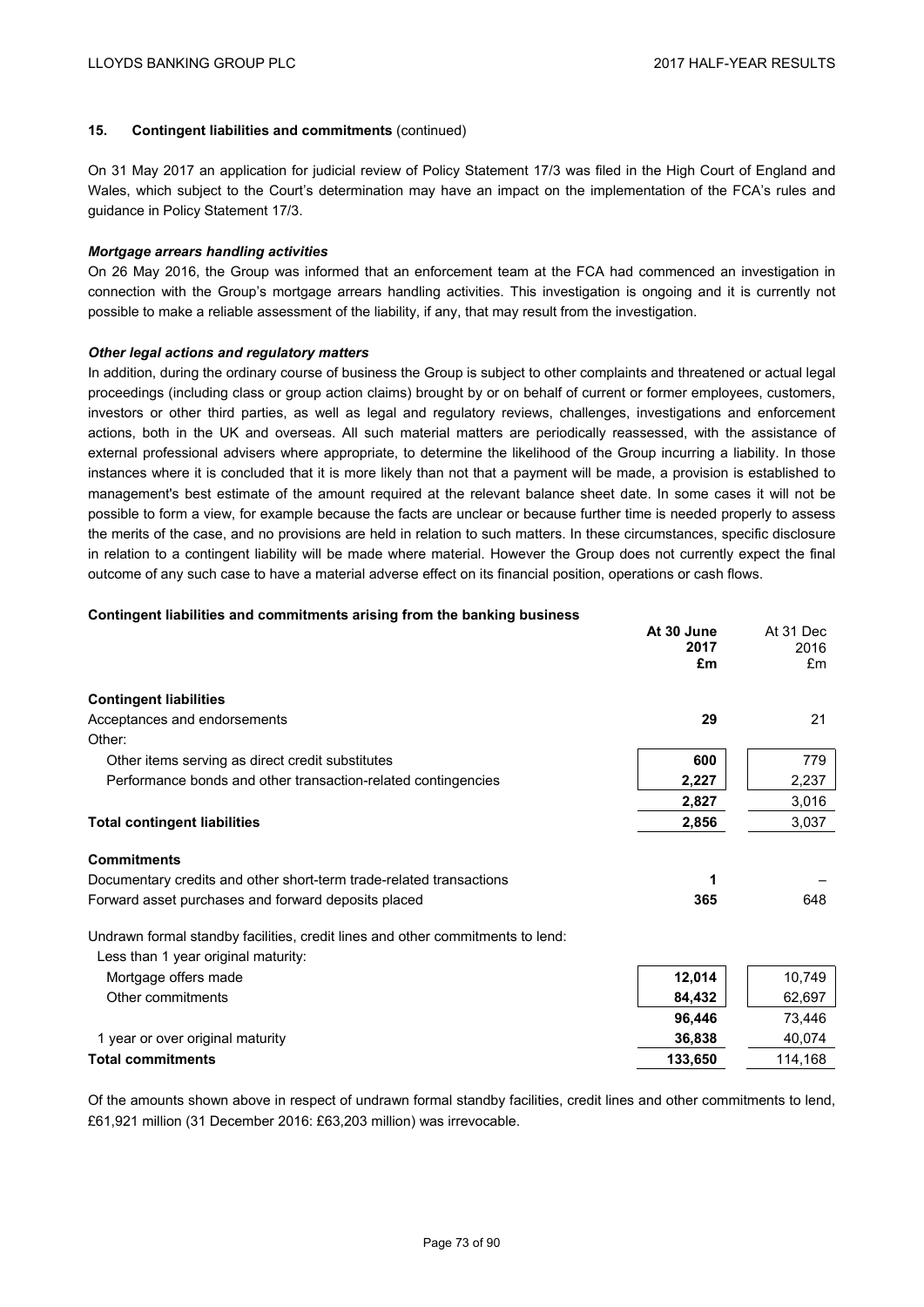## **16. Fair values of financial assets and liabilities**

The valuations of financial instruments have been classified into three levels according to the quality and reliability of information used to determine those fair values. Note 49 to the Group's 2016 financial statements describes the definitions of the three levels in the fair value hierarchy.

### **Valuation control framework**

Key elements of the valuation control framework, which covers processes for all levels in the fair value hierarchy including level 3 portfolios, include model validation (incorporating pre-trade and post-trade testing), product implementation review and independent price verification. Formal committees meet quarterly to discuss and approve valuations in more judgemental areas.

### **Transfers into and out of level 3 portfolios**

Transfers out of level 3 portfolios arise when inputs that could have a significant impact on the instrument's valuation become market observable; conversely, transfers into the portfolios arise when consistent sources of data cease to be available.

## **Valuation methodology**

For level 2 and level 3 portfolios, there is no significant change to what was disclosed in the Group's 2016 Annual Report and Accounts in respect of the valuation methodology (techniques and inputs) applied to such portfolios.

The table below summarises the carrying values of financial assets and liabilities presented on the Group's balance sheet. The fair values presented in the table are at a specific date and may be significantly different from the amounts which will actually be paid or received on the maturity or settlement date.

|                                                                 | 30 June 2017                       |         | 31 December 2016  |               |
|-----------------------------------------------------------------|------------------------------------|---------|-------------------|---------------|
|                                                                 | Fair<br>Carrying<br>value<br>value |         | Carrying<br>value | Fair<br>value |
|                                                                 | £m                                 | £m      | £m                | £m            |
| <b>Financial assets</b>                                         |                                    |         |                   |               |
| Trading and other financial assets at fair value through        |                                    |         |                   |               |
| profit or loss                                                  | 161,970                            | 161,970 | 151,174           | 151,174       |
| Derivative financial instruments                                | 30,024                             | 30,024  | 36,138            | 36,138        |
| Loans and receivables:                                          |                                    |         |                   |               |
| Loans and advances to banks                                     | 8,865                              | 8,852   | 26,902            | 26,812        |
| Loans and advances to customers                                 | 464,604                            | 464,629 | 457,958           | 457,461       |
| Debt securities                                                 | 3,841                              | 3,774   | 3,397             | 3,303         |
| Available-for-sale financial instruments                        | 51,803                             | 51,803  | 56,524            | 56,524        |
| <b>Financial liabilities</b>                                    |                                    |         |                   |               |
| Deposits from banks                                             | 24,879                             | 24,855  | 16,384            | 16,395        |
| Customer deposits                                               | 417,617                            | 418,050 | 415,460           | 416,490       |
| Trading and other financial liabilities at fair value through   |                                    |         |                   |               |
| profit or loss                                                  | 55,671                             | 55,671  | 54,504            | 54,504        |
| Derivative financial instruments                                | 29,190                             | 29,190  | 34,924            | 34,924        |
| Debt securities in issue                                        | 71,557                             | 74,707  | 76,314            | 79,650        |
| Liabilities arising from non-participating investment contracts | 15,652                             | 15,652  | 20,112            | 20,112        |
| Subordinated liabilities                                        | 18,575                             | 22,032  | 19,831            | 22,395        |

The carrying amount of the following financial instruments is a reasonable approximation of fair value: cash and balances at central banks, items in the course of collection from banks, items in course of transmission to banks and notes in circulation.

The Group manages valuation adjustments for its derivative exposures on a net basis; the Group determines their fair values on the basis of their net exposures. In all other cases, fair values of financial assets and liabilities measured at fair value are determined on the basis of their gross exposures.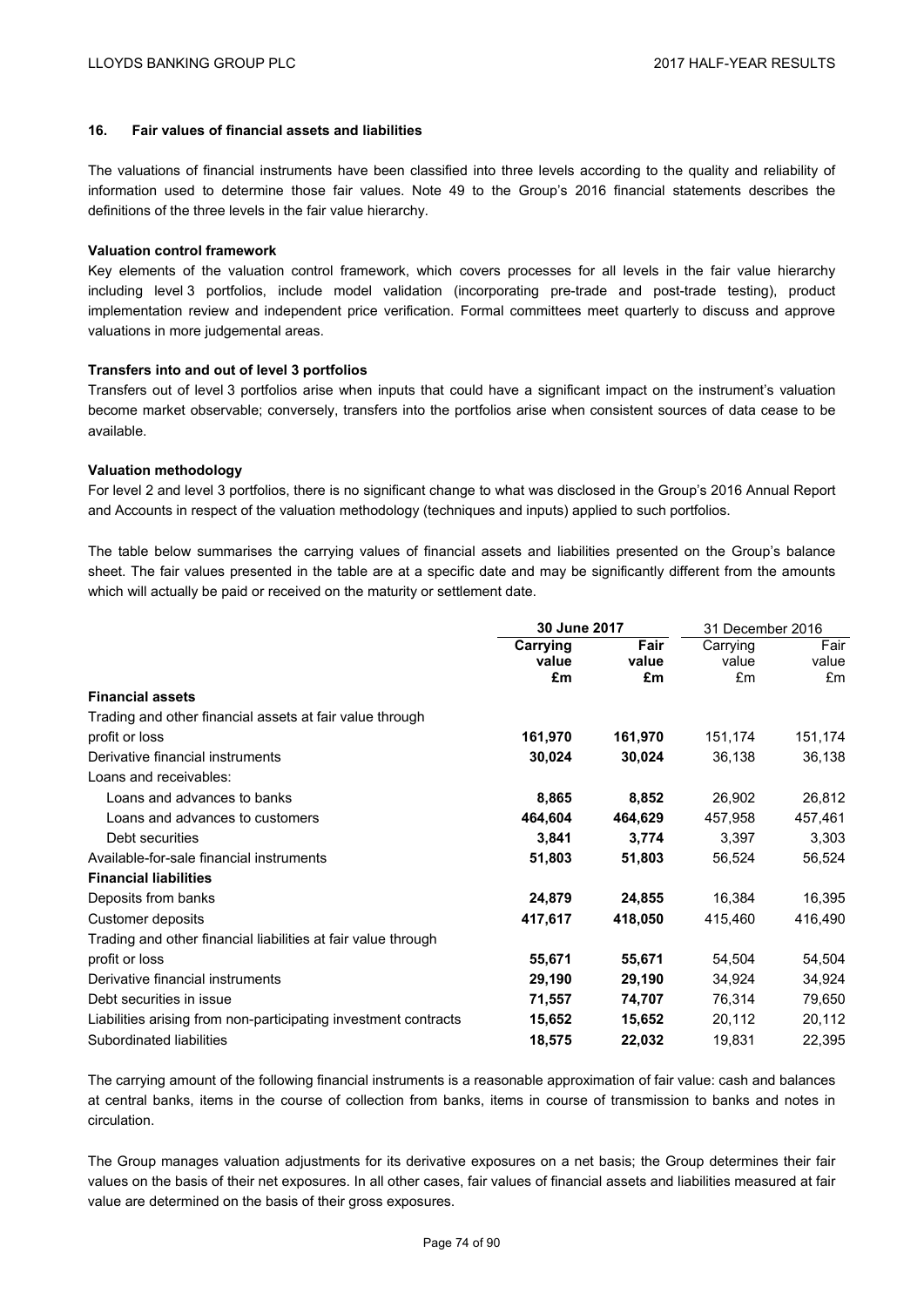The following tables provide an analysis of the financial assets and liabilities of the Group that are carried at fair value in the Group's consolidated balance sheet, grouped into levels 1 to 3 based on the degree to which the fair value is observable.

# **Financial assets**

|                                                                                  | Level 1<br>£m | Level <sub>2</sub><br>£m | Level 3<br>£m | <b>Total</b><br>£m |
|----------------------------------------------------------------------------------|---------------|--------------------------|---------------|--------------------|
| At 30 June 2017                                                                  |               |                          |               |                    |
| Trading and other financial assets at fair value<br>through profit or loss:      |               |                          |               |                    |
| Loans and advances to customers                                                  |               | 27,839                   |               | 27,839             |
| Loans and advances to banks                                                      |               | 1,446                    |               | 1,446              |
| Debt securities                                                                  | 25,768        | 22,897                   | 2,126         | 50,791             |
| <b>Equity shares</b>                                                             | 80,252        | 31                       | 1,592         | 81,875             |
| Treasury and other bills                                                         | 19            |                          |               | 19                 |
| Total trading and other financial assets at fair value<br>through profit or loss | 106,039       | 52,213                   | 3,718         | 161,970            |
| Available-for-sale financial assets:                                             |               |                          |               |                    |
| Debt securities                                                                  | 44,717        | 5,865                    | 114           | 50,696             |
| <b>Equity shares</b>                                                             | 527           | 34                       | 546           | 1,107              |
| Total available-for-sale financial assets                                        | 45,244        | 5,899                    | 660           | 51,803             |
| Derivative financial instruments                                                 | 123           | 28,789                   | 1,112         | 30,024             |
| Total financial assets carried at fair value                                     | 151,406       | 86,901                   | 5,490         | 243,797            |
| At 31 December 2016                                                              |               |                          |               |                    |
| Trading and other financial assets at fair value                                 |               |                          |               |                    |
| through profit or loss:                                                          |               |                          |               |                    |
| Loans and advances to customers                                                  |               | 30,473                   |               | 30,473             |
| Loans and advances to banks                                                      |               | 2,606                    |               | 2,606              |
| Debt securities                                                                  | 25,075        | 23,010                   | 2,293         | 50,378             |
| <b>Equity shares</b>                                                             | 66,147        | 37                       | 1,513         | 67,697             |
| Treasury and other bills                                                         | 20            |                          |               | 20                 |
| Total trading and other financial assets at fair value<br>through profit or loss | 91,242        | 56,126                   | 3,806         | 151,174            |
| Available-for-sale financial assets:                                             |               |                          |               |                    |
| Debt securities                                                                  | 48,649        | 6,529                    | 133           | 55,311             |
| Equity shares                                                                    | 435           | 17                       | 761           | 1,213              |
| Total available-for-sale financial assets                                        | 49,084        | 6,546                    | 894           | 56,524             |
| Derivative financial instruments                                                 | 270           | 34,469                   | 1,399         | 36,138             |
| Total financial assets carried at fair value                                     | 140,596       | 97,141                   | 6,099         | 243,836            |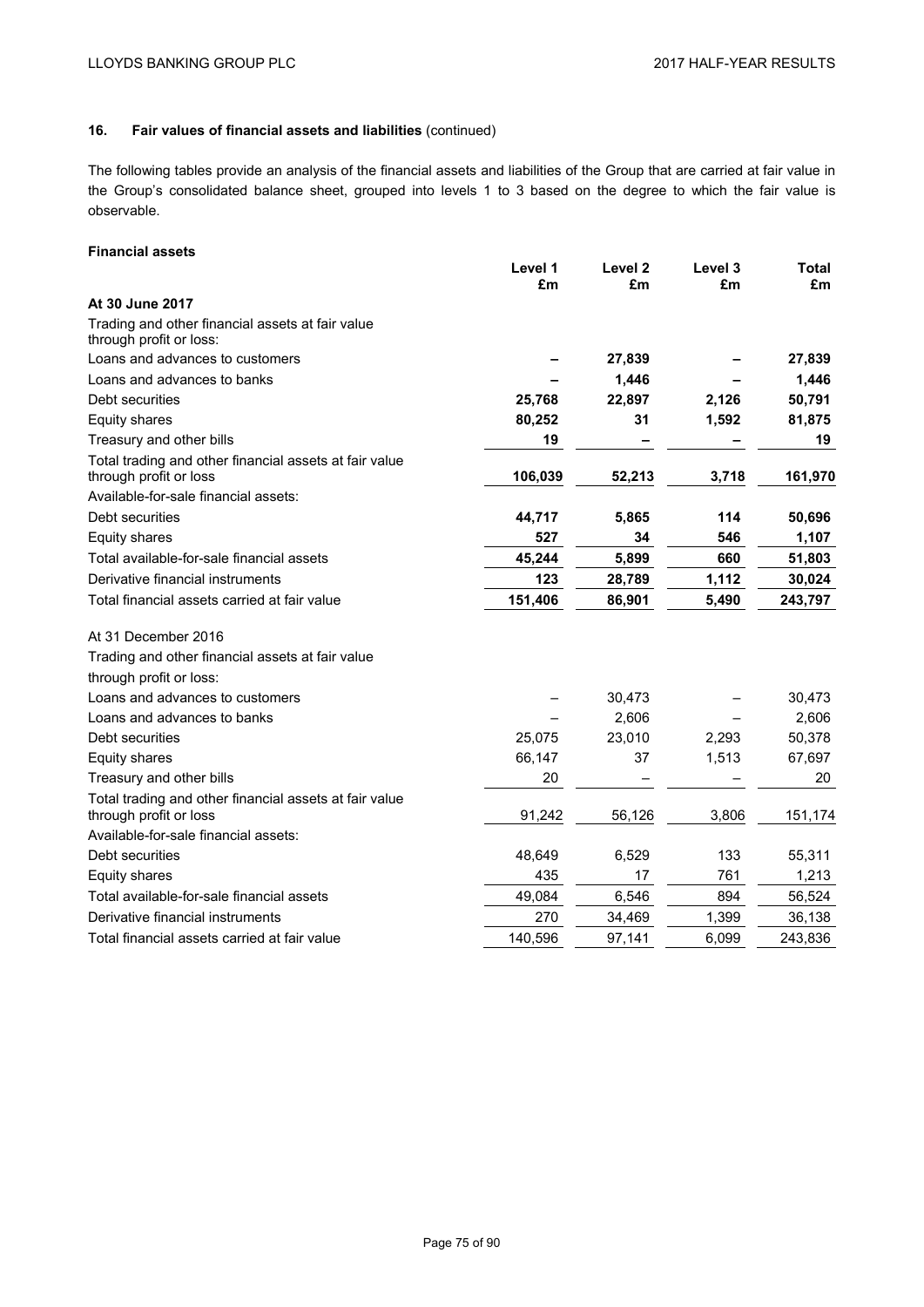## **Financial liabilities**

|                                                                                  | Level 1<br>£m | Level <sub>2</sub><br>£m | Level 3<br>£m | Total<br>£m |
|----------------------------------------------------------------------------------|---------------|--------------------------|---------------|-------------|
|                                                                                  |               |                          |               |             |
| At 30 June 2017                                                                  |               |                          |               |             |
| Trading and other financial liabilities at fair value<br>through profit or loss: |               |                          |               |             |
| Liabilities held at fair value through profit or loss                            |               | 8,223                    |               | 8,223       |
| <b>Trading liabilities</b>                                                       | 2,375         | 45,073                   |               | 47,448      |
| Total trading and other financial liabilities at fair value                      |               |                          |               |             |
| through profit or loss                                                           | 2,375         | 53,296                   |               | 55,671      |
| Derivative financial instruments                                                 | 360           | 28,070                   | 760           | 29,190      |
| Total financial liabilities carried at fair value                                | 2,735         | 81,366                   | 760           | 84,861      |
| At 31 December 2016                                                              |               |                          |               |             |
| Trading and other financial liabilities at fair value                            |               |                          |               |             |
| through profit or loss:                                                          |               |                          |               |             |
| Liabilities held at fair value through profit or loss                            |               | 9,423                    | 2             | 9,425       |
| <b>Trading liabilities</b>                                                       | 2,417         | 42,662                   |               | 45,079      |
| Total trading and other financial liabilities at fair value                      |               |                          |               |             |
| through profit or loss                                                           | 2,417         | 52,085                   | 2             | 54,504      |
| Derivative financial instruments                                                 | 358           | 33,606                   | 960           | 34,924      |
| Total financial liabilities carried at fair value                                | 2,775         | 85,691                   | 962           | 89,428      |

Financial guarantees are recognised at fair value on initial recognition and are classified as level 3; the balance is not material.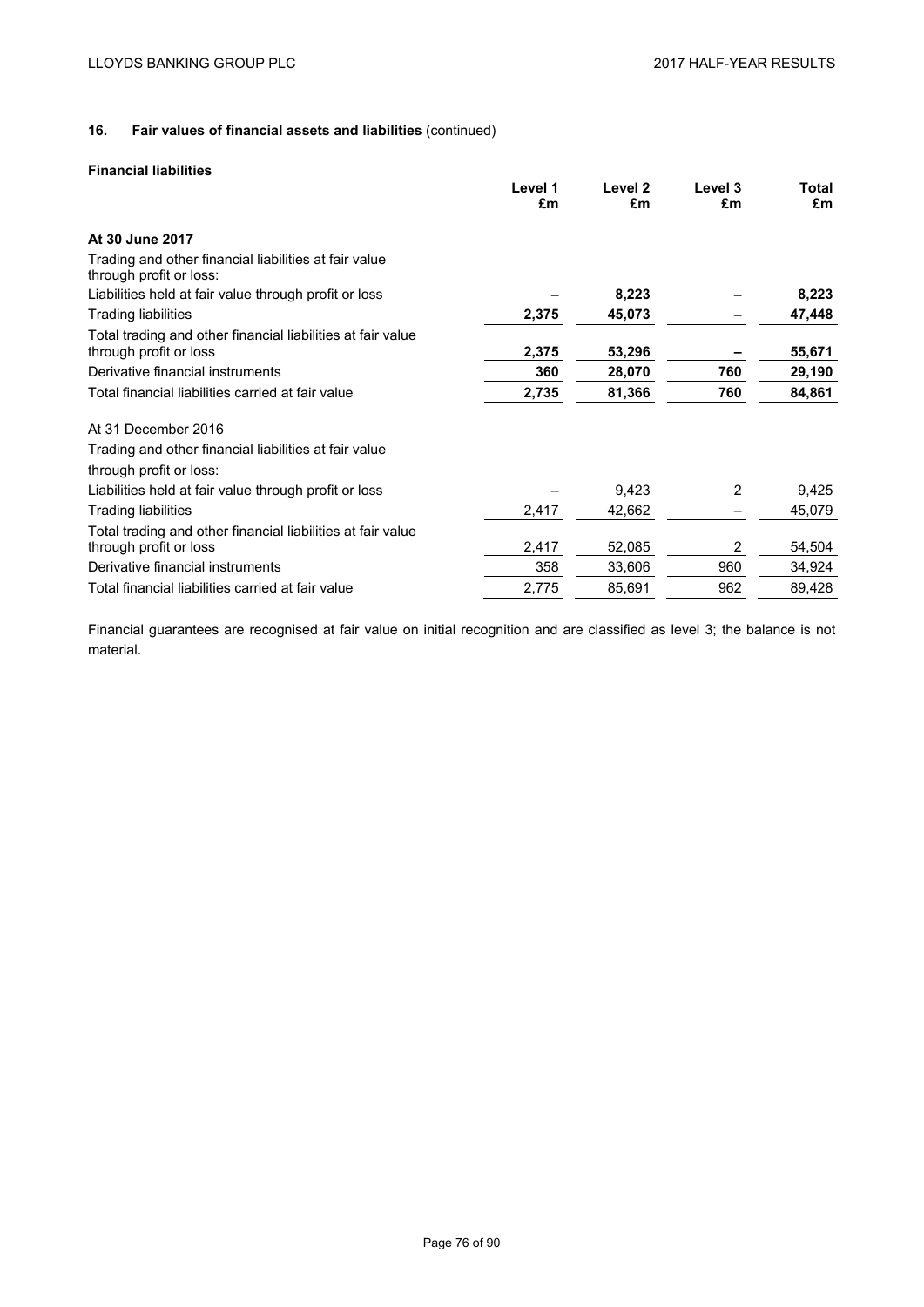# **Movements in level 3 portfolio**

The tables below analyse movements in the level 3 financial assets portfolio.

|                                                                                                                                       | <b>Trading</b><br>and other<br>financial<br>assets at fair<br>value through<br>profit or loss<br>£m | Available-<br>for-sale<br>financial<br>assets<br>£m | <b>Derivative</b><br>assets<br>£m | Total<br>financial<br>assets<br>carried at<br>fair value<br>£m |
|---------------------------------------------------------------------------------------------------------------------------------------|-----------------------------------------------------------------------------------------------------|-----------------------------------------------------|-----------------------------------|----------------------------------------------------------------|
| At 1 January 2017                                                                                                                     | 3,806                                                                                               | 894                                                 | 1,399                             | 6,099                                                          |
| Exchange and other adjustments                                                                                                        | (4)                                                                                                 | (15)                                                | 18                                | (1)                                                            |
| Gains (losses) recognised in the income statement within<br>other income                                                              | 11                                                                                                  |                                                     | (226)                             | (215)                                                          |
| Gains (losses) recognised in other comprehensive income<br>within the revaluation reserve in respect of available-for-                |                                                                                                     |                                                     |                                   |                                                                |
| sale financial assets<br>Purchases                                                                                                    | 303                                                                                                 | (199)<br>24                                         | 5                                 | (199)<br>332                                                   |
| Sales                                                                                                                                 | (331)                                                                                               | (23)                                                | (40)                              | (394)                                                          |
| Transfers into the level 3 portfolio                                                                                                  | 56                                                                                                  |                                                     |                                   | 56                                                             |
| Transfers out of the level 3 portfolio                                                                                                | (123)                                                                                               | (21)                                                | (44)                              | (188)                                                          |
| At 30 June 2017                                                                                                                       | 3,718                                                                                               | 660                                                 | 1,112                             | 5,490                                                          |
| Gains (losses) recognised in the income statement<br>within other income relating to those assets held at                             |                                                                                                     |                                                     |                                   |                                                                |
| 30 June 2017                                                                                                                          | 234                                                                                                 |                                                     | (227)                             | 7                                                              |
|                                                                                                                                       | Trading<br>and other<br>financial<br>assets at fair<br>value through<br>profit or loss<br>£m        | Available-<br>for-sale<br>financial<br>assets<br>£m | Derivative<br>assets<br>£m        | Total<br>financial<br>assets<br>carried at<br>fair value<br>£m |
| At 1 January 2016                                                                                                                     | 5,116                                                                                               | 684                                                 | 1,469                             | 7,269                                                          |
| Exchange and other adjustments                                                                                                        | 6                                                                                                   | 1                                                   | 61                                | 68                                                             |
| Gains recognised in the income statement within other<br>income                                                                       | 317                                                                                                 |                                                     | 478                               | 795                                                            |
| Gains recognised in other comprehensive income within<br>the revaluation reserve in respect of available-for-sale<br>financial assets |                                                                                                     | 248                                                 |                                   | 248                                                            |
| Purchases                                                                                                                             | 335                                                                                                 | 204                                                 | 6                                 | 545                                                            |
| Sales                                                                                                                                 | (2,031)                                                                                             | (494)                                               | (35)                              | (2,560)                                                        |
| Derecognised pursuant to tender offers and redemptions<br>in respect of Enhanced Capital Notes                                        |                                                                                                     |                                                     | (476)                             | (476)                                                          |
| Transfers into the level 3 portfolio                                                                                                  | 187                                                                                                 | 136                                                 | 45                                | 368                                                            |
| Transfers out of the level 3 portfolio                                                                                                | (159)                                                                                               |                                                     | (3)                               | (162)                                                          |
| At 30 June 2016                                                                                                                       | 3,771                                                                                               | 779                                                 | 1,545                             | 6,095                                                          |
| Gains recognised in the income statement within other<br>income relating to those assets held at 30 June 2016                         | 373                                                                                                 |                                                     | 635                               | 1,008                                                          |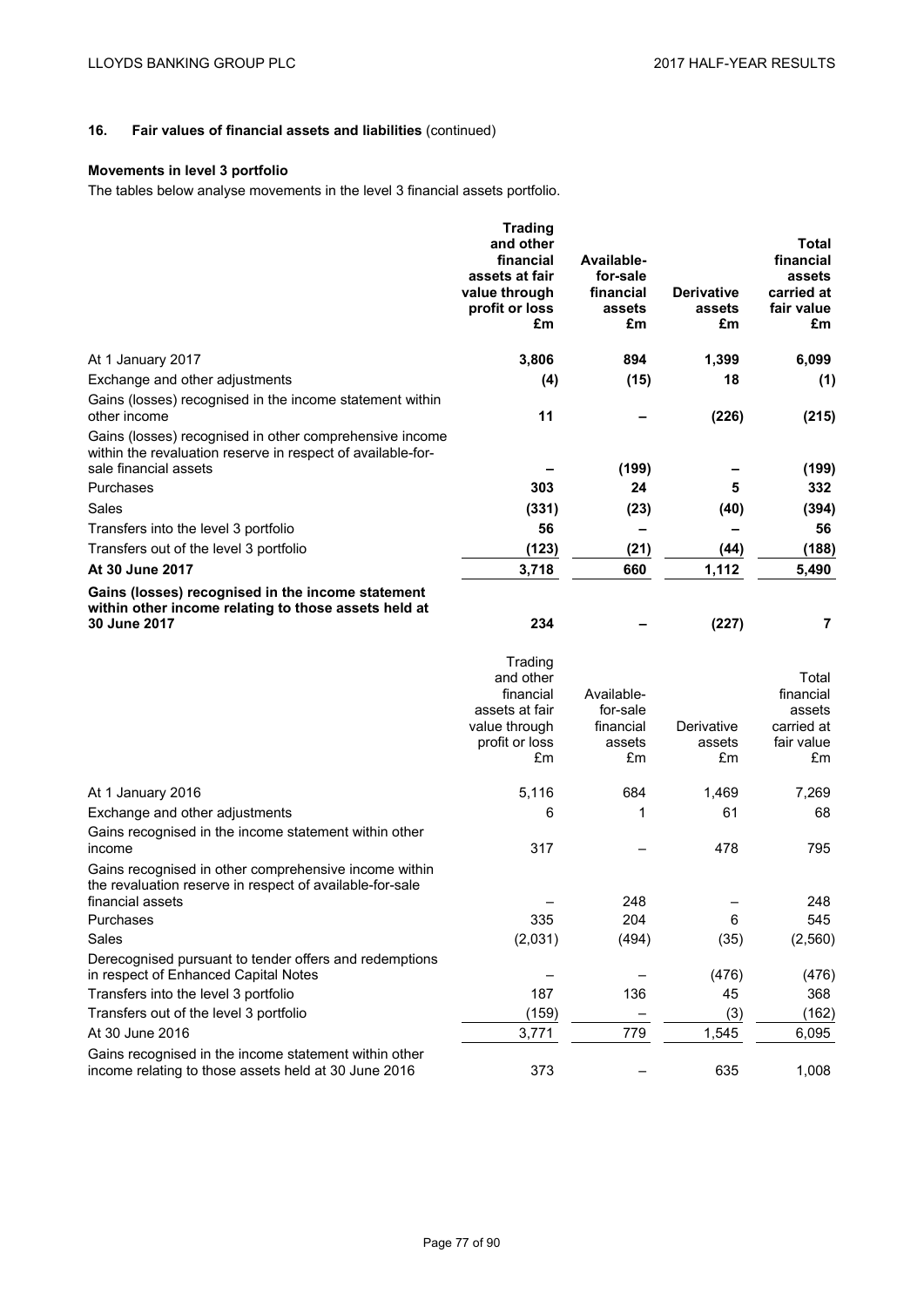The tables below analyse movements in the level 3 financial liabilities portfolio.

|                                                                                                                    | <b>Trading</b><br>and other<br>financial<br>liabilities at<br>fair value<br>through<br>profit or loss<br>£m | <b>Derivative</b><br><b>liabilities</b><br>£m | Total<br>financial<br><b>liabilities</b><br>carried at<br>fair value<br>£m |
|--------------------------------------------------------------------------------------------------------------------|-------------------------------------------------------------------------------------------------------------|-----------------------------------------------|----------------------------------------------------------------------------|
| At 1 January 2017                                                                                                  | $\mathbf{2}$                                                                                                | 960                                           | 962                                                                        |
| Exchange and other adjustments                                                                                     |                                                                                                             | 14                                            | 14                                                                         |
| Gains recognised in the income statement within other income                                                       | (2)                                                                                                         | (207)                                         | (209)                                                                      |
| Additions                                                                                                          |                                                                                                             | 19                                            | 19                                                                         |
| Redemptions                                                                                                        |                                                                                                             | (26)                                          | (26)                                                                       |
| Transfers into the level 3 portfolio                                                                               |                                                                                                             |                                               |                                                                            |
| Transfers out of the level 3 portfolio                                                                             |                                                                                                             |                                               |                                                                            |
| At 30 June 2017                                                                                                    |                                                                                                             | 760                                           | 760                                                                        |
| Gains recognised in the income statement within other income<br>relating to those liabilities held at 30 June 2017 |                                                                                                             | (209)                                         | (209)                                                                      |

|                                                                                                                     | Trading        |             |             |
|---------------------------------------------------------------------------------------------------------------------|----------------|-------------|-------------|
|                                                                                                                     | and other      |             |             |
|                                                                                                                     | financial      |             | Total       |
|                                                                                                                     | liabilities at |             | financial   |
|                                                                                                                     | fair value     |             | liabilities |
|                                                                                                                     | through        | Derivative  | carried at  |
|                                                                                                                     | profit or loss | liabilities | fair value  |
|                                                                                                                     | £m             | £m          | £m          |
| At 1 January 2016                                                                                                   | 1              | 723         | 724         |
| Exchange and other adjustments                                                                                      |                | 43          | 43          |
| Losses recognised in the income statement within other income                                                       | 1              | 606         | 607         |
| Additions                                                                                                           |                | 10          | 10          |
| Redemptions                                                                                                         |                | (52)        | (52)        |
| At 30 June 2016                                                                                                     | 2              | 1,330       | 1,332       |
| Losses recognised in the income statement within other income<br>relating to those liabilities held at 30 June 2016 | 1              | 592         | 593         |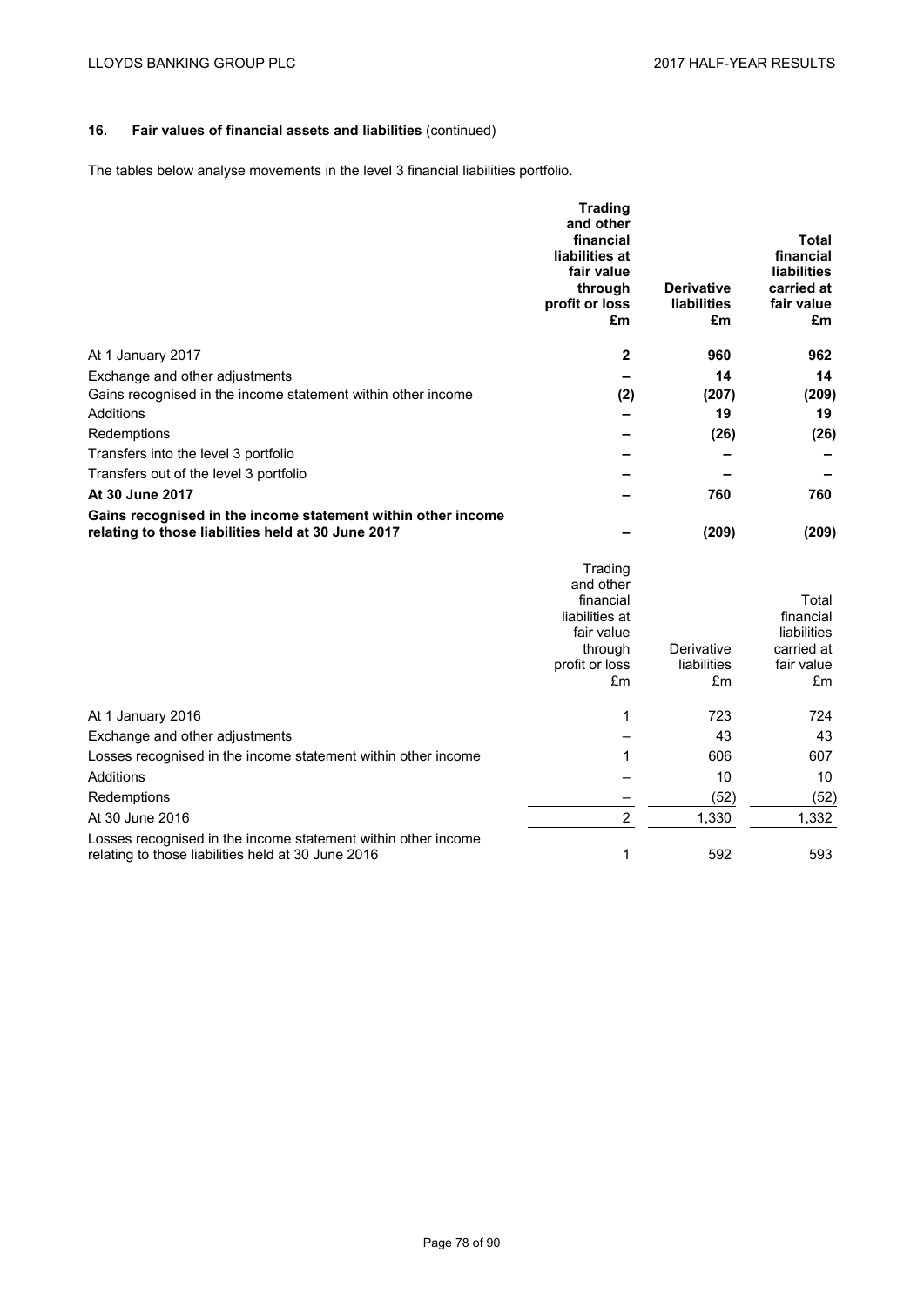The tables below set out the effects of reasonably possible alternative assumptions for categories of level 3 financial assets and financial liabilities which have an aggregated carrying value greater than £500 million.

|                                                                                                   |                                  |                                              |           |                         | At 30 June 2017                    |                                                                                 |
|---------------------------------------------------------------------------------------------------|----------------------------------|----------------------------------------------|-----------|-------------------------|------------------------------------|---------------------------------------------------------------------------------|
|                                                                                                   |                                  |                                              |           |                         |                                    | <b>Effect of reasonably</b><br>possible alternative<br>$\mathsf{assumptions}^1$ |
|                                                                                                   | <b>Valuation</b><br>technique(s) | <b>Significant</b><br>unobservable<br>inputs | Range $2$ | Carrying<br>value<br>£m | <b>Favourable</b><br>changes<br>£m | <b>Unfavourable</b><br>changes<br>£m                                            |
| Trading and other financial assets at fair value through profit<br>or loss:                       |                                  |                                              |           |                         |                                    |                                                                                 |
| Equity and venture capital<br>investments                                                         | Market approach Earnings         | multiple                                     | 0.9/18.0  | 2,136                   | 69                                 | (69)                                                                            |
| Unlisted equities and debt<br>securities, property<br>partnerships in the life funds value (incl. | Underlying<br>asset/net asset    | n/a                                          | n/a       |                         |                                    |                                                                                 |
|                                                                                                   | property prices) <sup>3</sup>    |                                              |           | 1,458                   |                                    | (84)                                                                            |
| Other                                                                                             |                                  |                                              |           | 124                     |                                    |                                                                                 |
|                                                                                                   |                                  |                                              |           | 3,718                   |                                    |                                                                                 |
| Available-for-sale financial assets                                                               |                                  |                                              |           | 660                     | 52                                 | (52)                                                                            |
| Derivative financial assets:                                                                      |                                  |                                              |           |                         |                                    |                                                                                 |
| Interest rate derivatives                                                                         | Option pricing<br>model          | Interest rate<br>volatility                  | 0%/136%   | 1,112                   | 11                                 | (4)                                                                             |
|                                                                                                   |                                  |                                              |           | 1,112                   |                                    |                                                                                 |
| Financial assets carried at fair value                                                            |                                  |                                              |           | 5,490                   |                                    |                                                                                 |
| Trading and other financial liabilities at fair value through<br>profit or loss                   |                                  |                                              |           |                         |                                    |                                                                                 |
| Derivative financial<br>liabilities:                                                              |                                  |                                              |           |                         |                                    |                                                                                 |
| Interest rate derivatives                                                                         | Option pricing                   | Interest rate                                |           |                         |                                    |                                                                                 |
|                                                                                                   | model                            | volatility                                   | 0%/136%   | 760                     |                                    |                                                                                 |
|                                                                                                   |                                  |                                              |           | 760                     |                                    |                                                                                 |
| Financial liabilities carried at fair value                                                       |                                  |                                              |           | 760                     |                                    |                                                                                 |

 $1$  Where the exposure to an unobservable input is managed on a net basis, only the net impact is shown in the table.

 $2\text{ }$  The range represents the highest and lowest inputs used in the level 3 valuations.

<sup>3</sup> Underlying asset/net asset values represent fair value.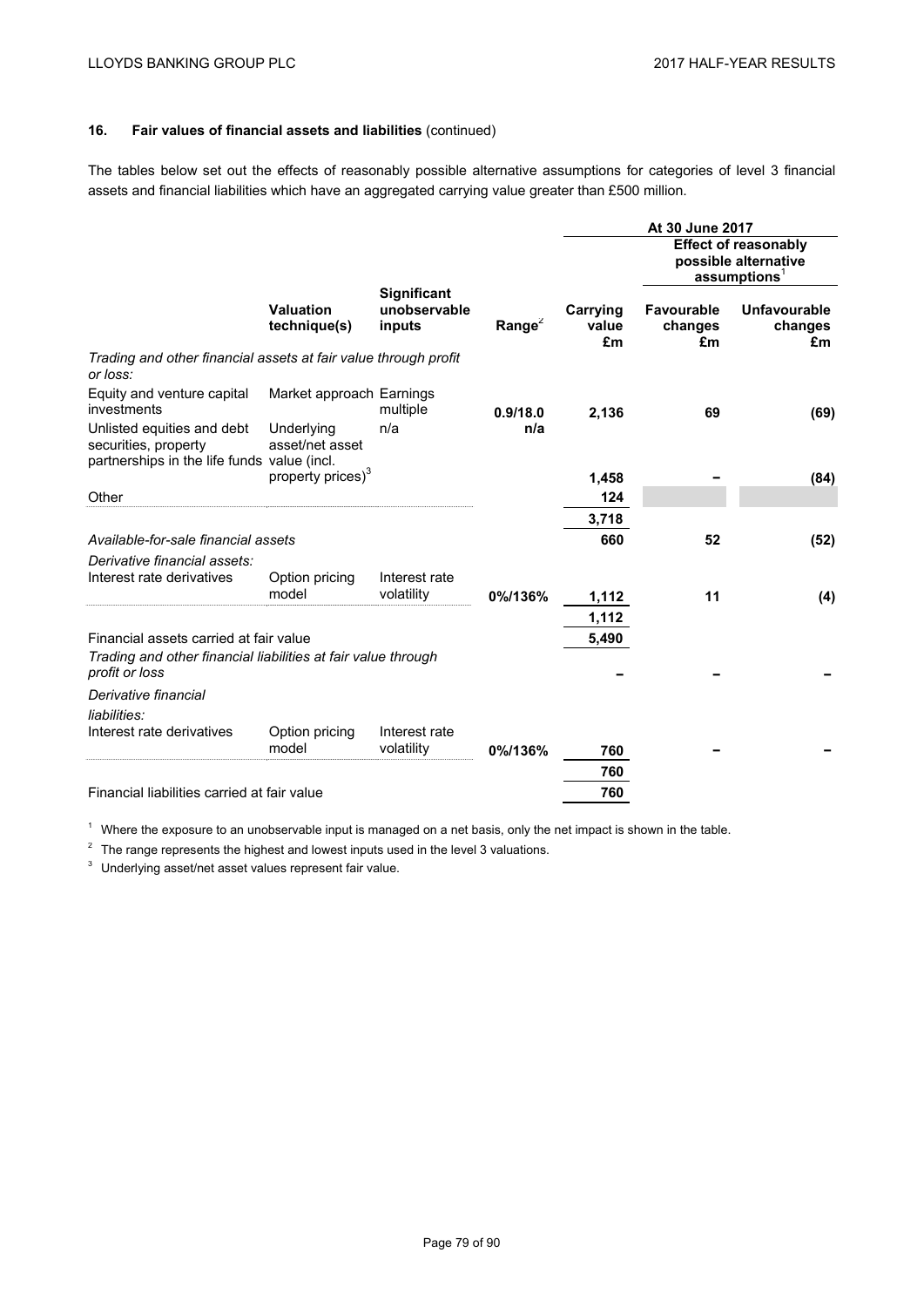|                                                                                                   |                               |                                       |                    |                                                                          | At 31 December 2016         |                               |
|---------------------------------------------------------------------------------------------------|-------------------------------|---------------------------------------|--------------------|--------------------------------------------------------------------------|-----------------------------|-------------------------------|
|                                                                                                   |                               |                                       |                    | Effect of reasonably<br>possible alternative<br>assumptions <sup>1</sup> |                             |                               |
|                                                                                                   | Valuation<br>technique(s)     | Significant<br>unobservable<br>inputs | Range <sup>2</sup> | Carrying<br>value<br>£m                                                  | Favourable<br>changes<br>£m | Unfavourable<br>changes<br>£m |
| Trading and other financial assets at fair value through profit<br>or loss:                       |                               |                                       |                    |                                                                          |                             |                               |
| Equity and venture capital<br>investments                                                         | Market approach Earnings      | multiple                              | 0.9/10.0           | 2,163                                                                    | 63                          | (68)                          |
| Unlisted equities and debt<br>securities, property<br>partnerships in the life funds value (incl. | Underlying<br>asset/net asset | n/a                                   | n/a                |                                                                          |                             |                               |
|                                                                                                   | property prices) <sup>3</sup> |                                       |                    | 1,501                                                                    |                             | (32)                          |
| Other                                                                                             |                               |                                       |                    | 142                                                                      |                             |                               |
|                                                                                                   |                               |                                       |                    | 3,806                                                                    |                             |                               |
| Available-for-sale financial assets                                                               |                               |                                       |                    | 894                                                                      | 48                          | (53)                          |
| Derivative financial assets:<br>Interest rate derivatives                                         | Option pricing                | Interest rate                         |                    |                                                                          |                             |                               |
|                                                                                                   | model                         | volatility                            | 0%/115%            | 1,399                                                                    | (3)                         | (19)                          |
|                                                                                                   |                               |                                       |                    | 1,399                                                                    |                             |                               |
| Financial assets carried at fair value                                                            |                               |                                       |                    | 6,099                                                                    |                             |                               |
| Trading and other financial liabilities at fair value through<br>profit or loss                   |                               |                                       |                    | 2                                                                        |                             |                               |
| Derivative financial liabilities:                                                                 |                               |                                       |                    |                                                                          |                             |                               |
| Interest rate derivatives                                                                         | Option pricing<br>model       | Interest rate<br>volatility           | 0%/115%            | 960                                                                      |                             |                               |
|                                                                                                   |                               |                                       |                    | 960                                                                      |                             |                               |
| Financial liabilities carried at fair value                                                       |                               |                                       |                    | 962                                                                      |                             |                               |
|                                                                                                   |                               |                                       |                    |                                                                          |                             |                               |

 $1$  Where the exposure to an unobservable input is managed on a net basis, only the net impact is shown in the table.

 $2$  The range represents the highest and lowest inputs used in the level 3 valuations.

<sup>3</sup> Underlying asset/net asset values represent fair value.

## **Unobservable inputs**

Significant unobservable inputs affecting the valuation of debt securities, unlisted equity investments and derivatives are unchanged from those described in the Group's 2016 financial statements.

## **Reasonably possible alternative assumptions**

Valuation techniques applied to many of the Group's level 3 instruments often involve the use of two or more inputs whose relationship is interdependent. The calculation of the effect of reasonably possible alternative assumptions included in the table above reflects such relationships and are unchanged from those described in the Group's 2016 financial statements.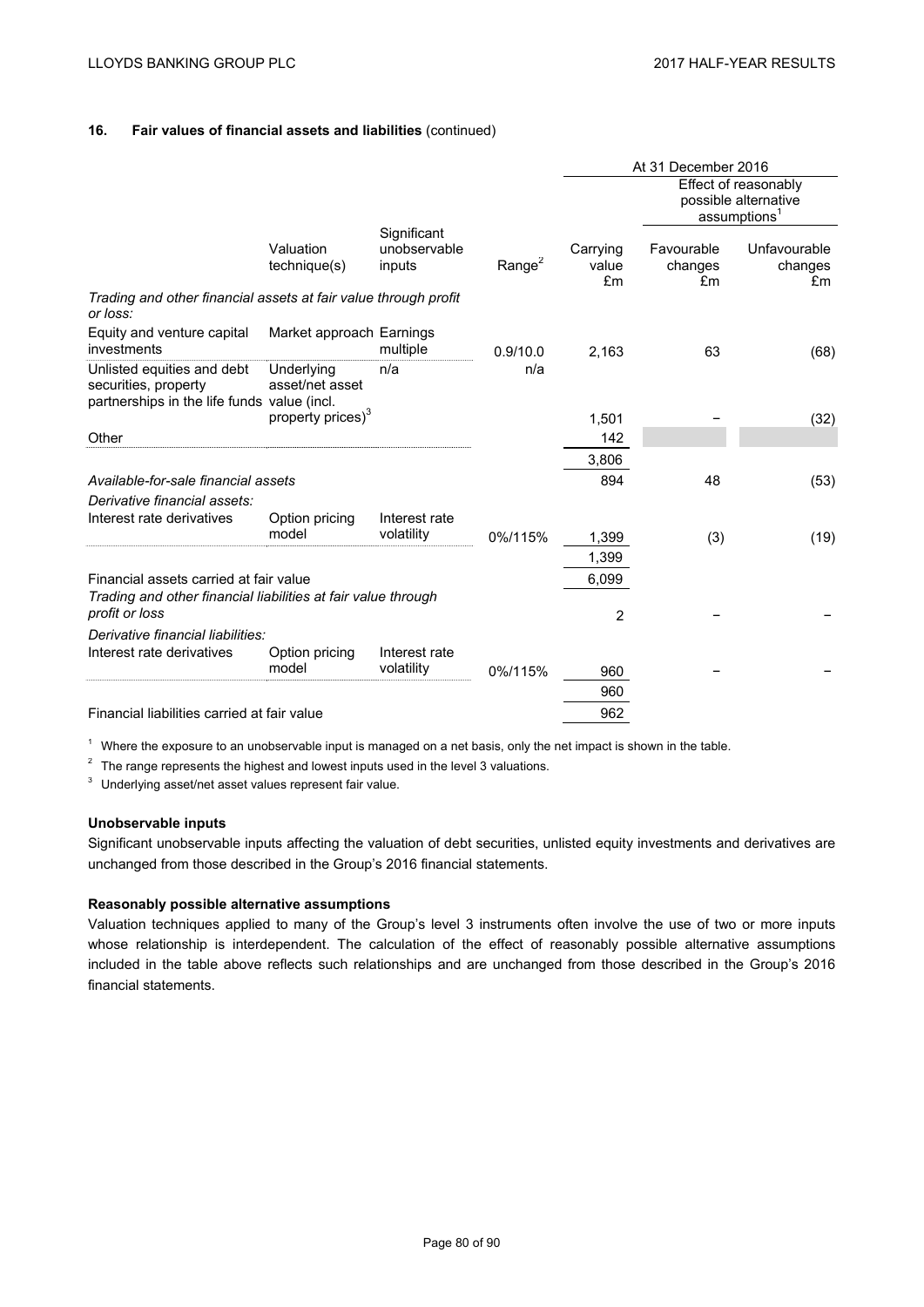## **17. Credit quality of loans and advances**

The table below sets out those loans that are (i) neither past due nor impaired, (ii) past due but not impaired, (iii) impaired, not requiring a provision and (iv) impaired requiring a provision.

The disclosures in the table below are produced under the underlying basis used for the Group's segmental reporting. The Group believes that, for reporting periods following a significant acquisition such as the acquisition of HBOS in 2009, this underlying basis, which includes the allowance for loan losses at the acquisition date on a gross basis, more fairly reflects the underlying provisioning status of the loans.

The analysis of lending between retail and commercial has been prepared based upon the type of exposure and not the business segment in which the exposure is recorded. Included within retail are exposures to personal customers and small businesses, whilst included within commercial are exposures to corporate customers and other large institutions.

|                                            |              |                 |         |                  |             | <b>Designated</b><br>at fair |
|--------------------------------------------|--------------|-----------------|---------|------------------|-------------|------------------------------|
|                                            |              |                 |         | <b>Customers</b> |             | value<br>through             |
|                                            |              | Retail-         | Retail- |                  |             | profit or                    |
| <b>Loans and advances</b>                  | <b>Banks</b> | mortgages<br>£m | other   | Commercial       | Total<br>£m | loss                         |
| At 30 June 2017                            | £m           |                 | £m      | £m               |             | £m                           |
| Good quality                               | 8,749        | 294,700         | 41,668  | 72,008           |             | 29,243                       |
| Satisfactory quality                       | 45           | 836             | 5,530   | 29,887           |             | 42                           |
| Lower quality                              | 34           | 38              | 482     | 6,144            |             |                              |
| Below standard, but not impaired           |              | 163             | 655     | 346              |             |                              |
| Neither past due nor impaired <sup>1</sup> | 8,828        | 295,737         | 48,335  | 108,385          | 452,457     | 29,285                       |
| $0-30$ days                                | 8            | 3,065           | 311     | 166              | 3,542       |                              |
| 30-60 days                                 |              | 1,334           | 95      | 67               | 1,496       |                              |
| 60-90 days                                 |              | 863             | 8       | 34               | 905         |                              |
| 90-180 days                                |              | 1,143           | 5       | 14               | 1,162       |                              |
| Over 180 days                              |              |                 | 16      | 29               | 45          |                              |
| Past due but not impaired <sup>2</sup>     | 8            | 6,405           | 435     | 310              | 7,150       |                              |
| Impaired - no provision required           | 29           | 821             | 319     | 761              | 1,901       |                              |
| - provision held                           |              | 3,636           | 1,080   | 1,676            | 6,392       |                              |
| Gross lending                              | 8,865        | 306,599         | 50,169  | 111,132          | 467,900     | 29,285                       |
| At 31 December 2016                        |              |                 |         |                  |             |                              |
| Good quality                               | 26,745       | 295,286         | 34,195  | 72,083           |             | 33,049                       |
| Satisfactory quality                       | 87           | 814             | 4,479   | 30,433           |             | 30                           |
| Lower quality                              | 3            | 39              | 387     | 6,433            |             |                              |
| Below standard, but not impaired           | 53           | 164             | 417     | 415              |             |                              |
| Neither past due nor impaired <sup>1</sup> | 26,888       | 296,303         | 39,478  | 109,364          | 445,145     | 33,079                       |
| $0-30$ days                                | 14           | 3,547           | 285     | 157              | 3,989       |                              |
| 30-60 days                                 |              | 1,573           | 75      | 37               | 1,685       |                              |
| 60-90 days                                 |              | 985             | 2       | 74               | 1,061       |                              |
| 90-180 days                                |              | 1,235           | 6       | 14               | 1,255       |                              |
| Over 180 days                              |              |                 | 18      | 23               | 41          |                              |
| Past due but not impaired <sup>2</sup>     | 14           | 7,340           | 386     | 305              | 8,031       |                              |
| Impaired - no provision required           |              | 784             | 392     | 689              | 1,865       |                              |
| - provision held                           |              | 3,536           | 1,038   | 2,056            | 6,630       |                              |
| Gross lending                              | 26,902       | 307,963         | 41,294  | 112,414          | 461,671     | 33,079                       |

<sup>1</sup> The definitions of good quality, satisfactory quality, lower quality and below standard, but not impaired applying to retail and commercial are not the same, reflecting the different characteristics of these exposures and the way they are managed internally, and consequently totals are not provided. Commercial lending has been classified using internal probability of default rating models mapped so that they are comparable to external credit ratings. Good quality lending comprises the lower assessed default probabilities, with other classifications reflecting progressively higher default risk. Classifications of retail lending incorporate expected recovery levels for mortgages, as well as probabilities of default assessed using internal rating models.

 $2\text{ A}$  financial asset is 'past due' if a counterparty has failed to make a payment when contractually due.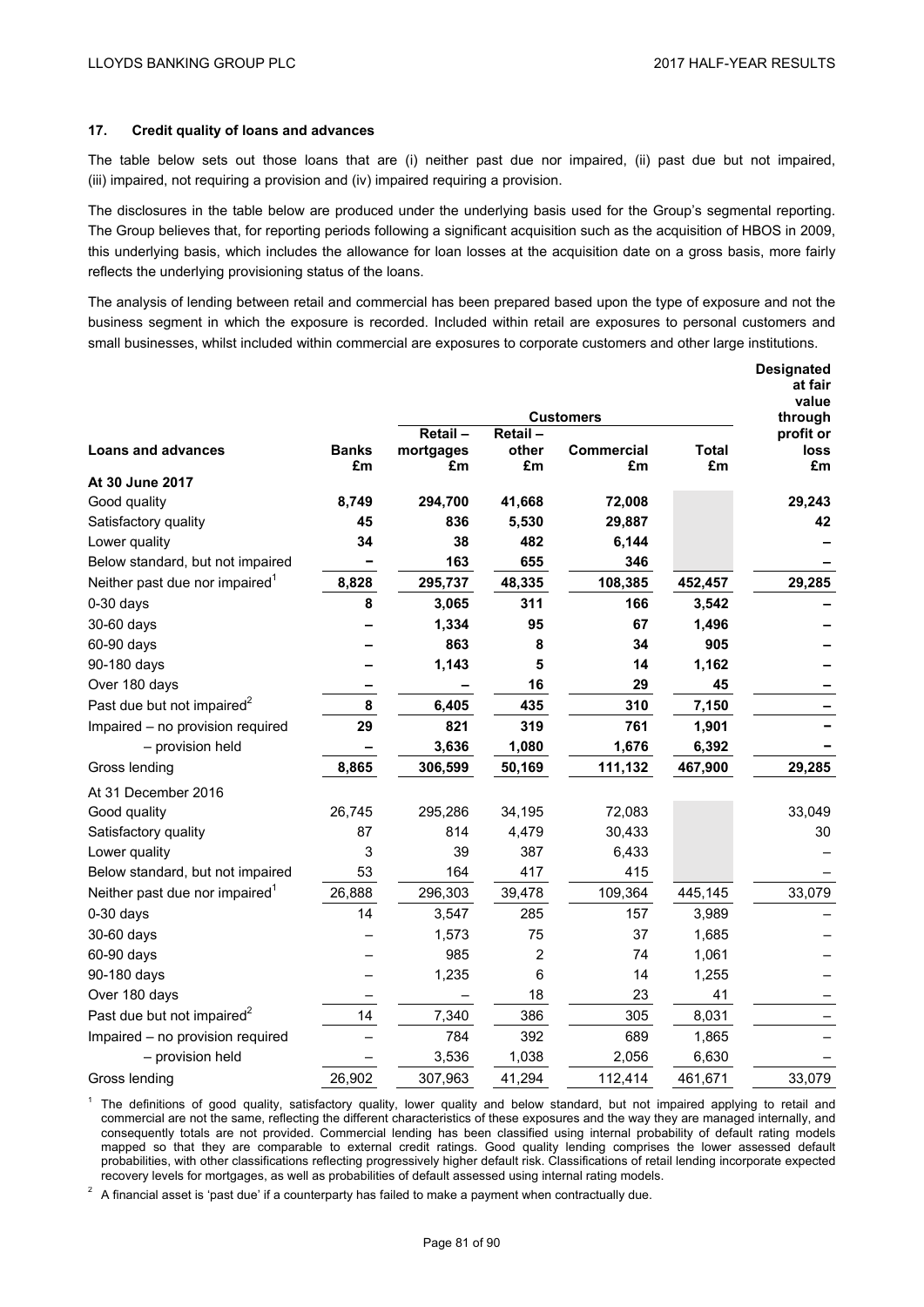## **18. Dividends on ordinary shares**

An interim dividend for 2017 of 1.0 pence per ordinary share (half-year to 30 June 2016: 0.85 pence) will be paid on 27 September 2017. The total amount of this dividend is £720 million (half-year to 30 June 2016: £607 million).

Shareholders who have already joined the dividend reinvestment plan will automatically receive shares instead of the cash dividend. Key dates for the payment of the dividends are:

| Shares quoted ex-dividend                                        | <b>10 August 2017</b> |
|------------------------------------------------------------------|-----------------------|
| Record date                                                      | <b>11 August 2017</b> |
| Final date for joining or leaving the dividend reinvestment plan | <b>30 August 2017</b> |
| Interim dividend paid                                            | 27 September 2017     |

On 16 May 2017, a final dividend in respect of 2016 of 1.7 pence per share, totalling £1,212 million, and a special dividend of 0.5 pence per share, totalling £356 million, were paid to shareholders.

## **19. Events since the balance sheet date**

At the annual general meeting on 11 May 2017, the Company's shareholders approved the redesignation of the 80,921,051 limited voting ordinary shares of 10 pence each that the Company had in issue as ordinary shares of 10 pence each. The redesignation took effect on 1 July 2017 and the redesignated shares now rank equally with the existing issued ordinary shares of the Company. There is no impact on the Company's total share capital in issue or equity.

### **20. Future accounting developments**

The following pronouncements are not applicable for the year ending 31 December 2017 and have not been applied in preparing these interim financial statements. Save as disclosed below, the impact of these accounting changes is still being assessed by the Group and reliable estimates cannot be made at this stage.

With the exception of IFRS 9 'Financial Instruments', and IFRS 15 'Revenue from Contracts with Customers', as at 26 July 2017 these pronouncements are awaiting EU endorsement.

### **IFRS 9 Financial Instruments**

IFRS 9 replaces IAS 39 'Financial Instruments: Recognition and Measurement' and is effective for annual periods beginning on or after 1 January 2018.

The Group has an established IFRS 9 programme to ensure a high quality implementation in compliance with the standard and additional regulatory guidance that has been issued. The programme involves Finance and Risk functions across the Group with Divisional and Group steering committees providing oversight. The key responsibilities of the programme include defining IFRS 9 methodology and accounting policy, development of Expected Credit Loss (ECL) models, identifying and implementing data and system requirements, and establishing an appropriate operating model and governance framework.

The programme is progressing in line with delivery plans and is currently completing credit risk model development and embedding the IFRS 9 operating model into the business. All core models are expected to be operational by September 2017 and outputs will be reviewed and validated ahead of implementation.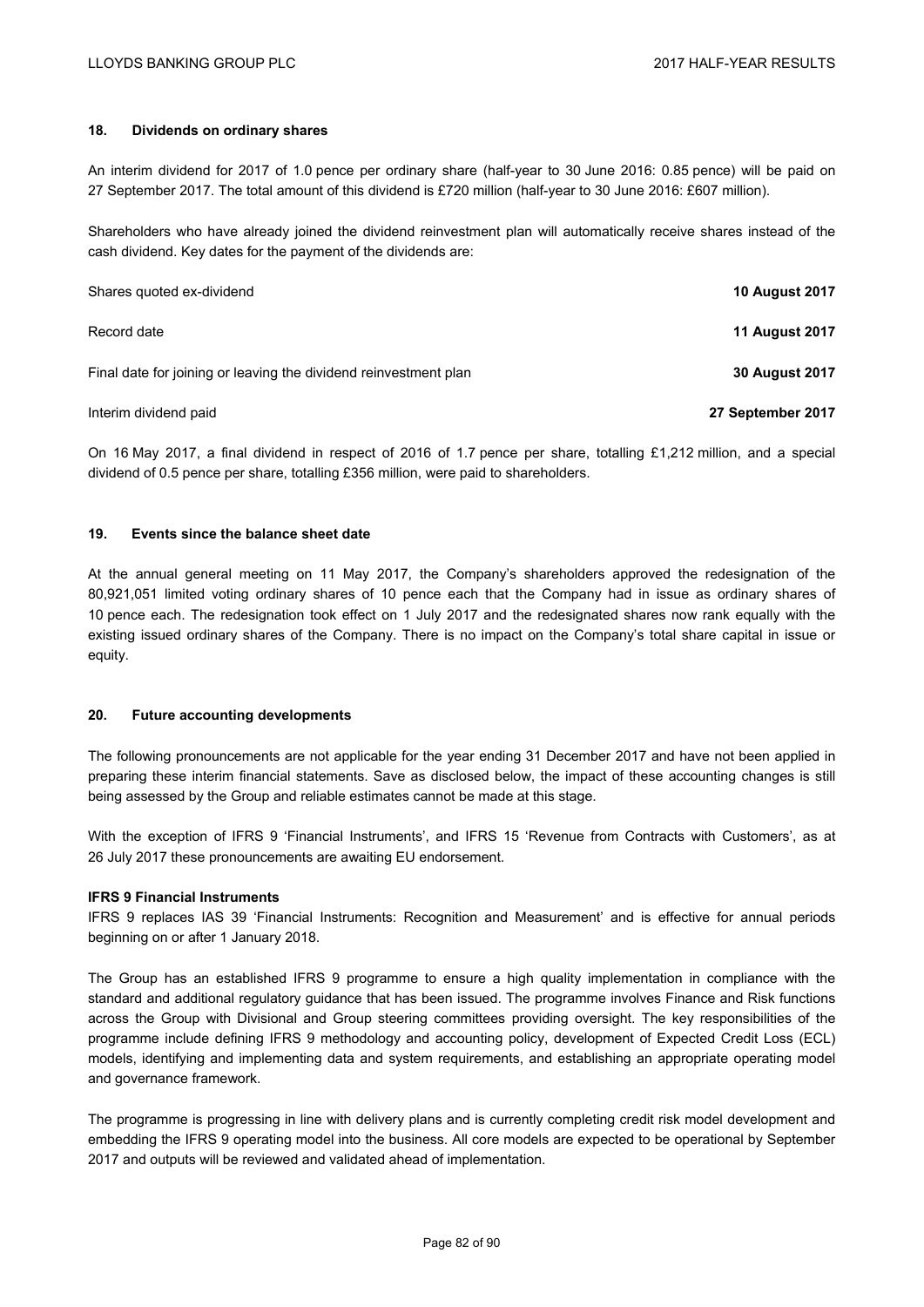## **20. Future accounting developments** (continued)

#### *Classification and measurement*

IFRS 9 requires financial assets to be classified into one of three measurement categories, fair value through profit or loss, fair value through other comprehensive income or amortised cost. Financial assets will be measured at amortised cost if they are held within a business model the objective of which is to hold financial assets in order to collect contractual cash flows, and their contractual cash flows represent solely payments of principal and interest. Financial assets will be measured at fair value through other comprehensive income if they are held within a business model the objective of which is achieved by both collecting contractual cash flows and selling financial assets and their contractual cash flows represent solely payments of principal and interest. Financial assets not meeting either of these two business models; and all equity instruments (unless designated at inception to fair value through other comprehensive income); and all derivatives are measured at fair value through profit or loss. An entity may, at initial recognition, designate a financial asset as measured at fair value through profit or loss if doing so eliminates or significantly reduces an accounting mismatch.

The Group has undertaken an assessment of the classification and measurement of financial assets and, whilst certain portfolios will need to be reclassified, including from amortised cost to fair value through profit or loss, the overall impact on the Group is not expected to be significant.

IFRS 9 retains most of the existing requirements for financial liabilities. However, for financial liabilities designated at fair value through profit or loss, gains or losses attributable to changes in own credit risk may be presented in other comprehensive income. The Group has elected to early adopt this presentation of gains and losses on financial liabilities from 1 January 2017.

### *Impairment*

The IFRS 9 impairment model will be applicable to all financial assets at amortised cost, debt instruments measured at fair value through other comprehensive income, lease receivables, loan commitments and financial guarantees not measured at fair value through profit or loss.

IFRS 9 replaces the existing 'incurred loss' impairment approach with an expected credit loss model, resulting in earlier recognition of credit losses compared with IAS 39. Expected credit losses are the unbiased probability weighted average credit losses determined by evaluating a range of possible outcomes and future economic conditions.

The ECL model has three stages. Entities are required to recognise a 12 month expected loss allowance on initial recognition (stage 1) and a lifetime expected loss allowance when there has been a significant increase in credit risk since initial recognition (stage 2). Stage 3 requires objective evidence that an asset is credit-impaired, which is similar to the guidance on incurred losses in IAS 39.

IFRS 9 requires the use of more forward looking information including reasonable and supportable forecasts of future economic conditions. The need to consider a range of economic scenarios and how they could impact the loss allowance is a subjective feature of the IFRS 9 ECL model. The Group has developed the capability to model a number of economic scenarios and capture the impact on credit losses to ensure the overall ECL reflects an appropriate distribution of economic outcomes.

For all material portfolios, IFRS 9 ECL calculation will leverage the systems, data and methodology used to calculate regulatory 'expected losses'. The definition of default for IFRS 9 purposes will be aligned to the Basel definition of default to ensure consistency across the Group. IFRS 9 models will use three key input parameters for the computation of expected loss, being probability of default ('PD'), loss given default ('LGD') and exposure at default ('EAD'). However, given the conservatism inherent in the regulatory expected losses calculation and some differences in the period over which risk parameters are measured, some adjustments to these components have been made to ensure compliance with **IFRS 9**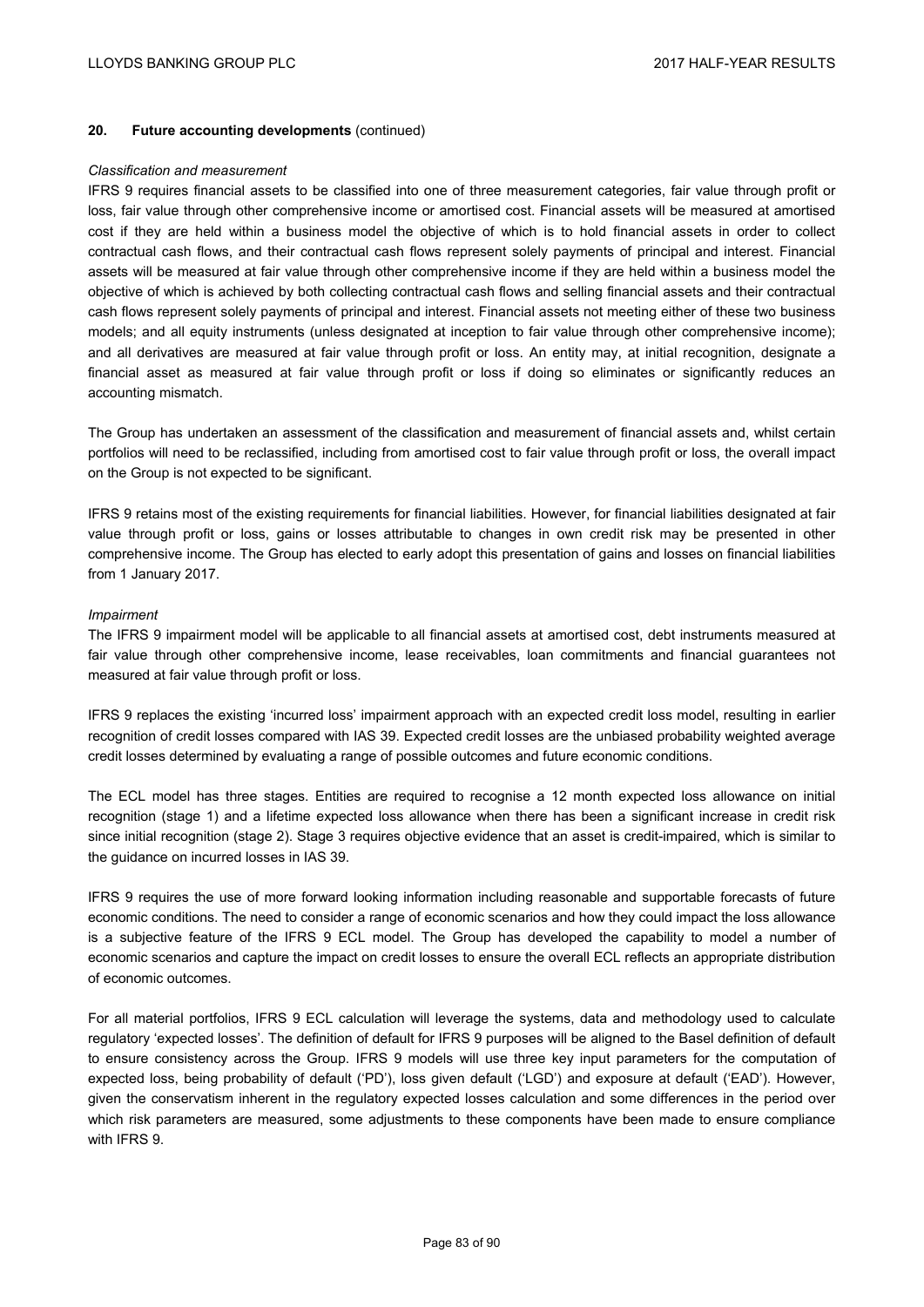## **20. Future accounting developments** (continued)

The new impairment requirements will result in an increase in the Group's balance sheet provisions for credit losses and may have a negative impact on the Group's regulatory capital position. The extent of any increase in provisions will depend upon a number of factors including the composition of the Group's lending portfolios and forecast economic conditions at the date of implementation. It is not possible to conclude on the capital impact as the interaction with IFRS 9 and the capital rules, including possible transitional arrangements, is still being finalised.

Whilst the Group is still running and testing the new credit risk models, it is not possible to provide a reliable estimate of the increase in impairment provisions on 1 January 2018. The ongoing impact on the financial results will only become clearer after running the IFRS 9 models over a period of time and under different economic environments, however, it could result in impairment charges being more volatile when compared to the current IAS 39 impairment model, due to the forward looking nature of expected credit losses.

### *Hedge accounting*

The hedge accounting requirements of IFRS 9 are more closely aligned with risk management practices and follow a more principle-based approach than IAS 39. The standard does not address macro hedge accounting, which is being considered in a separate IASB project. There is an option to retain the existing IAS 39 hedge accounting requirements until the IASB completes its project on macro hedging. The Group expects to continue applying IAS 39 hedge accounting in accordance with this accounting policy choice.

## **IFRS 15 Revenue from Contracts with Customers**

IFRS 15 replaces IAS 18 'Revenue' and IAS 11 'Construction Contracts' and is effective for annual periods beginning on or after 1 January 2018.

The core principle of IFRS 15 is that revenue reflects the transfer of goods or services to customers in an amount that reflects the consideration to which an entity expects to be entitled. The recognition of such revenue is in accordance with five steps to: identify the contract; identify the performance obligations; determine the transaction price; allocate the transaction price to the performance obligations; and recognise revenue when the performance obligations are satisfied.

Revenue relating to financial instruments, leases and insurance contracts are out of scope, however, the Group does recognise fee income that is within scope, for example on added value accounts, interchange and service fees, certain mortgage fees, factoring and commitment fees. A substantial proportion of the current revenue recognition policy for fee and commission income is not expected to change. The standard is therefore not expected to have a significant impact on the Group's profitability.

Upon transition, any adjustments can be recognised either retrospectively to each prior reporting period presented, or retrospectively with the cumulative effect of initially applying the standard recognised at the date of initial application as an adjustment to the opening balance retained earnings. The Group anticipates adopting the second approach to transition.

## **IFRS 16 Leases**

IFRS 16 replaces IAS 17 'Leases' and is effective for annual periods beginning on or after 1 January 2019.

IFRS 16 requires lessees to recognise a right of use asset and a liability for future payments arising from a lease contract. Lessees will recognise a finance charge on the liability and a depreciation charge on the asset which could affect the timing of the recognition of expenses on leased assets. This change will mainly impact the properties that the Group currently accounts for as operating leases. Finance systems will need to be changed to reflect the new accounting rules and disclosures. Lessor accounting requirements remain aligned to the current approach under IAS 17.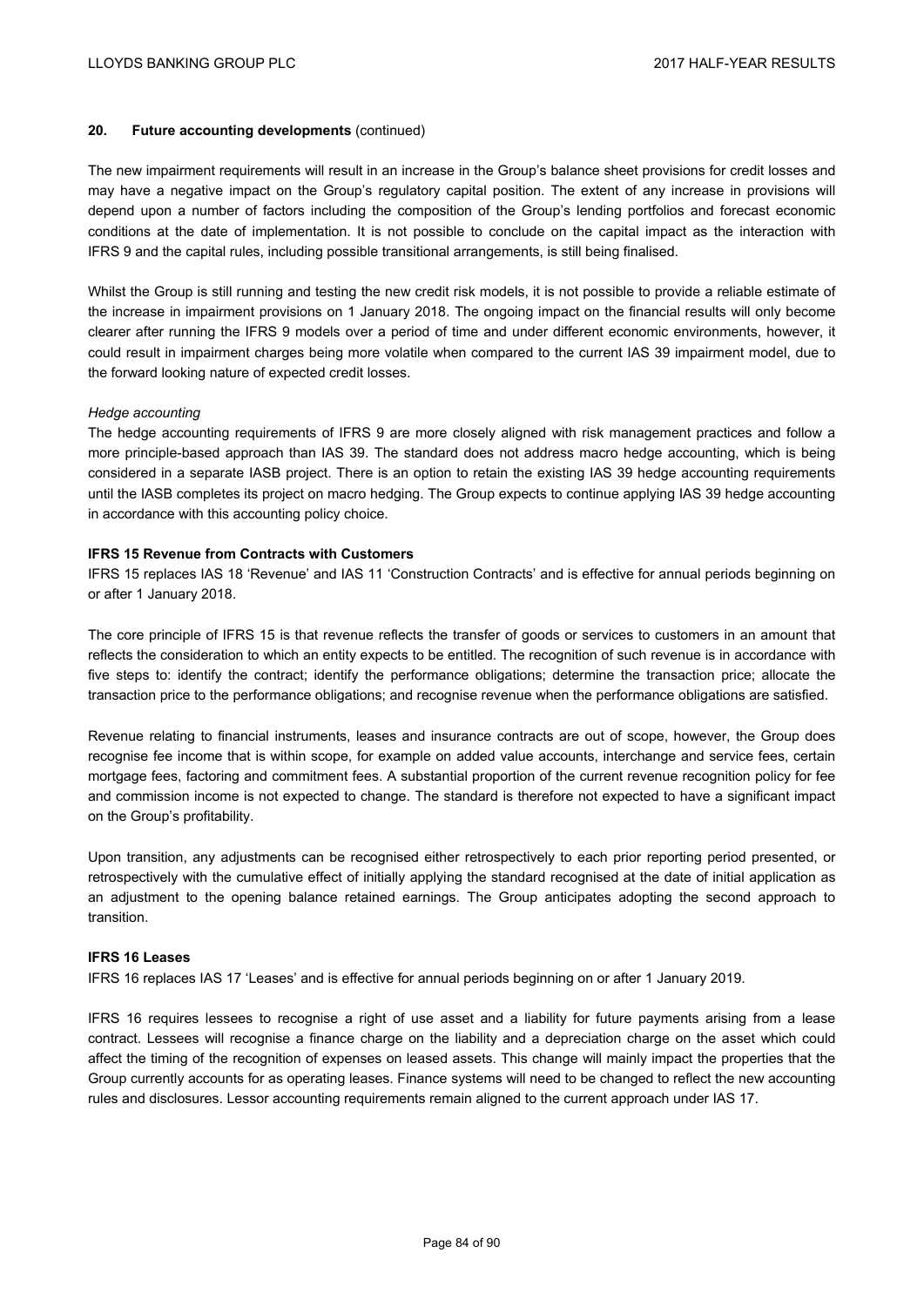## **20. Future accounting developments** (continued)

#### **IFRS 17 Insurance Contracts**

IFRS 17 replaces IFRS 4 'Insurance Contracts' and is effective for annual periods beginning on or after 1 January 2021.

IFRS 17 requires insurance contracts and participating investment contracts to be measured on the balance sheet as the total of the fulfilment cash flows and the contractual service margin. Changes to estimates of future cash flows from one reporting date to another are recognised either as an amount in profit or loss or as an adjustment to the expected profit for providing insurance coverage, depending on the type of change and the reason for it. The effects of some changes in discount rates can either be recognised in profit or loss or in other comprehensive income as an accounting policy choice. The risk adjustment is released to profit and loss as an insurer's risk reduces. Profits which are currently recognised through a Value in Force asset, will no longer be recognised at inception of an insurance contract. Instead, the expected profit for providing insurance coverage is recognised in profit or loss over time as the insurance coverage is provided.

The standard will have a significant impact on the accounting for the insurance and participating investment contracts issued by the Insurance Division.

### **Minor amendments to other accounting standards**

The IASB has issued a number of minor amendments to IFRSs effective 1 January 2018 (including IFRS 2 Share-based Payment and IAS 40 Investment Property) and IFRIC 23 Uncertainty over Income Tax Treatments effective 1 January 2019. These revised requirements are not expected to have a significant impact on the Group.

### **21. Other information**

The financial information included in this news release does not constitute statutory accounts within the meaning of section 434 of the Companies Act 2006. Statutory accounts for the year ended 31 December 2016 were approved by the directors on 21 February 2017 and were delivered to the Registrar of Companies on 12 April 2017. The auditors' report on those accounts was unqualified and did not include a statement under sections 498(2) (accounting records or returns inadequate or accounts not agreeing with records and returns) or 498(3) (failure to obtain necessary information and explanations) of the Companies Act 2006.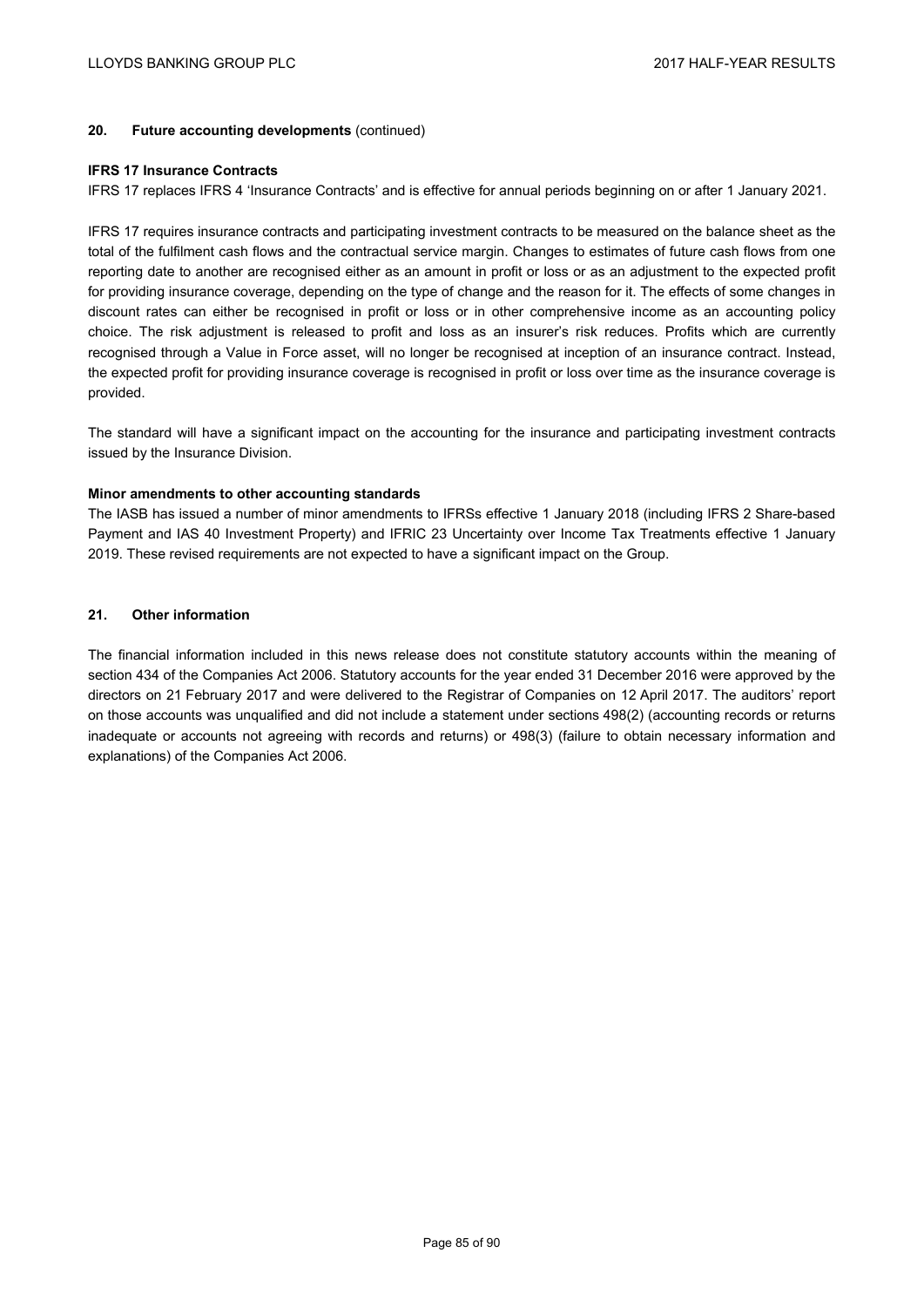## **STATEMENT OF DIRECTORS' RESPONSIBILITIES**

The directors listed below (being all the directors of Lloyds Banking Group plc) confirm that to the best of their knowledge these condensed consolidated half-year financial statements have been prepared in accordance with International Accounting Standard 34, *Interim Financial Reporting*, as adopted by the European Union, and that the half-year management report herein includes a fair review of the information required by DTR 4.2.7R and DTR 4.2.8R, namely:

- an indication of important events that have occurred during the six months ended 30 June 2017 and their impact on the condensed consolidated half-year financial statements, and a description of the principal risks and uncertainties for the remaining six months of the financial year; and
- material related party transactions in the six months ended 30 June 2017 and any material changes in the related party transactions described in the last annual report.

Signed on behalf of the board by

António Horta-Osório Group Chief Executive 26 July 2017

Lloyds Banking Group plc board of directors:

## **Executive directors:**

António Horta-Osório (Group Chief Executive) George Culmer (Chief Financial Officer) Juan Colombás (Chief Risk Officer)

### **Non-executive directors:**

Lord Blackwell (Chairman) Anita Frew (Deputy Chairman) Alan Dickinson Simon Henry Lord Lupton CBE Deborah McWhinney Nicholas Prettejohn Stuart Sinclair Sara Weller CBE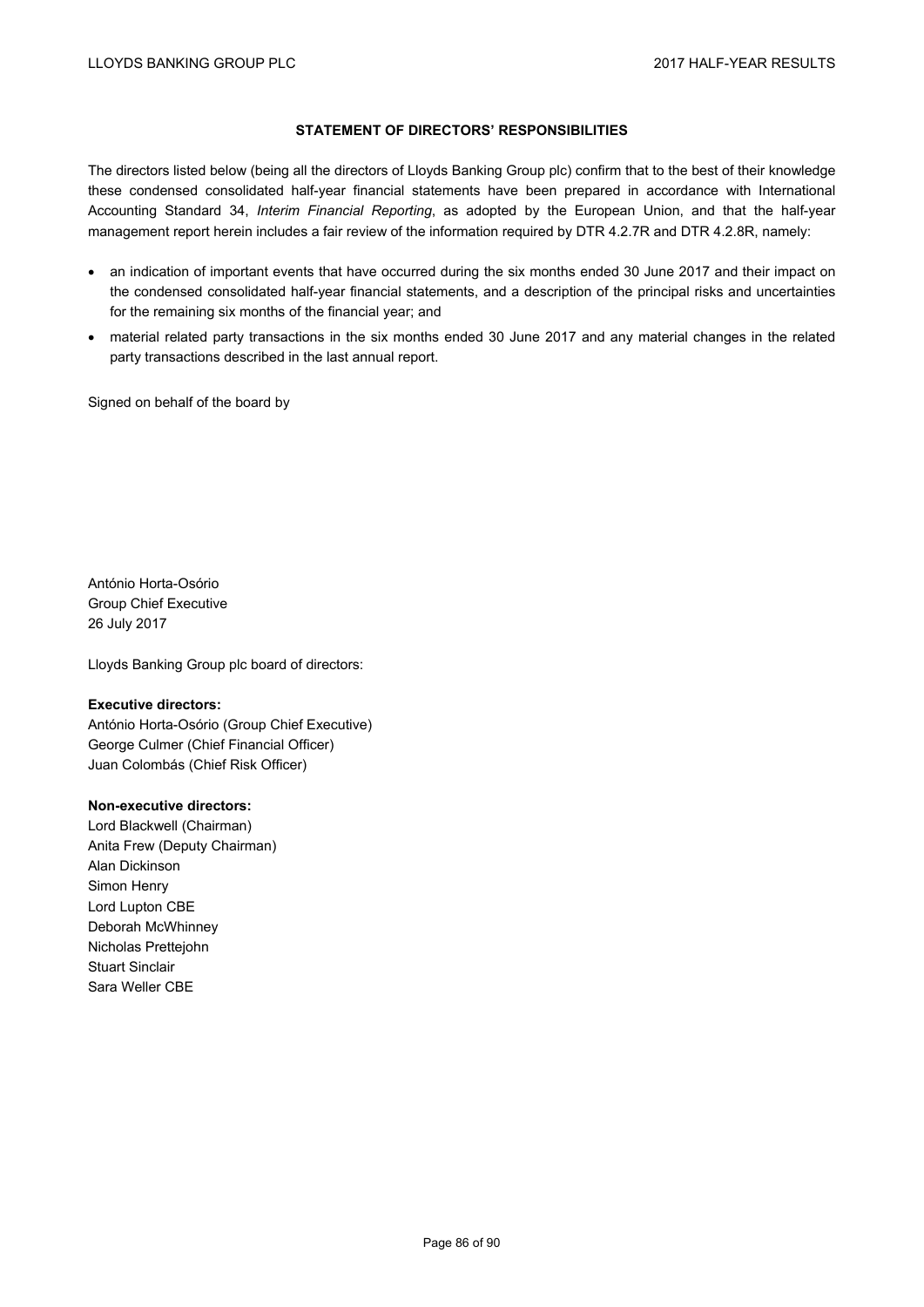# **INDEPENDENT REVIEW REPORT TO LLOYDS BANKING GROUP PLC**

#### **Report on the condensed consolidated half-year financial statements**

#### *Our conclusion*

We have reviewed Lloyds Banking Group plc's condensed consolidated half-year financial statements (the 'interim financial statements') in the 2017 half-year results of Lloyds Banking Group plc for the six month period ended 30 June 2017. Based on our review, nothing has come to our attention that causes us to believe that the interim financial statements are not prepared, in all material respects, in accordance with International Accounting Standard 34, 'Interim Financial Reporting', as adopted by the European Union and the Disclosure Guidance and Transparency Rules sourcebook of the United Kingdom's Financial Conduct Authority.

## *What we have reviewed*

The interim financial statements comprise:

- the consolidated balance sheet as at 30 June 2017;
- the consolidated income statement for the period then ended;
- the consolidated statement of comprehensive income for the period then ended;
- the consolidated cash flow statement for period then ended:
- the consolidated statement of changes in equity for the period then ended; and
- the explanatory notes to the interim financial statements.

The interim financial statements included in the 2017 half-year results have been prepared in accordance with International Accounting Standard 34, 'Interim Financial Reporting', as adopted by the European Union and the Disclosure Guidance and Transparency Rules sourcebook of the United Kingdom's Financial Conduct Authority.

As disclosed in note 1 to the interim financial statements, the financial reporting framework that has been applied in the preparation of the full annual financial statements of the Group is applicable law and International Financial Reporting Standards (IFRSs) as adopted by the European Union.

## **Responsibilities for the interim financial statements and the review**

#### *Our responsibilities and those of the directors*

The 2017 half-year results, including the interim financial statements, are the responsibility of, and have been approved by, the directors. The directors are responsible for preparing the 2017 half-year results in accordance with the Disclosure Guidance and Transparency Rules of sourcebook the United Kingdom's Financial Conduct Authority.

Our responsibility is to express a conclusion on the interim financial statements in the 2017 half-year results based on our review. This report, including the conclusion, has been prepared for and only for the Company for the purpose of complying with the Disclosure Guidance and Transparency Rules sourcebook of the United Kingdom's Financial Conduct Authority and for no other purpose. We do not, in giving this conclusion, accept or assume responsibility for any other purpose or to any other person to whom this report is shown or into whose hands it may come save where expressly agreed by our prior consent in writing.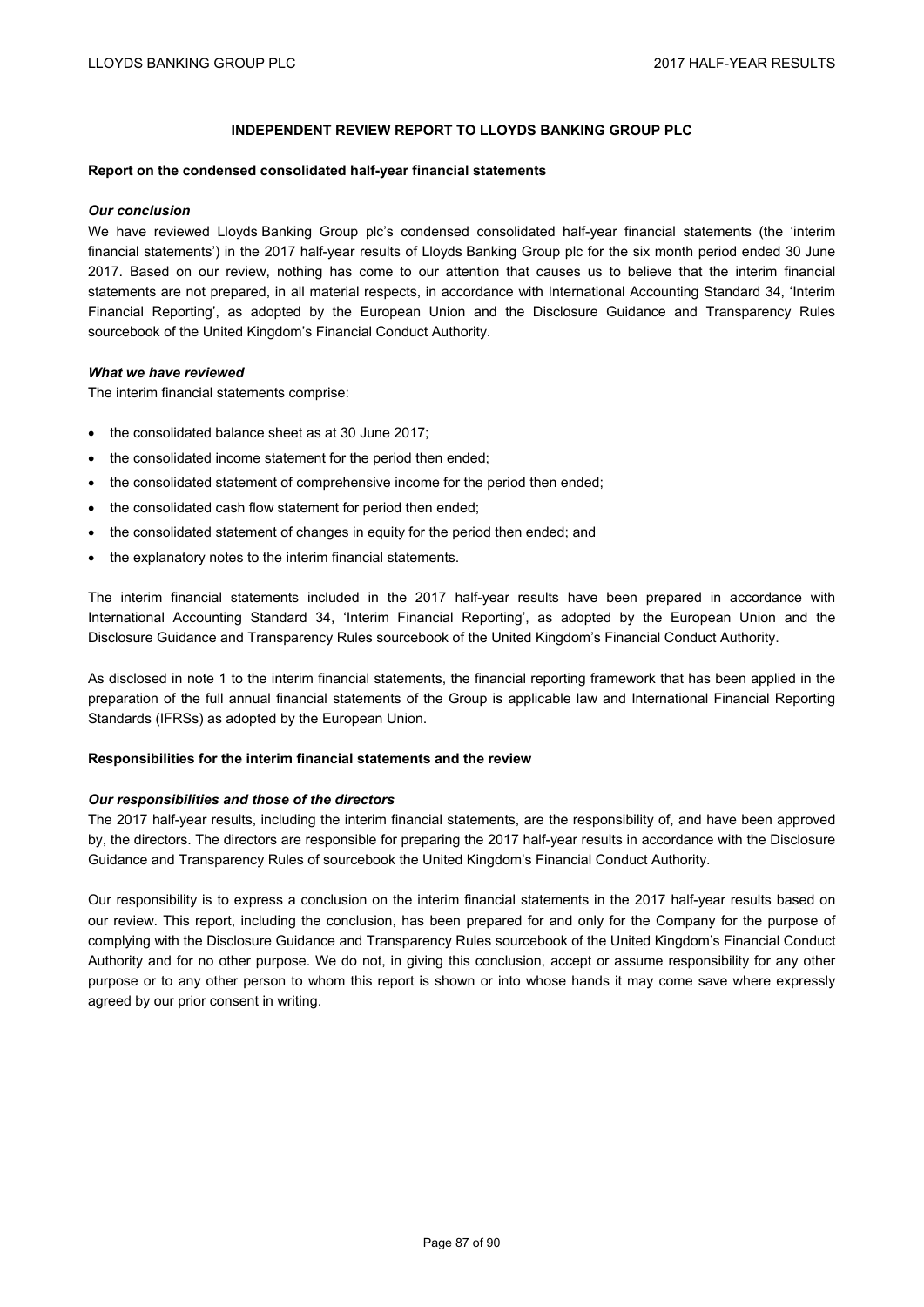## *What a review of interim financial statements involves*

We conducted our review in accordance with International Standard on Review Engagements (UK and Ireland) 2410, 'Review of Interim Financial Information Performed by the Independent Auditor of the Entity' issued by the Auditing Practices Board for use in the United Kingdom. A review of interim financial information consists of making enquiries, primarily of persons responsible for financial and accounting matters, and applying analytical and other review procedures.

A review is substantially less in scope than an audit conducted in accordance with International Standards on Auditing (UK and Ireland) and, consequently, does not enable us to obtain assurance that we would become aware of all significant matters that might be identified in an audit. Accordingly, we do not express an audit opinion.

We have read the other information contained in the 2017 half-year results and considered whether it contains any apparent misstatements or material inconsistencies with the information in the interim financial statements.

PricewaterhouseCoopers LLP Chartered Accountants London 26 July 2017

Notes:

- (a) The maintenance and integrity of the Lloyds Banking Group plc website is the responsibility of the directors; the work carried out by the auditors does not involve consideration of these matters and, accordingly, the auditors accept no responsibility for any changes that may have occurred to the interim financial statements since they were initially presented on the website.
- (b) Legislation in the United Kingdom governing the preparation and dissemination of financial statements may differ from legislation in other jurisdictions.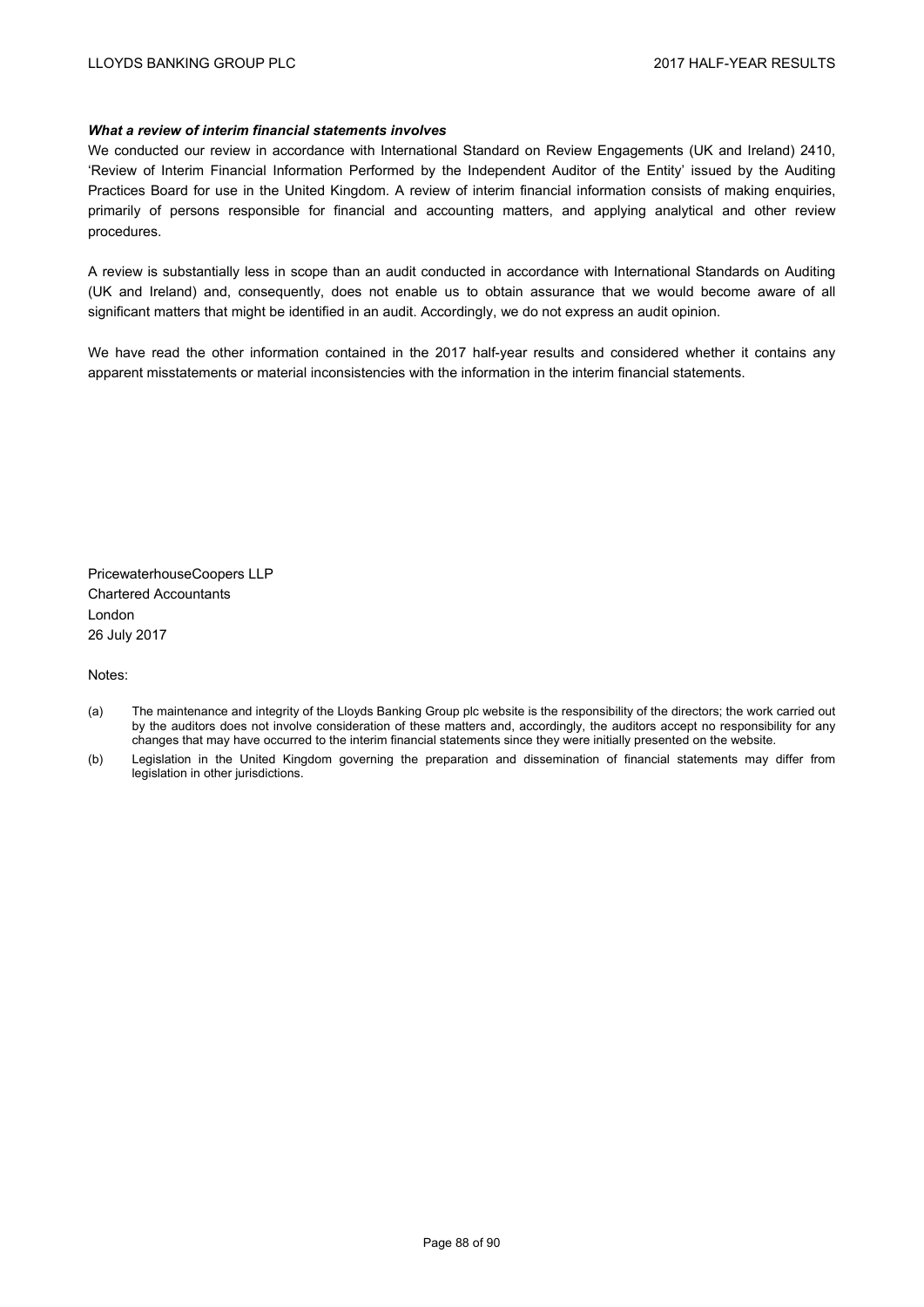# **SUMMARY OF ALTERNATIVE PERFORMANCE MEASURES**

As described in the basis of preparation, the Group analyses its performance on an underlying basis. The Group also calculates a number of metrics that are used throughout the banking and insurance industries on an underlying basis as these provide management with a relevant and consistent view of these measures from period to period. A description of the Group's alternative performance measures and their calculation is set out below.

| Asset quality ratio                                      | The underlying impairment charge for the period (on an annualised basis) in respect of loans<br>and advances to customers after releases and write-backs, expressed as a percentage of<br>average gross loans and advances to customers for the period            |
|----------------------------------------------------------|-------------------------------------------------------------------------------------------------------------------------------------------------------------------------------------------------------------------------------------------------------------------|
| Banking net interest<br>margin                           | Banking net interest income on customer and product balances in the banking businesses as<br>a percentage of average gross banking interest-earning assets for the period                                                                                         |
| Cost:income ratio                                        | Operating costs as a percentage of net income calculated on an underlying basis                                                                                                                                                                                   |
| Gross asset quality<br>ratio                             | The underlying impairment charge for the period (on an annualised basis) in respect of loans<br>and advances to customers before releases and write-backs expressed as a percentage of<br>average gross loans and advances to customers for the period            |
| Impaired loans as a<br>percentage of closing<br>advances | Impaired loans and advances to customers adjusted to exclude Retail and Consumer<br>Finance loans in recoveries expressed as a percentage of closing gross loans and advances<br>to customers                                                                     |
| Loan to deposit ratio                                    | The ratio of loans and advances to customers net of allowance for impairment losses and<br>excluding reverse repurchase agreements divided by customer deposits excluding<br>repurchase agreements                                                                |
| Operating jaws                                           | The difference between the period on period percentage change in net income and the<br>period on period change in operating costs calculated on an underlying basis                                                                                               |
| Present value of new<br>business premium                 | The total single premium sales received in the period (on an annualised basis) plus the<br>discounted value of premiums expected to be received over the term of the new regular<br>premium contracts                                                             |
| Return on<br>risk-weighted assets                        | Underlying profit before tax divided by average risk-weighted assets                                                                                                                                                                                              |
| Return on tangible<br>equity                             | Statutory profit after tax adjusted to add back amortisation of intangible assets, and to deduct<br>profit attributable to non-controlling interests and other equity holders, divided by average<br>tangible net assets                                          |
| Tangible net assets<br>per share                         | Net assets excluding intangible assets such as goodwill and acquisition-related intangibles<br>divided by the weighted average number of ordinary shares in issue                                                                                                 |
| Underlying profit                                        | Statutory profit adjusted for certain items as detailed in the Basis of Preparation                                                                                                                                                                               |
| Underlying return on<br>tangible equity                  | Underlying profit after tax at the standard UK corporation tax rate adjusted to add back<br>amortisation of intangible assets, and to deduct profit attributable to non-controlling interests<br>and other equity holders, divided by average tangible net assets |